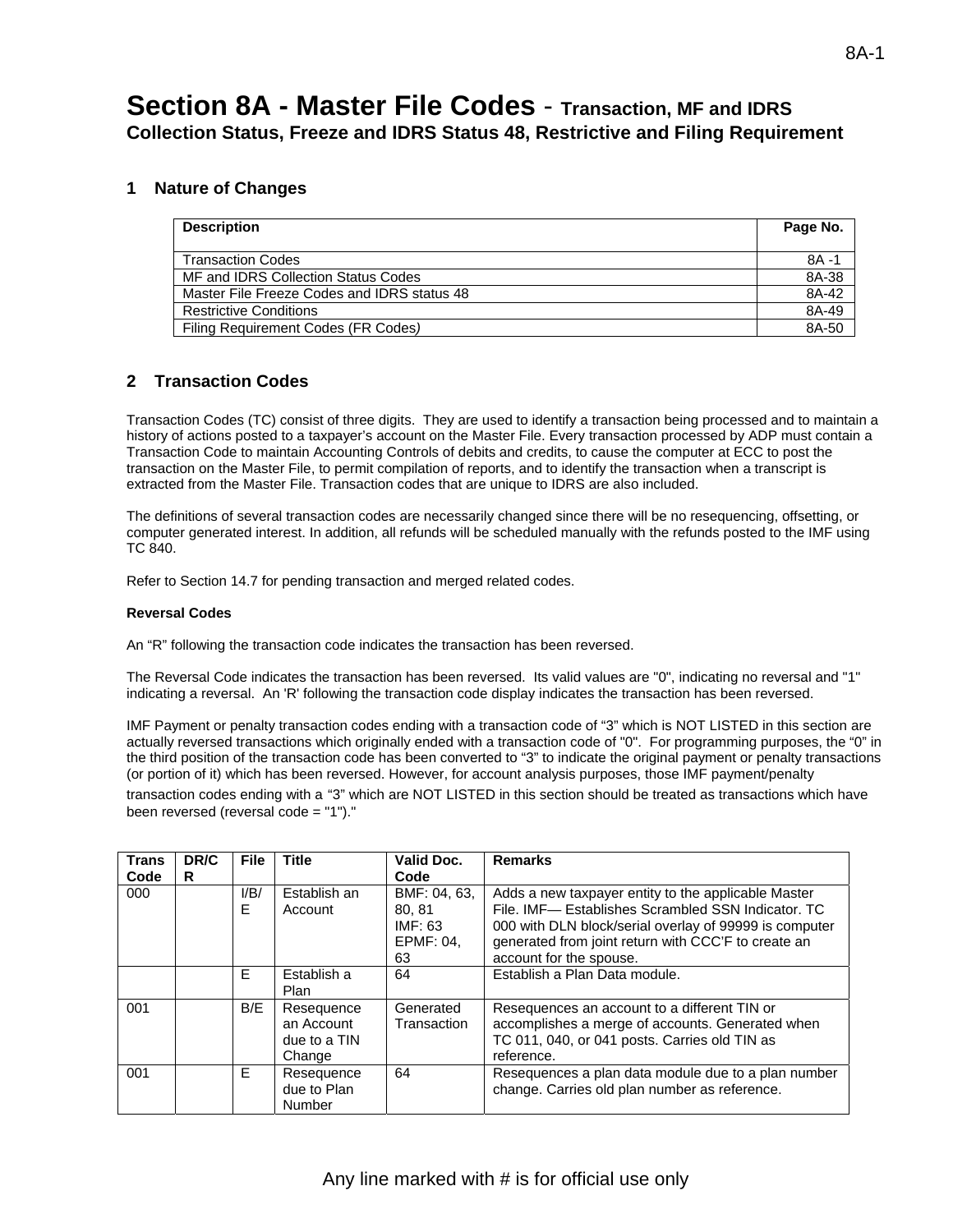| <b>Trans</b><br>Code | DR/C<br>R | <b>File</b>            | <b>Title</b>                                         | <b>Valid Doc.</b><br>Code                        | <b>Remarks</b>                                                                                                                                                                                                                                                                                                                                                                                                                               |
|----------------------|-----------|------------------------|------------------------------------------------------|--------------------------------------------------|----------------------------------------------------------------------------------------------------------------------------------------------------------------------------------------------------------------------------------------------------------------------------------------------------------------------------------------------------------------------------------------------------------------------------------------------|
|                      |           |                        | change                                               |                                                  |                                                                                                                                                                                                                                                                                                                                                                                                                                              |
| 001                  |           | I/A                    | Resequence<br>an Account                             | Generated<br>Transaction                         | Resequences an account because of an SSN change<br>or a change in SSN validity.                                                                                                                                                                                                                                                                                                                                                              |
| 001                  |           | B/E                    | TIN Change<br>Failed to<br>Resequence                | Generated<br>Transaction                         | Account did not meet merge criteria. Restores entity<br>and tax modules to the MF that were processed as TC<br>001 under old TIN.                                                                                                                                                                                                                                                                                                            |
| 002                  |           | E                      | Resequence<br><b>EPMF Merge-</b><br>Fail             | 64                                               | Resequences contents of a TC 001 or 005 transaction<br>when there is a merge-fail between two plans of an<br>EPMF entity.                                                                                                                                                                                                                                                                                                                    |
| 003                  |           | B                      | Duplicate Tax<br>Modules are<br>not Re-<br>sequenced | Generated<br>Transaction                         | Resequences a discovered "duplicate" Tax Module<br>(identical MFT and Tax Period) of a TC 001 back to the<br>old EIN. Account Balance is adjusted. Changes all MFR<br>Codes to 8. A CP 209 is issued in the cycle the TC 003<br>posts.                                                                                                                                                                                                       |
| 003                  |           | B                      | <b>BMF Partial</b><br>Merge                          |                                                  | IDRS transaction. See Section 14.7. Appears at the old<br>EIN.                                                                                                                                                                                                                                                                                                                                                                               |
| 004                  |           | B                      | <b>BMF</b> Partial<br>Merge                          |                                                  | IDRS transaction. See Section 14.7. Appears at the<br>new EIN.                                                                                                                                                                                                                                                                                                                                                                               |
| 005                  |           | I/B                    | Resequenced<br>Account for<br>Merge                  | Generated<br>Transaction                         | Account being resequenced for an attempted merge<br>with another account. Posts as a TC 005/006<br>combination if merge is successful and as TC 006 if<br>unsuccessful.                                                                                                                                                                                                                                                                      |
| 005                  |           | E                      | Resequenced<br>Plan for Merge                        | 64                                               | Assigned to the To Plan Data Module and each of its<br>return modules being resequenced during the merging<br>of two plans for one EPMF entity.                                                                                                                                                                                                                                                                                              |
| 006                  |           | I/B<br>E               | Account<br>Resequenced<br>to Master File<br>Location | Generated<br>Transaction                         | Indicates consolidation of accounts has been made<br>(See TC 002 for BMF/IMF and EPMF: TC 005 for IMF).<br>A TC 006 without a cross-reference TIN indicates an<br>unsuccessful merge. A TC 006 (preceded by a TC 005)<br>with a cross-reference TIN indicates a successful<br>merge from the cross-reference TIN.                                                                                                                            |
| 006                  |           | $\overline{E}$         | Merge Plan<br>Resequenced                            | 64                                               | Indicated successful merge of two plans of an EPMF<br>entity. Carries old plan number as a reference.                                                                                                                                                                                                                                                                                                                                        |
| 007                  |           | I/B                    | Carrier<br>Transaction                               | Generated<br>Transaction                         | A carrier transaction for transactions from a dissolving<br>account as a result of a successful merge. The TC 007<br>does not post to Master File. It causes generation of TC<br>446.                                                                                                                                                                                                                                                        |
| 008                  |           | I/B                    | <b>IMF/BMF</b><br>Complete<br>Merge                  |                                                  | IDRS transaction. See Section 14.7. Appears at the<br>new TIN.<br><b>BMF: Generated transaction</b>                                                                                                                                                                                                                                                                                                                                          |
| 011                  |           | $\overline{I/B}$<br>E. | Change EIN or<br>SSN.                                | 63                                               | Changes TIN of an Account on the Master File or<br>consolidates two TINs. BMF: Prevents posting of TC<br>other than 002, 003, 006 and 026. Restricted to Entity                                                                                                                                                                                                                                                                              |
| 011                  |           | E                      | Change Plan<br>Number                                | 64                                               | Changes the number of an EPMF entity. Restricted to<br>Entity                                                                                                                                                                                                                                                                                                                                                                                |
| 012                  |           | I/B<br>E.              | <b>Reopen Entity</b><br>Account                      | <b>IMF: 63</b><br>BMF: 63, 80<br><b>EPMF: 63</b> | Updates FR Codes. Reopens an Account on the Master<br>File; may include other Entity changes shown in TC<br>013, 014, 015 and 016 (TC 016 not EPMF). BMF/IMF; If<br>City, State present and no street address, drops MF<br>street address. Zeros zip code for foreign addresses.                                                                                                                                                             |
| 012                  |           | E                      | Reopen Plan                                          | 64                                               | Reopens a plan of an EPMF entity. Changes FRC 8 to<br>blank.                                                                                                                                                                                                                                                                                                                                                                                 |
| 013                  |           | I/B<br>E.              | Name Change                                          | BMF: 63, 80<br>Others: 63                        | Changes a name of an Account on the MF. May include<br>other Entity changes shown in TC 012, 014, 015, and<br>016, (TC 016 not EPMF). IMF/IRAF Replaces or<br>establishes name line for tax year indicated by new<br>name line. Deletes second name line if none is input.<br>BMF Replaces all name lines. IMF: TC 013 with DLN<br>block/serial overlay of 99999 is computer-generated<br>from TC 150 with CCC'9' which causes establishment |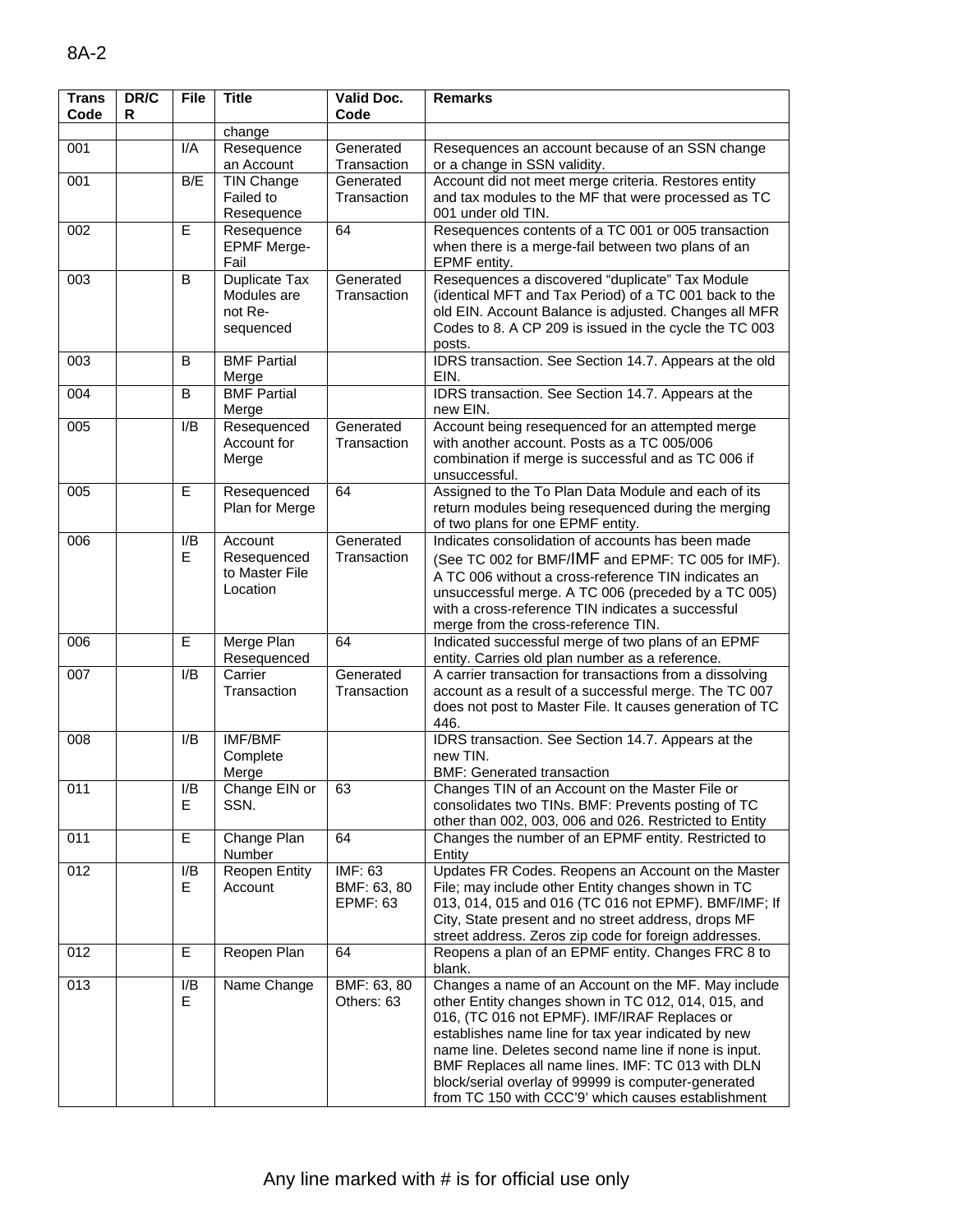| <b>Trans</b><br>Code | DR/C<br>R | <b>File</b> | <b>Title</b>                                            | Valid Doc.<br>Code                      | <b>Remarks</b>                                                                                                                                                                                                                                                                                                                                                                                                                                                                                                                                                                                                                                                                                                                                  |
|----------------------|-----------|-------------|---------------------------------------------------------|-----------------------------------------|-------------------------------------------------------------------------------------------------------------------------------------------------------------------------------------------------------------------------------------------------------------------------------------------------------------------------------------------------------------------------------------------------------------------------------------------------------------------------------------------------------------------------------------------------------------------------------------------------------------------------------------------------------------------------------------------------------------------------------------------------|
|                      |           |             |                                                         |                                         | of new name line for primary taxpayer only. TC 013 with<br>a Reference MFT Code of 55 present will only update<br>the Civil Penalty name line. Normal name line<br>processing will be by-passed.                                                                                                                                                                                                                                                                                                                                                                                                                                                                                                                                                |
| 013                  |           | E           | Plan Name<br>Change                                     | 64                                      | Replaces the plan name for a plan of an EPMF entity.                                                                                                                                                                                                                                                                                                                                                                                                                                                                                                                                                                                                                                                                                            |
| 014                  |           | I/B<br>E    | Address<br>Change                                       | BMF: 63, 80<br>Others: 63               | Changes the address of an account on the MF. May<br>include other Entity changes shown in TC 012, 013,<br>015, 016 (TC 016 not EPMF). Replaces Street Address,<br>City, State and zip code. If street address blank, literal<br>"local" is generated for street address. Updates "cycle<br>of last address change" in the entity. Zeros zip code for<br>foreign addresses. BMF: Generated when BMF address<br>is changed, based on data input from IMF on TC 996.<br>EPMF Changes mailing address.                                                                                                                                                                                                                                              |
| 015                  |           | I/B<br>E.   | Location<br>and/or Zip<br>Code                          | 50,63                                   | Changes the District or Area Office Location Code<br>and/or Zip Code of an Account on the MF. If TDA is<br>being transferred from one District or Area Office to<br>another, use Doc. Code 50; otherwise, use Doc. Code<br>63. Other Entity changes described in TC 012, 013, 014<br>and 016 (TC 016 not EPMF) may be included with Doc.<br>Code 63. An address change (TC 014) may be included<br>with Doc. Code 50. EPMF: Out of SC changes are<br>valid.                                                                                                                                                                                                                                                                                     |
| 016                  |           | I/B<br>E    | Miscellaneous<br><b>Change Entity</b><br>Codes          | BMF: 63, 80,<br>81<br>Others: 63,<br>64 | Changes the following codes: Filing Requirement<br>Codes, Railroad Board number, FYM, PMF indicator,<br>Backup Withholding Indicator, F8123 indicator,<br>Employment Code, Magnetic Tape Code (also updated<br>by TC 960 and 961), Date of Death, Sole<br>Proprietor/Spouse SSN, PDT indicator (blocking series<br>700-749 turns indicator on; B.S. 750-799 turns indicator<br>off). TC 016 with special DLN xx96388888888X is<br>generated to validate sole proprietor SSN in the entity.<br>Updates no other entry data. May include other entity<br>changes shown in TC 012, 013, 014, and 015. Doc<br>Code 80/81 updates the EO Entity Section. FRC only.<br>IMF: TC 016 also generated by CC IRCHG when<br>validating an IRS name control. |
| 017                  |           | I           | Spouse SSN                                              | 63                                      | Adds or changes the Spouse's SSN in the First Name<br>Line of the taxpayer's Account.                                                                                                                                                                                                                                                                                                                                                                                                                                                                                                                                                                                                                                                           |
| 017                  |           | Е           | Change File<br>Folder Number                            | 64                                      | Replaces the File Folder Number.                                                                                                                                                                                                                                                                                                                                                                                                                                                                                                                                                                                                                                                                                                                |
| 018                  |           | I/B         | Release<br>Undelivered<br><b>Refund Check</b><br>Freeze | 64                                      | Updates address: releases all 740 freezes in the<br>account. IMF-Unpostable 174 if no 740 freeze is<br>present.                                                                                                                                                                                                                                                                                                                                                                                                                                                                                                                                                                                                                                 |
| 019                  |           | I/B/<br>E.  | Zip Code/Area<br>Office Change                          | 50, 63                                  | Generated whenever Zip Codes or Primary Location<br>Code changed. Will post as a TC 015. Does not update<br>the "cycle of last address change." When Location<br>Codes or zip code change; otherwise, will be dropped.<br>Generated to IRAF from IMF.                                                                                                                                                                                                                                                                                                                                                                                                                                                                                           |
| 020                  |           | I/B<br>E.   | Closes<br>Account Deac-<br>tivates Account              | 63                                      | Removes an account from Master File or inactivates the<br>account so future tax modules can not be created. Any<br>entity TC other than TC 012 will go unpostable 349.<br>Changes all filing requirement codes to "8" if tax<br>modules are present in the Account.                                                                                                                                                                                                                                                                                                                                                                                                                                                                             |
| 020                  |           | E           | Delete a Plan                                           | 64                                      | Delete a plan when it does not have a return module or<br>an unreversed TC 121, 123 or 125 in the Plan Data<br>Module; otherwise, the plan MFR is changed to an "8"                                                                                                                                                                                                                                                                                                                                                                                                                                                                                                                                                                             |
| 022                  |           | В           | Delete EO<br>Sub module                                 | 63                                      | Delete EO Section that was erroneously added to an<br>entity module.                                                                                                                                                                                                                                                                                                                                                                                                                                                                                                                                                                                                                                                                            |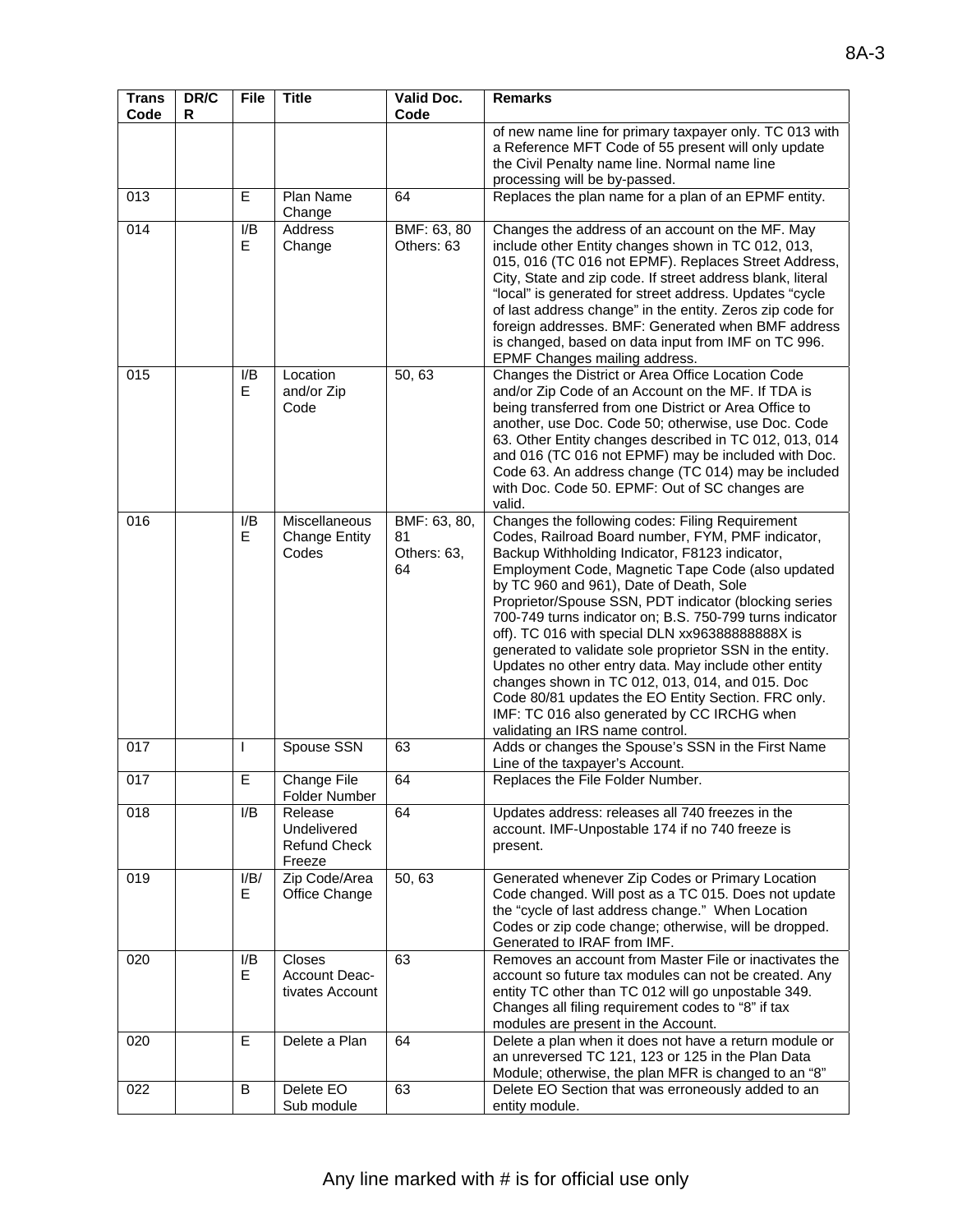| <b>Trans</b><br>Code | DR/C<br>R | <b>File</b> | <b>Title</b>                                            | Valid Doc.<br>Code       | <b>Remarks</b>                                                                                                                                                                                                                                                                                                   |
|----------------------|-----------|-------------|---------------------------------------------------------|--------------------------|------------------------------------------------------------------------------------------------------------------------------------------------------------------------------------------------------------------------------------------------------------------------------------------------------------------|
| 023                  |           | B           | Reverse the<br>Election to<br>Lobby                     | 77                       | Reverses the TC-024 election.                                                                                                                                                                                                                                                                                    |
| 024                  |           | B           | Election to<br>Lobby                                    | 77                       | The election by an organization to lobby for legislation<br>from Form 5768.                                                                                                                                                                                                                                      |
| 025                  |           |             | No RSQ-SSN                                              | Generated<br>Transaction | Failure to merge two Master File accounts. Does not<br>post to the Master File.                                                                                                                                                                                                                                  |
| 026                  |           | I/B<br>Е    | Delete<br>Changed TIN<br>or Old Plan<br>Data            | Generated<br>Transaction | Deletes the Entity data that remained on the MF under<br>the old EIN or SSN. IMF: Creates a "memo" level<br>locator record with the "TO" SSN.                                                                                                                                                                    |
| 026                  |           | I/B         | <b>IMF/BMF</b><br>Complete<br>Merge                     |                          | IDRS transaction. See Section 14.7. Appears at the old<br>TIN.                                                                                                                                                                                                                                                   |
| 026                  |           | E           | Delete Old<br>Plan Data                                 | 64                       | Deletes plan data under Old Plan Number after<br>resequencing of a plan.                                                                                                                                                                                                                                         |
| 030                  |           | I/B         | Update<br>Location<br>Codes Out-of-<br>Campus           | 50, 63                   | Updates Location Codes when a change in Campus<br>Code is involved. If TDA is being transferred, use Doc.<br>Code 50; otherwise, use Doc. Code 63. Entity changes<br>described in TC 013, 014, 015 or 016 may be included<br>with Doc. Code 63. Change of address (TC 014) may<br>be included with Doc. Code 50. |
| 040                  |           | I/B         | <b>Directs</b><br>Change to<br>Valid SSN                | 63                       | Changes SSN or name of an Account which is on the<br>Valid Segment of the IMF or the valid portion of the<br>BMF. May include changes to Filing Status Code, and<br>spouse SSN: Generated from the IMF transaction.                                                                                              |
| 041                  |           | I/B         | <b>Directs</b><br>Change to<br><b>Invalid SSN</b>       | 63                       | Changes SSN or name of an Account which is on the<br>Invalid Segment of the IMF or the invalid portion of the<br>BMF. May include changes to FSC or spouse SSN.                                                                                                                                                  |
| 052                  |           | B           | Reversal of<br>053, 054, 055                            | 63                       | Reverse all previously posted TC053, 054 or 055<br>transactions. "Restricted to Entity"                                                                                                                                                                                                                          |
| 053                  |           | B/E         | Plan Year<br><b>Ending Month</b><br>Change              | 63, 77, 64               | Form 1128 processed to accept change of accounting<br>period. "Restricted to Entity"                                                                                                                                                                                                                             |
| 054                  |           | В           | <b>Retained FYM</b>                                     | 63                       | Rev. Proc. 87-32. "Restricted to Entity"                                                                                                                                                                                                                                                                         |
| 055                  |           | B           | Change or<br><b>Adopt New</b><br><b>FYM</b>             | 63                       | Form 8716 - Election to have a tax year other than a<br>required tax year. Rev. Proc 87-32. "Restricted to<br>Entity"                                                                                                                                                                                            |
| 057                  |           | B           | Reversal of<br>054, 055                                 | Generated<br>Transaction | Reverses TC 054/055 when a CU UPC 307<br>F1120/1120S/1065 return is posted with CC "Y" and<br>FYM 12 or TC 620 posted. "Restricted to Entity"                                                                                                                                                                    |
| 058                  |           | B           | Form 8716                                               | 63                       | Election of Tax Year other than a required Tax Year.<br>Form 8716 was denied. "Restricted to Entity"                                                                                                                                                                                                             |
| 059                  |           | B           | Form 1128                                               | 63                       | Application for change in Accounting Period. Form<br>1128 was denied. "Restricted to Entity"                                                                                                                                                                                                                     |
| 060                  |           | B           | <b>Elect Foreign</b><br>Sales<br>Corporation<br>(FSC)   | 63                       | FSC or Small FSC election, Form 8279. Obsoleted                                                                                                                                                                                                                                                                  |
| 061                  |           | B           | Revoke<br><b>Reverses TC</b><br>060, 063, 064<br>or 065 | 63                       | Revocation of FSC or small FSC election - Obsoleted                                                                                                                                                                                                                                                              |
| 062                  |           | B           | Erroneous                                               | 63                       | Reversal of TC 060, 063, 064, 065 - Obsoleted                                                                                                                                                                                                                                                                    |
| 063                  |           | B           | <b>FSC Election</b><br>received                         | 63                       | Election as a FSC or small FSC has been received.<br>Obsoleted                                                                                                                                                                                                                                                   |
| 064                  |           | B           | <b>FSC</b> election<br>denied                           | 63                       | Denial of election to be treated as a FSC or small FSC<br>Obsoleted                                                                                                                                                                                                                                              |
| 065                  |           | B           | <b>FSC</b><br>Revocation                                | 63                       | Notification of revocation received for FSC or small FSC<br>Obsoleted                                                                                                                                                                                                                                            |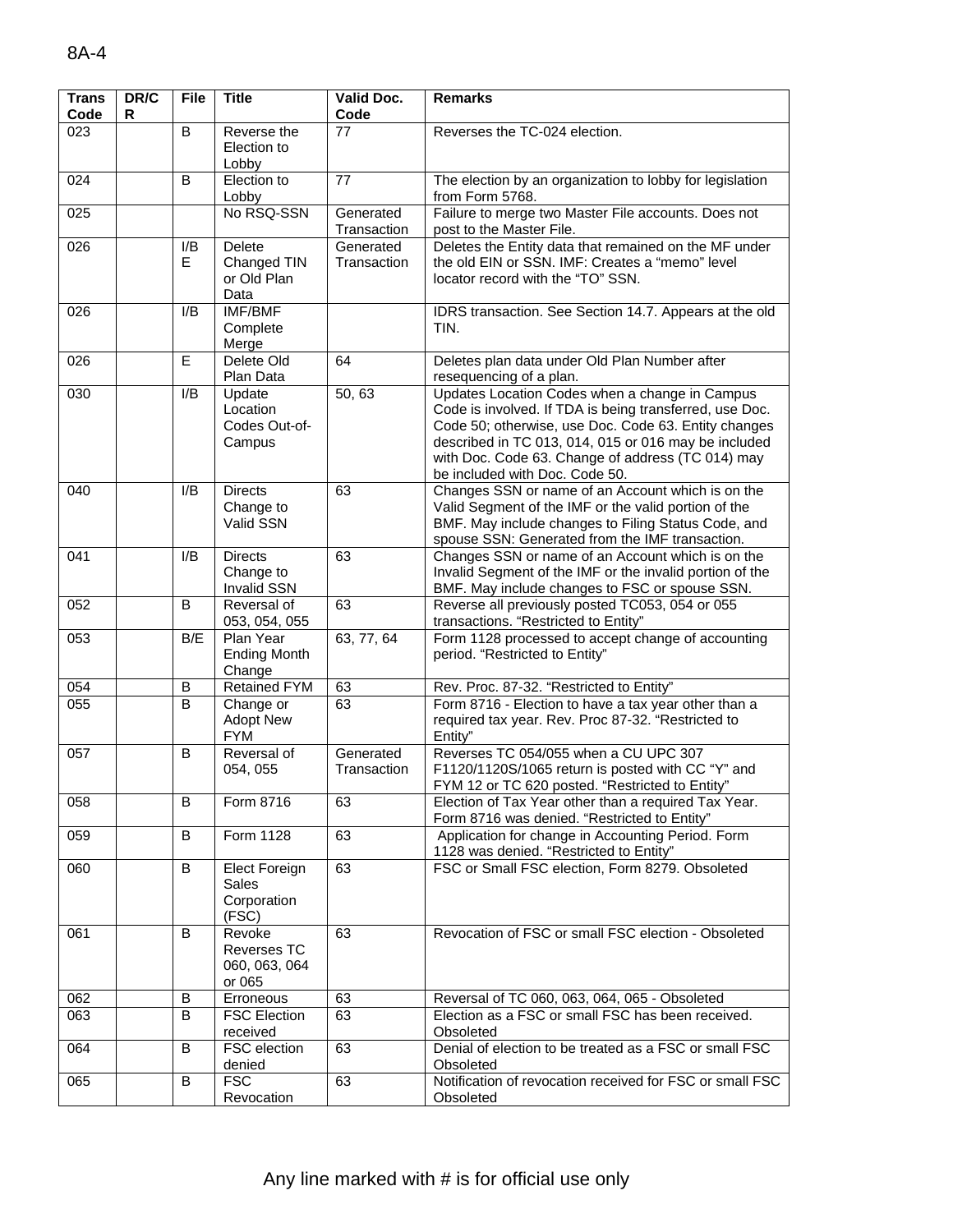| <b>Trans</b><br>Code | DR/C<br>R | <b>File</b> | <b>Title</b>                                                                 | Valid Doc.<br>Code | <b>Remarks</b>                                                                                                                                                                                                                                                                                                                                          |
|----------------------|-----------|-------------|------------------------------------------------------------------------------|--------------------|---------------------------------------------------------------------------------------------------------------------------------------------------------------------------------------------------------------------------------------------------------------------------------------------------------------------------------------------------------|
|                      |           |             | Received                                                                     |                    |                                                                                                                                                                                                                                                                                                                                                         |
| 066                  |           | B           | <b>Terminate FSC</b><br>Received                                             | 63                 | Election to be treated as a FSC or small FSC has been<br>terminated - Obsoleted                                                                                                                                                                                                                                                                         |
| 070                  |           | B           | Church<br>Exemption<br>From Social<br><b>Security Taxes</b>                  | 63                 | Records the filing of Form 8274, Certification by<br>Churches and Qualified Church-controlled<br>Organizations Electing Exemption From Employer<br>Social Security Taxes (FICA). Establishes an effective<br>date, update Employment Code to "C," From 941 Filing<br>Requirement to "04" and the Form 940 File<br>Requirement Code to "0".              |
| 071                  |           | B           | Revocation of<br>Church<br>Exemption<br>From Social<br><b>Security Taxes</b> | 63                 | IRS terminates or revokes the filing of Form 8274 (TC<br>070). Establishes a revocation/termination effective<br>date and updates the 941 File Requirement to "01." The<br>Employment Code may also be changed to "W" or be<br>deleted if necessary. If Employment Code deleted,<br>Form 940 Filing Requirement is updated to "0".                      |
| 072                  |           | B           | Deletion of TC<br>070 Input in<br>Error                                      | 63                 | Records the correction of an erroneously posted TC<br>070. The Employment Code is deleted and the 941 FR<br>is updated to "01."                                                                                                                                                                                                                         |
| 073                  |           | B           | Correction of<br>Erroneous<br>Revocation/<br>Termination                     | 63                 | Used when 8274 election has been erroneously<br>terminated by IRS with input of TC 071. Reverses all<br>previously posted TC 071 transactions. The election<br>must be re-established with input of another TC 070.                                                                                                                                     |
| 076                  |           | B           | Approved<br>Form 8832                                                        | 53                 | OSPC and CSPC inputs to indicate acceptance of Form<br>8832, Entity Classification Election.                                                                                                                                                                                                                                                            |
| 077                  |           | B           | Reversal of TC<br>076                                                        | 53                 | Reverses the acceptance of an Entity Classification<br>Election input in error.                                                                                                                                                                                                                                                                         |
| $\overline{078}$     |           | B           | Rejection of<br>Form 8832,<br>Entity<br>Classification<br>Election           | 53                 | Rejection/Denial of an Entity Classification Election.                                                                                                                                                                                                                                                                                                  |
| 079                  |           | B           | Revocation of<br>Form 8832,<br>Entity<br>Classification<br>Election          | 53                 | Indicates the revocation of an Entity Classification<br>Election beginning with the date specified in the<br>transaction.                                                                                                                                                                                                                               |
| 080                  |           | L           | Validates<br>Spouse's SSN                                                    | 63                 | Transaction validates spouse's SSN. Does not post to<br>the Master File.                                                                                                                                                                                                                                                                                |
| 082                  |           | B           | Acceptance of<br>Form 8869                                                   | 53                 | Indicates the deemed liquidation of the subsidiary into<br>the parent beginning with the date specified in the<br>transaction. Following the deemed liquidation the QSub<br>is not treated as a separate corporation; all of the<br>subsidiary's assets, liabilities, and items of income,<br>deduction, and credit are treated as those of the parent. |
| 083                  |           | B           | Reversal of TC<br>082                                                        | 53                 | Reverses the acceptance of a Qualified Subchapter S<br>subsidiary (QSub) Election input in error.                                                                                                                                                                                                                                                       |
| 084                  |           | B           | Rejection of<br>Form 8869                                                    | 53                 | Indicates the rejection of a Qualified Subchapter S<br>Subsidiary (QSub) Election.                                                                                                                                                                                                                                                                      |
| 085                  |           | В           | Reversal of TC<br>084                                                        | 53                 | Reverses the Rejection of a Qualified Subchapter S<br>Subsidiary (QSub) Election input in error.                                                                                                                                                                                                                                                        |
| 086                  |           | B           | <b>Effective date</b><br>of QSub<br>revocation                               | 53                 | Revocation of a Qualified Subchapter S Subsidiary<br>Election (QSub).                                                                                                                                                                                                                                                                                   |
| 087                  |           | В           | Reversal of TC<br>086                                                        | 53                 | Reverses the Revocation of a Qualified Subchapter S<br>Subsidiary (QSub) Election input in error.                                                                                                                                                                                                                                                       |
| 090                  |           | B           | Form 2553,<br>Election By a<br>Small<br><b>Business</b><br>Corporation       | 53                 | Indicates that beginning with the date specified in the<br>transaction, the corporation will be taxed as a small<br>business corporation. Changes 1120 FR to 2. Blocking<br>Series 950-999 generate a TC 474 for MFT 02 period<br>ending and month preceding the effective date.                                                                        |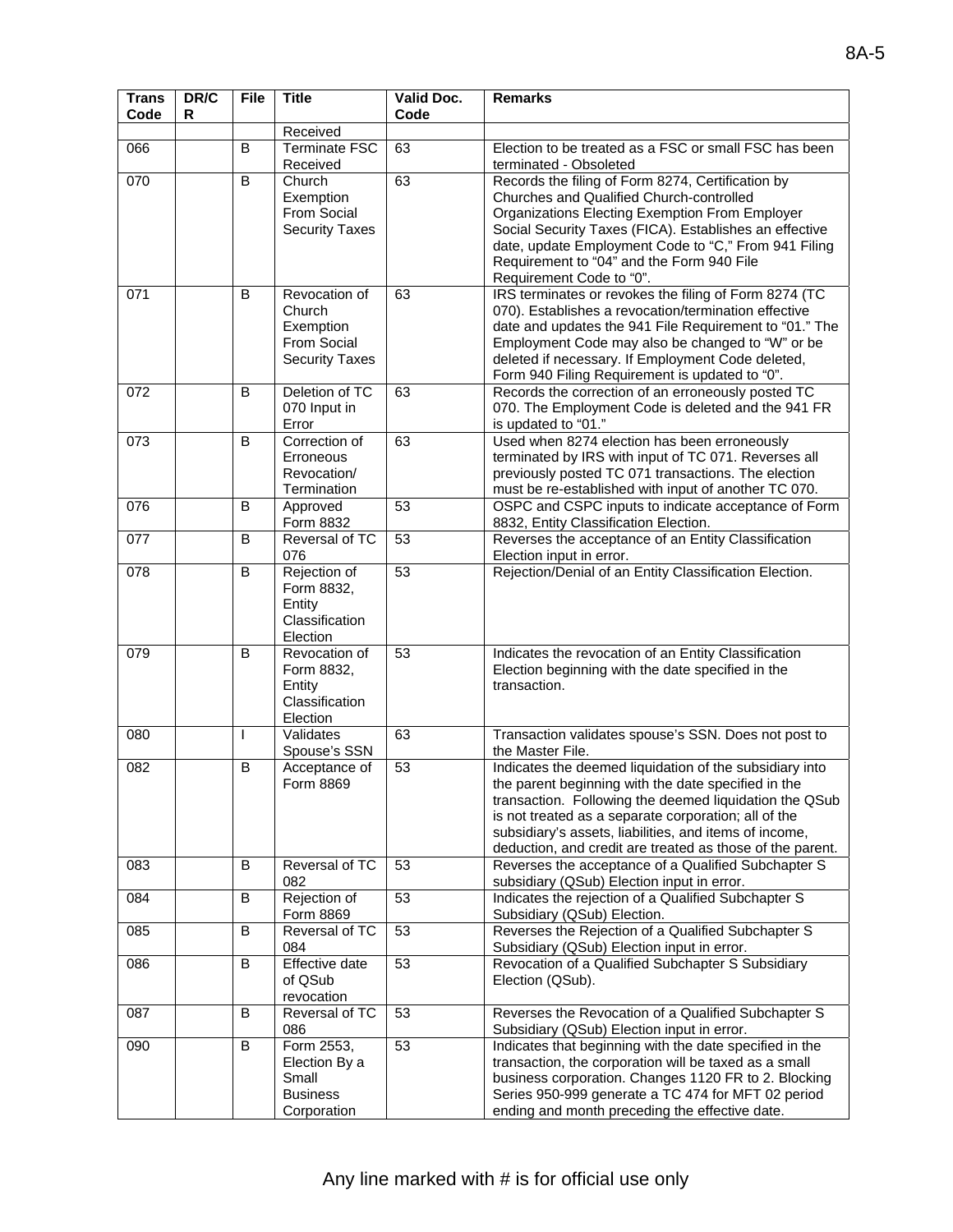| <b>Trans</b><br>Code | DR/C<br>R | <b>File</b> | <b>Title</b>                                                                          | Valid Doc.<br>Code                       | <b>Remarks</b>                                                                                                                                                                                                                                                                        |
|----------------------|-----------|-------------|---------------------------------------------------------------------------------------|------------------------------------------|---------------------------------------------------------------------------------------------------------------------------------------------------------------------------------------------------------------------------------------------------------------------------------------|
| 091                  |           | B           | Revocation of<br>Small<br><b>Business</b><br>Election<br>Revoked                      | 53                                       | Indicates the revocation of being taxed as a small<br>business and updates the Form 1120 FR to "01".<br>Blocking Series 950-999 does not update filing<br>requirement or FYM yet, but delays update for 26<br>weeks.                                                                  |
| 092                  |           | B           | Reverses 090,<br>093, 095, 097                                                        | 53                                       | Records the correction of an erroneously posted TC<br>090, 093, 095 or 097.                                                                                                                                                                                                           |
| 093                  |           | B           | Form 2553<br>Received                                                                 | 53                                       | Application for Sub-Chapter S election Form 2553<br>Received but not processed                                                                                                                                                                                                        |
| 094                  |           | B           | Form 2553<br>Denied                                                                   | 53                                       | Sub-Chapter S election denied                                                                                                                                                                                                                                                         |
| 095                  |           | B           | Small<br><b>Business</b><br>Election<br>Revocation/Ter<br>mination<br>Pending         | 53                                       | Revocation/Termination of Subchapter S Election<br>Received but not processed                                                                                                                                                                                                         |
| 096                  |           | B           | Small<br><b>Business Elec-</b><br>tion<br>Terminated                                  | 53                                       | Sub-Chapter S election terminated. Updates 1120 FR<br>to "01". Blocking Series 950-999 does not update filing<br>requirement or FYM yet, but delays update for 26<br>weeks.                                                                                                           |
| 097                  |           | B           | Application for<br>Small<br><b>Business</b><br>Pending<br>National Office<br>Approval | 53                                       | Form 2553 has been sent to National Office for<br>determination.                                                                                                                                                                                                                      |
| 098                  |           | B           | Establish or<br>Change in a<br>Fiduciary<br>Relationship                              | 63                                       | Indicates that Form 56, Notice Concerning Fiduciary<br>Relationship, or correspondence was received<br>establishing or indicating a change in fiduciary<br>relationship when a 1 is entered in the FORM-56-CHG-<br>IND.                                                               |
| 099                  |           | B           | Termination of<br>Fiduciary<br>Relationship                                           | 63                                       | Indicates that Form 56, Notice Concerning Fiduciary<br>Relationship, or correspondence was received,<br>terminating a fiduciary relationship.                                                                                                                                         |
| 100                  |           | B           | Acceptance of<br>Qualified<br>Subchapter S<br>Trust (QSST)                            | 53                                       | Indicates acceptance of an election to be treated as a<br>Qualified Subchapter S Trust (QSST) beginning with<br>the date specified in the transaction.                                                                                                                                |
| 101                  |           | B           | Revocation of<br>Qualified<br>Subchapter S<br>Trust (QSST)                            | 53                                       | Indicates revocation of an election to be treated as a<br>Qualified Subchapter S Trust (QSST) beginning with<br>the date specified in the transaction.                                                                                                                                |
| 102                  |           | B           | Acceptance of<br><b>Electing Small</b><br><b>Business Trust</b><br>(ESBT)             | 53                                       | Indicates acceptance of an election to be treated as an<br>Electing Small Business Trust (ESBT) beginning with<br>the date specified in the transaction.                                                                                                                              |
| 103                  |           | B           | Revocation of<br><b>Electing Small</b><br><b>Business Trust</b><br>(ESBT)             | 53                                       | Indicates revocation of an election to be treated as an<br>Electing Small Business Trust (ESBT) beginning with<br>the date specified in the transaction.                                                                                                                              |
| 110                  |           | B           |                                                                                       | Generated<br>Transaction                 | Designates Windfall Profits Tax return to the GMF<br>unpostable system.                                                                                                                                                                                                               |
| 120                  |           | I/B         | Account<br><b>Disclosure</b><br>Code                                                  | 77 or<br>Generated                       | Indicates information extracted for external use. Is input<br>with Doc. Code 77 or is generated for mass extracts<br>from Master File. Posts to a separate disclosure file<br>when TC 990, 991, 992, or 993 is processed with Doc.<br>Code 56 or an agency code. IMF ONLY: Generated. |
| 121                  |           | E           | Employee Plan<br>Characteristics                                                      | 01, 03, 06,<br>07, 09, 53<br>60, 61, 62, | Posts Employee Plan Characteristics from Forms 3672,<br>3672A, 4461, 4461-A, 4578, 5300, 5301, 5303, 5306,<br>5306SEP, 5307 and 5309.                                                                                                                                                 |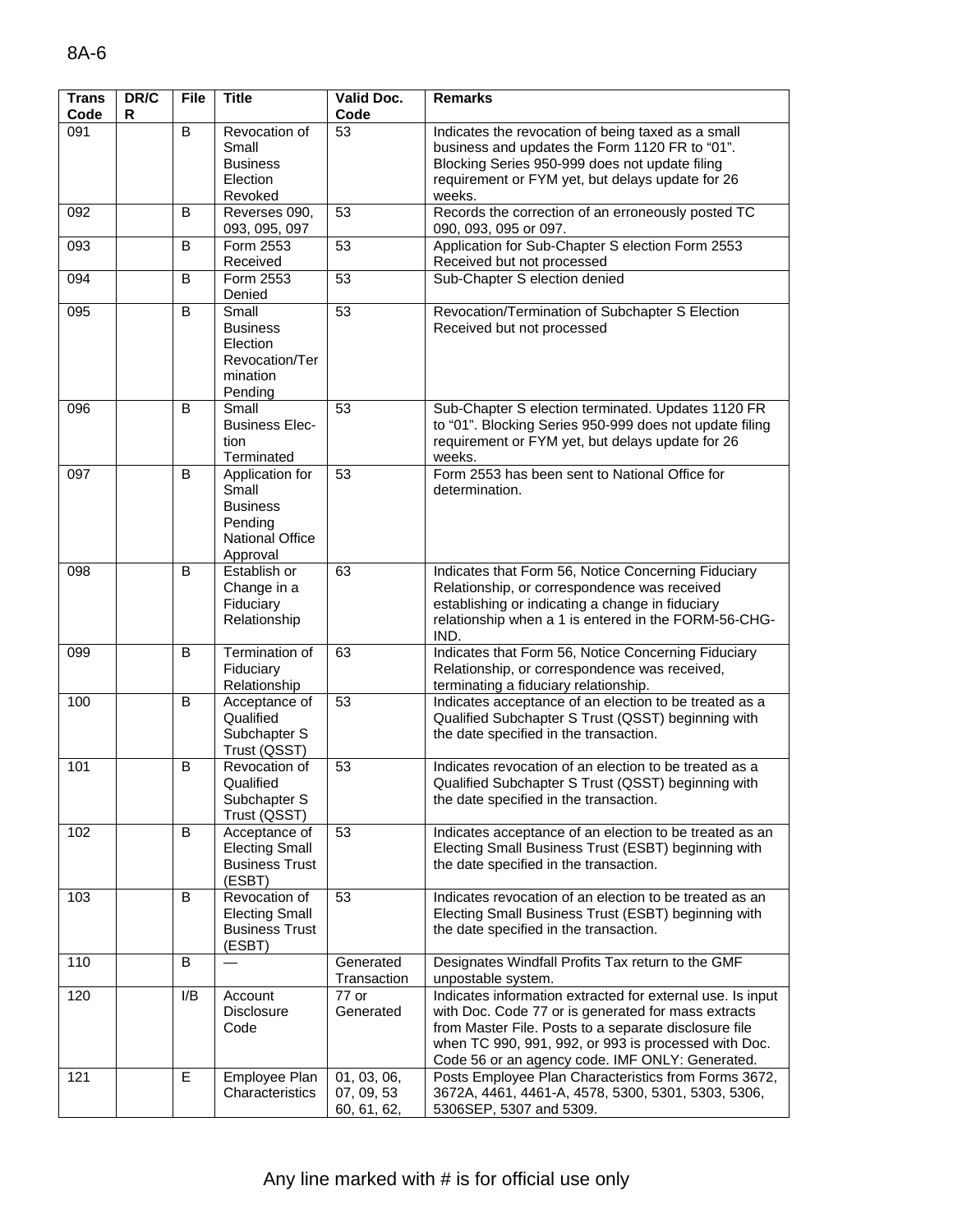| <b>Trans</b><br>Code | DR/C<br>R | <b>File</b>    | <b>Title</b>                                      | Valid Doc.<br>Code                                      | <b>Remarks</b>                                                                                                                                                                                                                                                                                                                                                                                                                                                                                                                                                                                                             |
|----------------------|-----------|----------------|---------------------------------------------------|---------------------------------------------------------|----------------------------------------------------------------------------------------------------------------------------------------------------------------------------------------------------------------------------------------------------------------------------------------------------------------------------------------------------------------------------------------------------------------------------------------------------------------------------------------------------------------------------------------------------------------------------------------------------------------------------|
|                      |           |                |                                                   | 72, 73, 78                                              |                                                                                                                                                                                                                                                                                                                                                                                                                                                                                                                                                                                                                            |
| 122                  |           | E              | Reversal of<br>Employee Plan<br>Characteristics   | 77                                                      | Reverses TC 121.                                                                                                                                                                                                                                                                                                                                                                                                                                                                                                                                                                                                           |
| 123                  |           | E              | Update of<br>Employee Plan<br>Characteristics     | 01, 03, 06,<br>07, 09, 53,<br>60, 61, 62,<br>72, 73, 78 | Updates Employee Plan Characteristics.                                                                                                                                                                                                                                                                                                                                                                                                                                                                                                                                                                                     |
| 125                  |           | $\mathsf E$    | Termination                                       | 10,11                                                   | Form 5310 Posts a complete termination of an<br>Employee Plan (Doc Code = 10). Form 5310-A posts a<br>merger, consolidation or transfer of an Employee Plan<br>$(Doc Code = 11)$                                                                                                                                                                                                                                                                                                                                                                                                                                           |
| 126                  |           | E              | Reversal of<br>Termination                        | 77                                                      | Reverses TC 125.                                                                                                                                                                                                                                                                                                                                                                                                                                                                                                                                                                                                           |
| 127                  |           | $\overline{E}$ | Administrator<br>Data Change                      | 64                                                      | Changes the Name, Address or EIN of the Plan<br>Administrator.                                                                                                                                                                                                                                                                                                                                                                                                                                                                                                                                                             |
| 128                  |           | $\mathsf E$    | Administrator<br>Data Change                      | 64                                                      | Replaces the Plan Name and Administrator Data                                                                                                                                                                                                                                                                                                                                                                                                                                                                                                                                                                              |
| 129                  |           | $\mathbf{I}$   | <b>HHS Request</b>                                | 57                                                      | Parent Locator Service Address Request transaction<br>(blocking series 422). Child Support Enforcement<br>Agency information request (blocking series 419).                                                                                                                                                                                                                                                                                                                                                                                                                                                                |
| 130                  |           | I/B            | <b>Entire Account</b><br>Frozen from<br>Refunding | 77                                                      | Entire account is frozen from refunding, overpayment is<br>applied to NMF. Credits of \$25.00 or more.<br>Overpayments in excess of \$24.99 will cause a CP44 to<br>be generated.<br>IMF: Freeze only if more than \$24.99. TC 131 or TC<br>824 will reverse all previously posted TC 130s See note<br>below (TC 824 may or may not have a money amount).<br>Credits under \$25.00 before interest will be refunded,<br>but TC 130 Freeze will not be released. TC 130 with<br>closing code 03, 12, or 24-32 should correspond to a<br>BMF liability written off with TC 530 and will have<br>similar TC 130 closing code. |
| 131                  |           | I/B            | Reversal of TC<br>130 Refund<br>Freeze            | 77                                                      | Releases the TC 130 Account refund freeze if input as<br>the same type as the original TC 130, permits refunding<br>of overpayment if other freeze conditions are not<br>present.<br>DMF: agency refund of a prior offset of refund reversal<br>correcting a prior agency refund.                                                                                                                                                                                                                                                                                                                                          |
| 132                  |           | $\mathbf{I}$   | Reversed TC<br>130                                | Generated<br>Transaction                                | A TC 130 which was reversed.                                                                                                                                                                                                                                                                                                                                                                                                                                                                                                                                                                                               |
| 136                  |           | $\sf B$        | Suppress FTD<br>Alert                             | 77                                                      | Suppress issuance of Federal Tax Deposit FTD) Alert.                                                                                                                                                                                                                                                                                                                                                                                                                                                                                                                                                                       |
| 137                  |           | B              | Reverse<br>Suppress                               | 77                                                      | Reverses TC 136.                                                                                                                                                                                                                                                                                                                                                                                                                                                                                                                                                                                                           |
| 140                  |           | $\mathsf{I}$   | <b>IRP</b><br>Delinquency<br>Inquiry              | Generated<br>Transaction                                | Establishes Entity and/or Tax Module and Status Code<br>02 (Delinquency Inquiry) within the affected tax module.                                                                                                                                                                                                                                                                                                                                                                                                                                                                                                           |
| 141                  |           | I/E            | Delinquency<br>Inquiry                            | Generated<br>Transaction                                | Generated by CCNIP & IDRS not BMF Masterfile                                                                                                                                                                                                                                                                                                                                                                                                                                                                                                                                                                               |
| 142                  |           | I/B/<br>Е      | Delinquency<br>Investigation                      | Generated<br>Transaction                                | Records the issuing of a Taxpayer Delinquency<br>Investigation (TDI). Establishes Status Code 03 within<br>the affected tax module. Processed same as TC 141.                                                                                                                                                                                                                                                                                                                                                                                                                                                              |
| 148                  |           | I/B            | Issuance of<br>TDA or TDI<br>Assembly             | 77                                                      | Causes the accelerated issuance of a TDI (BMF Only)<br>or TDA assembly when certain non-compliance<br>conditions are present in ANY of the TDA modules<br>within the Account. TC976, 977, 291 AND 150 (Except<br>SFR return) will Unpost UPC 191. Requires two digit<br>code for IDRS input. Refer to IRM for code titles and<br>definitions.                                                                                                                                                                                                                                                                              |
| 149                  |           | I/B            | Reversal of TC                                    | 77                                                      | Reverses TC 148 and permits the normal issuance of                                                                                                                                                                                                                                                                                                                                                                                                                                                                                                                                                                         |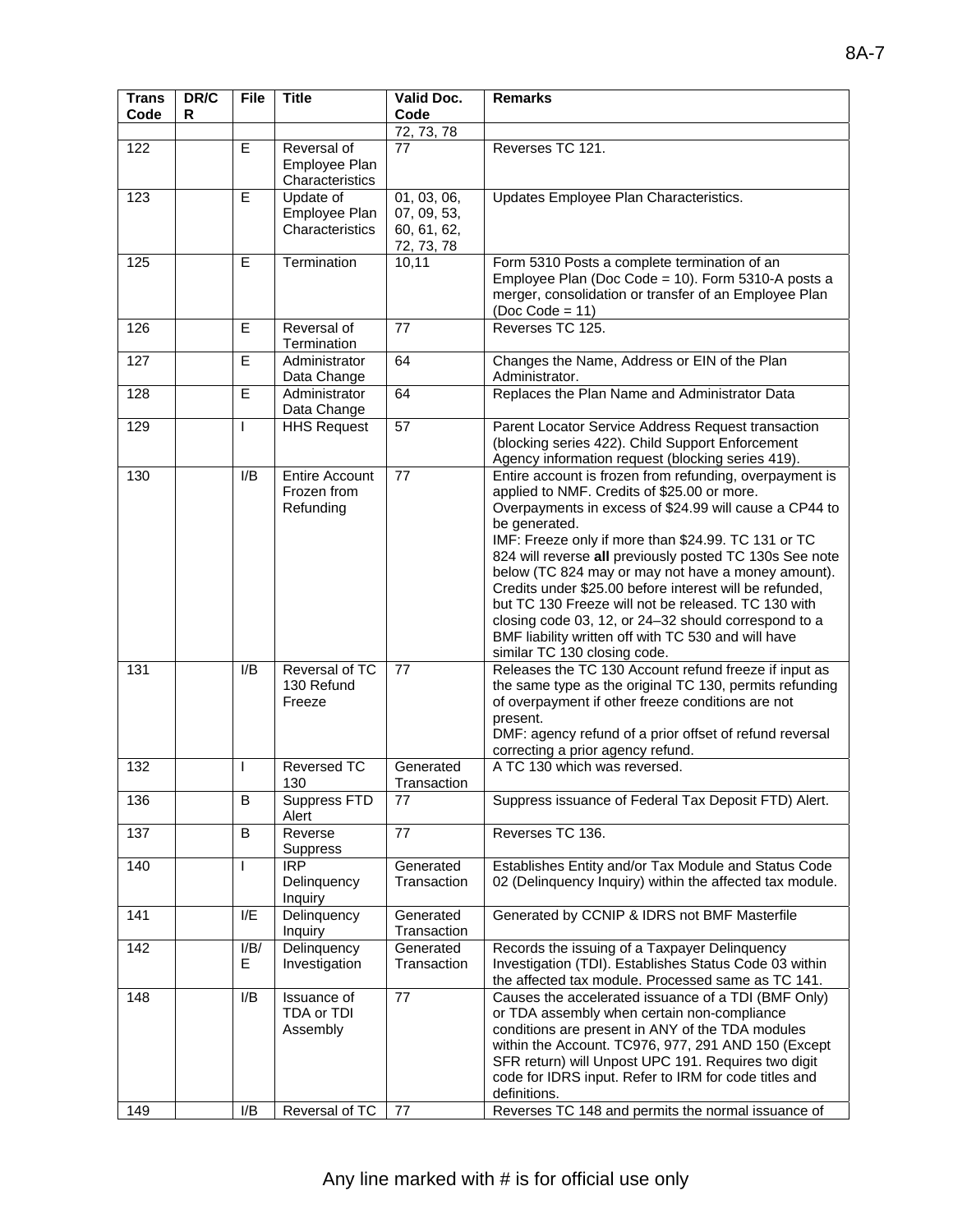| <b>Trans</b><br>Code | DR/C<br>R       | <b>File</b>     | <b>Title</b>                                          | Valid Doc.<br>Code                                                                                                                                                                                                                                                                                     | <b>Remarks</b>                                                                                                                                                                     |
|----------------------|-----------------|-----------------|-------------------------------------------------------|--------------------------------------------------------------------------------------------------------------------------------------------------------------------------------------------------------------------------------------------------------------------------------------------------------|------------------------------------------------------------------------------------------------------------------------------------------------------------------------------------|
|                      |                 |                 | 148                                                   |                                                                                                                                                                                                                                                                                                        | TDI and TDA.                                                                                                                                                                       |
| 150                  | Debit*<br>(NPJ) | I/B<br>E/A<br>P | Return Filed &<br><b>Tax Liability</b><br>Assessed    | IMF: 05 thru<br>12, 21, 22,<br>26, 27, 51,<br>72, 73,<br><b>BMF: 03,</b><br>$05 - 11, 13,$<br>16, 20, 21<br>(AUSC<br>Only), 23,<br>29, 35, 36,<br>38, 40-44,<br>46, 51, 59,<br>60, 65, 66<br>(PSC only)<br>67, 68, 71,<br>78 (OSC<br>Only), 81,<br>83, 90-93,<br>95 EPMF:<br>30, 31, 32,<br>37 PMF: 69 | A tax liability assessed from the original return<br>establishes a tax module. *BMF: Assessment may be<br>Credit for Form CT-1, 720 and 941. See TC 976-977 for<br>amended return. |
| 150                  |                 | ı               | <b>Entity Created</b><br>by TC 150                    | Generated<br>Transaction                                                                                                                                                                                                                                                                               | This TC 150 when posted to the Entity Transaction<br>Section indicates the Master File Entity was created<br>from the posting of the return.                                       |
| 151                  |                 | E               | Reversal of TC<br>150 or 154                          | 77                                                                                                                                                                                                                                                                                                     | EPMF: Reverses return data (TC 150, 154, 155, 156,<br>976, 977) or moves a return to a different module.                                                                           |
| 152                  |                 | I/A             | <b>Entity Updated</b><br>by TC 150                    | Generated<br>Transaction                                                                                                                                                                                                                                                                               | Designates a return which updated entity data and is<br>posted to the Entity Transaction Section.                                                                                  |
| 154                  |                 | E               | Posting F5330<br>Data                                 | 35                                                                                                                                                                                                                                                                                                     | Form 5330. Effective January 2001, the 5330 will post<br>to the BMF as a TC 150. The EPMF TC 154 is an<br>information transaction indicating that the 5330 posted<br>to the BMF.   |
| 155                  |                 | E               | 1st<br>Corresponden<br>ce Letter sent                 | 30, 37, 38                                                                                                                                                                                                                                                                                             | EPMF First Correspondence letter. Posts to EPMF to<br>Bypass delinquency                                                                                                           |
| 156                  |                 | E               | Subsequent<br>Corre-<br>spondence<br>sent             | 30, 37, 38                                                                                                                                                                                                                                                                                             | EPMF Second Correspondence letter. Posts to EPMF<br>to Bypass delinquency.                                                                                                         |
| 157                  |                 | E               | Schedule A                                            | 30, 37, 38                                                                                                                                                                                                                                                                                             | Received by EPMF through S.C. GPP for forwarding to<br>Dept. of Labor, not posted to EPMF.                                                                                         |
| 157                  |                 | B               | Form 5578<br>Non-<br>Discrimination<br>Certification  | 84                                                                                                                                                                                                                                                                                                     | Posted to indicate input of Form 5578                                                                                                                                              |
| 159                  |                 | I.              | Settlement<br>Data                                    | Generated<br>Transaction                                                                                                                                                                                                                                                                               | Designates data as a Settlement Section of Return.<br>Such data is dropped as soon as the return is settled.<br>Does not appear on outputs.                                        |
| 160                  | Debit<br>(NPJ)  | B               | Manually<br>Computed<br>Delinquency<br>Penalty        | 47, 54                                                                                                                                                                                                                                                                                                 | A Delinquency Penalty Assessment manually computed<br>by Audit or Collection. Penalty is not recomputed by<br>computer. Also used for IMF by W&I and Compliance.                   |
| 161                  | Credit<br>(NPJ) | I/B             | Abatement of<br>Delinquency<br>Penalty                | 47, 54                                                                                                                                                                                                                                                                                                 | Abates previously posted 160, 166 Delinquency Penalty<br>liability assessment in whole or in part. Penalty is not<br>recomputed by computer.                                       |
| 162                  |                 | I/B             | Failure to File<br>Penalty<br>Restriction<br>Deletion | 47, 54                                                                                                                                                                                                                                                                                                 | Removes restriction on computation of FTF Penalty on<br>previously posted TC 160 or 161. Causes<br>recomputation and allows normal computation of FTF<br>Penalty.                  |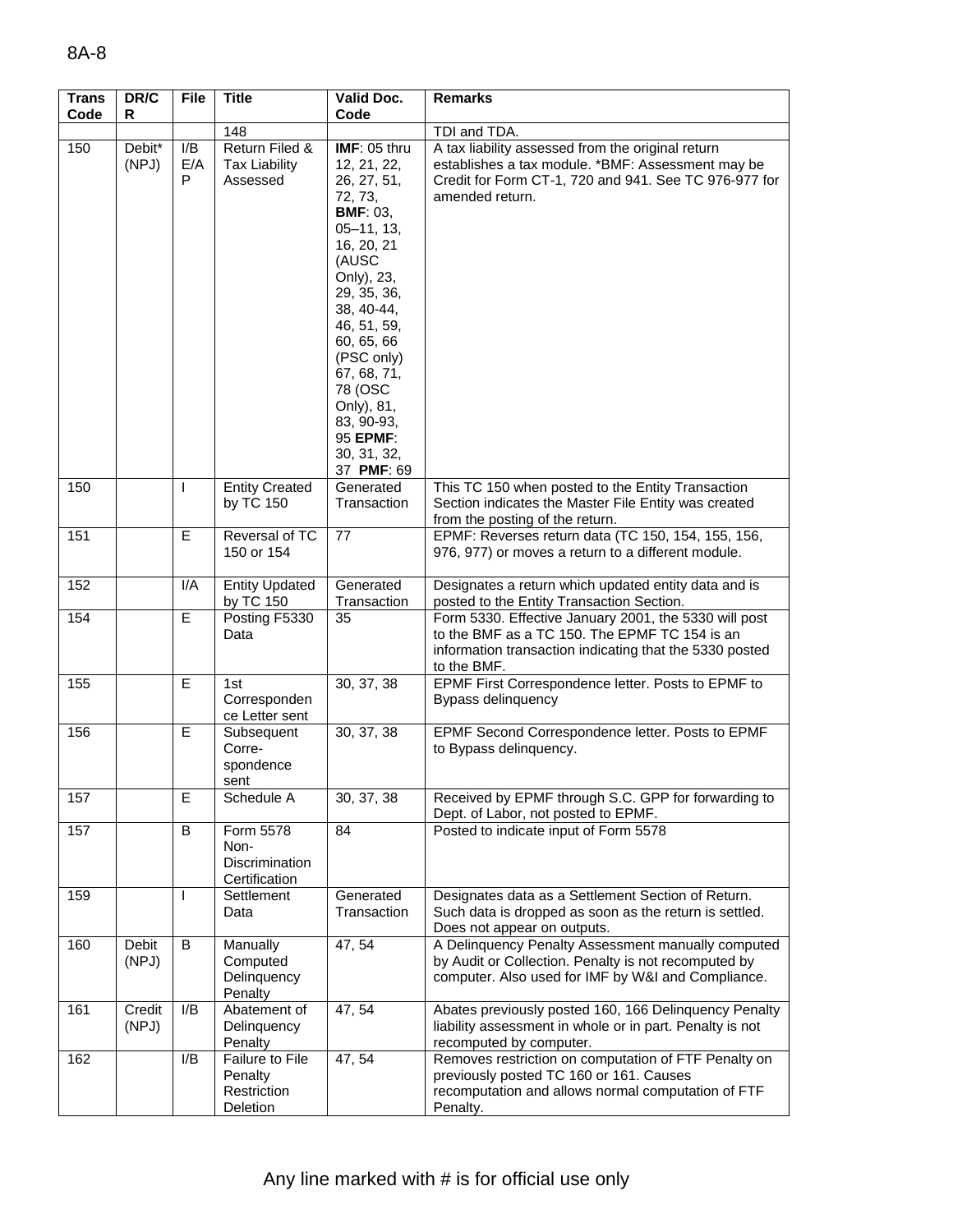| <b>Trans</b><br>Code | DR/C<br>R       | File         | <b>Title</b>                                       | Valid Doc.<br>Code                                                          | <b>Remarks</b>                                                                                                                                                                                                                                                                                                                                                            |
|----------------------|-----------------|--------------|----------------------------------------------------|-----------------------------------------------------------------------------|---------------------------------------------------------------------------------------------------------------------------------------------------------------------------------------------------------------------------------------------------------------------------------------------------------------------------------------------------------------------------|
| 166                  | Debit<br>(NPJ)  | I/B          | Delinquency<br>Penalty                             | Generated<br>Transaction                                                    | Computer generated assessment of Delinquency<br>Penalty on returns posted after the due date without<br>reasonable cause and for returns containing penalty-<br>interest codes 1 (if Condition Code R not present) or 2;<br>penalty is computed on the assessment tax less pre-<br>payments. IMF only: Penalty may also be generated<br>from amounts recorded on returns. |
| 167                  | Credit<br>(NPJ) | I/B          | Abate<br>Delinquency<br>Penalty                    | Generated<br>Transaction                                                    | Abates a previously assessed TC 166 when change<br>occurs in return due date or tax due at due date.                                                                                                                                                                                                                                                                      |
| 170                  | Debit<br>(NPJ)  | I/B          | <b>Estimated Tax</b><br>Penalty                    | IMF: 11, 12,<br>21, 22,<br>BMF: 10-14<br>Both: 17, 18,<br>24, 47, 51,<br>54 | Computer generated self-assessment from TC 150 or<br>manually assessed. ES penalty for failure to make<br>adequate ES payments. Applicable to Form 990C,<br>1040, 1041, 990T, 990PF and 1120, except on<br>Adjustment or Revenue Receipt input.                                                                                                                           |
| 171                  | Credit<br>(NPJ) | I/B          | Abatement of<br><b>Estimated Tax</b><br>Penalty    | 24, 47, 48,<br>54                                                           | Abates previously posted 170 or 176 Estimated Tax<br>Penalty in whole or in part.                                                                                                                                                                                                                                                                                         |
| 176                  | Debit<br>(NPJ)  | I/B          | Estimated Tax<br>Penalty                           | Generated<br>Transaction                                                    | Computer-generated assessment of 990C, 1040, 1041,<br>990T, 990PF and 1120 Estimated Tax Penalty for<br>failure to make adequate ES payments.                                                                                                                                                                                                                             |
| 177                  | Credit<br>(NPJ) | I/B          | Abatement of<br><b>Estimated Tax</b><br>Penalty    | Generated<br>Transaction                                                    | Abates a previously assessed TC 176. Issues<br>Adjustment Notice.                                                                                                                                                                                                                                                                                                         |
| 180                  | Debit<br>(NPJ)  | B            | Deposit<br>Penalty                                 | 11, 17, 18,<br>20, 24, 25,<br>38, 40, 41,<br>43, 47, 48,<br>51, 54, 58      | A manually assessed or generated from TC 150 input<br>penalty for insufficient and/or untimely deposit of taxes<br>(FTD) (720, 940, 941, and 943, 945 and 1042, CT-1).                                                                                                                                                                                                    |
| 181                  | Credit<br>(NPJ) | B            | Deposit<br>Penalty<br>Abatement                    | 47, 54                                                                      | Abates a previously assessed 180, 186 Deposit Penalty<br>in whole or in part.                                                                                                                                                                                                                                                                                             |
| 186                  | Debit<br>(NPJ)  | B            | FTD (Deposit)<br>Penalty<br>Assessment             | Generated<br>Transaction                                                    | Computer generated FTD Penalty if taxpayer fails to<br>make timely and sufficient payments as required by<br>regulations on Forms CT-1, 720, 940, 940EZ, 941, 943,<br>945 and 1042.                                                                                                                                                                                       |
| 187                  | Credit<br>(NPJ) | B            | Abatement of<br>FTD Penalty<br>Assessment          | Generated<br>Transaction                                                    | Abates a previously assessed TC 186. Issues<br>Adjustment Notice.                                                                                                                                                                                                                                                                                                         |
| 190                  | Debit<br>(PJ)   | I/B          | Manually<br>Assessed<br>Interest<br>Transferred In | 51                                                                          | Manually computed interest assessed prior to transfer<br>in. Is input only as part of an account transferred in. See<br>TC 370.                                                                                                                                                                                                                                           |
| 191                  | Credit<br>(NPJ) | I/B          | Interest<br>Abatement                              | 51, 52                                                                      | Abates TC 190 interest; input only as a part of an<br>account transferred in. See TC 370.                                                                                                                                                                                                                                                                                 |
| 196                  | Debit<br>(NPJ)  | I/B          | Interest<br>Assessed                               | Generated<br>Transaction                                                    | Computer generated interest that is due: at First Notice<br>time; upon issuance of an Account Adjustment Notice<br>resulting from posting of TC 290/300; posting of TC 680<br>(Designated Payment of Interest), or if a credit condition<br>exists in the module: at TDA time; and upon issuance of<br>Credit Reversal Notice (CP 60).                                    |
| 197                  | Credit<br>(NPJ) | I/B          | Abatement of<br>Interest<br>Assessed               | Generated<br>Transaction                                                    | Abates previously posted 190 or 196 interest<br>assessments. TC 197 is generated when postings<br>cause the interest assessed to exceed interest due<br>(example: Abatement of tax liability). In addition, TC<br>197 is generated (as necessary) when a TC 682 is<br>posted.                                                                                             |
| 200                  | Debit<br>(NPJ)  | $\mathbf{I}$ | Taxpayer<br>Identification<br>Number               | IMF: 11, 12,<br>21, 22<br>Both: 17, 18,                                     | Assess penalty against taxpayer for failure to furnish<br>requested identifying numbers.                                                                                                                                                                                                                                                                                  |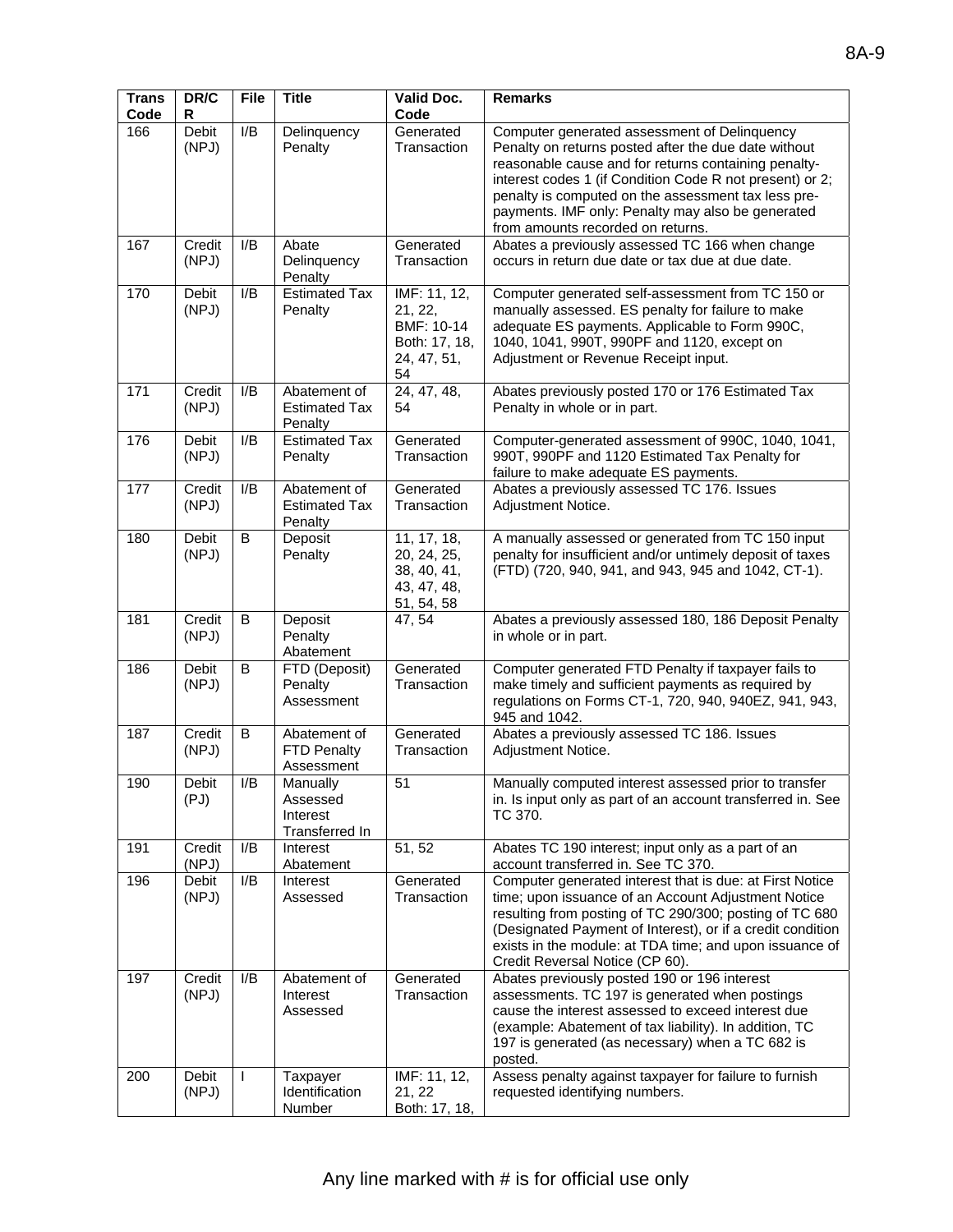| <b>Trans</b><br>Code | DR/C<br>R             | <b>File</b> | <b>Title</b>                                                 | <b>Valid Doc.</b><br>Code    | <b>Remarks</b>                                                                                                                                                                                                                                                                                                                 |
|----------------------|-----------------------|-------------|--------------------------------------------------------------|------------------------------|--------------------------------------------------------------------------------------------------------------------------------------------------------------------------------------------------------------------------------------------------------------------------------------------------------------------------------|
|                      |                       |             | Penalty                                                      | 24, 47, 54,                  |                                                                                                                                                                                                                                                                                                                                |
|                      |                       |             | Assessment                                                   | 58                           |                                                                                                                                                                                                                                                                                                                                |
| 201                  | Credit<br>(NPJ)       | L           | Taxpayer<br>Identification<br>Number<br>Penalty<br>Abatement | 47, 54                       | Abates a previously assessed TC 200 penalty in whole<br>or in part.                                                                                                                                                                                                                                                            |
| 234                  | <b>Debit</b><br>(NPJ) | B           | Assessed<br>Daily Delin-<br>quency<br>Penalty                | 47, 54<br>BMF: 81, 90,<br>91 | Manual assessment or generated from TC 150 input of<br>\$20 Daily Delinquency Penalty to maximum of \$10,000.                                                                                                                                                                                                                  |
| 235                  | Credit<br>(NPJ)       | B           | <b>Abates Daily</b><br>Delinquency<br>Penalty                | 47, 54                       | Abates previously assessed TC 234/238 penalty in<br>whole or in part.                                                                                                                                                                                                                                                          |
| 238                  | <b>Debit</b>          | B           | Daily<br>Delinquency<br>Penalty                              | Generated<br>Transaction     | Computer generated assessment of \$20 Daily<br>Delinquency Penalty to a maximum of \$10,000 from<br>return.                                                                                                                                                                                                                    |
| 239                  | Credit<br>(NPJ)       | B           | Abatement of<br>Daily<br>Delinquency<br>Penalty              | Generated<br>Transaction     | Abates a previously assessed TC 238. Also if module<br>contains a TC 234 amount for less than a previously<br>posted TC 238, TC 239 is generated in amount of<br>difference and TC 234 is dropped; if greater, TC 239 is<br>generated for TC 238 amount and TC 239 and TC 234<br>are posted.                                   |
| 240                  | <b>Debit</b><br>(NPJ) | I/B<br>Α    | Assessment of<br>Miscellaneous<br><b>Civil Penalty</b>       | 47, 54, 51                   | Computer generated TC 240 post to a tax module when<br>a miscellaneous type penalty is assessed (i.e., other<br>than those penalties which are identified with their own<br>TC or reference no.). See Section 11.10(6) for<br>appropriate Penalty Reference Numbers.                                                           |
| 241                  | Credit<br>(NPJ)       | I/B         | Abatement of<br>Miscellaneous<br><b>Civil Penalty</b>        | 47, 54                       | Computer generated TC 241 post to a tax module when<br>a previously assessed miscellaneous type penalty is<br>being partially or completely abated. Also abates TC<br>246 for MFT 06 (Form 1065, BMF only).                                                                                                                    |
| 246                  | Debit                 | B           | 8752 or<br>1065 Penalty                                      | Generated<br>Transaction     | Failure to provide information penalty on 1065 or 8752,<br>generated when a Form 1065 or 8752 is incomplete.<br>Also, failure by large partnerships to file electronically -<br>identified by Reference No. 688.                                                                                                               |
| 247                  | Credit                | B           | Abatement of<br>1065 Penalty                                 | Generated<br>Transaction     | Abates a previously assessed TC 246 when a timely<br>credit posts to a BMF module.                                                                                                                                                                                                                                             |
| 270                  | Debit<br>(NPJ)        | I/B         | Manual<br>Assessment<br>Failure to Pav<br><b>Tax Penalty</b> | 17, 18, 24,<br>47, 48, 54    | Manual computed Failure to Pay Tax Penalty assessed<br>if return liability and/or Examination/DP tax adjustment<br>is not paid on or before date prescribed for payments.<br>BMF/IMF: Restricts penalty computation for this<br>module. Condition code "Z" input with TC 150<br>generates a TC 270 for zero amount (IMF only). |
| 271                  | Credit<br>(NPJ)       | I/B         | Manual<br>Abatement of<br>Failure to Pay<br>Tax<br>Penalty   | 47, 54                       | Manual abatement of previously "net assessed" FTP<br>Penalty (TC 270/276) in whole or in part. Restricts<br>penalty computation for the module unless input with<br>Reason Code 62.                                                                                                                                            |
| 272                  | I/B/A                 |             | Failure to Pay<br>Penalty<br>Restriction<br>Deletion         | 47, 54                       | Removes restriction on computation of FTP Penalty on<br>previously posted TC 270 or 271. Causes<br>recomputation and allows normal computation of<br>Failure to Pay Penalty.                                                                                                                                                   |
| 276                  | Debit<br>(NPJ)        | I/B         | Failure to Pay<br><b>Tax Penalty</b>                         | Generated<br>Transaction     | Computer-generated FTP Penalty assessed if return<br>liability and/or Examination/DP Adjustment is not paid<br>on or before date prescribed for payment.                                                                                                                                                                       |
| 277                  | Credit<br>(NPJ)       | I/B         | Abatement of<br>Failure to Pay<br><b>Tax Penalty</b>         | Generated<br>Transaction     | Computer-generated abatement of "net assessed" FTP<br>Penalty (TC 276) in whole or part.                                                                                                                                                                                                                                       |
| 280                  | Debit<br>(NPJ)        | I/B         | <b>Bad Check</b><br>Penalty                                  | 18, 24, 45,<br>54, 58, 87    | Manually computed bad check penalty assessment<br>(may be with a zero amount).                                                                                                                                                                                                                                                 |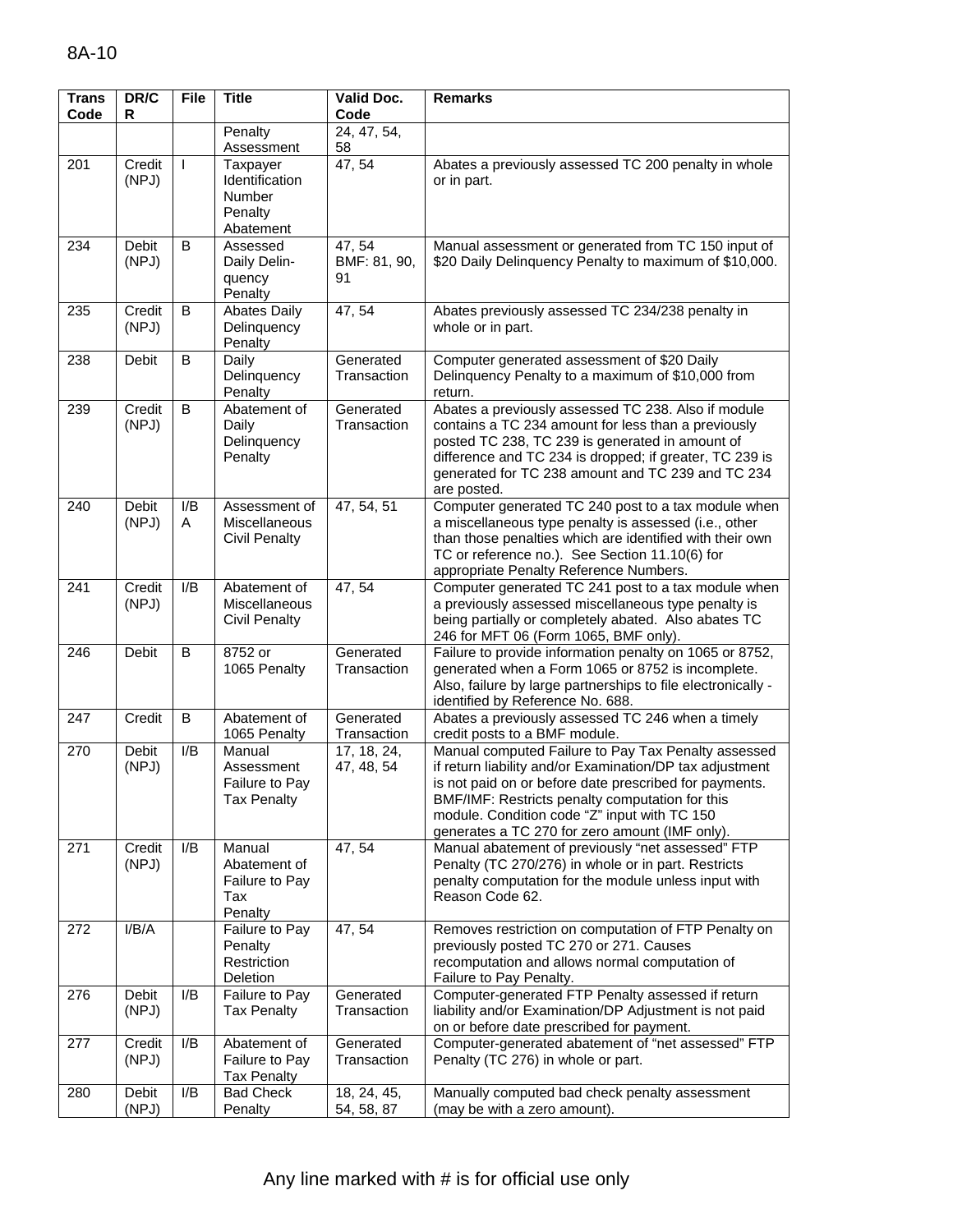| <b>Trans</b><br>Code | DR/C<br>R      | <b>File</b> | <b>Title</b>                               | Valid Doc.<br>Code                       | <b>Remarks</b>                                                                                                                                                                                                                                                                                                                                                                                                                                                                                                                                                                                                                                                                                                                                                                                                                                                                                                                                                                                                                 |
|----------------------|----------------|-------------|--------------------------------------------|------------------------------------------|--------------------------------------------------------------------------------------------------------------------------------------------------------------------------------------------------------------------------------------------------------------------------------------------------------------------------------------------------------------------------------------------------------------------------------------------------------------------------------------------------------------------------------------------------------------------------------------------------------------------------------------------------------------------------------------------------------------------------------------------------------------------------------------------------------------------------------------------------------------------------------------------------------------------------------------------------------------------------------------------------------------------------------|
| 281                  | Credit         | I/B         | Abatement of                               | 47, 54                                   | The penalty is two percent (2%) of the amount of the<br>dishonored payment, or if the amount of the dishonored<br>payment is less than \$1,250, then the penalty is the<br>lesser of \$25 or amount of the payment.<br>Effective July 2, 2010, the penalty now includes all<br>"instruments" (forms) of payment<br>For dishonored checks or money orders received after<br>May 25, 2007, and prior to July 2, 2010, the bad check<br>penalty was only applicable to paper checks and<br>money orders. The penalty was two percent (2%) of the<br>amount of the dishonored payment, or if the amount of<br>the dishonored payment was less than \$1,250, then the<br>penalty was the lesser of \$25 or the amount of the<br>payment. No penalty was assessed on checks less<br>than \$5.00. See IRM 20.1.10 Miscellaneous Penalties.<br>Abates previously posted 280 or 286 transaction in                                                                                                                                      |
|                      | (NPJ)          |             | <b>Bad Check</b><br>Penalty                |                                          | whole or in part. Will post prior to return (Account with<br>no TC 150) if it is the only transaction with the TC 290<br>and there is an unreversed TC 280 or TC 286 of equal<br>or greater amount in the module.                                                                                                                                                                                                                                                                                                                                                                                                                                                                                                                                                                                                                                                                                                                                                                                                              |
| 286                  | Debit<br>(NPJ) | I/B         | <b>Bad Check</b><br>Penalty                | Systemically<br>Generated<br>Transaction | Systemically generated bad check penalty assessment<br>initiated by the posting of any of the following TC<br>reversals: 611, 621, 641, 651, 661, 671, 681, 691, or<br>721.<br>The penalty is two percent (2%) of the amount of the<br>dishonored payment, or if the amount of the dishonored<br>payment is less than \$1,250, then the penalty is the<br>lesser of \$25 or the amount of the payment. Effective<br>July 2, 2010, the penalty now includes all "instruments"<br>(forms) of payment.<br>For dishonored checks or money orders received after<br>May 25, 2007, and prior to July 2, 2010, the bad check<br>penalty was <b>only applicable</b> to paper checks and<br>money orders. The penalty was two percent (2%) of the<br>amount of the dishonored payment, or if the amount of<br>the dishonored payment was less than \$1,250, then the<br>penalty was the lesser of \$25 or the amount of the<br>payment. No penalty was assessed on checks less<br>than \$5.00. See IRM 20.1.10 Miscellaneous Penalties. |
| 287                  | Credit         | B           | Reversal of<br><b>Bad Check</b><br>Penalty | Systemically<br>Generated<br>Transaction | Systemically reversed any posted, unreversed TC<br>280/286 when the module status is: "06" with a debit<br>balance and the net TC 28X amount equals the module<br>balance.                                                                                                                                                                                                                                                                                                                                                                                                                                                                                                                                                                                                                                                                                                                                                                                                                                                     |
| 290                  | Debit<br>(NPJ) | I/B         | <b>Additional Tax</b><br>Assessment        | 54                                       | Additional tax as a result of an adjustment to a module<br>which contains a TC 150 transaction. TC 290 with zero<br>amount or TC 29X with a Priority Code 1 will post to a<br>-L freeze module. Generates assessment of interest if<br>applicable (TC 196).<br>Releases the following freezes: O-Reactivated<br>Account, - A Duplicate Return, - K Refund Hold, W-<br>470 hold, -R 570 hold, -F Advanced Payment, -X<br>Manual Refund, P-841/720, -G Math Error, -J Math<br>Error/TDA, R-RPS, B-Subsequent Payment, -Q<br>WPT, 680 Hold (See Freeze Code Section for specific<br>conditions).<br>TC 290 with zero amount blocked 96X indicates a<br>taxpayer penalty abatement request was considered<br>and rejected.<br>Reversal is TC 290 blocked 97X. Can be used for Civil<br>Penalty assessments on MFT 30, 55, and 13.                                                                                                                                                                                                  |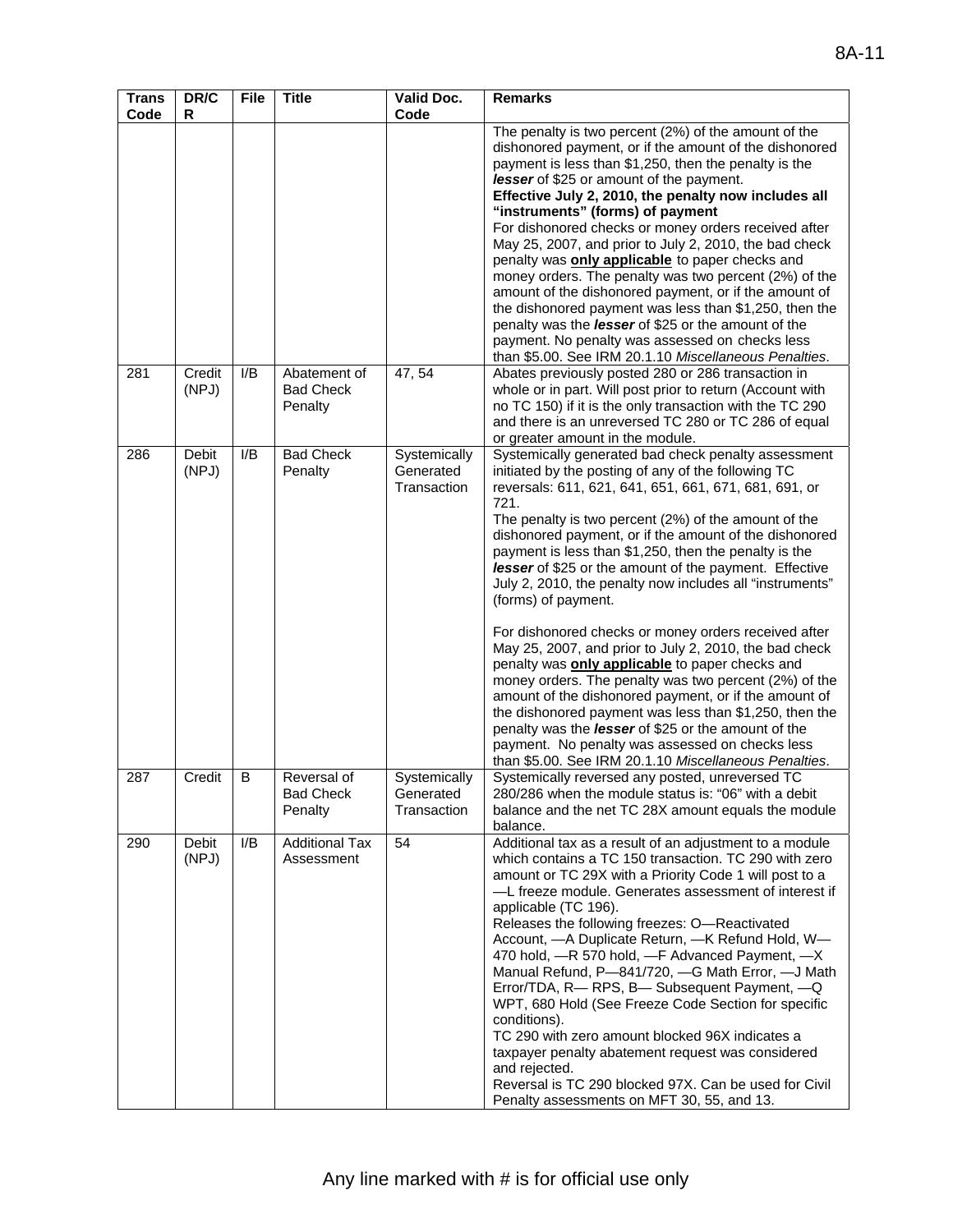| <b>Trans</b><br>Code | DR/C<br>R       | <b>File</b> | <b>Title</b>                                                                    | Valid Doc.<br>Code | <b>Remarks</b>                                                                                                                                                                                                                                                                                                                                                                                                                                                                                                                                                                                                                                                                                                                                                                                                                                                                                                                             |
|----------------------|-----------------|-------------|---------------------------------------------------------------------------------|--------------------|--------------------------------------------------------------------------------------------------------------------------------------------------------------------------------------------------------------------------------------------------------------------------------------------------------------------------------------------------------------------------------------------------------------------------------------------------------------------------------------------------------------------------------------------------------------------------------------------------------------------------------------------------------------------------------------------------------------------------------------------------------------------------------------------------------------------------------------------------------------------------------------------------------------------------------------------|
|                      |                 |             |                                                                                 |                    | IMF: Additionally releases 680 hold and freezes for<br>Invalid SSN or Account Reactivation. Needs reason and<br>source codes. May need priority and/or hold codes.                                                                                                                                                                                                                                                                                                                                                                                                                                                                                                                                                                                                                                                                                                                                                                         |
| 290                  | Debit<br>(NPJ)  | I/B         | <b>Additional Tax</b><br>Assessment                                             | 54                 | BMF: Releases freezes for 842. TC 290's, MFT 10,<br>Blocking Series 500-519, have been designated for<br>FUTA use only. A Reference Code of 998 or 999 is<br>generated by BMF files respectively from Alpha Code<br>"T" or "W" along with a valid state code on FUTA<br>Adjustments. May need priority and/or hold codes.<br>IMF: If a TC 888 is input without a TC 886, and the<br>Taxable Income (TXI) on the tax module is greater than<br>.00, then the TXI is automatically adjusted by the TC<br>888 amount. The TXI on the module will not be adjusted<br>below zero.                                                                                                                                                                                                                                                                                                                                                               |
|                      |                 |             |                                                                                 |                    | TC 290 blocked 180-198, 780-789, 960-969 or 980-989<br>(MFT 55: Blocking Series 530-539, 960-969, and 980-<br>989. Exception: prior control is doc code 54 blocked<br>59X), will generate a CP55 Notice to Re-file Return.<br>Re: Form 1042, 290-to increase tax liability no<br>reference number is used, 291-to decrease tax liability<br>no reference number is used, 150-reference number<br>"011" to update the gross income paid See section 8 for<br>credit reference adj. codes.                                                                                                                                                                                                                                                                                                                                                                                                                                                   |
| 291                  | Credit<br>(NPJ) | I/B         | Abatement<br>Prior Tax<br>Assessment                                            | 54                 | Abates a previously posted 150 and/or 290 or 300 in<br>whole or in part.<br>Generates abatements (TC 197) of computer-generated<br>interest where applicable.<br>Releases same freezes and holds as TC 290. TC291's,<br>MFT 10, Blocking Series 500-519, have been<br>designated for FUTA use only. A Reference Code of<br>998 or 999 is generated by BMF files respectively from<br>Alpha Code "T" or "W" along with a valid state code on<br>FUTA Adjustments. May need priority and/or hold<br>codes. IMF needs reason and source codes.                                                                                                                                                                                                                                                                                                                                                                                                |
| 294                  | Debit<br>(NPJ)  | I/B         | <b>Additional Tax</b><br>Assessment<br>with Interest<br>Computation<br>Date     | 54                 | Used to adjust a previously posted tentative allowance<br>(e.g. TC 295 or 305), contains a beginning interest<br>computation date, and can carry TC 290, 291 or penalty<br>code. To post, a TC 295 or 305 must be present in the<br>module and the TC 294 amount cannot exceed the TC<br>295 or 305 amount. Otherwise, same as TC 290.<br>Blocking Series 900-909 will generate a CP 55.                                                                                                                                                                                                                                                                                                                                                                                                                                                                                                                                                   |
| 295                  | Credit<br>(NPJ) | I/B         | Abatement of<br>Prior Tax<br>Assessment<br>with Interest<br>Computation<br>Date | 54                 | Used to input a tentative allowance, contains a<br>beginning interest computation date, and can carry TC<br>290, 291 or penalty code. Otherwise same as TC 291.<br>Will post to module even if AIMS Indicator (TC 420) is<br>on.<br>IMF: Will resequence until interest computation date is<br>earlier than current 23C date.<br>BMF: Will unpost (UPC 497, RC2) with secondary TC<br>date later than current 23C date. Valid with tax class 2<br>or 3 only.<br>Form 1045, Application for Tentative Refund, is used by<br>taxpayers.<br>Form 1139, Corporation Application for Tentative<br>Refund, is used by corporations. Claims refund from<br>carryback of a net operating loss, unused general<br>business credit, unused research credit, net capital loss<br>or overpayment of tax due to a claim or right adjustment<br>under section 1341(b)(1) or 6411; Regs. Sec. 1.6411-1.<br>Blocking Series 900-909 will generate a CP 55. |
| 298                  | Debit           | I/B         | <b>Additional Tax</b>                                                           | 54                 | Used to input an additional assessment of tax to a                                                                                                                                                                                                                                                                                                                                                                                                                                                                                                                                                                                                                                                                                                                                                                                                                                                                                         |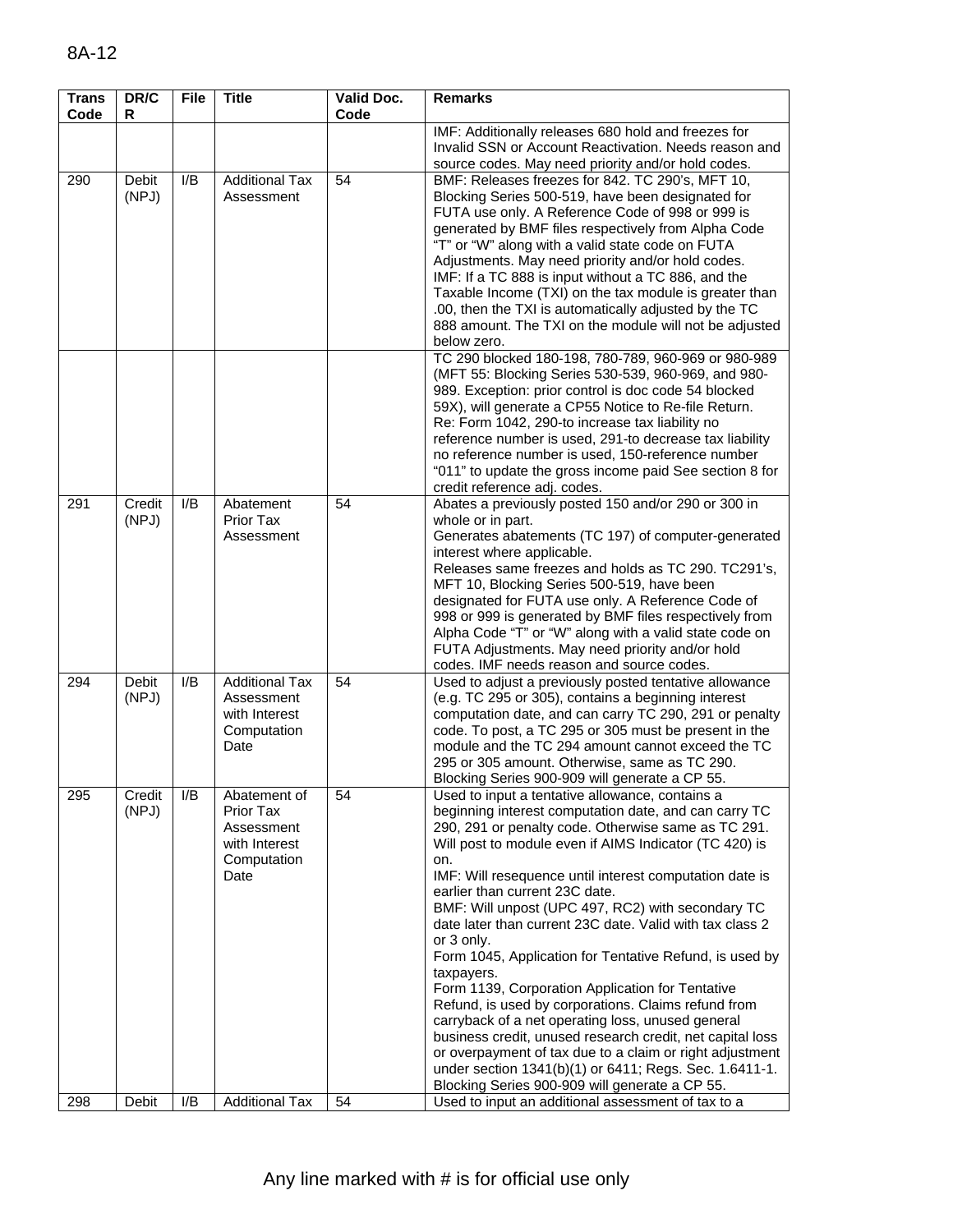| <b>Trans</b><br>Code | DR/C<br>R             | <b>File</b> | <b>Title</b>                                                                                                   | Valid Doc.<br>Code | <b>Remarks</b>                                                                                                                                                                                                                                                                                                                                                                                                                                                                                                                                                                                                                                                                                   |
|----------------------|-----------------------|-------------|----------------------------------------------------------------------------------------------------------------|--------------------|--------------------------------------------------------------------------------------------------------------------------------------------------------------------------------------------------------------------------------------------------------------------------------------------------------------------------------------------------------------------------------------------------------------------------------------------------------------------------------------------------------------------------------------------------------------------------------------------------------------------------------------------------------------------------------------------------|
|                      | (NPJ)                 |             | Assessment<br>with Interest<br>Computation<br>Date                                                             |                    | module which contains a TC 150. Generates<br>assessment of interest from the interest computation<br>date which must be included in the transaction.<br>BMF: Can be used with another tax adjustment code on<br>the same document (record) i.e., TC 290 or 291, but is<br>not acceptable with TC 294 or 295. Can also be used<br>with penalty codes and interest codes. Otherwise same<br>as TC 290. IMF: Cannot be used with other tax and<br>interest transaction codes, but may be used with<br>penalty codes. Otherwise same as TC 290.                                                                                                                                                      |
| 299                  | Credit<br>(NPJ)       | I/B         | Abatement of<br>Prior Tax<br>Assessment<br>Interest<br>Computation<br>Date                                     | 54                 | Used to input an abatement of tax to a module which<br>contains a TC 150.<br>Generates abatement of interest and FTP penalty from<br>the interest computation date which must be included in<br>the transaction. BMF: Can be used with another tax<br>adjustment code on the same document (record) but is<br>not acceptable with TC 294 or 295. Can be used with<br>penalty codes and interest transaction codes.<br>Otherwise same as TC 291.<br>IMF: Same as TC 291. Will resequence until interest<br>computation date is earlier than current 23C date.<br>BMF: Will unpost (UPC 497, RC2) with secondary TC<br>data later than current 23C date.                                           |
| 300                  | <b>Debit</b><br>(NPJ) | I/B         | <b>Additional Tax</b><br>or Deficiency<br>Assessment by<br>Examination or<br>Collection                        | 47                 | Assesses additional tax as a result of an Examination or<br>Collection Adjustment to a tax module which contains a<br>TC 150 transaction. Generates TC 421 to release 42<br>Hold if Disposal Code 1-5, 8-10, 12, 13, 34 and TC 420<br>or 424 present. If TC 420 or 424 is present, TC 421 is<br>generated when disposal code of 1-4, 8-10, 12 (only if<br>Appellate Code is 000 or if TC 300 blocked 700-799)<br>13, or 34.<br>Releases freezes for 640, 720, 840 or 841. IMF:<br>Additionally releases TC 680 hold and freezes for<br>Invalid SSN or Account Reactivation. Blocking Series<br>790-799 or 900-999 will generate a CP 55.<br>BMF: Releases freezes for Joint Committee or TC 842. |
| 301                  | Credit<br>(NPJ)       | I/B         | Abatement of<br>Tax by<br>Examination or<br>Collection                                                         | 47                 | Abates a previously posted TC 150, 290 and/or 300 in<br>whole or in part.<br>Generates abatements of computer generated interest<br>where applicable. (TC 197 or 337) Releases same<br>freezes and holds as TC 300. Blocking series 790-799<br>or 900-999 will generate a CP 55.                                                                                                                                                                                                                                                                                                                                                                                                                 |
| 304                  | <b>Debit</b><br>(NPJ) | I/B         | <b>Additional Tax</b><br>or Deficiency<br>Assessment by<br>Examination<br>with Interest<br>Computation<br>Date | 47                 | Adjusts a previously posted tentative allowance (e.g.,<br>TC 305 or 295), contains a beginning interest<br>computation date.<br>To post, a TC 305 or 295 must be present in the<br>module and the TC 304 amount cannot exceed the TC<br>305 or 295. Otherwise, same as TC 300.                                                                                                                                                                                                                                                                                                                                                                                                                   |
| 305                  | Credit<br>(NPJ)       | I/B         | Abatement of<br>Prior Tax<br>Assessment by<br>Examination<br>with Interest<br>Computation<br>Date              | 47                 | Inputs a tentative allowance, contains a beginning<br>interest computation date. Otherwise, same as TC 301.<br>Valid with Tax Class 2 and 3 only.                                                                                                                                                                                                                                                                                                                                                                                                                                                                                                                                                |
| 308                  | <b>Debit</b><br>(NPJ) | I/B         | <b>Additional Tax</b><br>or Deficiency<br>Assessment by<br>Examination.<br>with Interest                       | 47                 | Inputs an Examination Deficiency of tax to a module<br>which contains a TC 150.<br>Generates assessment of interest from the interest<br>computation date which must be included in the trans-<br>action.                                                                                                                                                                                                                                                                                                                                                                                                                                                                                        |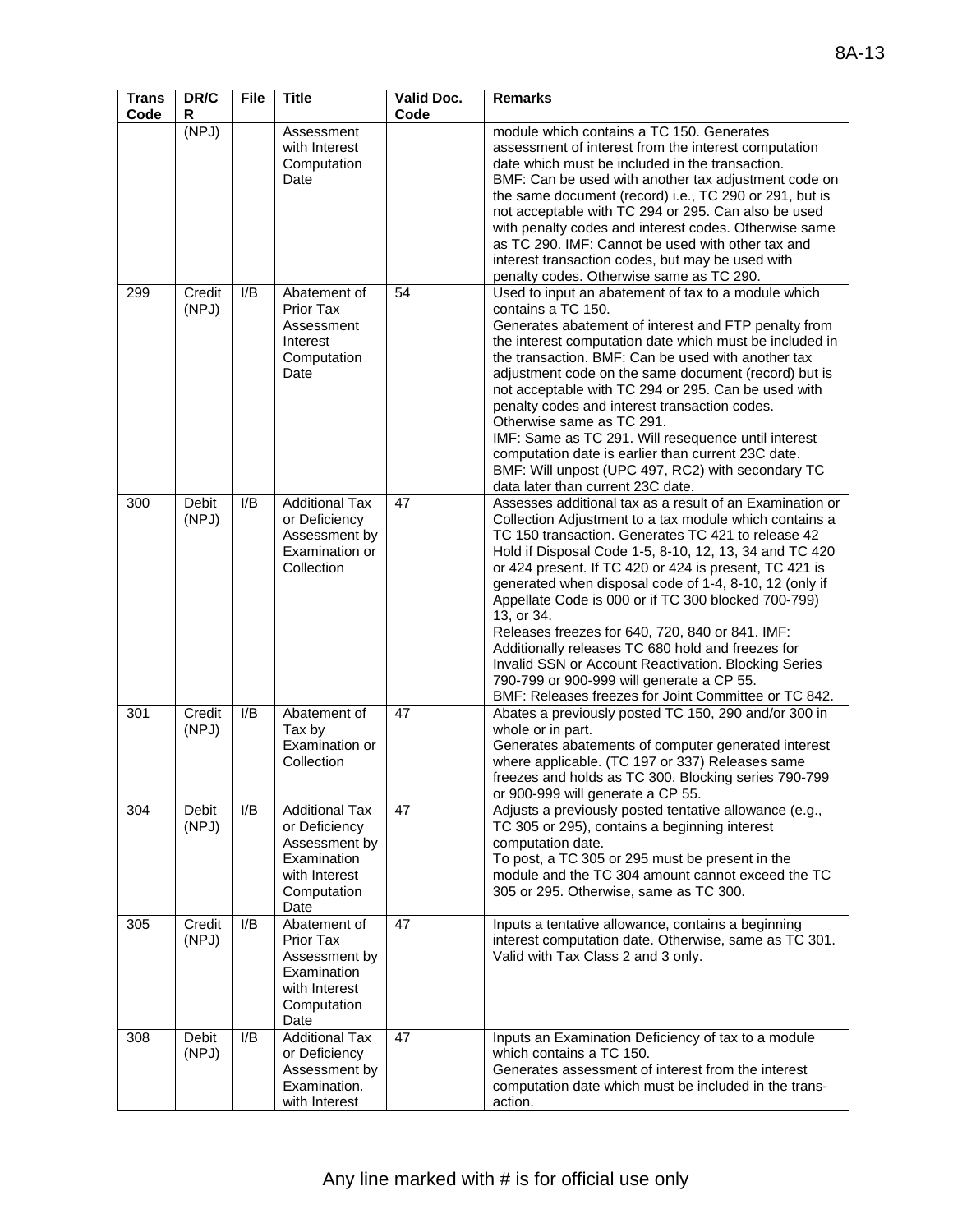| $\overline{\mathsf{Tra}}$ ns<br>Code | DR/C<br>R             | File         | <b>Title</b>                                                                                                                    | Valid Doc.<br>Code                                          | Remarks                                                                                                                                                                                                                                                                                                                                                                                                                                                                                                                                                                                                                                                                               |
|--------------------------------------|-----------------------|--------------|---------------------------------------------------------------------------------------------------------------------------------|-------------------------------------------------------------|---------------------------------------------------------------------------------------------------------------------------------------------------------------------------------------------------------------------------------------------------------------------------------------------------------------------------------------------------------------------------------------------------------------------------------------------------------------------------------------------------------------------------------------------------------------------------------------------------------------------------------------------------------------------------------------|
|                                      |                       |              | Computation<br>Date as a<br>Result of<br>CB/CF.                                                                                 |                                                             | BMF-Can be used with another tax adjustment code,<br>except TC 304, 305 or 309. Can be used with penalty<br>and interest transactions. Otherwise same as TC 300.<br>IMF-Cannot be used with other tax transaction codes,<br>but may be used with interest and penalty codes.                                                                                                                                                                                                                                                                                                                                                                                                          |
| 308                                  | Debit                 | B            | <b>Additional Tax</b><br>or Deficiency<br>Assessment by<br>Examination or<br>Collection with<br>Interest<br>Computation<br>Date | 47                                                          | Input on Examination Deficiency on Employment tax<br>module in which interest is restricted due to IRC Section<br>6205.                                                                                                                                                                                                                                                                                                                                                                                                                                                                                                                                                               |
| 309                                  | Credit<br>(NPJ)       | I/B          | Abatement of<br>Prior Tax<br>Assessment by<br>Examination<br>Div. with<br>Interest<br>Computation<br>Date                       | 47                                                          | Used to input an Examination Overassessment of tax to<br>a module which contains a TC 150. Contains an interest<br>computation date which must be included in the<br>transaction and generates abatement of interest from<br>that date. Cannot be used if the amount of tax in the<br>module is smaller than the amount on the Form 2285<br>that could be input with TC 309.<br>BMF-Can be used with another tax adjustment code,<br>except TC 304 or 305 on same document i.e. TC 300 or<br>301. Can be used with penalty and interest<br>transactions. IMF-Cannot be used with other tax<br>transaction codes, but may be used with interest and<br>penalty codes.                  |
| 310                                  | <b>Debit</b><br>(NPJ) | $\mathbf{I}$ | Penalty for<br>Failure to<br>Report Income<br>from Tips                                                                         | 47, 54                                                      | Assesses penalty for taxpayer's failure to report Tips<br>Income.                                                                                                                                                                                                                                                                                                                                                                                                                                                                                                                                                                                                                     |
| 311                                  | Credit<br>(NPJ)       | T            | <b>Tip Penalty</b><br>Abatement                                                                                                 | 47, 54                                                      | Abates previously posted unreversed TC 310, in whole<br>or in part.                                                                                                                                                                                                                                                                                                                                                                                                                                                                                                                                                                                                                   |
| 320                                  | Debit<br>(NPJ)        | I/B          | <b>Fraud Penalty</b>                                                                                                            | 47, 54                                                      | Assesses Fraud Penalty.<br>BMF/IMF: Restricts FTP Penalty on Fraud Penalties<br>assessed under IRC 6653(b) for returns due before<br>1/1/1989.                                                                                                                                                                                                                                                                                                                                                                                                                                                                                                                                        |
| 321                                  | Credit<br>(NPJ)       | I/B          | Abatement of<br><b>Fraud Penalty</b>                                                                                            | 47, 54                                                      | Abates a previously posted 320 transaction in whole or<br>in part. BMF/IMF: Releases restriction on FTP Penalty.                                                                                                                                                                                                                                                                                                                                                                                                                                                                                                                                                                      |
| 336                                  | Debit<br>(NPJ)        | I/B          | Interest<br>Assessment<br>on Additional<br>Tax or Defi-<br>ciency                                                               | Generated<br>Transaction                                    | Assess computer-generated interest on additional tax or<br>deficiency assessed upon posting of an Examination<br>Adiustment (TC 300 with Doc. Code 47) and issuance<br>of the adjustment notice.                                                                                                                                                                                                                                                                                                                                                                                                                                                                                      |
| 337                                  | Credit<br>(NPJ)       | I/B          | Abatement of<br>Interest<br>Assessed on<br><b>Additional Tax</b><br>or Deficiency                                               | Generated<br>Transaction                                    | Abates previously posted 190, 196 or 336 interest<br>assessment in whole or in part. Computer-generated<br>when an Examination Adjustment TC 301 posts.                                                                                                                                                                                                                                                                                                                                                                                                                                                                                                                               |
| 340                                  | Debit<br>(NPJ)        | I/B          | Restricted<br>Interest<br>Assessment                                                                                            | IMF: 11, 12,<br>21, 22, 47<br>51, 54<br>IRAF/BMF:<br>47, 54 | Restricted interest which must be manually computed.<br>IMF/BMF. CAUTION: After posting, interest is not<br>computed or abated by computer for the applicable Tax<br>Module and assessed interest thereafter must be<br>computed manually and input with a TC 340 or 341.<br>TC34X inputs posting after 010195 will allow the<br>accruals of interest to be non-restricted from the<br>"Interest To Date" of the AMCLS or ADJ54 action<br>unless a reference number 221 or 222 is included with<br>the action.<br>IMF: TC 150 with Condition Code Z generates TC 340<br>for zero amount, turns on debit restricted interest<br>indicator and restricted FTP penalty indicator. TC 500 |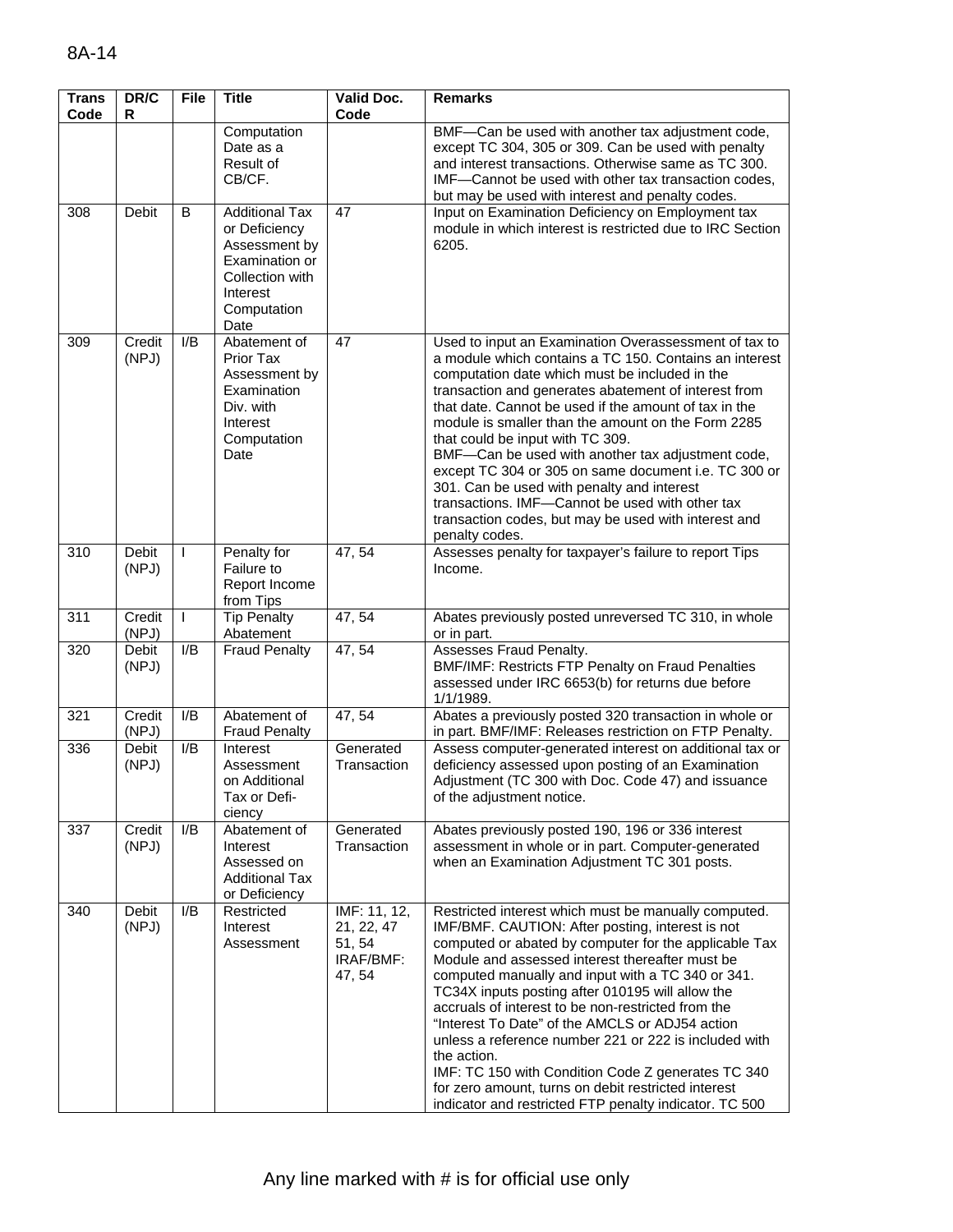| <b>Trans</b><br>Code | DR/C<br>R             | <b>File</b>      | <b>Title</b>                                      | <b>Valid Doc.</b><br>Code             | <b>Remarks</b>                                                                                                                                                                                                                                                                                                                                                                                                                                                                                                                   |
|----------------------|-----------------------|------------------|---------------------------------------------------|---------------------------------------|----------------------------------------------------------------------------------------------------------------------------------------------------------------------------------------------------------------------------------------------------------------------------------------------------------------------------------------------------------------------------------------------------------------------------------------------------------------------------------------------------------------------------------|
|                      |                       |                  |                                                   |                                       | generates TC 340.                                                                                                                                                                                                                                                                                                                                                                                                                                                                                                                |
| 341                  | Credit<br>(NPJ)       | I/B              | Restricted<br>Interest<br>Abatement               | 47, 54                                | Abates a previously posted TC 190, 196, 340 or 336 in<br>whole or in part.<br>CAUTION: After posting, interest cannot be assessed<br>or abated by computer for the applicable Tax Module<br>and assessed interest thereafter must be computed<br>manually and input with a TC 340 or 341.<br>TC34X inputs posting after 01011995 will allow the<br>accruals of interest to be non-restricted from the<br>"Interest To Date" of the AMCLS or ADJ54 action<br>unless a reference number 221 or 222 is included with<br>the action. |
| 342                  |                       | I/B              | Interest<br>Restriction<br>Deletion               | 47, 54                                | Removes restriction on the computer computation of<br>interest set by a previously posted TC 340 or 341, and<br>allows the computer to recompute normal interest. TC<br>342 may not be input without first securing the source<br>document for the TC 340/341 and making the<br>determination that the TC 340/341 was unnecessary.<br>Can only be input for 0 amount. CAUTION: TC should<br>not be used without first determining interest should not<br>be restricted.                                                          |
| 350                  | <b>Debit</b><br>(NPJ) | I/B              | Negligence<br>Penalty                             | I/B: 11, 12,<br>21, 22<br>All: 47, 54 | Assesses all types of negligence penalties.                                                                                                                                                                                                                                                                                                                                                                                                                                                                                      |
| 351                  | Credit<br>(NPJ)       | I/B              | Negligence<br>Penalty<br>Abatement                | 47, 54                                | Abates a previously posted TC 350 in whole or in part.                                                                                                                                                                                                                                                                                                                                                                                                                                                                           |
| 360                  | <b>Debit</b><br>(NPJ) | I/B              | Fees and<br>Collection<br>Costs                   | 17, 18, 24,<br>48, 54, 58             | Assesses legal fees, security and sale cost, lien fees<br>and other expenses incurred while enforcing collection<br>of delinquent balance due for the Tax Module.                                                                                                                                                                                                                                                                                                                                                                |
| 361                  | Credit<br>(NPJ)       | I/B              | Abatement of<br>Fees and<br>Collection<br>Costs   | 54                                    | Abates a previously posted 360 transaction in whole or<br>in part.                                                                                                                                                                                                                                                                                                                                                                                                                                                               |
| 370                  | <b>Debit</b><br>(PJ)  | I/B              | Account<br>Transfer-in                            | I/B: 52 All:<br>51                    | Transfers a tax module from Retention Register to<br>Master File. Posts all accompanying transactions<br>input as a part of the transaction. This transaction<br>shows assessments, abatements, credits and debits<br>which are being transferred to an account on the MF.<br>The list of valid transactions are shown in IRM<br>3.17.21. If transaction goes unpostable with UPC<br>171, Master File will not show TC 370.                                                                                                      |
| 370                  |                       |                  | Prompt, Quick<br>and Jeopardy<br>Assessments      |                                       | Doc. Code 51 includes all prompt, quick and<br>jeopardy assessment transactions.                                                                                                                                                                                                                                                                                                                                                                                                                                                 |
| 380                  | <b>Debit</b><br>(PJ)  | I/B              | Overpayment<br>Cleared<br>Manually<br>(Under \$1) | 51                                    | Manual Clearance of overpayment for less than \$1.00.<br>Input only as a part of an Account transferred in; see<br>TC 370.                                                                                                                                                                                                                                                                                                                                                                                                       |
| 386                  | Debit<br>(NPJ)        | I/B              | Clearance of<br>Overpayment                       | Generated<br>Transaction              | Computer generated debit which equals a credit net<br>balance of less than \$1.00. Clears Module Balance so<br>refunds, offsets, or freezes cannot be made in amounts<br>less than \$1.00.                                                                                                                                                                                                                                                                                                                                       |
| 387                  | Credit<br>(NPJ)       | $\overline{I/B}$ | Reversal of<br>Clearance of<br>Overpayment        | Generated<br>Transaction              | Generated when posting a TC971 AC 652. The<br>transaction date of the TC971 AC 652 must match the<br>date of the TC386.                                                                                                                                                                                                                                                                                                                                                                                                          |
| 388                  | Debit<br>(NPJ)        | I/B              | Statute<br>Expiration<br>Clearance to             | Generated<br>Transaction              | Zero balances and removes a tax module which is past<br>its Statutory Expiration Date and not subject to specific<br>module retention holds. Contains the credit balance of                                                                                                                                                                                                                                                                                                                                                      |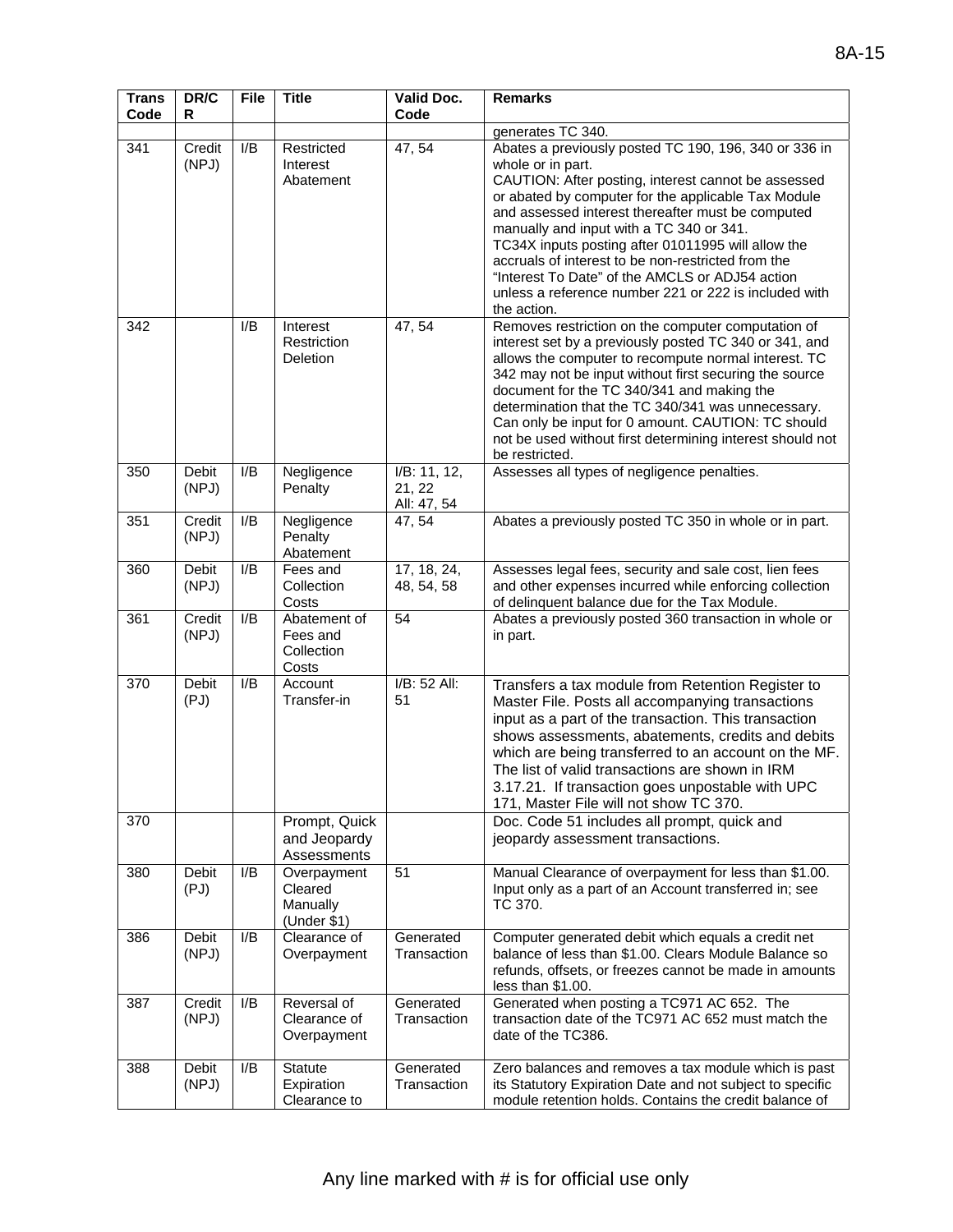| <b>Trans</b><br>Code | DR/C<br>R       | <b>File</b> | <b>Title</b>                                  | <b>Valid Doc.</b><br>Code             | <b>Remarks</b>                                                                                                                                                                                                                                                                                                                                                                                                                                                                                                                                                                                                                                                    |
|----------------------|-----------------|-------------|-----------------------------------------------|---------------------------------------|-------------------------------------------------------------------------------------------------------------------------------------------------------------------------------------------------------------------------------------------------------------------------------------------------------------------------------------------------------------------------------------------------------------------------------------------------------------------------------------------------------------------------------------------------------------------------------------------------------------------------------------------------------------------|
|                      |                 |             | Zero Balance<br>and Removal                   |                                       | the module. Writes off interest amounts present.                                                                                                                                                                                                                                                                                                                                                                                                                                                                                                                                                                                                                  |
| 389                  | Credit<br>(NPJ) | I/B         | Reversal of<br><b>Statute</b><br>Expiration   | Generated<br>Transaction              | Reverses TC 388. Generated when TC 370 with Doc.<br>Code 52 is processed.<br>IMF only: Generated from automatic re-established on<br>Tax Modules.                                                                                                                                                                                                                                                                                                                                                                                                                                                                                                                 |
| 400                  | Credit<br>(NPJ) | I/B         | Account<br>Transfer-Out                       | 51 or<br>Generated<br>Transaction     | Transfer accounting control out of the Master File. Can<br>be reversed by input of TC 370 with secondary TC 402.<br>After posting, all subsequent transactions (except TC<br>370 with secondary TC 402) are unpostable. Also<br>generated when an attempt is made to post to a tax<br>module with maximum transactions.<br>IMF: Can be computer generated if tax module<br>transaction section has exceeded maximum posting<br>size.<br>BMF: Will generate TC 400 if tax module transaction<br>section has an overflow condition after normal and/or<br>special consolidation analysis has been performed.<br>Identified by blocking series 999. Generates CP296. |
| 402                  | Debit<br>(PJ)   | I/B         | Account Re-<br>Transferred-In                 | 51                                    | Valid only as the first secondary transaction to TC 370.<br>Reestablishes an Account Transferred-Out by debiting<br>the Tax Module. Transaction date and amount are<br>determined from the last posted TC 400.                                                                                                                                                                                                                                                                                                                                                                                                                                                    |
| 420                  |                 | I/B/<br>E.  | Examination<br>Indicator                      | 29, 77                                | Computer generated at SC when opening record is<br>posted. Can be input on Form 3177. Indicates that<br>return has been referred to the Examination or Appeals<br>Division. Generally, if TC 420 is unreversed, TC 290,<br>291, 298 and 299 will unpost unless Priority Codes 1, 5,<br>6, 7, or 8 present. (See UPC 160, 330) Module will not<br>be removed from MF. TC 290 with zero amount, 294 or<br>295 will post. (TC 294, 295, 298, 299-BMF/IMF only.)<br>The return has been assigned in the Examination or<br>Appeals Division.                                                                                                                           |
| 421                  |                 | I/B<br>E.   | Reverse<br>Examination<br>Indicator           | 47, 77 or<br>Generated<br>Transaction | Generated at MCC when TC 300 posts with a Disposal<br>Code of 1-5, 8-10, 12, or 34 to module and an<br>unreversed TC 420, or 424 is present. Can be input<br>directly with Doc. 47 or on Form 3177. Reverses TC<br>420 or 424.                                                                                                                                                                                                                                                                                                                                                                                                                                    |
| 424                  |                 | I/B/<br>Е   | Examination<br>Request<br>Indicator           | 77                                    | Return referred to Examination or Appeals Division.<br>Generates Examination opening inventory information.<br>Deletes record, if present, from DIF file. This transaction<br>can also be generated for IMF when an IRP<br>Underreported Case is referred to Exam. Generated as<br>a result of input through PCS                                                                                                                                                                                                                                                                                                                                                  |
| 425                  |                 | L           | <b>Reversed TC</b><br>424                     | Generated<br>Transaction              | A TC 424 which was reversed.                                                                                                                                                                                                                                                                                                                                                                                                                                                                                                                                                                                                                                      |
| 427                  |                 | B           | Requests<br>Returns from<br><b>SERFE</b> file | 77                                    | Requests blocks or return from the SERFE file                                                                                                                                                                                                                                                                                                                                                                                                                                                                                                                                                                                                                     |
| 428                  |                 | I/B/<br>E.  | Examination or<br>Appeals Case<br>Transfer    | Generated<br>Transaction              | Updates the AIMS Control Number D.O. or SC Code on<br>unreversed TC 420 or 424. Does not post to the IMF or<br>BMF as a transaction. Generated when an Examination<br>or Appeals Division case transfer is entered on the<br>AIMS terminal. Contains the DO or SC code to which<br>the case is being transferred. CC 89 allows refund &<br>credit elect but prevents offset.                                                                                                                                                                                                                                                                                      |
| 429                  |                 | I/B         | <b>Request AIMS</b><br>Update from<br>MF      | 77                                    | Request that an update record reflecting current MF<br>information be sent to the AIMS data base. Does not<br>post to MF. Also used to release tax shelter freeze (-E).                                                                                                                                                                                                                                                                                                                                                                                                                                                                                           |
| 430                  | Credit<br>(PJ)  | L           | <b>Estimated Tax</b><br>Declaration           | 20, 61                                | Posts to the MF and establishes a tax module, if<br>necessary, to record ES tax payment. Reversed by TC                                                                                                                                                                                                                                                                                                                                                                                                                                                                                                                                                           |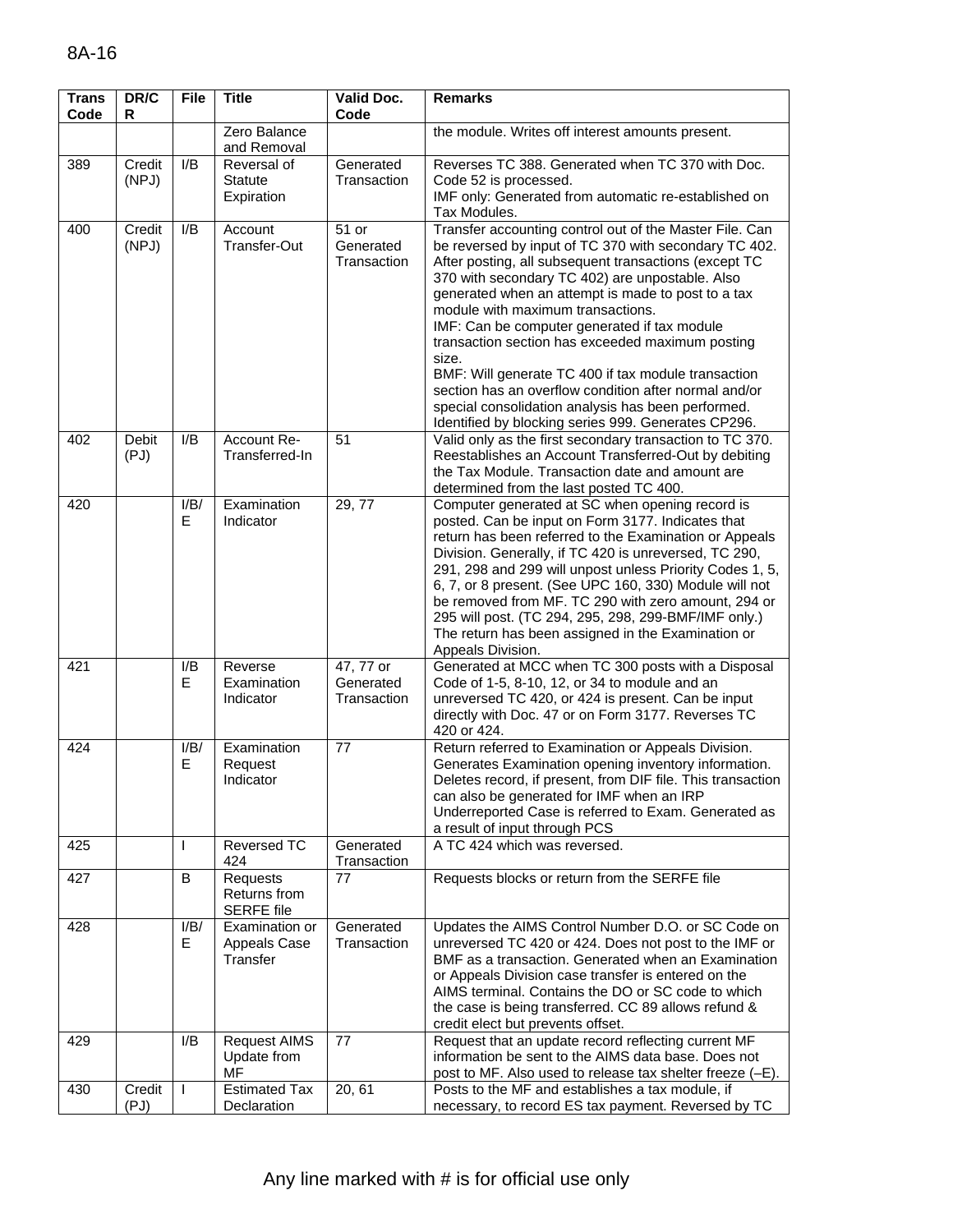| <b>Trans</b><br>Code | DR/C<br>R      | <b>File</b>  | <b>Title</b>                             | Valid Doc.<br>Code                                                                          | <b>Remarks</b>                                                                                                                                                                                                                                                                                                                                                                                                                                                                                                                                                                                                                                                                                                                                                                                                                                                                                                                                                                                                                                                                                                                                                                                                                                                                                                                                                                                                                                                                                                                                                                                                                                                                                                                                                                                                                                       |
|----------------------|----------------|--------------|------------------------------------------|---------------------------------------------------------------------------------------------|------------------------------------------------------------------------------------------------------------------------------------------------------------------------------------------------------------------------------------------------------------------------------------------------------------------------------------------------------------------------------------------------------------------------------------------------------------------------------------------------------------------------------------------------------------------------------------------------------------------------------------------------------------------------------------------------------------------------------------------------------------------------------------------------------------------------------------------------------------------------------------------------------------------------------------------------------------------------------------------------------------------------------------------------------------------------------------------------------------------------------------------------------------------------------------------------------------------------------------------------------------------------------------------------------------------------------------------------------------------------------------------------------------------------------------------------------------------------------------------------------------------------------------------------------------------------------------------------------------------------------------------------------------------------------------------------------------------------------------------------------------------------------------------------------------------------------------------------------|
|                      |                |              |                                          |                                                                                             | 661 or 662.                                                                                                                                                                                                                                                                                                                                                                                                                                                                                                                                                                                                                                                                                                                                                                                                                                                                                                                                                                                                                                                                                                                                                                                                                                                                                                                                                                                                                                                                                                                                                                                                                                                                                                                                                                                                                                          |
| 430                  |                | $\mathbf{I}$ | <b>Entity Created</b>                    | Generated                                                                                   | Indicates that the Master File Entity was created from                                                                                                                                                                                                                                                                                                                                                                                                                                                                                                                                                                                                                                                                                                                                                                                                                                                                                                                                                                                                                                                                                                                                                                                                                                                                                                                                                                                                                                                                                                                                                                                                                                                                                                                                                                                               |
|                      |                |              | by TC 430                                | Transaction                                                                                 | the posting of the ES payment. Posts to the Entity.                                                                                                                                                                                                                                                                                                                                                                                                                                                                                                                                                                                                                                                                                                                                                                                                                                                                                                                                                                                                                                                                                                                                                                                                                                                                                                                                                                                                                                                                                                                                                                                                                                                                                                                                                                                                  |
| 431                  |                |              | Obsolete                                 |                                                                                             |                                                                                                                                                                                                                                                                                                                                                                                                                                                                                                                                                                                                                                                                                                                                                                                                                                                                                                                                                                                                                                                                                                                                                                                                                                                                                                                                                                                                                                                                                                                                                                                                                                                                                                                                                                                                                                                      |
| 432                  |                | $\mathbf{I}$ | <b>Entity Updated</b>                    | Generated                                                                                   | Designates an Estimated Tax Declaration which                                                                                                                                                                                                                                                                                                                                                                                                                                                                                                                                                                                                                                                                                                                                                                                                                                                                                                                                                                                                                                                                                                                                                                                                                                                                                                                                                                                                                                                                                                                                                                                                                                                                                                                                                                                                        |
|                      |                |              | by TC 430                                | Transaction                                                                                 | updated Entity Data and is posted to the Entity                                                                                                                                                                                                                                                                                                                                                                                                                                                                                                                                                                                                                                                                                                                                                                                                                                                                                                                                                                                                                                                                                                                                                                                                                                                                                                                                                                                                                                                                                                                                                                                                                                                                                                                                                                                                      |
|                      |                |              |                                          |                                                                                             | Transaction Section.                                                                                                                                                                                                                                                                                                                                                                                                                                                                                                                                                                                                                                                                                                                                                                                                                                                                                                                                                                                                                                                                                                                                                                                                                                                                                                                                                                                                                                                                                                                                                                                                                                                                                                                                                                                                                                 |
| 446                  |                | I/B<br>E.    | Merged<br>Transaction<br>Indicator       | Generated<br>Transaction                                                                    | Posts to the MF module which receives the merged<br>transactions from the module which is dissolved.<br>Contains current cycle and a list of the transactions                                                                                                                                                                                                                                                                                                                                                                                                                                                                                                                                                                                                                                                                                                                                                                                                                                                                                                                                                                                                                                                                                                                                                                                                                                                                                                                                                                                                                                                                                                                                                                                                                                                                                        |
|                      |                |              |                                          |                                                                                             | merged in the cycle the TC 446 posts. The transactions<br>contain a cycle prior to that of the TC 446.                                                                                                                                                                                                                                                                                                                                                                                                                                                                                                                                                                                                                                                                                                                                                                                                                                                                                                                                                                                                                                                                                                                                                                                                                                                                                                                                                                                                                                                                                                                                                                                                                                                                                                                                               |
| 450                  | Debit<br>(PJ)  | I/B          | Transferee<br>Liability<br>Assessment    |                                                                                             | May be posted as part of 370 transaction only.                                                                                                                                                                                                                                                                                                                                                                                                                                                                                                                                                                                                                                                                                                                                                                                                                                                                                                                                                                                                                                                                                                                                                                                                                                                                                                                                                                                                                                                                                                                                                                                                                                                                                                                                                                                                       |
| 451                  | Credit<br>(PJ) | I/B          | Reversal of TC<br>450                    |                                                                                             | Abates previously posted TC 450 in whole or in part.<br>Posted as part of 370 transaction only.                                                                                                                                                                                                                                                                                                                                                                                                                                                                                                                                                                                                                                                                                                                                                                                                                                                                                                                                                                                                                                                                                                                                                                                                                                                                                                                                                                                                                                                                                                                                                                                                                                                                                                                                                      |
| 459                  |                | B            | <b>Prior Quarter</b>                     | Generated                                                                                   | Records the liability of the immediately prior quarter for                                                                                                                                                                                                                                                                                                                                                                                                                                                                                                                                                                                                                                                                                                                                                                                                                                                                                                                                                                                                                                                                                                                                                                                                                                                                                                                                                                                                                                                                                                                                                                                                                                                                                                                                                                                           |
|                      |                |              | Liability, Forms<br>941 and 720          | Transaction                                                                                 | use in assessing FTD penalty. MCC generates the<br>transaction when the 150 return attempts to post.                                                                                                                                                                                                                                                                                                                                                                                                                                                                                                                                                                                                                                                                                                                                                                                                                                                                                                                                                                                                                                                                                                                                                                                                                                                                                                                                                                                                                                                                                                                                                                                                                                                                                                                                                 |
| 460                  |                | I/B<br>P     | Extension of<br>Time for Filing          | All: 77<br>I/B 17, 19<br>B: 04,<br>Generated<br>Transaction<br>P:64<br><b>B/19</b><br>E: 77 | Doc. Code 77: IMF-Form 4868 extension for other than<br>automatic 6 months and Form 2350. Form 4868 with<br>international FLC (20, 21, 66 and 98) in DLN maximum<br>extension to 12/15/YYYY (U.S. citizens who live and<br>work or serve in the military abroad). International DLN<br>with Blocking range 400-499 indicates Form 2350.<br>Form 2350 maximum extension to RDD plus 11 1/2<br>months.<br>BMF-Forms 7004/8868/5558/8892. Establishes a Tax<br>Module, updates Status to 04, and updates related filing<br>requirements except for Forms 706 and 709. Applies to<br>706-GS (D), 706-GS (T), 1041 (estate other than a<br>bankruptcy estate) 1041 (bankruptcy estate only) 1041-<br>N, 1041-QFT, 1042, 1065, 1065-B, 1120 series, 3520-<br>A, 8612, 8804, 5330, 990, 990-EZ, 990-BL, 990-PF,<br>990-T series, 1041-A, 4720, 5227 and 709.<br>Doc. Code 17, 19 AUTOMATIC EXTENSION FORM<br>4868 IMF ONLY. TC 460 as a secondary transaction<br>with TC 670 indicates approved automatic extension.<br>TY 2006 and subsequent generates Extended Due<br>Date to October 15 (i.e. RDD plus six months).<br>BMF: Generated when TC 670 with Secondary TC 460<br>is input to MFT 51 module. Extended due date on<br>generated TC 460 is October 15 of the following year<br>(i.e. RDD plus six months). Also generated when<br>approved extension TC 620 posts to MFT<br>02/05/06/07/08/12/33/34/36/37/42/66/67/76/77/78,<br>Exception: MFT 05 (Form 1041 (estate other than a<br>bankruptcy estate) only), MFT 06 (Form 1065 only)<br>and MFT 08, Generated Extended Due Date to RDD<br>plus 5 months. For MFT 36/37/44/67, first approved<br>extension generated Extended Due Date to RDD plus 3<br>months; second approved extension generates<br>Extended Due Date to RDD plus six months.<br>EPMF: Doc Code 77 Form 5558 MFT 74 posts to |
| 462                  |                | I/B/<br>E.   | Correction of a<br>TC 460<br>Transaction | 77                                                                                          | EPMF.<br>Corrects erroneous posting of TC 460 by re-<br>establishing the due date and restoring prior status.<br>Zero the FRC for any MFT where: a) a TC462 reversed                                                                                                                                                                                                                                                                                                                                                                                                                                                                                                                                                                                                                                                                                                                                                                                                                                                                                                                                                                                                                                                                                                                                                                                                                                                                                                                                                                                                                                                                                                                                                                                                                                                                                 |
|                      |                |              | Processed In<br>Error                    |                                                                                             | an erroneous TC 460 which established the tax module;<br>and, b) the TCs 460/462 are the only TCs posted to the                                                                                                                                                                                                                                                                                                                                                                                                                                                                                                                                                                                                                                                                                                                                                                                                                                                                                                                                                                                                                                                                                                                                                                                                                                                                                                                                                                                                                                                                                                                                                                                                                                                                                                                                      |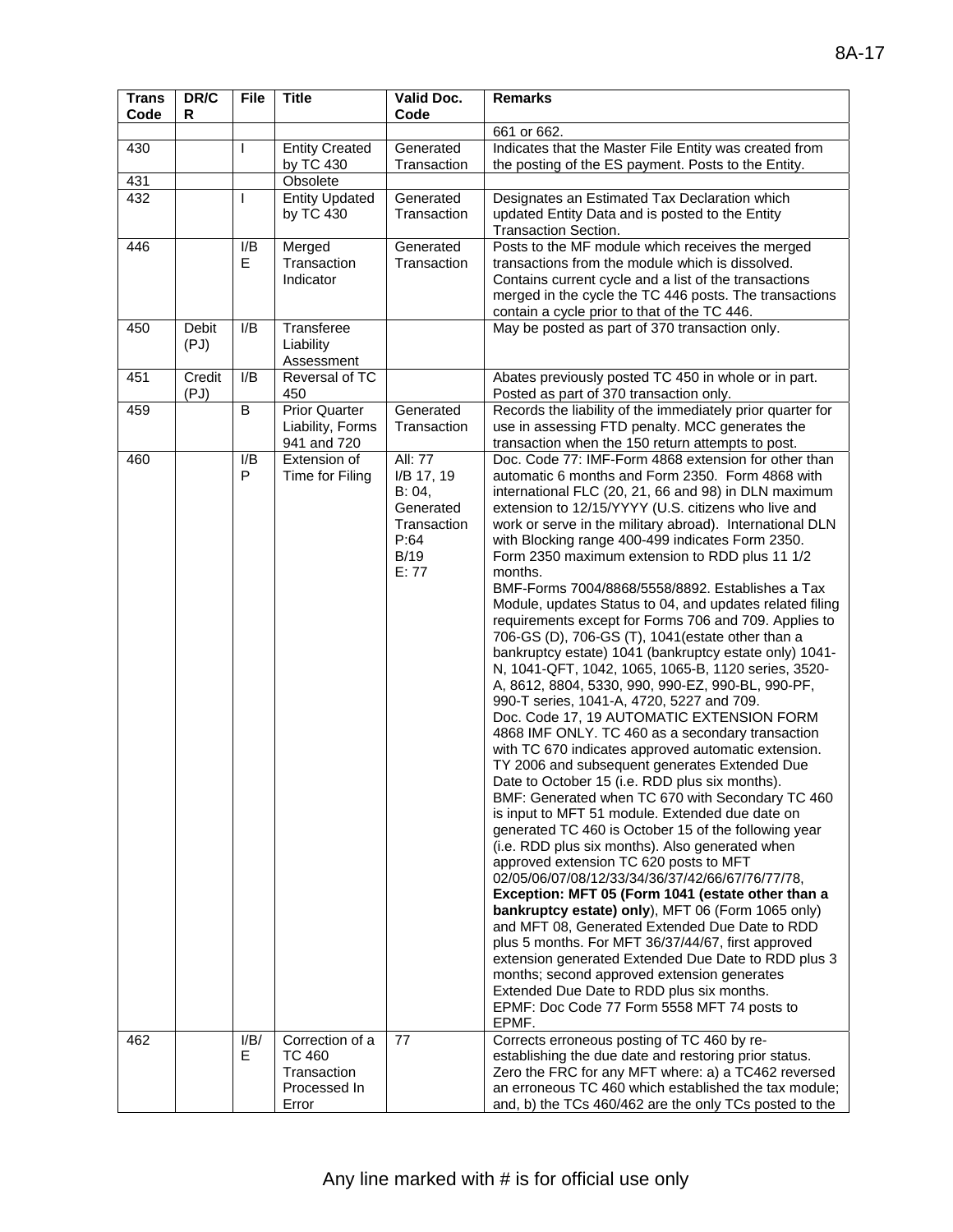| <b>Trans</b><br>Code | DR/C<br>R | <b>File</b> | <b>Title</b>                                      | <b>Valid Doc.</b><br>Code | <b>Remarks</b>                                                                                                                                                                                                                                                                                                                                                                                                                                                                                                                                                                                                                                                                                                                                                                                                                                                                                                                     |
|----------------------|-----------|-------------|---------------------------------------------------|---------------------------|------------------------------------------------------------------------------------------------------------------------------------------------------------------------------------------------------------------------------------------------------------------------------------------------------------------------------------------------------------------------------------------------------------------------------------------------------------------------------------------------------------------------------------------------------------------------------------------------------------------------------------------------------------------------------------------------------------------------------------------------------------------------------------------------------------------------------------------------------------------------------------------------------------------------------------|
|                      |           |             |                                                   |                           | module; and, c) after posting the TC 462, the Status<br>updates to "00".                                                                                                                                                                                                                                                                                                                                                                                                                                                                                                                                                                                                                                                                                                                                                                                                                                                           |
| 463                  |           | B           | Waiver to file<br>on mag. tape                    | 77                        | Taxpayer claims hardship to file information documents<br>on magnetic tape. TC 463 provides a waiver for<br>allowing submission of paper documents.                                                                                                                                                                                                                                                                                                                                                                                                                                                                                                                                                                                                                                                                                                                                                                                |
| 464                  |           | B           | Reversal of TC<br>463                             | 77                        | Reverses TC 463 to allow submission of paper<br>documents.                                                                                                                                                                                                                                                                                                                                                                                                                                                                                                                                                                                                                                                                                                                                                                                                                                                                         |
| 468                  |           | B           | Extension of<br>Time to Pay<br><b>Estate Tax</b>  | 77                        | Allows IDRS to recognize an extended payment date<br>and may post before or after the TC 150 posts.<br>This extension (Form 4768) give the taxpayer relief<br>from the failure to pay penalty (but NOT from interest)<br>from the return due date until the approved extended<br>payment date. It is only applicable for Form 706 (MFT<br>52 and 53). Approved Forms 4768 will reflect an<br>extended due date for payment of tax. Disapproved<br>Forms 4768 will reflect last due date for payment of tax.<br>CSED will be updated based on approved extension<br>dates (see IRC 6503(d)).<br>IDRS will allow more than one TC 468 and will recog-<br>nize the last one input to the module. Closing codes<br>will reflect the following:<br>CC01 = denied extension on TC 150 assessment<br>CC02 = extension on TC 300 assessment<br>$\bullet$ CC03 = denied extension on TC 300 assessment<br>$\textdegree$ CC04 = Appeals case |
| 469                  |           | B           | Reversal of TC<br>468                             | 77                        | Corrects erroneous posting of TC 468 by re-<br>establishing the payment due date and restoring prior<br>status. TC 469 will reverse only the last TC 468 input.                                                                                                                                                                                                                                                                                                                                                                                                                                                                                                                                                                                                                                                                                                                                                                    |
| 470                  |           | I/B         | Taxpayer<br>Claim Pending                         | 77                        | See TC 470 Closing Code Chart (Chapter 11.8(7)) for<br>Closing Code Activity. Prevents notices from going out.<br>TC 470, CC 97 post to entity also.                                                                                                                                                                                                                                                                                                                                                                                                                                                                                                                                                                                                                                                                                                                                                                               |
| 471                  |           | I/B         | Reversal of<br>Taxpayer<br><b>Claim Pending</b>   | 51, 52                    | When posted, no reversing action is taken. It is treated<br>as a TC 472 when analysis of the account is made.                                                                                                                                                                                                                                                                                                                                                                                                                                                                                                                                                                                                                                                                                                                                                                                                                      |
| 472                  |           | I/B         | Reversal of<br>Taxpayer<br><b>Claim Pending</b>   | 24, 48, 77                | Records that a TC 470 was processed in error.<br>Reverses TC 470. Input of Collection Closing Code 99<br>is required to reverse a TC 470 with Closing Code 99.<br>IMF: Permits normal issuance of TDA whenever no<br>adjustment is to be input. Closing Code 94, 95 or 96,<br>98, 99 required to reverse TC 470 CC 94, 95 or 96, 99<br>respectively. Closing Code 98 required to reverse TC<br>470 CC 98. Next notice or TDA issued is dependent on<br>the status when TC 470 was input to module.                                                                                                                                                                                                                                                                                                                                                                                                                                 |
| 474                  |           | I/B/<br>E.  | Interrupts<br>Normal<br>Delinquency<br>Processing | 49, 77                    | Creates unscheduled delinquent return period on ECC<br>Master File or to prevent IDRS Delinquency notice or<br>TDI issuance for specific Delinquent Return notice<br>status period present on IDRS Taxpayer Information<br>File (TIF). Establishes tax module; posts status 02 with<br>status indicator "C" to module when established or if<br>module has status less than 02.<br>BMF or EPMF delinquency check will issue Compliance<br>for 02 "C" Status Period on first check made after TC<br>474 is reversed or after number of cycles (input with TC<br>474) has expired since posting. Expiration of TC 474<br>delay (number of input cycles) or reversal of TC 474 will<br>cause the module to revert to the prior TDI notice status<br>and continue TDI processing. Use TC590 & reverse<br>with TC592 to force account into TDI status.                                                                                  |
| 475                  |           | I/B/<br>Е   | Permits TDI<br>Issuance                           | 49, 77                    | Reverses TC 474.                                                                                                                                                                                                                                                                                                                                                                                                                                                                                                                                                                                                                                                                                                                                                                                                                                                                                                                   |
| 480                  |           | I/B         | Offer-in-                                         | 77                        | Module Notice Transcript "OIC". A change in module                                                                                                                                                                                                                                                                                                                                                                                                                                                                                                                                                                                                                                                                                                                                                                                                                                                                                 |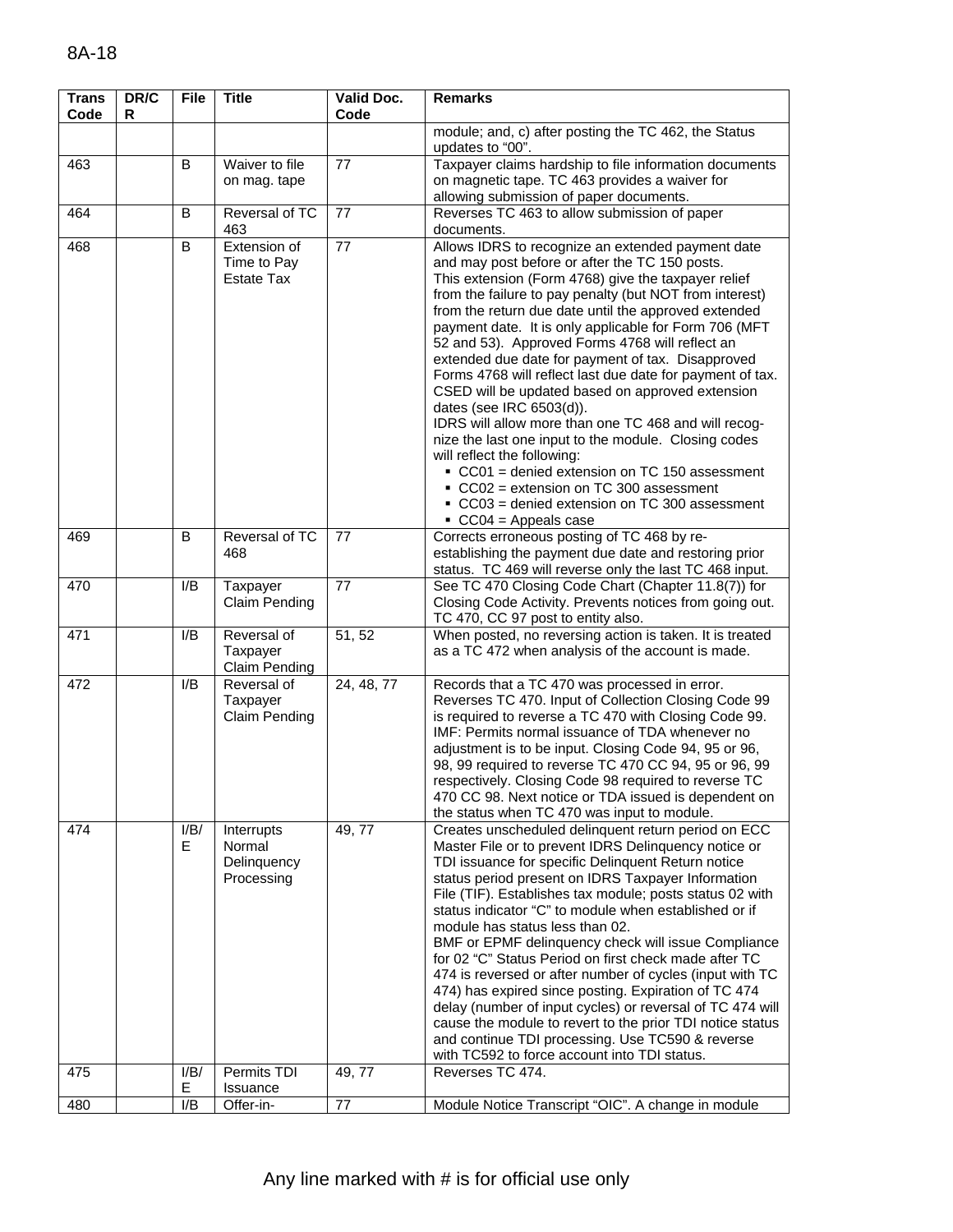| <b>Trans</b><br>Code | DR/C<br>R | <b>File</b>  | <b>Title</b>                                                                         | Valid Doc.<br>Code | <b>Remarks</b>                                                                                                                                                                                                                                                                                                                                                                                                                                                                                               |
|----------------------|-----------|--------------|--------------------------------------------------------------------------------------|--------------------|--------------------------------------------------------------------------------------------------------------------------------------------------------------------------------------------------------------------------------------------------------------------------------------------------------------------------------------------------------------------------------------------------------------------------------------------------------------------------------------------------------------|
|                      |           |              | Compromise<br>Pending                                                                |                    | balance during a posting cycle will cause a Module<br>Notice Transcript "OIC". Posting of TC 788, generates<br>an "OIC". Notice Transcript and then discontinues<br>further issuance of an "OIC" Notice Transcript. Tax<br>Modules are frozen from offsetting out (IMF only) and<br>refunding. Suspends Assessment and Collection<br>Statute Expiration Dates.<br>Jurisdictional Codes: 1=DO Collection; 2=Examination;<br>3=Appeals; 9=SC Collection                                                        |
| 481                  |           | I/B          | Offer-in-<br>Compromise<br>Rejected,<br>Returned<br>(Processable)                    | 77                 | Records date of rejection and return of termination of<br>offer. Does not extend TFRP Assessment Statute<br>Expiration Date. Generates "OIC" transcript and<br>discontinues further OIC transcripts.<br>BMF/IMF: Extends Assessment and Collection Statute<br>Expiration Dates. Over the years various changes in the<br>tax law have had an effect on the statutory collection<br>period. See IRM 5.8.10.8 and IRM 5.8.10., Special<br>Case Processing, for additional guidance. Releases TC<br>480 freeze. |
| 482                  |           | I/B          | Offer-in-<br>Compromise<br>Withdrawn,<br>Terminated                                  | 77                 | Records date of withdrawal or termination of offer. Does<br>not extend TFRP Assessment Statute Expiration Date.<br>Generates OIC Transcript and discontinues further<br>transcripts.<br><b>BMF/IMF: Extends Assessment and Collection Statute</b><br>Expiration Dates. Over the years various changes in the<br>tax law have had an effect on the statutory collection<br>period. See IRM 5.8.10.7 and IRM 5.8.10.8, Special<br>Case Processing for additional guidance. Releases TC<br>480 freeze.          |
| 483                  |           | I/B          | Correction of<br>Erroneous<br>Posting of TC<br>480, Returned<br>(Not<br>Processable) | 77                 | Records information that TC 480 OIC was posted in<br>error, or returned because OIC was not Processable.<br>Does not extend Assessment and Collection Statute<br>Expiration Dates, reverts to normal date. Generates<br>OIC Transcript but discontinues further OIC transcripts.                                                                                                                                                                                                                             |
| 488                  |           | B            | Installment<br>and/or Manual<br>Billing                                              | 77                 | Updates Module status to "14", deletes any TDA<br>deferred actions pertaining to the module, and (on non<br>cc "S" Form 1041) establishes the appropriate deferred<br>action to issue CP 191, on BMF.<br>Note: Status "14" is released by zero or credit balance,<br>a subsequent debit balance does not update status to<br>"14". (BMF - Form 1041 and 706).                                                                                                                                                |
| 489                  |           | В            | Installment<br>Defaulted                                                             | 77                 | Updates module status to "21", delete any deferred<br>action to issue CP 191 and go through TDA analysis.                                                                                                                                                                                                                                                                                                                                                                                                    |
| 490                  |           | P            | Mag Media<br>Waiver                                                                  | 64                 | Shows that a waiver of magnetic media filing<br>requirements was issued.                                                                                                                                                                                                                                                                                                                                                                                                                                     |
| 494                  |           | B/I          | Notice of<br>Deficiency                                                              | 77                 | Indicates that a Statutory Notice of Deficiency (90-day)<br>was issued. Issuing Organization Code two position<br>numeric only (70, 71, 84). CC: STN 90                                                                                                                                                                                                                                                                                                                                                      |
| 495                  |           | B/I          | Closure of TC<br>494 or<br>correction of<br><b>TC 494</b><br>processed in<br>error   | $\overline{77}$    | Closure of Notice of Deficiency or Notice of Deficiency<br>processed in error. Issuing Organization Code two<br>position numeric only (70, 71, 84). CC: STN 90                                                                                                                                                                                                                                                                                                                                               |
| 500                  |           | $\mathbf{I}$ | Military<br>Deferment                                                                | 77                 | Suspends Collections Statute Expiration Date. New<br>expiration date is input with TC 550. Hold is established<br>if tax module balance is debit; hold is released when<br>balance becomes zero or credit and when TC 502 or<br>550 is posted. Generates TC 340 Valid CC 50 or 51.<br>See Section 11.8(6) Collection, for appropriate closing                                                                                                                                                                |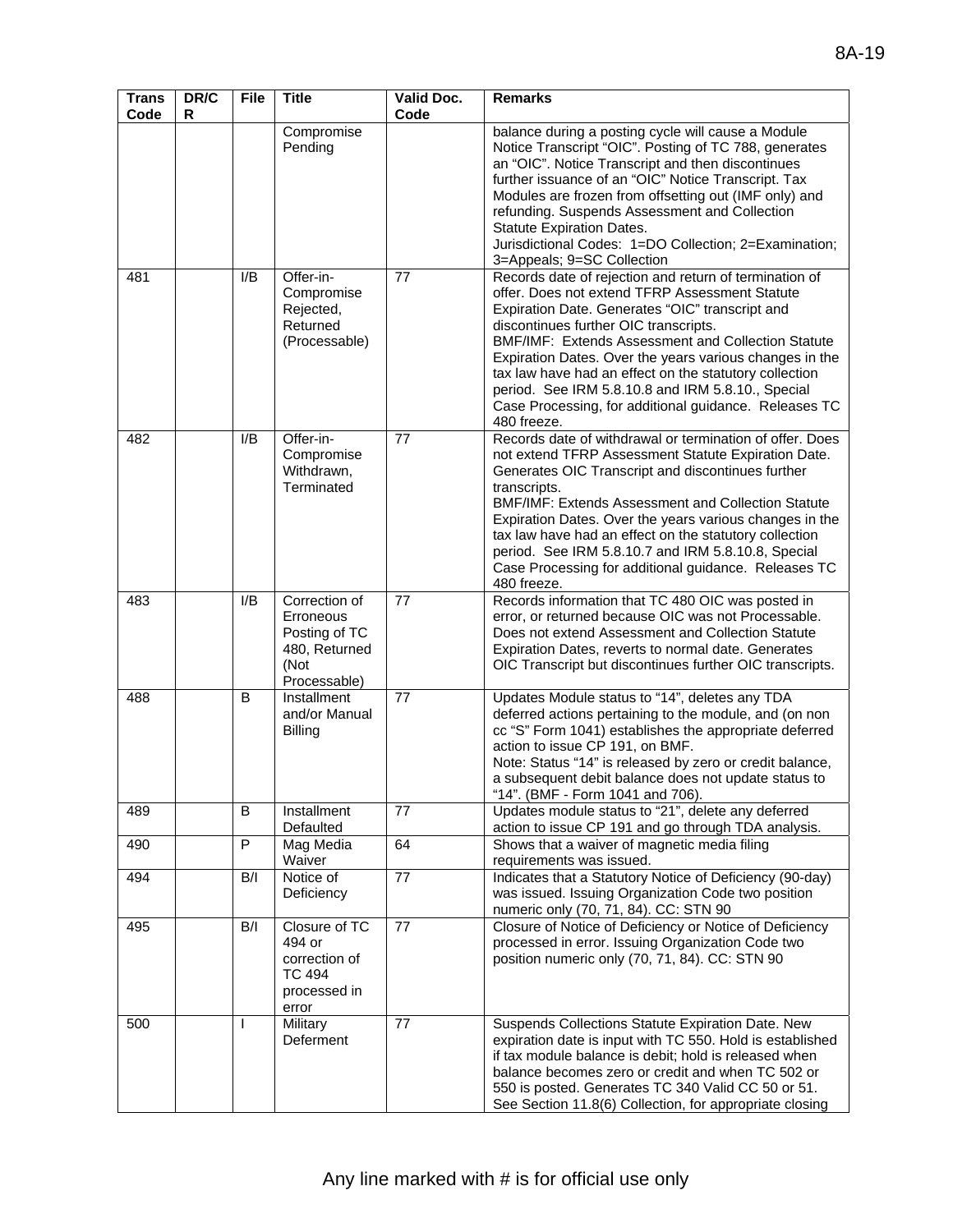| <b>Trans</b><br>Code | DR/C<br>R      | <b>File</b> | <b>Title</b>                                                         | <b>Valid Doc.</b><br>Code         | <b>Remarks</b>                                                                                                                                                                                                                                                                                     |
|----------------------|----------------|-------------|----------------------------------------------------------------------|-----------------------------------|----------------------------------------------------------------------------------------------------------------------------------------------------------------------------------------------------------------------------------------------------------------------------------------------------|
|                      |                |             |                                                                      |                                   | codes.                                                                                                                                                                                                                                                                                             |
| 502                  |                | L           | Correction of<br><b>TC 500</b><br>Processed in<br>Error              | 77                                | Corrects an erroneously posted military deferment and<br>restores the original Collection Statute Expiration Date.<br>Releases Hold established by TC 500. TC 502 does not<br>release the interest and/or penalty freezes. A TC 290<br>must be input with the appropriate TC.                      |
| 503                  |                |             |                                                                      | 77                                | TC 500 changed to 503 when posting TC 502                                                                                                                                                                                                                                                          |
| 510                  |                | L           | <b>Releases</b><br><b>Invalid SSN</b><br>Freeze on<br>Refunds        | 77                                | Releases invalid SSN freeze indefinitely, as long as<br>SSN/Name Control remain unchanged.                                                                                                                                                                                                         |
| 520                  |                | I/B         | <b>IRS</b> Litigation<br>Instituted                                  | 77 or<br>Generated<br>Transaction | Freeze is released by TC 521 or 522. Some CCs<br>suspend CSED. See Section 11.8(8). For IMF only an<br>optional CSED TIN indicator (P) Primary, (S) Secondary<br>or (B) Both can be used to identify which taxpayer the<br>extension applies to. (See Section 11 for appropriate<br>closing codes) |
| 521                  |                | I/B         | Reversal of<br>520                                                   | 77                                | Records reversal of a previously posted TC 520. If TC<br>520 posted prior to cycle 8624, TC 550 must be input to<br>extend the CSED. Refer to section 11.8(8) for specific<br>CC reversal activity.                                                                                                |
| 522                  |                | I/B         | Correction of<br>520 Processed<br>in Error                           | 77                                | Indicates and reverses previously posted 520's as an<br>error, and causes Closing Codes, if 70-89, to be<br>updated to zeros.                                                                                                                                                                      |
| 524                  |                |             | Collateral<br>Agreement<br>Pending                                   |                                   | Indicates that a Collateral Agreement is pending.<br>Suspends Collection action (IDRS only-Does not post<br>to master file)                                                                                                                                                                        |
| 525                  |                |             | Collateral<br>Agreement No<br>Longer<br>Pending                      |                                   | Reverses TC 524.                                                                                                                                                                                                                                                                                   |
| 528                  |                | I/B         | <b>Terminate Stay</b><br>of Collection<br>Status                     |                                   | Terminates the stay of collection status 41 or 42. When<br>a TC 528 pends to a module, it comes out of status<br>41/42. New status is determined by status prior to<br>41/42. (IDRS only-Does not post to master file).                                                                            |
| 530                  |                | I/B         | Currently not<br>Collectible<br>Account                              | 77                                | A balance due account is considered currently not<br>collectible. Closing Code is 01-39. (see Section 11 TDA<br>Closing Codes for appropriate closing codes) TC 530<br>CC 08 generates TC 540 and set the MFR to 8.                                                                                |
| 531                  |                | I/B         | Reversal of a<br>Currently not<br>Collectible<br>Account             | 77                                | Indicates that the Account is now considered collectible.                                                                                                                                                                                                                                          |
| 532                  |                | I/B         | Correction of<br>530 Processed<br>In Error                           | 77                                | Indicates the previously posted 530 is in error.                                                                                                                                                                                                                                                   |
| 534                  | Credit<br>(PJ) | I/B         | Expired<br><b>Balance Write-</b><br>off, accrued or<br>assessed      | 54                                | May be input for zero or with an amount. If input with an<br>amount, it credits the tax module for the portion of<br>assessed module balance on which the CSED has<br>expired and restricts the computer from interest and<br>Failure to Pay Penalty computations.                                 |
| 535                  | Debit<br>(PJ)  | I/B         | Reversal of<br>Expired<br><b>Balance Write-</b><br>off               | 54                                | Reverses a TC 534 in whole or in part by debiting the<br>tax module for the amount of the module balance which<br>was written off incorrectly. If it completely reverses the<br>TC 534 amount, the restrictions on computer<br>computation of interest and FTP Penalty are removed.                |
| 537                  |                | I/B         | Reversal of<br>Currently not<br>Collectible<br><b>Account Status</b> | Generated<br>Transaction          | Reversal of TC 530. Is generated when a TDA is<br>reissued as a result of the TPI (Total Positive Income)<br>reported on a subsequent return, or the posting of a<br>change of address or TC 150, TC977 to account in<br>Currently not Collectible status with Closing Code 03.                    |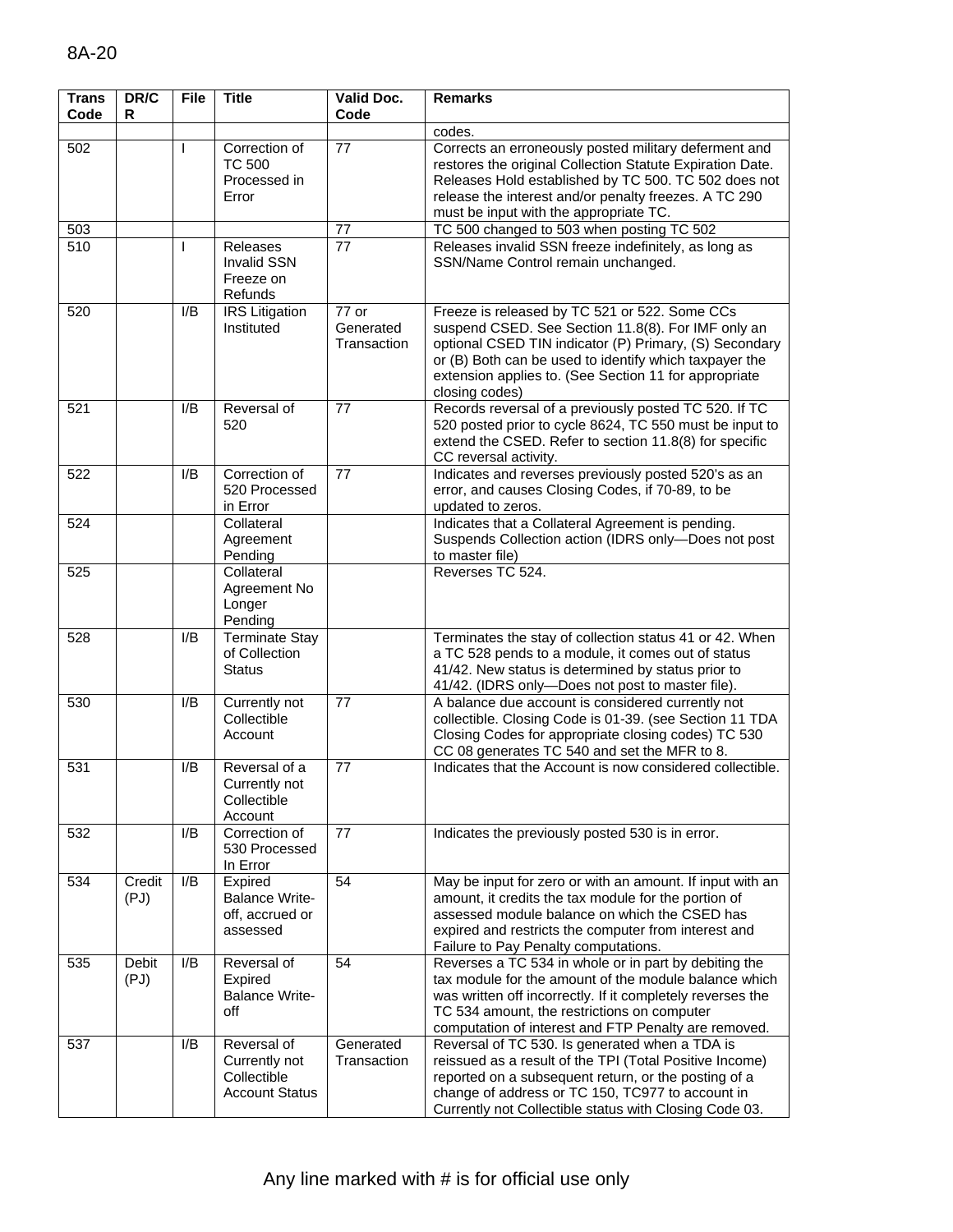| <b>Trans</b><br>Code | DR/C<br>R | <b>File</b>  | <b>Title</b>                                                           | Valid Doc.<br>Code                                                                            | <b>Remarks</b>                                                                                                                                                                                                                                                                                                                                                                                                                                                                                                                                                                                                                                                                                                                                                                                                                                                                                                                                                                      |
|----------------------|-----------|--------------|------------------------------------------------------------------------|-----------------------------------------------------------------------------------------------|-------------------------------------------------------------------------------------------------------------------------------------------------------------------------------------------------------------------------------------------------------------------------------------------------------------------------------------------------------------------------------------------------------------------------------------------------------------------------------------------------------------------------------------------------------------------------------------------------------------------------------------------------------------------------------------------------------------------------------------------------------------------------------------------------------------------------------------------------------------------------------------------------------------------------------------------------------------------------------------|
| 538                  |           | B            | <b>Trust Fund</b><br>Recovery<br><b>Penalty Cases</b>                  | 54                                                                                            | When input with an amount equal to or less than<br>module balance, to reduce the outstanding balance of<br>the module without reducing the tax liability. 1) if TC<br>538 attempts to post to other than a MFT<br>01/03/09/11/12 tax module or, 2) if TC 538 attempts to<br>post to a module where a TC 971 AC 93 is not present,<br>or, 3) when TC 538 or multiple TCs 538 exceed the<br>module balance it will unpost.                                                                                                                                                                                                                                                                                                                                                                                                                                                                                                                                                            |
| 539                  |           | B            | <b>Trust Fund</b><br>Recovery<br><b>Penalty Cases</b>                  | 54                                                                                            | Reverses TC 538 in whole or in part, multiple TCs 538<br>may be reversed with a TC 539 with the same date.<br>. If TC 539 attempts to post to a module where a<br>previously posted TC 538 is not present, or<br>If TC 539 attempts to post to a module and does not<br>have the same date as the previously posted TC<br>538 or the TC 539 amount exceeds the amount of<br>TCs 538 with the same date, it will unpost.                                                                                                                                                                                                                                                                                                                                                                                                                                                                                                                                                             |
| 540                  |           | $\mathbf{I}$ | Deceased<br>Taxpayer                                                   | IMF: 61, 09,<br>10, 26, 27,<br>72, 73 Both:<br>11, 12, 21,<br>22, 77                          | Records death of taxpayer.<br>Changes FR Code to "8" so blank returns are not<br>mailed. Also may be generated as the result of a return<br>(TC 150) posted with Condition Code "A" or "F" or by<br>TC 530 CC 08. IMF: released by TC 542.                                                                                                                                                                                                                                                                                                                                                                                                                                                                                                                                                                                                                                                                                                                                          |
| 542                  |           | I            | Correction of<br>540 Processed<br>in Error                             | 77                                                                                            | Indicates the previously posted 540 was in error. FR is<br>changed to "4" (IMF).                                                                                                                                                                                                                                                                                                                                                                                                                                                                                                                                                                                                                                                                                                                                                                                                                                                                                                    |
| 550                  |           | I/B          | Waiver<br>Extension of<br>Date Collection<br><b>Statute Expires</b>    | 77                                                                                            | Extends the Collection Statute Expiration Date to the<br>data input with this transaction.<br>For IMF only, an optional CSED TIN indicator (P)<br>Primary, (S) Secondary, or (B) Both can be used to<br>identify which taxpayer the extension applies to.<br>TC550-Definer-CD required with TC 550 input. See<br>2.4.19-5(Cont 24) item 31 for values and meanings.                                                                                                                                                                                                                                                                                                                                                                                                                                                                                                                                                                                                                 |
| 560                  |           | I/B/<br>E    | Waiver<br>Extension of<br>Date<br>Assessment<br><b>Statute Expires</b> | 77 B/E<br>Generated<br>Transaction                                                            | Extends the Assessment Statute Expiration Date to the<br>date input.<br>BMF: Generated when TC 300/301 posts with a Statute<br>Extended Date that is equal to ASED on latest dated<br>unreversed TC 560/564 already posted to the module.<br>EPMF: Can be computer generated when a TC 421<br>posts with an EP Statute Date that is later than the<br>module's current ASED.                                                                                                                                                                                                                                                                                                                                                                                                                                                                                                                                                                                                        |
| 570                  |           | I/B          | Additional<br>Liability<br>Pending and/or<br>Credit Hold               | I/BA/A; 17,<br>18, 24, 48,<br>58, 77<br>$I/B$ ; 09, 10,<br>11, 12, 21,<br>22, 26, 27<br>I: 61 | Indicates additional liability pending. Freezes (-R<br>freeze) module from refunding or offsetting credit out.<br>TC 570 can be generated to establish frozen status by<br>the following:<br>IMF/BMF:<br>A return (TC 150) posted with CCC "3" (IMF) or<br>CCC "X" (BMF).<br>• Document code 34 credit transaction input with<br>credit freeze code.<br>. TC 670 posts creating a credit balance and an unre-<br>versed TC 420 or 424 is posted to module.<br>A document Code 54 with TC 291 and Priority Code<br>7 in blocking series 740-769.<br>TC 150 blocking series 920-929.<br>■ TC 24X with reference number 699.<br>■ TC 680 if results in credit balance of \$5 or more.<br>" TDI Refund Hold (Julian Date 999)<br>BMF: When Form 706 module, in installment status 14,<br>goes to credit balance.<br>BMF: Generated when form 706 (MFT 52) in status 14<br>(installment) goes to credit balance, except when a prior<br>TC 460 is posted. Use module control DLN. Frozen |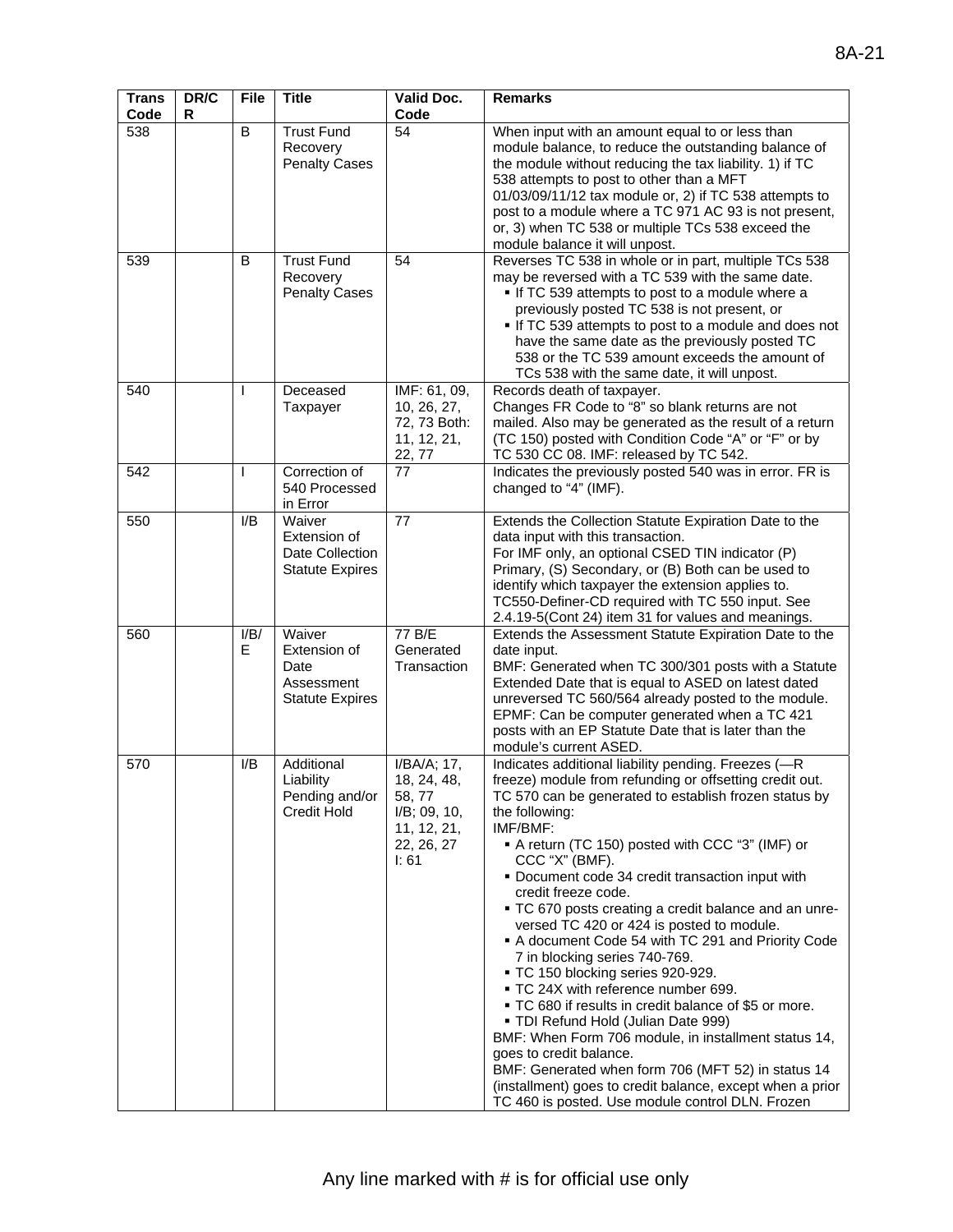| <b>Trans</b><br>Code | DR/C<br>R            | <b>File</b>  | <b>Title</b>                               | Valid Doc.<br>Code                  | <b>Remarks</b>                                                                                                                                                                                                                                                                                                                                                                                                                                                                                                                                                                                                                                                                                                                                                                                                                                                             |
|----------------------|----------------------|--------------|--------------------------------------------|-------------------------------------|----------------------------------------------------------------------------------------------------------------------------------------------------------------------------------------------------------------------------------------------------------------------------------------------------------------------------------------------------------------------------------------------------------------------------------------------------------------------------------------------------------------------------------------------------------------------------------------------------------------------------------------------------------------------------------------------------------------------------------------------------------------------------------------------------------------------------------------------------------------------------|
| 571                  |                      | I/B          | Reversal of TC                             | 77                                  | status released by the following:<br>■ TC 571 or 572.<br>• Module goes to zero or debit balance (except when<br>module contains any TC with Doc Code 33 in the<br>DLN.<br>• Posting of TC 30X (except with disposal code 7 or<br>11).<br>• Posting of TC 29X (except with priority code 6 or 7<br>or blocked 200-299)<br>• TC 150<br>■ TC 840 blocked 920-929.<br>. TC 29X with TC 180 with zero amount if there is no<br>unreversed TC 180 or 186 posted.<br>■ Zero balance, TC 290 or 300 PC 8, TC 571 or TC<br>572<br>Releases the 570/576 freeze status.                                                                                                                                                                                                                                                                                                               |
|                      |                      |              | 570                                        |                                     |                                                                                                                                                                                                                                                                                                                                                                                                                                                                                                                                                                                                                                                                                                                                                                                                                                                                            |
| 572                  |                      | I/B          | Correction of<br>570 Processed<br>in Error | 77                                  | Used to remove TC570/576 Input in error.                                                                                                                                                                                                                                                                                                                                                                                                                                                                                                                                                                                                                                                                                                                                                                                                                                   |
| 576                  | <b>Debit</b><br>(PJ) | $\mathbf{I}$ | Unallowable<br>Tax Hold                    | Generated<br>Transaction            | Generated by TC 150 with a Credit Balance and<br>Unallowable Tax.<br>Holds the Unallowable Tax to the extent of the Credit<br>Balance in suspense.<br>Freezes the amount of the TC 576 from refund and<br>offset out.<br>Resequence all Debit transactions including generated<br>Doc. Code 34 debits and transfer in (TC 370) except TC<br>667 & 896. (This amount has not been assessed).                                                                                                                                                                                                                                                                                                                                                                                                                                                                                |
| 577                  | Credit<br>(PJ)       | $\mathbf{I}$ | Reversal of TC<br>576                      | Generated<br>Transaction            | Generated by TC 300, 571, 572 or TC 421 with Doc.<br>Code 47 and Disposal Code 20-25, 27, 29, 31-33, 35 or<br>36. Restores TC 576 Unallowable Tax into the tax<br>module and releases 576 hold.                                                                                                                                                                                                                                                                                                                                                                                                                                                                                                                                                                                                                                                                            |
| 582                  |                      | I/B          | Lien Indicator                             | 77                                  | Federal Tax Lien has been filed for this tax period. This<br>transaction can represent two different types of liens;<br>"Self-releasing" and "Re-filed". Each will have a unique<br>indicator setting.<br>On IMF this transaction is also used as a "2032A<br>Indicator" and a Carry-over Basis Indicator.<br>On BMF, used to post "2032A Election" (F706) or<br>"2032A Heir" data (F1120, 1041, or 1065) or to post<br>cross-reference SSN data (F720, Abstract no. 52).<br>• Generated to post to the entity when an MFT 01/11<br>TC 150 is input with a significant "parent EIN" field.<br>Use the DLN for the TC 582 being generated and<br>include the "parent EIN" in the TC 582.<br>• Generated to post the entity when a<br>F1120/1120A/1120S/1041/1065 TC 582 posts to a<br>tax module. Use the DLN of input TC 582 as the<br>DLN for the TC 582 being generated. |
| 583                  |                      | I/B          | Reverse Lien<br>Indicator                  | $77$ or<br>Generated<br>Transaction | Reverses TC 582. Deletes Cross-Reference SSN (BMF<br>only). TC 583s will be generated in the conversion run<br>for those modules where the last CSED has expired<br>and the first "lien only" TC 582 posted after cycle<br>198301 (BMF), or 198313 (IMF) (i.e. "Self-releasing"<br>liens).                                                                                                                                                                                                                                                                                                                                                                                                                                                                                                                                                                                 |
|                      |                      |              |                                            |                                     | Posts a cross reference TIN from a transfer on a<br>revenue receipt transaction.                                                                                                                                                                                                                                                                                                                                                                                                                                                                                                                                                                                                                                                                                                                                                                                           |
|                      |                      |              |                                            |                                     | Effective 1/2007, TC 583 must be used with one of the<br>following definer codes:<br>DC 1 - released                                                                                                                                                                                                                                                                                                                                                                                                                                                                                                                                                                                                                                                                                                                                                                       |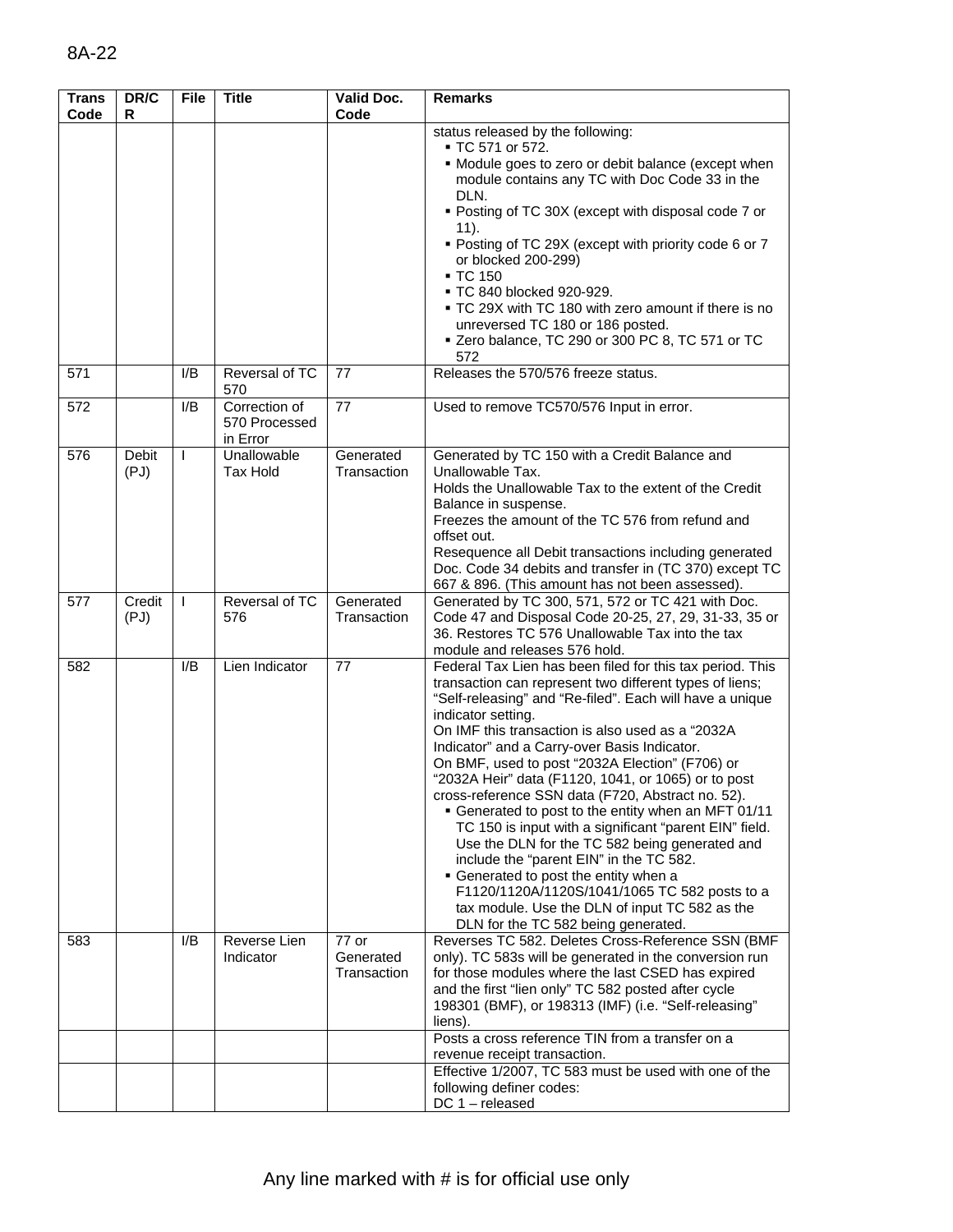| <b>Trans</b><br>Code | DR/C<br>R      | <b>File</b> | <b>Title</b>                                       | Valid Doc.<br>Code                    | <b>Remarks</b>                                                                                                                                                                                                                                                                                                                                                                                                                                     |
|----------------------|----------------|-------------|----------------------------------------------------|---------------------------------------|----------------------------------------------------------------------------------------------------------------------------------------------------------------------------------------------------------------------------------------------------------------------------------------------------------------------------------------------------------------------------------------------------------------------------------------------------|
|                      |                |             |                                                    |                                       | DC 2 - withdrawal due to administrative error<br>DC 3 - withdrawal due to collection due process appeal<br>rights.<br>$DC 4 - reversal$<br>DC 5 - self-released (statute expiration)                                                                                                                                                                                                                                                               |
| 586                  |                | B           | Transfer/reven<br>ue receipt<br>cross-ref TIN      | 24, 48                                | Posts a cross reference TIN from a transfer on a<br>revenue receipt transaction.                                                                                                                                                                                                                                                                                                                                                                   |
| 590                  |                | B/I/<br>E.  | Satisfying<br>Trans.                               | 14, 49 or<br>Generated<br>Transaction | Not liable this tax period. Satisfies this module only.<br>Requires a three digit closing code for IDRS input.<br>See Section 11.8(3) for appropriate closing codes.                                                                                                                                                                                                                                                                               |
| 591                  |                | B/I/<br>E.  | Satisfying<br>Trans.                               | 14, 49 or<br>Generated<br>Transaction | No longer liable for tax. Satisfies this module and all<br>subsequent modules for same MFT if not already<br>delinquent. Requires a three digit closing code for IDRS<br>input.<br>See Section 11.8(3) for appropriate closing codes.                                                                                                                                                                                                              |
| 592                  |                | B/I/<br>E   | Reverse 59X<br>Trans                               | 14, 49                                | Reverse any previously posted TC 59x (regardless of<br>the TC 59x cc) present in the module. Updates FRC<br>from $0$ to $1$ .                                                                                                                                                                                                                                                                                                                      |
| 593                  |                | B/I/<br>E   | Satisfying<br>Trans                                | 14, 49 or<br>Generated<br>Transaction | Unable to locate taxpayer. Satisfies this module and all<br>subsequent modules for same MFT. Requires a three<br>digit closing code for IDRS input.<br>See Section 11.8(3) for appropriate closing codes. TC<br>593 updates the Filing Requirement Code to zero.<br>Note: when an address change posts to the entity, a TC<br>592 is generated 1 cycle later for each module with a<br>RDD within the previous 5 years of the current 23C<br>date. |
| 594                  |                | B/I/<br>E.  | Satisfying<br>Trans                                | 14, 49                                | Return previously filed. Satisfies this module only.<br>Requires a three digit closing code for IDRS input.<br>See Section 11 for appropriate closing codes.                                                                                                                                                                                                                                                                                       |
| 595                  |                | B/I/<br>E.  | Satisfying<br>Trans                                | 14, 49                                | Referred to Examination. Satisfies this module and all<br>subsequent modules for same MFT. Requires a three<br>digit closing code for IDRS input. Updates FRC to zero.<br>See Section 11 for appropriate closing codes.                                                                                                                                                                                                                            |
| 596                  |                | B/I/<br>E.  | Satisfying<br>Trans                                | 14, 49                                | $\#$<br>#                                                                                                                                                                                                                                                                                                                                                                                                                                          |
| 597                  |                | B/I/<br>E   | Satisfying<br>Trans                                | 14, 49                                | Surveyed. By National Office direction only. Satisfies<br>this module only. Requires a three digit closing code for<br>IDRS input.<br>See Section 11 for appropriate closing codes.                                                                                                                                                                                                                                                                |
| 598                  |                | B/I/<br>Е.  | Satisfying<br>Trans                                | 14, 49                                | Shelved. By National Office direction only. Satisfies this<br>module only. Requires a three digit closing code for<br>IDRS input.<br>See Section 11 for appropriate closing codes.                                                                                                                                                                                                                                                                 |
| 599                  |                | B/I/<br>Е.  | Satisfying<br>Trans                                | 14, 49                                | Return secured. Satisfies this module only. Requires a<br>three digit closing code for IDRS input.<br>See Section 11 for appropriate closing codes.                                                                                                                                                                                                                                                                                                |
| 600                  | Credit<br>(PJ) | I/B/<br>E.  | Underpayment<br>Cleared<br>Manually<br>(Under \$5) |                                       | Manual Clearance of underpayment for less than \$5.00.<br>Input only as a part of an account transferred in: see TC<br>370.                                                                                                                                                                                                                                                                                                                        |
| 604                  |                | B/I         | Assessed<br>Debit Cleared                          | Generated<br>transaction              | Generated when a TC 971 AC 31/32 posts and the<br>module balance is debit.<br>Post TC 604 to the module for the amount of the<br>assessed balance.<br>Accrued Interest and Accrued Penalty fields will be<br>posted.                                                                                                                                                                                                                               |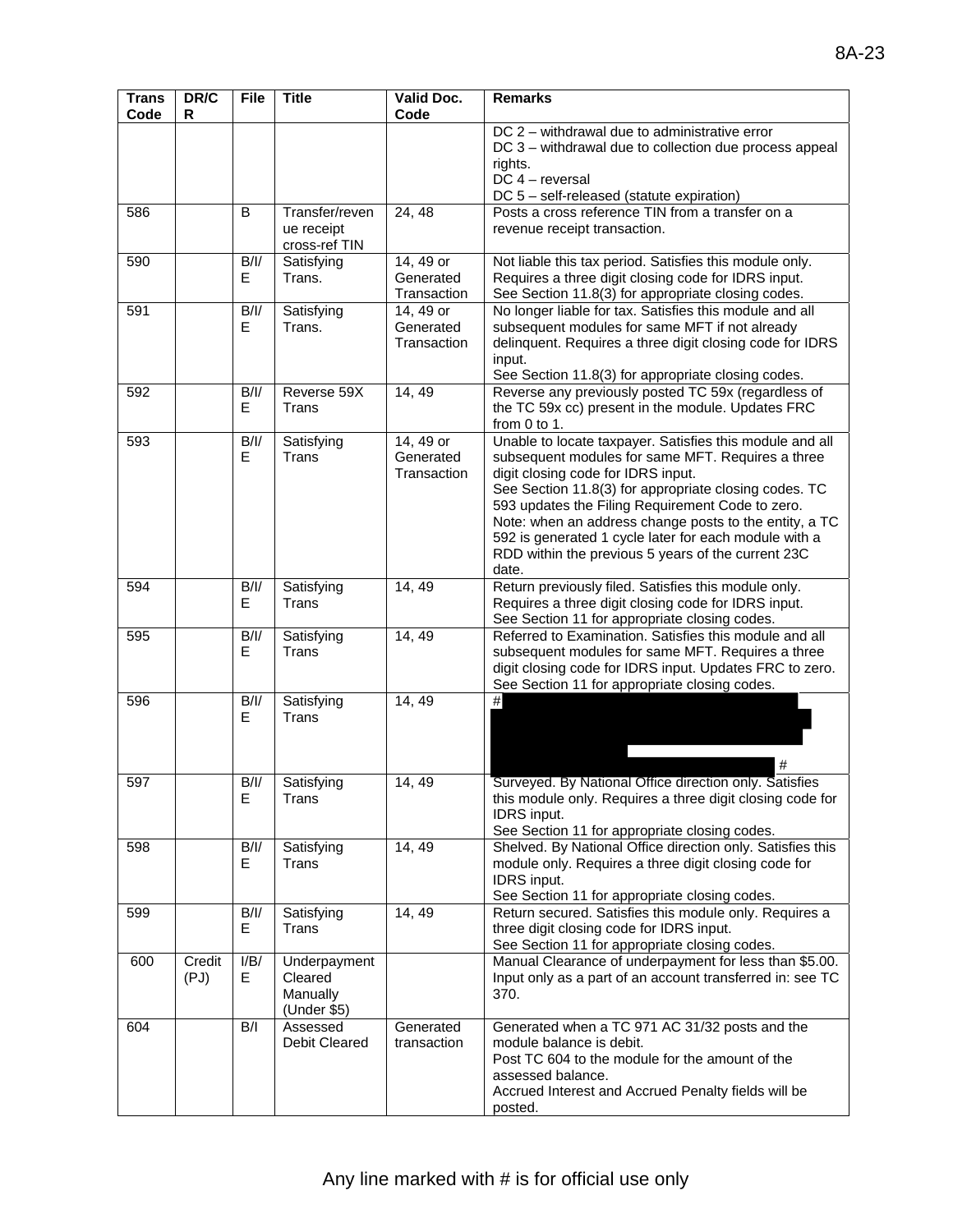| <b>Trans</b><br>Code | DR/C<br>R             | File | <b>Title</b>                                                        | Valid Doc.<br>Code                                                                                                                                                                                 | <b>Remarks</b>                                                                                                                                                                                                                                                                                                                                                                                                                                                                                                                                                                                                                                                               |
|----------------------|-----------------------|------|---------------------------------------------------------------------|----------------------------------------------------------------------------------------------------------------------------------------------------------------------------------------------------|------------------------------------------------------------------------------------------------------------------------------------------------------------------------------------------------------------------------------------------------------------------------------------------------------------------------------------------------------------------------------------------------------------------------------------------------------------------------------------------------------------------------------------------------------------------------------------------------------------------------------------------------------------------------------|
|                      |                       |      |                                                                     |                                                                                                                                                                                                    | Update Status as appropriate.<br>A TC 604 indicator (restricting penalty and interest) will<br>be displayed in the tax module balance section.<br>The Julian date of the generated TC 604 should be<br>modified to be 999 for AC 31 and 998 for AC 32.<br>When TC 608 posts, extract to IDRS if the module is<br>under IDRS control.                                                                                                                                                                                                                                                                                                                                         |
| 605                  |                       | B/I  | Generated<br>Reversal of TC<br>604                                  | Generated<br>transaction                                                                                                                                                                           | Generated TC 605 for the full amount of the previously<br>posted unreversed TC 604 when a TC 972 AC 31/32<br>posts.                                                                                                                                                                                                                                                                                                                                                                                                                                                                                                                                                          |
| 606                  | Credit<br>(NPJ)       | I/B  | Underpayment<br>Cleared<br>(Under \$5)                              | Generated<br>Transaction                                                                                                                                                                           | Clears any debit (plus) net balance less than \$5.00. For<br>MFT 61 debit balance must be under \$1.00.                                                                                                                                                                                                                                                                                                                                                                                                                                                                                                                                                                      |
| 607                  | Debit<br>(NPJ)        | I/B  | Reversal of<br>Underpayment<br>Cleared                              | Generated<br>Transaction                                                                                                                                                                           | Reverses a previous write-off under certain conditions if<br>a dishonored check is posted to a module or a<br>remittance is received which equals or is less than the<br>amount of a previous small balance write off.                                                                                                                                                                                                                                                                                                                                                                                                                                                       |
| 608                  | Credit<br>(NPJ)       | I/B  | Statute<br>Expiration<br>Clearance to<br>Zero Balance<br>and Remove | Generated<br>Transaction                                                                                                                                                                           | Generated weekly when Collection Statute Expiration<br>Date expired and module assessed balance is debit.<br>Post TC 608 to the module for the amount of the<br>assessed balance. Accrued interest and accrued<br>penalty fields will be posted. Update status as<br>appropriate.<br>The TC 608 will carry a zero amount when the<br>assessed balance is already zero and there are only<br>accruals of FTP and/or interest when the last module<br>CSED expired.                                                                                                                                                                                                            |
| 609                  | <b>Debit</b><br>(NPJ) | I/B  | Reversal of<br><b>Statute</b><br>Expiration                         | Generated<br>Transaction                                                                                                                                                                           | Generate TC 609 for the full amount of previously<br>posted unreversed TC 608 when:<br>1) a subsequent transaction carrying a money amount<br>posts, or<br>2) CSED is extended or suspended.<br>For partial reversals, subsequent to the generation of<br>the TC 609 generate TC 608 for the remaining balance.<br>Prior to 1993: Generated with transaction code 370<br>(Doc Code 52).<br>Issue a new TDA Information Record when current<br>module status is TDA status or Status 12 preceded by<br>TDA status, the total module balance is \$25.00 or more,<br>and a TC 609 posted in the current cycle but there is no<br>TC 29X or TC 30X posting in the current cycle. |
| 610                  | Credit<br>(PJ)        | I/B  | Remittance<br>with Return                                           | IMF: 11, 12,<br>17, 18, 19,<br>21, 22, 24,<br>26, 33, 34,<br>58, 70, 76<br>BMF: 03, 05,<br>06, 08-14,<br>16-20, 24,<br>25, 34, 38,<br>40-44, 46,<br>58, 65, 70,<br>71,76, 81,<br>83, 90, 91,<br>95 | Credits the tax module with a payment received with the<br>return, including payment with voucher.                                                                                                                                                                                                                                                                                                                                                                                                                                                                                                                                                                           |
| 611                  | Debit<br>(PJ)         | I/B  | Dishonored<br>Remittance<br>with Return                             | 19, 24, 58,<br>87                                                                                                                                                                                  | Reverses a dishonored payment submitted with return.<br>Reduces TC 610 credit in whole or in part. BMF/IMF: If<br>not accompanied by a secondary TC 280, a TC 286 is<br>systemically generated.                                                                                                                                                                                                                                                                                                                                                                                                                                                                              |
| 612                  | Debit<br>(PJ)         | I/B  | Correction of<br>610 Processed                                      | 19, 24, 34                                                                                                                                                                                         | Reverses a 610 transaction in whole or in part that is<br>posted in error by debiting the Tax Module for the                                                                                                                                                                                                                                                                                                                                                                                                                                                                                                                                                                 |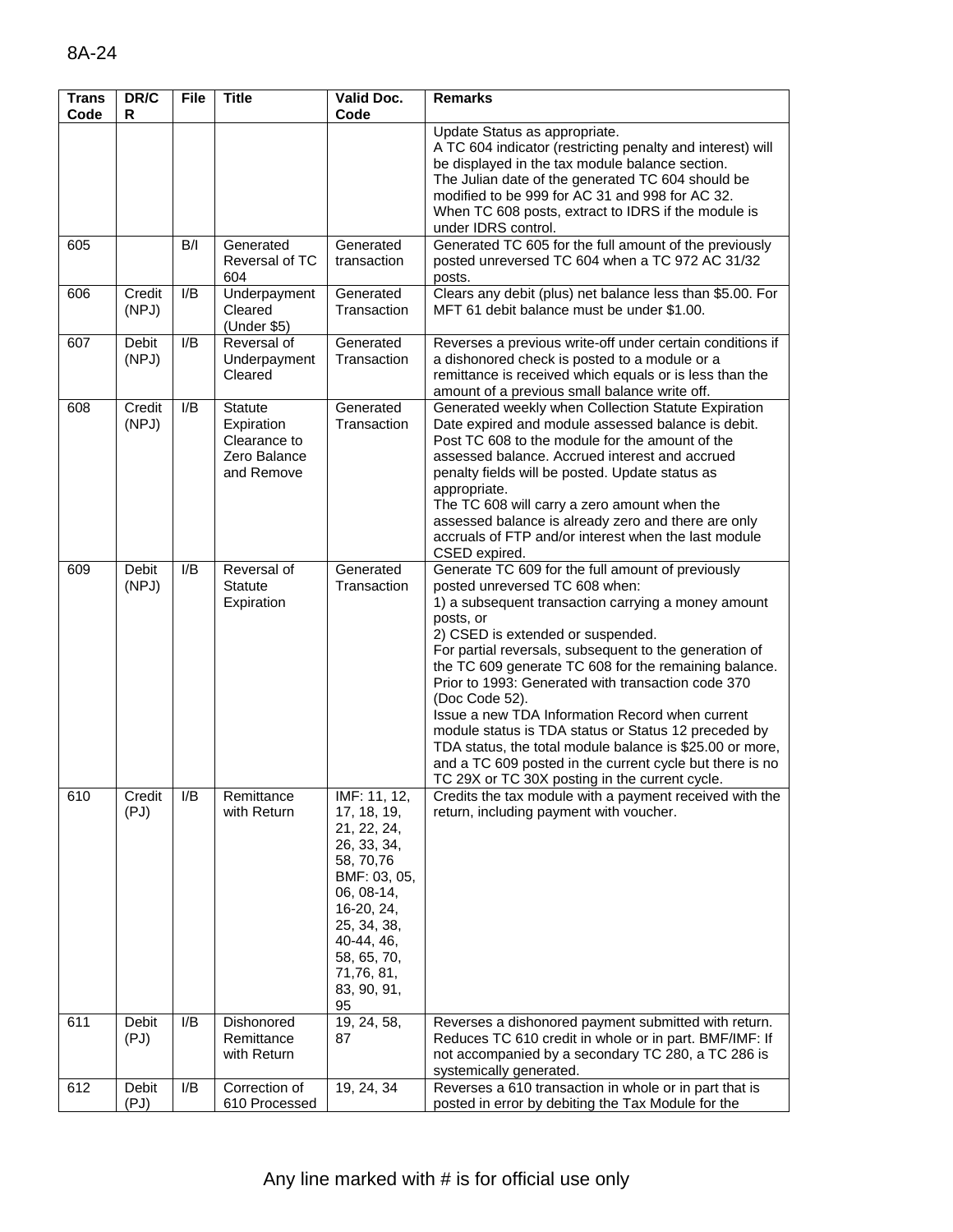| <b>Trans</b><br>Code | DR/C<br>R            | <b>File</b> | <b>Title</b>                                                                                                                                                                                                                                        | Valid Doc.<br>Code                     | <b>Remarks</b>                                                                                                                                                                                                                                                                                                                                                                                                                                                                                                                                                                                                                                                                                                                                                   |
|----------------------|----------------------|-------------|-----------------------------------------------------------------------------------------------------------------------------------------------------------------------------------------------------------------------------------------------------|----------------------------------------|------------------------------------------------------------------------------------------------------------------------------------------------------------------------------------------------------------------------------------------------------------------------------------------------------------------------------------------------------------------------------------------------------------------------------------------------------------------------------------------------------------------------------------------------------------------------------------------------------------------------------------------------------------------------------------------------------------------------------------------------------------------|
|                      |                      |             | in Error                                                                                                                                                                                                                                            |                                        | amount of the remittance with return. NOTE: Form MFT<br>04, only valid for tax periods subsequent to 199412 (not<br>valid with 34 doc code).                                                                                                                                                                                                                                                                                                                                                                                                                                                                                                                                                                                                                     |
| 620                  | Credit<br>(PJ)       | B           | Initial<br>installment<br>payment:<br>Form 7004,<br>MFT 02, 05,<br>06, 07, 08, 12,<br>33, 42, 77, 78;<br>Form 8868 (TY<br>2005 and<br>subsequent),<br>MFT 34, 36,<br>37, 44, 50, 67;<br>Form 5558 (TY<br>2007 and<br>subsequent),<br><b>MFT 76.</b> | 04, 17, 19                             | Credits the module with the remittance received with<br>the Form 7004. Form 7004 TC 620 Doc Code 04<br>generates TC 460 to extend the due date (if Condition<br>Code "L" not present) for filing return and generates<br>Status Code 04 for 1120 series, 706-GS(D), 706-GS(T),<br>1041, 1041-N, 1041-QFT, 1042, 1065, 1065-B, 3520-A,<br>8804 or Status Code 14 for Form 8868. Form 8868 -<br>TC 620 Doc Code 04 generates TC 460 to extend the<br>due date and generates Status Code 04 if Notice Code<br>1 (approved first extension) or 2 (approved second<br>extension) is present. Form 5558 - TC 620 Doc Code<br>04 generates TC 460 and Status Code 04 and extends<br>the due date for filing return if Notice Code 1 (approved<br>extension) is present. |
| 621                  | <b>Debit</b><br>(PJ) | B           | Dishonored<br>Installment<br>Payment                                                                                                                                                                                                                | 19, 24, 58,<br>87                      | Reverses a dishonored payment submitted with a<br>tentative Form 1120 return or Forms 7004/2758/8736.<br>Reduces TC 620 credit in whole or in part. BMF: If not<br>accompanied by a secondary TC 280, a TC 286 is<br>systemically generated.                                                                                                                                                                                                                                                                                                                                                                                                                                                                                                                     |
| 622                  | <b>Debit</b><br>(PJ) | B           | Correction of<br>620 Processed<br>in Error                                                                                                                                                                                                          | 19, 24, 34                             | Reverses TC 620 by debiting the Tax Module for the<br>amount of the 622 transaction.<br>Releases credits only to the amount of the input TC<br>622.                                                                                                                                                                                                                                                                                                                                                                                                                                                                                                                                                                                                              |
| 630                  | Credit<br>(PJ)       | I/B         | Manual<br>Application of<br>Appropriation<br>Money                                                                                                                                                                                                  | 51, 52                                 | Manually computed credit for amount falling under<br>Separate Appropriations.<br>With identification number 02, indicates credit for solar<br>or wind energy investment.                                                                                                                                                                                                                                                                                                                                                                                                                                                                                                                                                                                         |
| 632                  | <b>Debit</b><br>(PJ) | I/B         | Reverse of<br>Manual<br>Application of<br>Appropriation<br>Money                                                                                                                                                                                    | 51, 52                                 | Reversal of TC 630.<br>Identification number 03 indicates reversal of credit for<br>solar or wind energy investment.                                                                                                                                                                                                                                                                                                                                                                                                                                                                                                                                                                                                                                             |
| 636                  | Credit<br>(NPJ)      | I/B         | Separate<br>Appropriations<br>Refundable<br>Credit                                                                                                                                                                                                  | Generated<br>Transaction               | Master File generated credit for amounts falling under<br>Separate Appropriations. With identification number 02,<br>indicates credit for solar or wind energy investment.                                                                                                                                                                                                                                                                                                                                                                                                                                                                                                                                                                                       |
| 637                  | Debit<br>(NPJ)       | I/B         | Reversal of<br>Separate<br>Appropriations<br>Refundable<br>Credit                                                                                                                                                                                   | Generated<br>Transaction               | Reversal of TC 636. Identification number 03 indicates<br>reversal of credit for solar or wind energy investment.                                                                                                                                                                                                                                                                                                                                                                                                                                                                                                                                                                                                                                                |
| 640                  | Credit<br>(PJ)       | I/B         | Advance<br>Payment of<br>Determined<br>Deficiency or<br>Underreporter<br>Proposal                                                                                                                                                                   | All: 17, 18,<br>19, 24, 58,<br>I/B: 34 | Credits the tax module with an advance payment of a<br>determined deficiency.<br>BMF/IMF: Overpayment interest is never allowed on TC<br>640 (blocked 990-999) "Cash Bonds" which are in<br>excess of the audit deficiency to which it is applied.<br>Overpayment interest is not allowed even if the<br>deficiency is subsequently abated in whole or in part.<br>Also refer to Revenue Procedure 2005-18 for more<br>information.                                                                                                                                                                                                                                                                                                                              |
|                      |                      |             |                                                                                                                                                                                                                                                     |                                        | Tax module frozen from refunding, offsetting out or<br>credit elect when TC 640 posted and no TC 300<br>present or TC 300 has disposal code 7 or 11 or the 23C<br>date of TC 300 (not disposal code 7 or 11) is earlier<br>than transaction date of TC 640.<br>Freeze is released when TC 640s are reversed, posting                                                                                                                                                                                                                                                                                                                                                                                                                                             |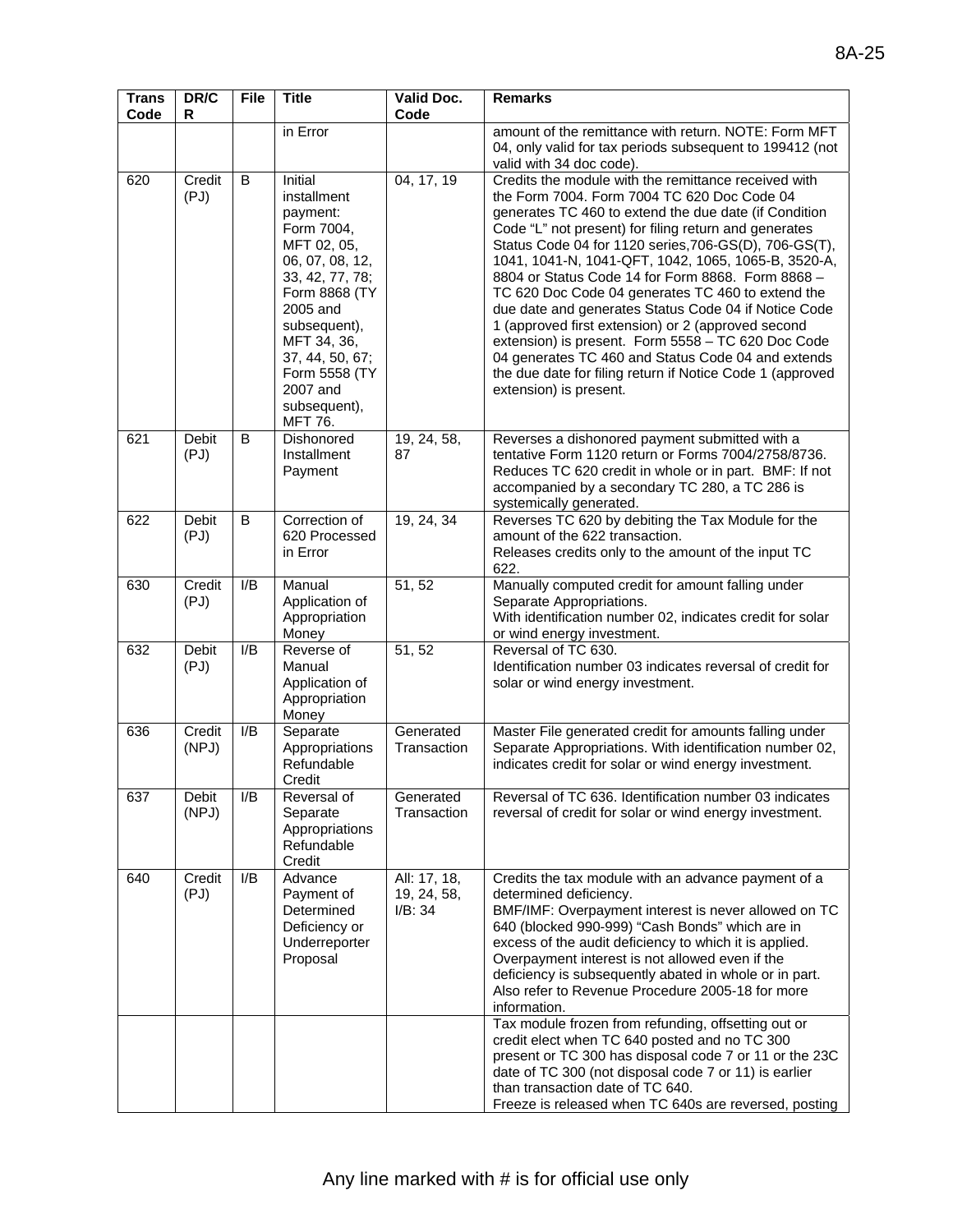| <b>Trans</b><br>Code | DR/C<br>R            | <b>File</b> | <b>Title</b>                                      | <b>Valid Doc.</b><br>Code           | <b>Remarks</b>                                                                                                                                                                                                                                                                                                                                                                             |
|----------------------|----------------------|-------------|---------------------------------------------------|-------------------------------------|--------------------------------------------------------------------------------------------------------------------------------------------------------------------------------------------------------------------------------------------------------------------------------------------------------------------------------------------------------------------------------------------|
|                      |                      |             |                                                   |                                     | of TC 300 (not disposal code 7 or 11), TC 29X blocking<br>series 500-519, 540-589, 600-619 or 640-679, or<br>module balance becomes zero or debit. (MFT 55 640<br>freeze released when TC 640s are reversed or total                                                                                                                                                                       |
|                      |                      |             |                                                   |                                     | module balance becomes zero or debit).<br>Module is frozen from offsetting in when TC 640 posts                                                                                                                                                                                                                                                                                            |
|                      |                      |             |                                                   |                                     | and there is not a TC 300 with a 23C date prior to the<br>transaction date of the TC 640. Freeze is released<br>when TC 640s are reversed, posting of TC 29X (except<br>PC 6 or 7 or B.S. 500-519/600-619) or 30X for an<br>amount, module becomes zero or debit balance, TC<br>846/706/826/896/736/340/341/780 or 856 posts. Also<br>used to post URP CP-2000/Stat. Notice Payments, etc. |
| 641                  | <b>Debit</b><br>(PJ) | I/B         | Dishonored<br>Advanced<br>Payment                 | 19, 24, 58,<br>87                   | Reverses a dishonored payment submitted as a<br>designated advanced payment. Reduces TC 640 credit<br>in whole or in part. BMF/IMF: Releases TC 640 freeze,<br>if net of 64X transactions reach zero. If not<br>accompanied by secondary a TC 280, a TC 286 is<br>systemically generated.                                                                                                  |
| 642                  | Debit<br>(PJ)        | I/B         | Correction of<br>640 Processed<br>In Error        | All: 19, 24<br>I/B: 34              | Reverses a 640 transaction in whole or in part by<br>debiting the Tax Module for the amount of the<br>remittance.<br>BMF/IMF: Releases TC 640 freeze if net of 64X<br>transactions reach zero.                                                                                                                                                                                             |
| 650                  | Credit<br>(PJ)       | B           | <b>Federal Tax</b><br>Deposit                     | 19, 24, 34,<br>97                   | (FTD) Credits Tax Module for Federal Tax Deposit<br>payment when MFT 01, 03, 09, 10, 11, 12 or 16. (Tax<br>Module is frozen from refunding or offsetting until TC<br>150 posts.)<br>NOTE: For MFT 04, only valid for tax periods<br>subsequent to 199412. Tax period must end in '12'. Not<br>valid with doc code 34.                                                                      |
| 651                  | <b>Debit</b><br>(PJ) | B           | Dishonored<br><b>Federal Tax</b><br>Deposit (FTD) | 19, 24, 87,<br>97                   | Reverses a dishonored payment submitted as a<br>Federal Tax Deposit. If not accompanied by a<br>secondary a TC 280, a TC 286 systemically generates.<br>Valid MFTs are 01, 03, 09, 10, 11, 12, 14, and 16.                                                                                                                                                                                 |
| 652                  | <b>Debit</b><br>(PJ) | B           | Correction of<br>FTD Posted In<br>Error           | 19, 24, 34,<br>97                   | Reverses TC 650 in whole or part by debiting the<br>module. Debits Tax Module for Federal Tax Deposit<br>posted in error when MFT is 01, 03, 09, 10, 11 or 34.<br>NOTE: For MFT 04, only valid for tax periods<br>subsequent to 199412. Tax period must end in '12'. Not<br>valid with doc code 34.                                                                                        |
| 660                  | Credit<br>(PJ)       | I/B         | <b>Estimated Tax</b><br>Payment                   | 17, 24, 34,<br>58                   | Credits tax module for amount of Estimated Tax paid.<br>Credit is frozen from refunding or offsetting until a TC<br>590/591 (BMF only) or a TC 150 posts.<br>Applicable to Forms 990C, 990T, 990PF, 1040, 1041,<br>1041ES, and 1120 only.<br>IMF: See UPC 198 and UPC 305.                                                                                                                 |
| 660                  | Credit<br>(PJ)       | B           | <b>Federal Tax</b><br>Deposit                     | 19, 97                              | The transaction code that identifies the credit on the tax<br>module as an FTD payment. Applicable MFTs that can<br>be used with this TC are 02, 05, 33, 34 and 44.                                                                                                                                                                                                                        |
| 661                  | <b>Debit</b><br>(PJ) | I/B         | Dishonored ES<br>Payment or<br><b>FTD</b>         | I/B: 19, 24,<br>58, 87<br>B: 97     | Reverses a dishonored payment submitted as an<br>estimated tax payment or a Federal Tax Deposit. If not<br>accompanied by a secondary TC 280, a TC 286 is<br>systemically generated.                                                                                                                                                                                                       |
| 662                  | Debit<br>(PJ)        | I/B         | Correction of<br>660 Processed<br>In Error        | I/B: 19, 24,<br>34, 58, 87<br>B: 97 | Reverses a TC 660 or TC 666 in whole or in part by<br>debiting the module. IMF/BMF may reverse TC 430<br>remittance amount.<br>BMF: Debits tax module for Federal Tax Deposit posted<br>in error when MFT 02, 05, 33, 34 or 44.<br>IMF: Records the transfer of underclaimed ES Credits<br>which are frozen.                                                                               |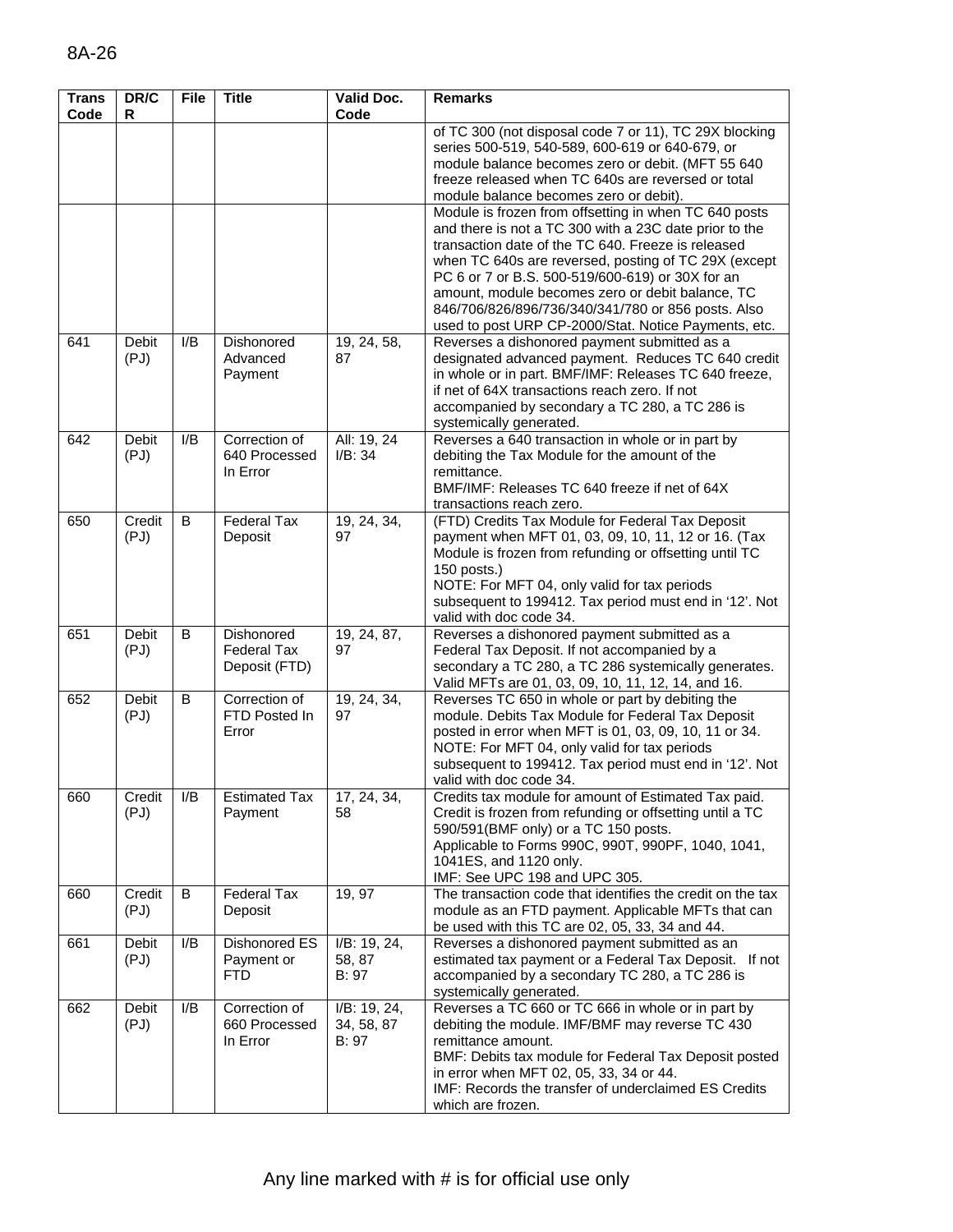| <b>Trans</b><br>Code | DR/C<br>R             | <b>File</b>  | <b>Title</b>                                           | <b>Valid Doc.</b><br>Code             | <b>Remarks</b>                                                                                                                                                                                                                                                                                                                                                                                                                                                                                                   |
|----------------------|-----------------------|--------------|--------------------------------------------------------|---------------------------------------|------------------------------------------------------------------------------------------------------------------------------------------------------------------------------------------------------------------------------------------------------------------------------------------------------------------------------------------------------------------------------------------------------------------------------------------------------------------------------------------------------------------|
|                      |                       |              |                                                        |                                       | Doc. Code 24 or 34 indicates the credits have been<br>transferred to another account: the amount of the<br>transaction is debited to the Tax Module and any<br>balance is unfrozen.<br>Reverses the TC 430 remittance amount: TC 662 in<br>zero amount releases frozen excess ES credits.                                                                                                                                                                                                                        |
| 666                  | Credit<br>(NPJ)       | $\mathbf{I}$ | <b>Estimated Tax</b><br><b>Credit Transfer</b><br>In.  | Generated<br>Transaction              | When taxpayer claims more ES credits than are posted<br>in tax module, settlement is frozen and a TC 667 is<br>generated and resequenced to search the spouse's tax<br>module. TC 666 represents the amount of ES credits<br>transferred-in from the spouse's module (may be zero if<br>none available or spouse's account is not found) and<br>freeze is released. Also, credits to a deceased<br>taxpayer's spouse's account. (Julian 999) Initialized<br>when a CCC "F" return posts requesting credit elect. |
| 667                  | <b>Debit</b><br>(NPJ) | $\mathsf{I}$ | <b>Estimated Tax</b><br>Debit Transfer<br>Out          | Generated<br>Transaction              | Debit transaction representing amount of ES Credits<br>transferred to a spouse's account. Release Excess ES<br>Credit Freeze.                                                                                                                                                                                                                                                                                                                                                                                    |
| 670                  | Credit<br>(PJ)        | I/B          | Subsequent<br>Payment                                  | All: 17, 18,<br>19, 24, 58<br>I/B: 34 | If return has posted, credits the Tax Module with<br>payment on account. If return has not posted, credits<br>the Tax Module with prepayment on account. See UPC<br>198, and UPC 305. May carry a Designated Payment<br>Code (DPC) (See section 11.12) Processing of TC 670<br>with secondary TC 460 use doc code 19.                                                                                                                                                                                            |
| 671                  | Debit<br>(PJ)         | I/B          | Dishonored<br>Subsequent<br>Payment                    | 19, 24, 58,<br>87                     | Reverses a dishonored check submitted as a<br>subsequent payment. IMF/BMF: If not accompanied<br>by a secondary TC 280, a TC 286 is systemically<br>generated, except for blocking series 800-899 (EFT<br>Payments).<br>Note: Not valid with doc code 34.                                                                                                                                                                                                                                                        |
| 672                  | <b>Debit</b><br>(PJ)  | I/B          | Correction of<br>670 Processed<br>In Error             | All: 24<br>I/B: 34                    | Reverses a 670 in whole or in part by debiting the mod-<br>ule.<br>Note: For MFT 04, only valid for tax periods subsequent<br>to 199412, tax period must end in '12', not valid with<br>doc code 34.                                                                                                                                                                                                                                                                                                             |
| 673                  |                       |              |                                                        |                                       | Input of a TC 672 Changes an existing TC 670 to TC<br>673.                                                                                                                                                                                                                                                                                                                                                                                                                                                       |
| 678                  | Credit<br>(PJ)        | B            | Credits for<br>Treasury<br><b>Bonds</b>                | 17, 24, 58                            | Credits Tax Module for amount of estimated tax paid by<br>Treasury Bonds. Applies only to Estate Tax.                                                                                                                                                                                                                                                                                                                                                                                                            |
| 679                  | Debit<br>(PJ)         | B            | Reversal of<br>Credits for<br>Treasury<br><b>Bonds</b> | 24, 58                                | Reverses TC 678 in whole or in part by debiting the<br>module.                                                                                                                                                                                                                                                                                                                                                                                                                                                   |
| 680                  | Credit<br>(PJ)        | I/B          | Designated<br>Payment of<br>Interest                   | 17, 18, 19,<br>24                     | Input to pay assessed and/or unassessed interest due<br>without tolerance application. If unrestricted, updates<br>interest paid field by the TC 680 amount. If the interest<br>paid field exceeds the interest assessed field,<br>generates TC 196 to the extent of paid unassessed<br>interest due. Any portion that exceeds TOTAL interest<br>due is applied to tax and penalty. The TC 680 amount<br>which pays assessed interest is excluded when<br>recomputing interest.                                  |
| 681                  | Debit<br>(PJ)         | I/B          | Dishonored<br>Designated<br>Payment                    | 19, 24, 58,<br>87                     | Reverses a dishonored check submitted as a<br>designated payment of interest. Reduces the TC 680<br>transaction in whole or in part. If not accompanied by a<br>secondary TC 280, a TC 286 is systemically generated.                                                                                                                                                                                                                                                                                            |
| 682                  | Debit<br>(PJ)         | I/B          | Correction of<br>680 Processed<br>In Error             | All: 19, 24,<br>58, 87 I,B:<br>34     | Reverses 680 credit in whole or in part by debiting the<br>Tax Module.<br>IMF: When posted, computer automatically generates a<br>TC 197 interest reversal (of TC 196) generated from the                                                                                                                                                                                                                                                                                                                        |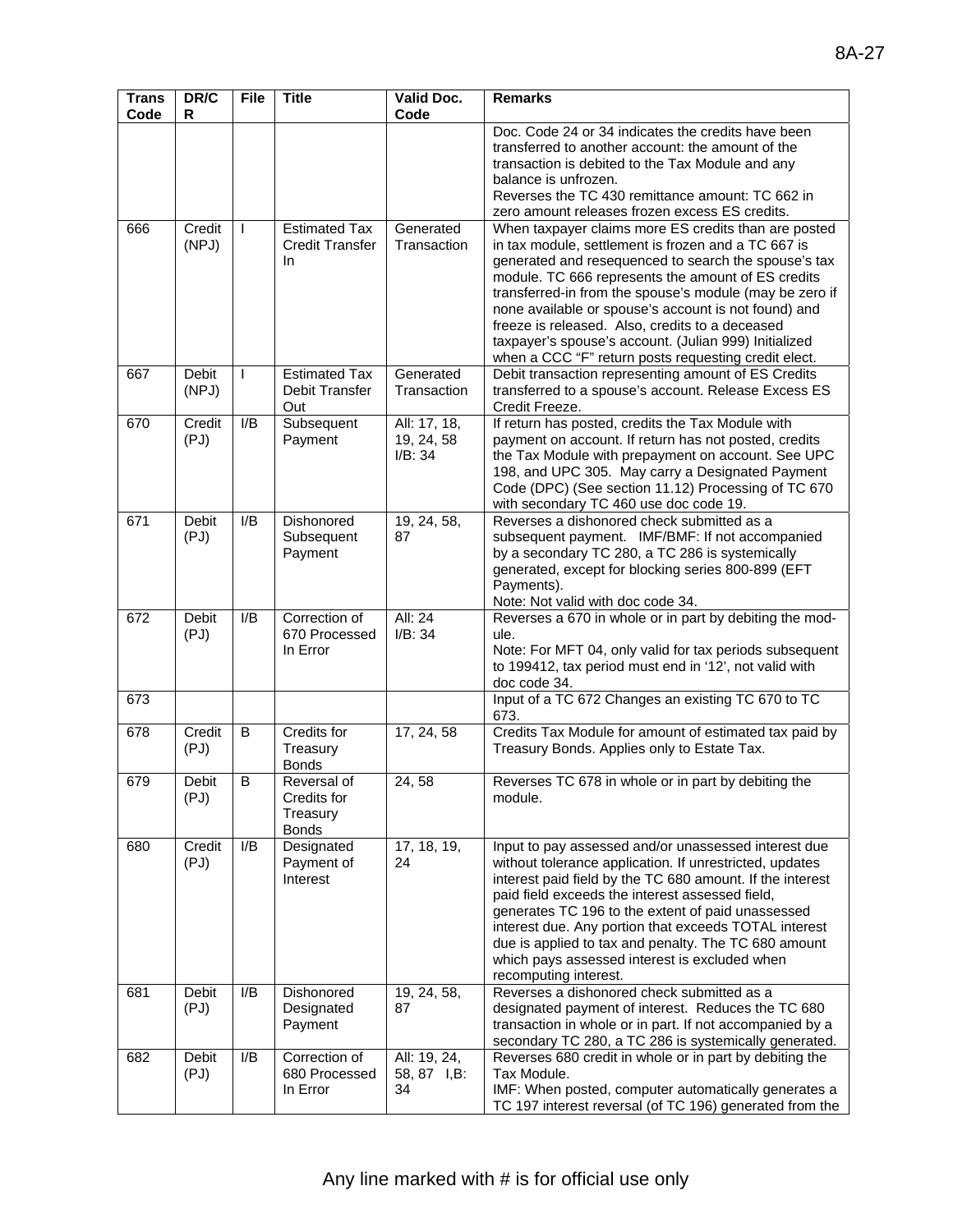| <b>Trans</b><br>Code | DR/C<br>R            | <b>File</b>      | <b>Title</b>                                                           | Valid Doc.<br>Code                    | <b>Remarks</b>                                                                                                                                                                                                                                                                                                                                                                                                                                               |
|----------------------|----------------------|------------------|------------------------------------------------------------------------|---------------------------------------|--------------------------------------------------------------------------------------------------------------------------------------------------------------------------------------------------------------------------------------------------------------------------------------------------------------------------------------------------------------------------------------------------------------------------------------------------------------|
|                      |                      |                  |                                                                        |                                       | posting of TC 680 if interest has not been abated<br>previously. TC 197 will not generate if interests<br>restricted with TC 340/341.                                                                                                                                                                                                                                                                                                                        |
| 690                  | Credit<br>(PJ)       | I/B              | Designated<br>Payment of<br>Penalty                                    | 17, 18, 19,<br>24, 34, 58             | Credits the Tax Module for a designated payment of a<br>penalty assessment.                                                                                                                                                                                                                                                                                                                                                                                  |
| 691                  | <b>Debit</b><br>(PJ) | I/B              | Dishonored<br>Designated<br>Payment                                    | 19, 24, 58,<br>87                     | Reverses dishonored payment submitted as a<br>designated payment of penalty. Reduces the TC 690<br>transaction in whole or in part. If not accompanied by a<br>secondary TC 280, a TC 286 is systemically generated.                                                                                                                                                                                                                                         |
| 692                  | <b>Debit</b><br>(PJ) | I/B              | Correction of<br>690 Processed<br>In Error                             | 19, 24, 34                            | Reverses a 690 credit in whole or in part by debiting the<br>Tax Module.                                                                                                                                                                                                                                                                                                                                                                                     |
| 694                  | Credit<br>(PJ)       | I/B              | Designated<br>Payment of<br>Fees and<br>Collection<br>Costs            | All: 17, 18,<br>19, 24, 58<br>I/B: 34 | Designated Payment of Fees and collection costs. The<br>money amount must be equal to or less than the net<br>amount of unreversed TC 360's excluding amount of<br>previously applied TC 694's. Will also go unpostable if<br>there is no TC 360 present.                                                                                                                                                                                                    |
| 695                  | <b>Debit</b><br>(PJ) | I/B              | Reverse<br>Designated<br>Payment of<br>Fees and<br>Collection<br>Costs | All: 19, 24<br>I/B: 34                | Reverses TC 694 in whole or part.                                                                                                                                                                                                                                                                                                                                                                                                                            |
| 700                  | Credit<br>(PJ)       | I/B              | <b>Credit Applied</b>                                                  | 24,58                                 | Credits Tax Module for a manually transferred amount.<br>Will have corresponding debit TC 820 if amount is from<br>a MF Account. Accounting credit posts in erroneous<br>refund cases to prevent bill from generating. Credit will<br>be reversed once refund repaid. For MFT 04, only valid<br>for tax periods subsequent to 199412. Tax period must<br>end in "12". Not valid with doc code 34.                                                            |
| 701                  | Debit<br>(PJ)        | I/B              | Reverse<br>Generated<br>Overpayment<br><b>Credit Applied</b>           | 24                                    | Reverses the generated 706 credit applied in whole or<br>in part by debiting the Tax Module. Transaction date<br>must match TC 706 date. CAUTION: When transaction<br>dates are the same, sequencing matters.<br>Multiple transactions must be processed either in the<br>order the TC 706s occur or decreasing money amounts.<br>The corresponding credit is TC 821.                                                                                        |
| 702                  | Debit<br>(PJ)        | I/B              | Correction of<br>Erroneously<br><b>Applied Credit</b>                  | 24,58                                 | Reverses TC 700 credit applied in whole or in part by<br>debiting the Tax Module. Transaction date must match<br>TC 700 date. The corresponding credit is TC 822. For<br>MFT 04, only valid for tax periods subsequent to<br>199412, not valid with Doc Code 34.                                                                                                                                                                                             |
| 706                  | Credit<br>(NPJ)      | I/B              | Generated<br>Overpayment<br>Applied from<br>Another Tax<br>Module      | Generated<br>Transaction              | An ECC computer generated transaction in the amount<br>of a credit offset into a Tax Module. A TC 826 debit<br>transaction is the corresponding entry. Before<br>generating a refund, the computer analyzes all Tax<br>Modules in the account and offsets the credit to any Tax<br>Module with a balance past due.                                                                                                                                           |
| 710                  | Credit<br>(PJ)       | I/B              | Overpayment<br><b>Credit Applied</b><br>from Prior Tax<br>Period       | 48, 58                                | Credits Tax Module for amount of overpayment from<br>prior year's return which taxpayer elects to apply to the<br>succeeding year's estimated tax. If Document Code 48,<br>it is transferred from one tax period to another within the<br>ADP system and therefore must be accompanied by TC<br>830. Document Code 58 is used during conversion to<br>ADP to transfer these credits from the District Office to<br>the proper Tax Module on the Master File. |
| $\overline{712}$     | Debit<br>(PJ)        | $\overline{I/B}$ | Correction of<br>710 or 716<br>Processed In<br>Error                   | 48                                    | Reverses a TC 710 or 716 credit in whole or in part by<br>debiting the Tax Module. Generally requires a counter<br>entry of TC 710 to credit the correct Module. Releases<br>excess ES Credit Freeze. Transaction date must match                                                                                                                                                                                                                            |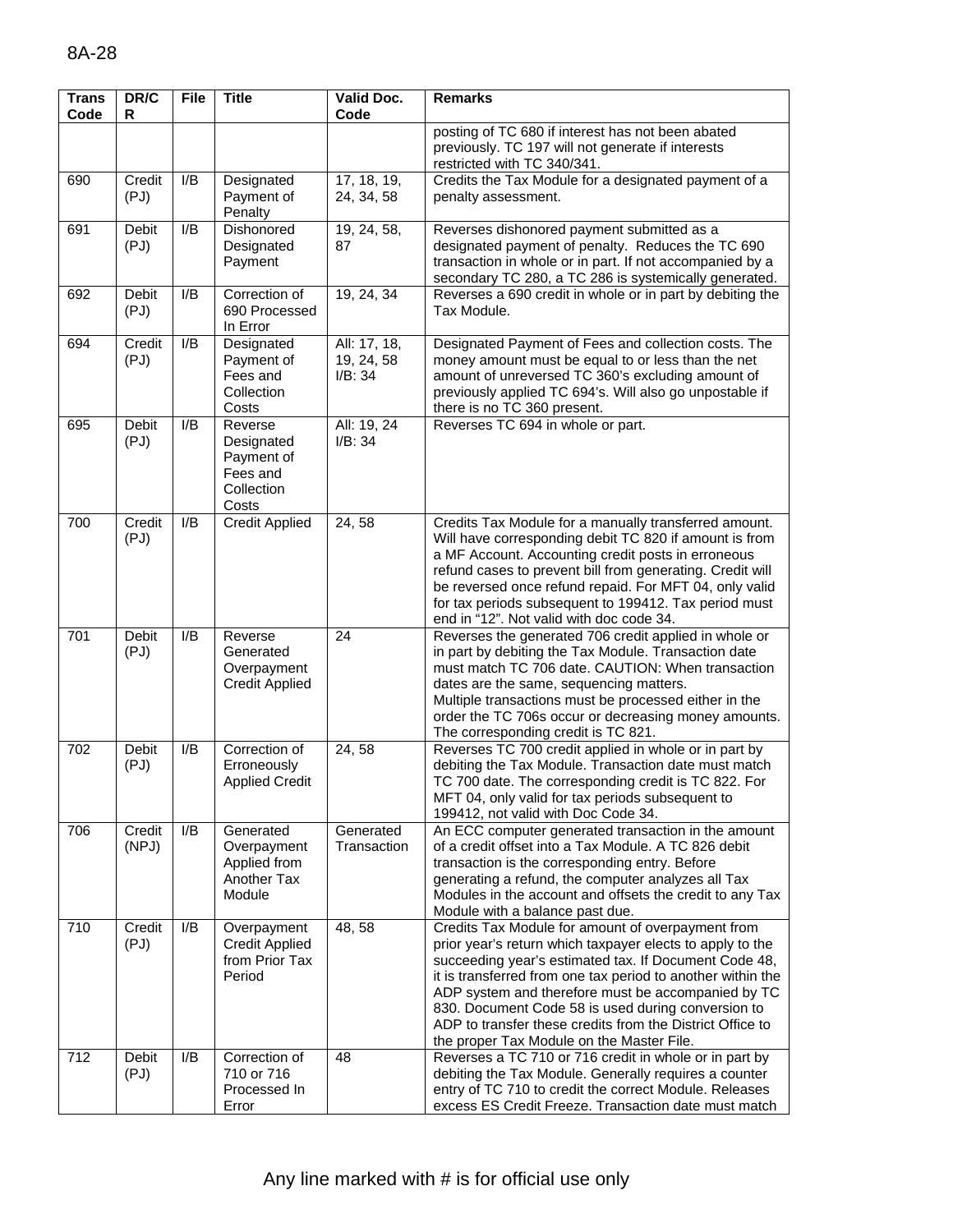| <b>Trans</b><br>Code | DR/C<br>R            | <b>File</b> | <b>Title</b>                                                                  | Valid Doc.<br>Code       | <b>Remarks</b>                                                                                                                                                                                                                                                                                                                                                                                                                  |
|----------------------|----------------------|-------------|-------------------------------------------------------------------------------|--------------------------|---------------------------------------------------------------------------------------------------------------------------------------------------------------------------------------------------------------------------------------------------------------------------------------------------------------------------------------------------------------------------------------------------------------------------------|
|                      |                      |             |                                                                               |                          | TC 710 or 716 date.                                                                                                                                                                                                                                                                                                                                                                                                             |
| 716                  | Credit<br>(NPJ)      | I/B         | Generated<br>Overpayment<br><b>Credit Applied</b><br>from Prior Tax<br>Period | Generated<br>Transaction | An ECC computer generated credit which applies the<br>amount of credit elected and available from the<br>preceding year's Tax Module. A TC 836 debit is<br>generated for the amount of the credit. Applicable to<br>Forms CT-1, 720, 940, 941, 943, 945, 990C, 990T,<br>990PF, 1040, 1041, 1042 and 1120.                                                                                                                       |
| 720                  | Credit<br>(PJ)       | I/B         | Refund<br>Repayment                                                           | 45, 48                   | BMF/IMF Tax Module is frozen from offsetting and<br>refunding unless TC290/291 is posted with Priority<br>Code 8 or tax balance becomes zero or debit.<br>Companion TC is 772 for interest amount.                                                                                                                                                                                                                              |
| 721                  | Debit<br>(PJ)        | I/B         | Dishonored<br>Refund<br>Repayment                                             | 45                       | Dishonored check: may be equal to or less than the TC<br>720. Companion TC is 770 for interest amount. If not<br>accompanied by a secondary TC 280, TC 286 is<br>systemically generated.                                                                                                                                                                                                                                        |
| 722                  | Debit<br>(PJ)        | I/B         | Correction of<br>720 Processed<br>In Error                                    | 48                       | Taxpayer's correction or adjustment made to refund<br>repayment. Companion TC is 770 for interest amount.                                                                                                                                                                                                                                                                                                                       |
| 730                  | Credit<br>(PJ)       | I/B         | Overpayment<br>Interest<br>Applied                                            | 24,58                    | Credits Tax Module for a manual transfer of an<br>overpayment of interest. Document Code 24 records a<br>transfer with the ADP system and generally requires a<br>corresponding TC 850 debit. Doc. Code 58 transfers<br>such overpayment to the MF from a non-ADP return.<br>Reversed by a TC 732.                                                                                                                              |
| 731                  | <b>Debit</b><br>(PJ) | I/B         | Reverse<br>Generated<br>Overpayment<br>Interest<br>Applied                    | 24                       | Reverses the generated TC 736 interest credit applied<br>in whole or in part by debiting the Tax Module.<br>Transaction date must match TC 736 date. Reverses<br>erroneously posted TC 756. The TC 731 must match<br>the date of the TC 756 and is used in the same manner<br>as TC 731 when reversing a TC 736.                                                                                                                |
| 732                  | <b>Debit</b><br>(PJ) | I/B/<br>A   | Correction of<br>730 Processed<br>in Error                                    | 24,58                    | Reverses TC 730 interest credit applied in whole or in<br>part by debiting the Tax Module. Transaction date must<br>match TC 730 date.                                                                                                                                                                                                                                                                                          |
| 736                  | Credit<br>(NPJ)      | I/B         | Generated<br>Interest<br>Overpayment<br>Applied                               | Generated<br>Transaction | Records the computer generated transfer of an interest<br>refund to a Tax Module in debit (underpaid) status.<br>Credits the module for the amount of interest,<br>whichever is less. The corresponding debit is a TC 856.<br>Reversed by a TC 731.                                                                                                                                                                             |
| 740                  | Credit<br>(PJ)       | I/B         | Undelivered<br><b>Refund Check</b><br>Redeposited                             | 45                       | BMF/IMF: Freezes module from refunding and causes<br>issuance of CP 31 for IMF or CP 231 for BMF<br>(undelivered refund check notice). If any module in the<br>account is in 740 Freeze condition, IMF-Freeze<br>condition is released by the posting of TC 018, or BMF-<br>Freeze condition is released by TC 018 or an address<br>change posting, the frozen credit is released for subse-<br>quent reissuance of the refund. |
| 742                  | Debit<br>(PJ)        | I/B         | Correction of<br>740 Processed<br>In Error                                    | 45                       | Must match an unreversed TC 740 on date and amount<br>to post. After posting, if the amount of the TC 740<br>transaction is zero, the 740 Module Freeze is released.                                                                                                                                                                                                                                                            |
| 756                  | Credit<br>(NPJ)      | B           | Interest on<br>Overpayment<br>Transferred<br>from IMF                         | Generated<br>Transaction | Posts interest generated on an IMF overpayment<br>transferred to a BMF Tax Module in debit (underpaid)<br>status. Credits module with amount of interest or<br>amount of underpayment whichever is less.<br>Corresponding debit is TC 876.                                                                                                                                                                                      |
| 760                  | Credit<br>(PJ)       | I/B         | Substantiated<br>Credit<br>Payment<br>Allowance                               | 48                       | Credits the Tax Module for a payment which was<br>substantiated as having been paid, but not posted to<br>the MF.                                                                                                                                                                                                                                                                                                               |
| 762                  | Debit<br>(PJ)        | I/B         | Correction of<br><b>TC 760</b><br>Processed In                                | 48                       | Reverses TC 760 in whole or in part by debiting the<br>module.                                                                                                                                                                                                                                                                                                                                                                  |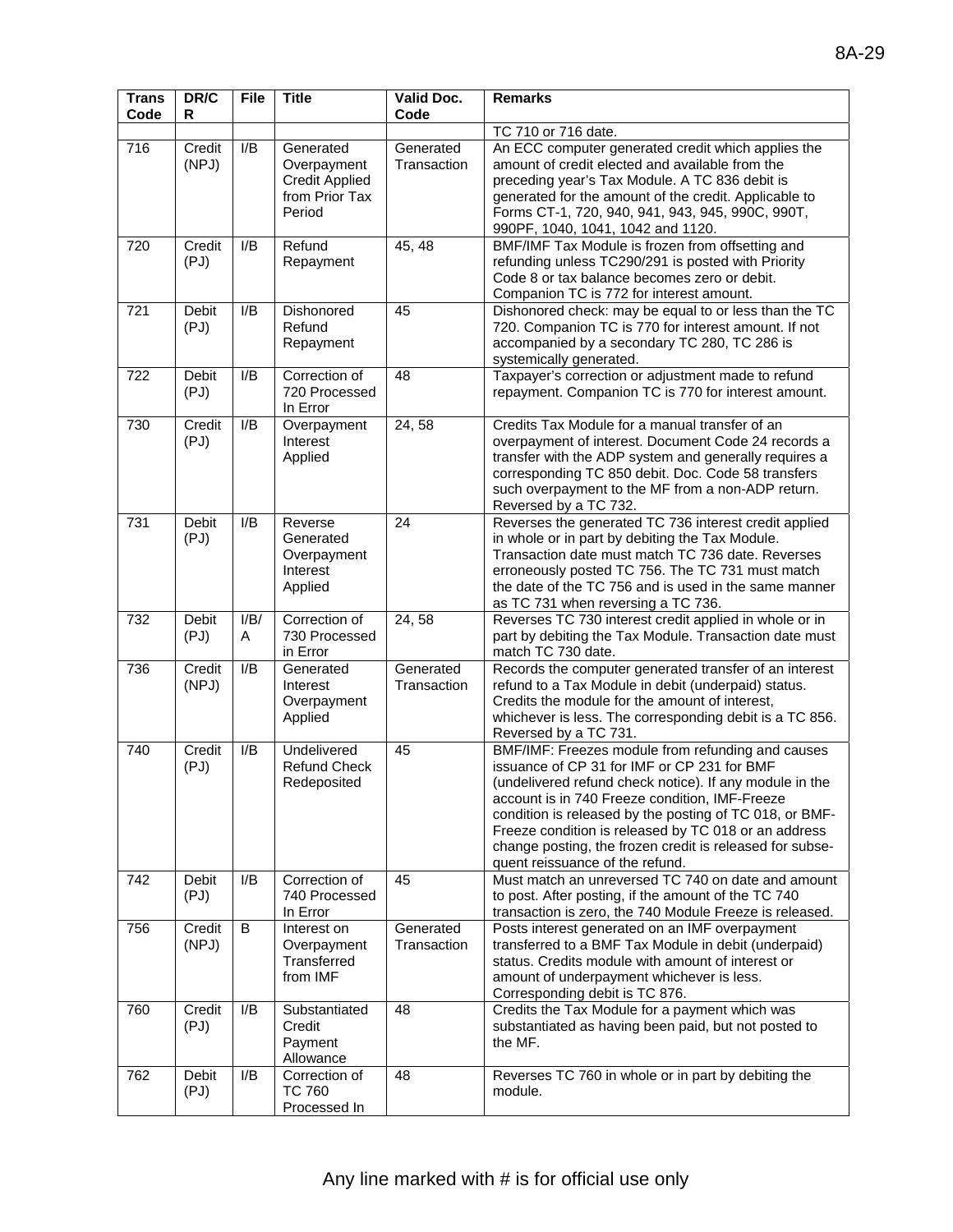| <b>Trans</b><br>Code | DR/C<br>R       | File           | <b>Title</b>                                                            | Valid Doc.<br>Code       | <b>Remarks</b>                                                                                                                                                                                                                                                                                                                                                                                                                                                                                                                                                                                                  |
|----------------------|-----------------|----------------|-------------------------------------------------------------------------|--------------------------|-----------------------------------------------------------------------------------------------------------------------------------------------------------------------------------------------------------------------------------------------------------------------------------------------------------------------------------------------------------------------------------------------------------------------------------------------------------------------------------------------------------------------------------------------------------------------------------------------------------------|
|                      |                 |                | Error                                                                   |                          |                                                                                                                                                                                                                                                                                                                                                                                                                                                                                                                                                                                                                 |
| 764                  | Credit<br>(NPJ) | L              | Earned Income<br>Credit                                                 | 47, 54                   | Posts Earned Income Credit generated from line items<br>from Adjustments. The Credit is for full years except<br>decedents for tax periods ending 12/31/1975 through<br>11/30/1977. The Credit is available for offset, refund or<br>credit elect.                                                                                                                                                                                                                                                                                                                                                              |
| 765                  | Debit<br>(NPJ)  |                | Earned Income<br>Credit<br>Reversal                                     | 47, 54                   | Reverses TC 764 or 768.                                                                                                                                                                                                                                                                                                                                                                                                                                                                                                                                                                                         |
| 766                  | Credit<br>(NPJ) | I/B            | Generated<br>Refundable<br>Credit<br>Allowance                          | 47, 54                   | ECC generated to allow a refundable credit (other than<br>ES or excess FICA) which was verified on a Form 720,<br>(abstract 11 amount) 941, 942, 943, 945 (Advanced<br>Earned Income Credit) 990C, 990PF, 990T, 1040,<br>1040C, 1041, 1120 or 1120S return but not previously<br>posted to the Tax Module, or from the appropriate line<br>item adjustment of an Examination or DP Tax Adjust-<br>ment. Includes credit allowed for gasoline tax paid,<br>credit from Regulated Investment Co., or Covenant<br>Bonds with item reference 334 (199312-199411 only)<br>for installments of 1993 additional taxes. |
| 766<br>w/OT<br>N     | Credit          | I/B            | <b>IRS TOP</b><br>Offset<br>Reversal                                    | 47, 54                   | Reverses a prior posted TC 898, TOP Offset, when<br>input with the same offset trace number (OTN). See<br>Section 8.17 for the explanation of the credit<br>references.                                                                                                                                                                                                                                                                                                                                                                                                                                         |
| 767                  | Debit<br>(NPJ)  | I/B            | Generated<br>Reversal of<br>Refundable<br>Credit<br>Allowance           | 47, 54                   | A generated error correction which reverses a TC 766<br>credit allowance posted in error. Results from the<br>appropriate line item adjustment of an Examination or<br>DP Tax Adjustment with item reference 334 (199312-<br>199411 only) for installment of 1993 additional taxes.                                                                                                                                                                                                                                                                                                                             |
| 767<br>w/OT<br>N     | Debit           | I/B            | Rejected TOP<br>Offset<br>Reversal                                      | 47, 54                   | Reverses a prior posted TC 766, TOP offset reversal,<br>when input with the same offset trace number (OTN).<br>Caution: This transaction must not be input except to<br>correct a TC 766 on the FMS Reject Listing.                                                                                                                                                                                                                                                                                                                                                                                             |
| 768                  | Credit<br>(NPJ) | L              | Earned Income<br>Credit                                                 | Generated<br>Transaction | Posts Earned Income Credit which is generated from<br>information received from Code and Edit.                                                                                                                                                                                                                                                                                                                                                                                                                                                                                                                  |
| 770                  | Credit<br>(NPJ) | I/B            | <b>Credit Interest</b><br>Due Taxpayer                                  | 45, 47, 48,<br>54        | Credits the Tax Module to allow credit on overpayment.<br>Includes restricted interest on overpayment or offsetting<br>interest adjustment to TC 721, 722 or 840.<br>Overpayment interest is not computer generated until<br>module balance reaches zero. Manual reversal of<br>netted interest.                                                                                                                                                                                                                                                                                                                |
| 771                  | Debit<br>(NPJ)  | $\overline{B}$ | Interest<br><b>Reversal Prior</b><br>to Refund<br>Issuance              | 48                       | Reverses amount of interest (TC 770 or 776) included<br>in refund deletion. Accompanies TC 842.                                                                                                                                                                                                                                                                                                                                                                                                                                                                                                                 |
| 772                  | Debit<br>(NPJ)  | I/B            | Correction of<br>770 Processed<br>In Error or<br>interest netting       | 45, 47, 48,<br>51, 54    | Reverses a 770 or 776 transaction in whole or in part by<br>debiting the Tax Module. When secondary to TC 720, it<br>represents an offset to the original TC 776 allowance.<br>Manually calculated debit interest that is charged at<br>credit interest rates when "netting" is applicable.                                                                                                                                                                                                                                                                                                                     |
| 776                  | Credit<br>(NPJ) | I/B            | Generated<br>Interest Due<br>on Over-<br>payment                        | Generated<br>Transaction | BMF/IMF: Credits the Tax Module for the amount of<br>computer generated interest due when a Tax Module is<br>overpaid as the result of a credit or an abatement. If<br>restricted credit interest was previously posted to the<br>Tax Module, interest must be manually computed.                                                                                                                                                                                                                                                                                                                               |
| 777                  | Debit<br>(NPJ)  | I/B            | Reverse<br>Generated<br>Interest Due<br>Taxpayer or<br>interest netting | Generated<br>Transaction | Generated from the posting of TC 740 or 841 to reverse<br>the generated interest amount allowed on latest dated<br>refund (TC 840 or 846) when a TC 740 (undeliverable<br>refund check) or a TC 841 (Cancelled Refund Deposit)<br>posts. Also generated debit interest that is changed at<br>credit interest rates when "netting" is applicable. An                                                                                                                                                                                                                                                             |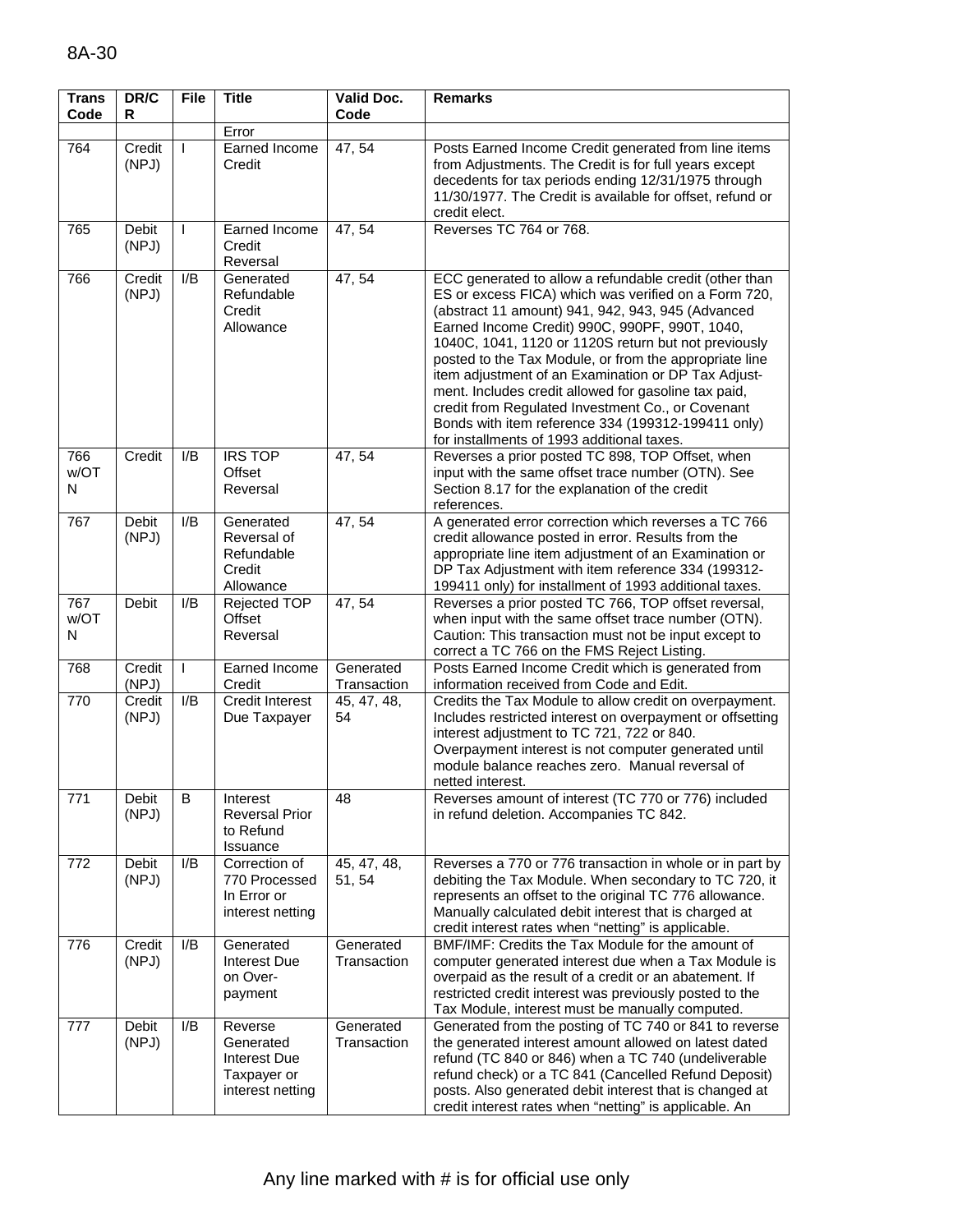| <b>Trans</b><br>Code | DR/C<br>R       | <b>File</b> | <b>Title</b>                                              | Valid Doc.<br>Code                        | <b>Remarks</b>                                                                                                                                                                                                                                                                                                                                                                                                                                                                                                                                                                                                                                                      |
|----------------------|-----------------|-------------|-----------------------------------------------------------|-------------------------------------------|---------------------------------------------------------------------------------------------------------------------------------------------------------------------------------------------------------------------------------------------------------------------------------------------------------------------------------------------------------------------------------------------------------------------------------------------------------------------------------------------------------------------------------------------------------------------------------------------------------------------------------------------------------------------|
|                      |                 |             |                                                           |                                           | interest netting TC 777 is generated with "999" in the<br>Julian Date of the DLN to identify the transaction as<br>"netted interest".                                                                                                                                                                                                                                                                                                                                                                                                                                                                                                                               |
| 780                  |                 | I/B         | <b>Master File</b><br>Account<br>Compromised              | 77                                        | To post, a return (TC 150) and an unreversed TC 480<br>must be posted. Issuance of OIC transcripts is<br>continued. (1) Unreversed TC 780 generates OIC<br>Transcript whenever module net balance changes.<br>BMF: Releases TC 480 freeze, but does not stop<br>issuance of transcripts. Freezes module from offset in.<br>Prevents computer calculation of interest and FTP.<br>IMF: Prevents computer generation of credit or debit<br>interest. Credits are frozen from refunding in all tax<br>modules of the account for 8 weeks; also, credits in the<br>affected tax module are frozen from offsetting in or out.<br>78 Hold released by TC 781, 782 or 788. |
| 781                  |                 | I/B         | Defaulted<br>Account<br>Compromise                        | 77                                        | Reverses all previously posted TC 780 transactions in<br>the module. OIC Transcript is issued in cycle of posting<br>and discontinues further OIC Transcripts. IMF:<br>Releases Credit/Debit Interest, FTP Restrictions and<br>780/480 Indicators. BMF: Releases interest and FTPP<br>computation restrictions.                                                                                                                                                                                                                                                                                                                                                     |
| 782                  |                 | I/B         | Correction of<br>780 Processed<br>In Error                | 77                                        | Records the correction of 780 posted in error. Reverses<br>all previously posted TC 780 transactions in the<br>module. BMF/IMF: Does not stop transcripts. Tax<br>Module reverts to status under TC 480. IMF: Re-freezes<br>the Tax Module against offsetting out and refunding.<br>IMF: Releases debit/credit interest restriction. BMF:<br>Releases interest and FTPP computation restrictions.                                                                                                                                                                                                                                                                   |
| 788                  |                 | I/B         | All Collateral<br>Conditions of<br>the Offer<br>Completed | 77                                        | To post, an unreversed TC 780 must be posted.<br>Records the closing of an accepted Offer-in-<br>Compromise. Issuance of future OIC transcripts is<br>discontinued. BMF/IMF: Account and Tax Module is<br>released for offsetting and refunding insofar as pertains<br>to OIC freeze. Credit/Debit interest restriction (and FTP<br>on BMF) established from the posting of TC 780 are<br>retained.                                                                                                                                                                                                                                                                 |
| 790                  | Credit<br>(PJ)  | B/I         | Manual<br>Overpayment<br>Applied from<br><b>IMF</b>       | A/B/I: 24<br>B: 34                        | Manually applied overpayment credits transferred from<br>the IMF to the BMF. IMF credits are not applicable to<br>taxpayers with a Form 706, 709, 990, 990C, 990PF,<br>990T, 1041, 1041A, 1065, 1120, 4720 or 5227 filing<br>requirement Corresponding debit is TC 890. Will unpost<br>unless TC130 present.                                                                                                                                                                                                                                                                                                                                                        |
| 792                  | Debit<br>(PJ)   | B/I         | Correction of<br>790 Processed<br>In Error                | B/A/I: 24<br>B: 34                        | Reverse TC 790 or 796 in whole or in part by debiting<br>the tax module. Transaction date must match TC 790 or<br>796 date. The corresponding credit is TC 892.                                                                                                                                                                                                                                                                                                                                                                                                                                                                                                     |
| 796                  | Credit<br>(NPJ) | В           | Overpayment<br>Credit from<br><b>IMF</b>                  | All:<br>Generated<br>Transaction<br>A: 29 | Credits the tax module for an amount of IMF<br>overpayment transferred to the BMF or IRAF. The credit<br>is for the lesser of the amount of the IMF overpayment<br>or the BMF underpayment.<br>BMF: Generated when a taxpayer overpays his/her IMF<br>account by \$100 or more and underpays his/her BMF<br>account. Not applicable if this account contains a Form<br>706, 709, 990, 990C, 990PF, 990T, 1041, 1041A, 1065,<br>1120, 4720 or 5227 filing requirement or tax module.<br>Reversed by a TC 792.                                                                                                                                                        |
| 800                  | Credit<br>(PJ)  | I/B         | Credit for<br>Withheld<br><b>Taxes</b>                    | 48, 51                                    | Identifies a manually prepared transaction for the input<br>of Claimed Withholding and Excess FICA Taxes<br>collected at source.                                                                                                                                                                                                                                                                                                                                                                                                                                                                                                                                    |
| 802                  | Debit<br>(PJ)   | I/B         | Correction of<br>an 800<br>Processed In                   | 48, 51                                    | Reverses an 800 in whole or in part; debits the tax<br>module for amount of transaction.                                                                                                                                                                                                                                                                                                                                                                                                                                                                                                                                                                            |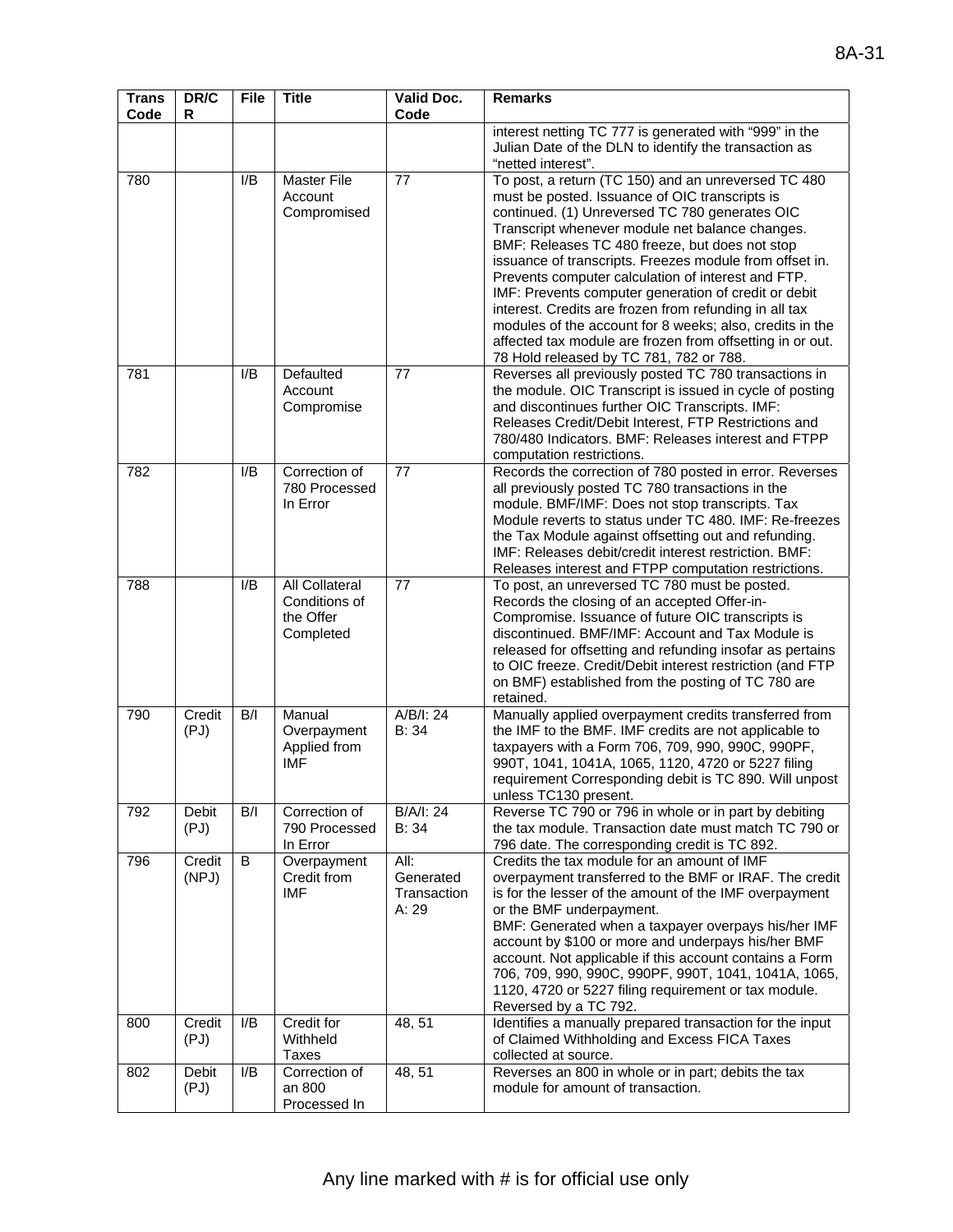| <b>Trans</b><br>Code | DR/C<br>R            | <b>File</b> | <b>Title</b>                                                                    | <b>Valid Doc.</b><br>Code             | <b>Remarks</b>                                                                                                                                                                                                                                                                                                                                                                                                                                                                                                                                              |
|----------------------|----------------------|-------------|---------------------------------------------------------------------------------|---------------------------------------|-------------------------------------------------------------------------------------------------------------------------------------------------------------------------------------------------------------------------------------------------------------------------------------------------------------------------------------------------------------------------------------------------------------------------------------------------------------------------------------------------------------------------------------------------------------|
|                      |                      |             | Error                                                                           |                                       |                                                                                                                                                                                                                                                                                                                                                                                                                                                                                                                                                             |
| 806                  | Credit<br>(NPJ)      | I/B         | Credit for<br>Withheld<br>Taxes and<br><b>Excess FICA</b>                       | Generated<br>Transaction<br>or 54     | Credits the tax module for the amount of withholding<br>taxes and excess FICA claimed on a Form 1040 or<br>1041 (198712 & later) return. May also be generated by<br>appropriate line adjustment on an Examination or DP<br>Tax Adjustment.                                                                                                                                                                                                                                                                                                                 |
| 807                  | Debit<br>(NPJ)       | I/B         | Reversed<br>Credit for<br>Withheld<br><b>Taxes</b>                              | Generated<br>Transaction<br>or 54, 51 | Reverses the TC 800 or 806 credits in whole or in part<br>by posting a debit to the tax module. MCC computer<br>generated from the appropriate line adjustment of an<br>Examination or DP Tax Adjustment. MFT 05: only<br>reverses TC 806.                                                                                                                                                                                                                                                                                                                  |
| 810                  |                      |             | <b>Refund Freeze</b>                                                            | 77                                    | To freeze the module from refunds, offsets and credit<br>elect. TC 810 with Code 1 indicates prefiling<br>notification. Code 2 indicates ATSDT (Abusive Tax<br>Shelter Detection Teams). Code 3 earned Income<br>Credit Check Freezes YR input. Contact Examination<br>Branch if this transaction needs to be input. Code 4<br>indicates FRP (Frivolous Return Program).                                                                                                                                                                                    |
| 811                  |                      | T           | Reverse<br><b>Refund Freeze</b>                                                 | 77                                    | Reverses TC 810 in whole or in part. TC 811 with zero<br>will reverse the TC 810 and allow release of all credit<br>(providing no other freezes are in effect).                                                                                                                                                                                                                                                                                                                                                                                             |
| 820                  | Debit<br>(PJ)        | I/B         | Credit<br>Transferred                                                           | 24, 58                                | Manually transfers previously posted credit amount to<br>another tax module, another account, excess<br>collections, or other destination as required. BMF/IMF<br>Releases Assessment Statute Expiration Freeze for<br>Doc. Code 24 only.<br><b>CAUTION: CREDIT MUST BE AVAILABLE ON</b><br>MASTER FILE AT TIME OF POSTING OR WILL<br>UNPOST. IMF: SEE UPC 175. BMF: SEE UPC 325.<br>The corresponding credit is TC 700. NOTE: Form MFT<br>04, only valid for tax periods subsequent to 199412.<br>Tax period must end in '12'. Not valid with 34 Doc code. |
| 821                  | Credit<br>(PJ)       | I/B         | Reverse<br>Generated<br>Overpayment<br>Credit<br>Transferred                    | 24                                    | Reverses the generated TC 826 overpayment credit<br>transferred in whole or in part by crediting the tax<br>module. Transaction date must match TC 826 date.<br>CAUTION: When transaction dates are the same,<br>sequencing matters. Multiple transactions must be input<br>in the order that the TC 826's occur. The corresponding<br>debit is TC 701.                                                                                                                                                                                                     |
| 822                  | Credit               | I/B         | Correction of<br>an Over-<br>payment<br><b>Transferred In</b><br>Error          | 24,58                                 | Reverses TC 820 and 824 in whole or in part by<br>crediting the Tax Module. The corresponding debit is<br>TC 702. NOTE: For MFT 04, only valid for tax periods<br>subsequent to 199412. Not valid with 34 doc code.                                                                                                                                                                                                                                                                                                                                         |
| 824                  | <b>Debit</b><br>(PJ) | I/B         | Overpayment<br>Credits<br>Transferred to<br>Another or to<br>Non-MF<br>Accounts | 24, 58                                | Transfers overpayment credits frozen by TC 130<br>Account Refund Freeze. Releases TC 130 Account<br>Refund Freeze.<br>IMF: See UPC 168 and 175.<br><b>BMF: See UPC 325.</b>                                                                                                                                                                                                                                                                                                                                                                                 |
| 826                  | Debit<br>(NPJ)       | I/B         | Overpayment<br>Transferred                                                      | Generated<br>Transaction              | An ECC computer generated debit for the amount of<br>overpayment credit transferred to another tax module<br>within this taxpayer's account. The corresponding credit<br>is 706.                                                                                                                                                                                                                                                                                                                                                                            |
| 830                  | Debit<br>(PJ)        | I/B         | Overpayment<br><b>Credit Elect</b><br>(Transferred)<br>to Next<br>Periods Tax   | 48                                    | Debits the tax module for the amount of credit elected<br>to be transferred to the following period with same type<br>of tax. A manual transfer. The corresponding credit is<br>710. Release Hold Refund Freeze.<br>CAUTION: Credit must be available on Master File at<br>time of posting or it will be unpostable. IMF: See UPC<br>175.                                                                                                                                                                                                                   |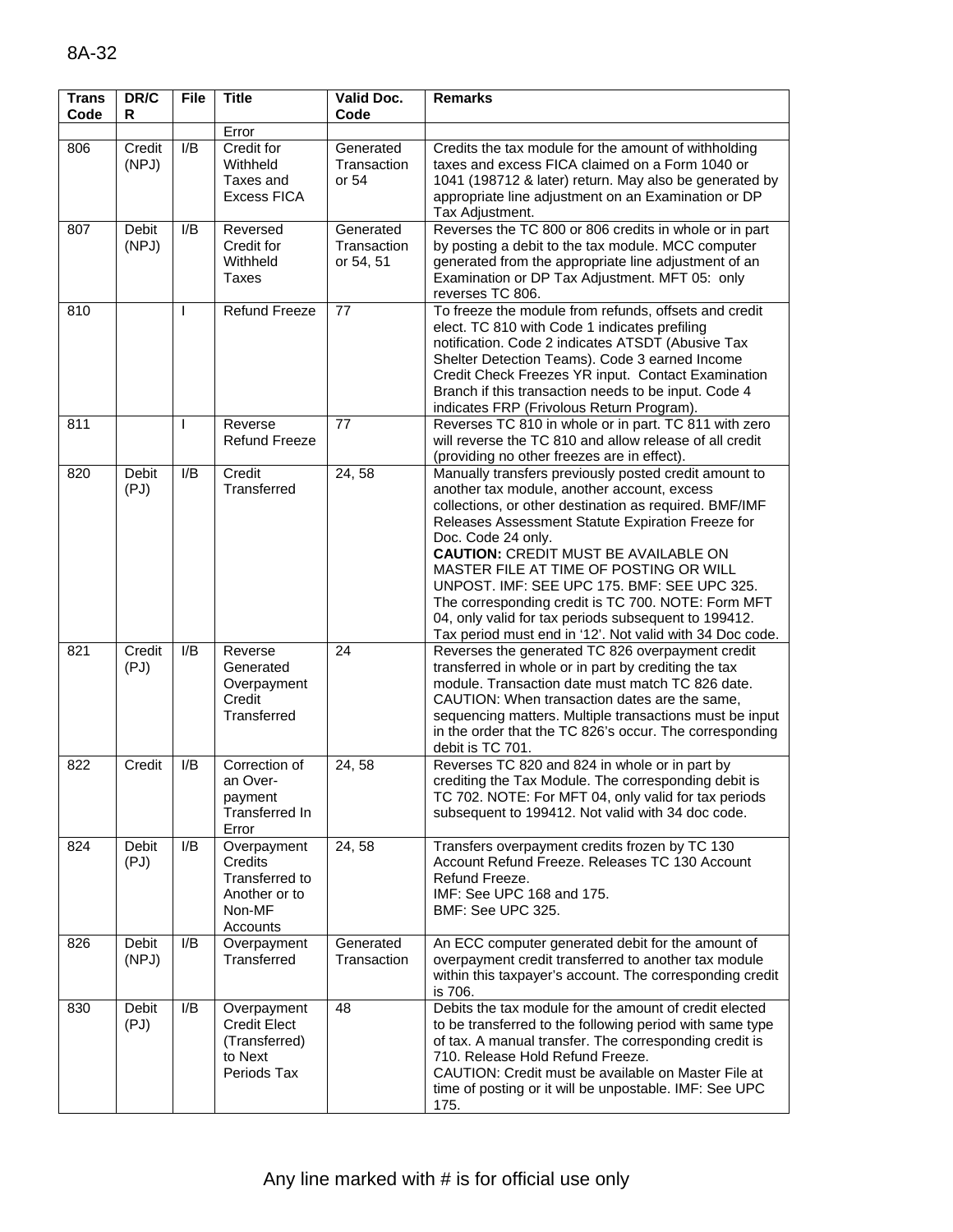| <b>Trans</b><br>Code | DR/C<br>R            | <b>File</b>  | <b>Title</b>                                                                       | Valid Doc.<br>Code       | <b>Remarks</b>                                                                                                                                                                                                                                                                                                                                                                                                                                                                                                                                                                              |
|----------------------|----------------------|--------------|------------------------------------------------------------------------------------|--------------------------|---------------------------------------------------------------------------------------------------------------------------------------------------------------------------------------------------------------------------------------------------------------------------------------------------------------------------------------------------------------------------------------------------------------------------------------------------------------------------------------------------------------------------------------------------------------------------------------------|
|                      |                      |              |                                                                                    |                          | BMF: See UPC 325.                                                                                                                                                                                                                                                                                                                                                                                                                                                                                                                                                                           |
| 832                  | Credit<br>(PJ)       | I/B          | Correction of<br><b>Credit Elect</b><br>Transfer                                   | 48                       | Corrects an 830 or 836 transaction posted in error.<br>Transaction date must match TC 830 or 836 date.                                                                                                                                                                                                                                                                                                                                                                                                                                                                                      |
| 836                  | Debit<br>(NPJ)       | I/B          | Overpayment<br><b>Credit Elect</b><br>Transferred to<br><b>Next Periods</b><br>Tax | Generated<br>Transaction | A debit for the amount of overpayment elected to be<br>applied to the following tax period. ECC computer<br>generated upon posting a Form CT-1, 720, 940, 940EZ,<br>941, 943, 945, 990C, 990T, 990PF, 1040, 1041, 1042,<br>1120 if a credit amount exists.                                                                                                                                                                                                                                                                                                                                  |
| 840                  | <b>Debit</b><br>(PJ) | I/B          | <b>Manual Refund</b>                                                               | 45                       | Designates a manual refund was issued prior to or after<br>a return (TC 150) has posted. If return has not posted,<br>freeze module from refunding or offsetting out. Refer to<br>Freeze Code -X in Section 8.                                                                                                                                                                                                                                                                                                                                                                              |
| 841                  | Credit<br>(PJ)       | I/B          | Cancelled<br><b>Refund Check</b><br>Deposited                                      | 45, 48                   | Credits the tax module for the amount of the transaction<br>from a refund check (TC 840 or BMF/IMF 846) which<br>was cancelled. BMF/IMF: Module is frozen from<br>offsetting or refunding. (Exception: Refunds that have<br>been recertified are not frozen. Block and serial no.<br>88888.) is released by: BMF-An Examination or DP<br>tax adjustment Doc. Code 24 or 34; TC 820, 830 or<br>843; when tax module balance becomes zero or debit;<br>or by TC 571 or 572 if a TC 570 has posted. It is used<br>on Non-Master File to assess the amount that has been<br>erroneously abated. |
| 842                  | Credit<br>(PJ)       | B            | Refund<br>Deletion                                                                 | 48                       | The transaction will delete the scheduled refund prior to<br>its release to the Treasury Disbursing Center. The<br>transaction is posted to the BMF tax module as a credit.<br>Companion TC is 771 for interest amount. Tax module<br>is frozen from offsetting or refunding unless TC 290/291<br>is posted with Priority Code 8. It is released by:<br>Examination or DP Tax Adjustment; Doc. Code 24 or<br>34; TC 820 or 830; or tax module balance becomes<br>zero or debit; or by TC 571 or 572 if a TC 570 has<br>posted. Item is not journalized but is fully controlled.             |
| 843                  | <b>Debit</b><br>(PJ) | I/B          | Check<br>Cancellation<br>Reversal                                                  | 45                       | Reversal of erroneous TC 841. Date and amount must<br>match those of the TC 841 being reversed.                                                                                                                                                                                                                                                                                                                                                                                                                                                                                             |
| 844                  |                      | I/B          | Erroneous<br>Refund                                                                | 77                       | Zero amount transaction which identifies tax module<br>containing an erroneous refund. Must find an<br>unreversed TC 840 or 846 to post. Freezes entire<br>account from refunding. Freezes any modules with a<br>TC 844 present from offsetting in or out. Refer to -U<br>Freeze in Section 8. Generates "TRANS-844"<br>Transcript for any module that the net module balance<br>has been changed and is credit.                                                                                                                                                                            |
| 845                  |                      | I/B          | Reverse<br>Erroneous<br>Refund                                                     | 77                       | Zero amount transaction. Reverses TC 844. Must find<br>an unreversed TC 844 to post.                                                                                                                                                                                                                                                                                                                                                                                                                                                                                                        |
| 846                  | Debit<br>(NPJ)       | I/B          | Refund of<br>Overpayment                                                           | Generated<br>Transaction | Debits the tax module for the amount of overpaid tax<br>(plus applicable interest) to be refunded to the taxpayer.                                                                                                                                                                                                                                                                                                                                                                                                                                                                          |
| 848                  | Credit<br>(PJ)       | $\mathbf{I}$ | Refund<br>transferred out<br>of account                                            | 30                       | Reverses TC 840 or TC 846 in whole or in part by<br>crediting the tax module. Requires a counter entry of<br>TC 849 to debit the correct tax module.                                                                                                                                                                                                                                                                                                                                                                                                                                        |
| 849                  | Debit<br>(PJ)        | $\mathbf{I}$ | Refund<br>transferred into<br>account                                              | 30                       | Debits tax module for a refund being transferred from<br>another tax module. Requires a counter entry of TC 848<br>to credit the correct tax module.                                                                                                                                                                                                                                                                                                                                                                                                                                        |
| 850                  | Debit<br>(PJ)        | I/B          | Overpayment<br>Interest                                                            | 24,58                    | Manually transfers interest on overpayment to another<br>tax module and generally requires a corresponding 730                                                                                                                                                                                                                                                                                                                                                                                                                                                                              |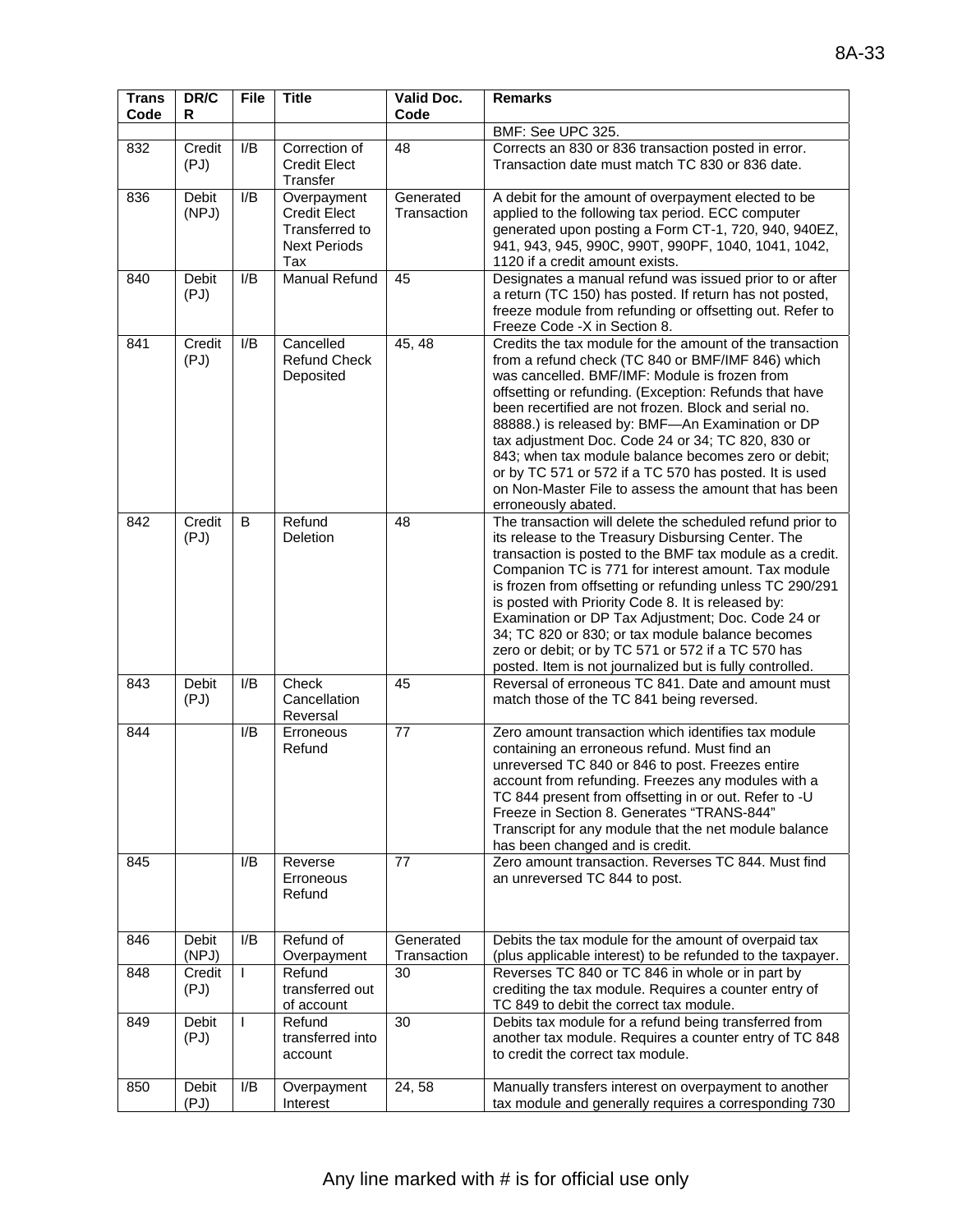| <b>Trans</b><br>Code | DR/C<br>R             | <b>File</b>  | <b>Title</b>                                                          | <b>Valid Doc.</b><br>Code         | <b>Remarks</b>                                                                                                                                                                                                                                                                                                                                                                               |
|----------------------|-----------------------|--------------|-----------------------------------------------------------------------|-----------------------------------|----------------------------------------------------------------------------------------------------------------------------------------------------------------------------------------------------------------------------------------------------------------------------------------------------------------------------------------------------------------------------------------------|
|                      |                       |              | Transfer                                                              |                                   | credit.                                                                                                                                                                                                                                                                                                                                                                                      |
| 851                  | Credit<br>(PJ)        | I/B          | Reverse<br>Generated<br>Overpayment<br>Interest<br>Transfer           | 24                                | Reverses TC 856 in whole or in part by crediting the tax<br>module.                                                                                                                                                                                                                                                                                                                          |
| 852                  | Credit<br>(PJ)        | I/B          | Correction of<br>850 Processed<br>In Error                            | 24,58                             | Corrects 850 transaction by posting a credit to the tax<br>module.                                                                                                                                                                                                                                                                                                                           |
| 856                  | Debit<br>(NPJ)        | I/B          | Overpayment<br>Interest<br>Transfer by<br>Computer                    | Generated<br>Transaction          | Debits the tax module for the amount of interest which<br>can be transferred and applied to a tax module in debit<br>(balance due) status. The corresponding credit is TC<br>736.                                                                                                                                                                                                            |
| 860                  |                       | I/B          | Reverses<br>Erroneous<br>Abatement                                    | 51                                | Reverses erroneous abatement after statute of<br>limitations has expired. (Does not post to Master File.)                                                                                                                                                                                                                                                                                    |
| 876                  | Debit<br>(NPJ)        | I.           | Interest on<br>Overpayment<br>Transferred to<br><b>BMF</b>            | Generated<br>Transaction          | Posts interest generated on an IMF overpayment<br>transferred to a BMF tax module in debit (underpaid)<br>status. Corresponding credit is TC 756.                                                                                                                                                                                                                                            |
| 890                  | <b>Debit</b><br>(PJ)  | $\mathbf{I}$ | Manual<br>Transfer of<br>Overpayment<br>Credits to BMF                | 24                                | Manual transfer of overpayment credits from the IMF for<br>application to the BMF or IRAF. (BMF credits cannot be<br>applied to taxpayers filing Form 990, 990C, 990PF,<br>990T, 1041, 1041A, 1065, 1120, 4720 or 5227.) The<br>corresponding credit is TC 790. Will unpost unless TC<br>130 is present.                                                                                     |
| 892                  | Credit<br>(PJ)        | $\mathbf{I}$ | Correction of<br><b>TC 890</b><br>Processed In<br>Error               | 24                                | Reverses TC 890 or 896 in whole or in part by crediting<br>the tax module. Transaction date must match TC 890 or<br>896 date. Corresponding debit is TC 792.                                                                                                                                                                                                                                 |
| 896                  | <b>Debit</b><br>(NPJ) | I/B          | Overpayment<br><b>Credit Offset</b>                                   | Generated<br>Transaction<br>or 29 | TC896 with AG/SA code represents a previously posted<br>DMF offset. A DMF TC 896 will no longer occur after<br>1/11/1999 because CC DMFOL no longer exists after<br>that date. Instead, information about DMF offsets (TC<br>896) can be obtained from CCs IMFOL, BMFOL,<br>INOLEX and TXMOD. TC 896 is also used to reflect an<br>offset to IRAF accounts and from IMF to BMF or MFT<br>29. |
| 897                  | Credit<br>(NPJ)       | I/B          | <b>DMF Offset</b><br>Reversal                                         | 47, 54                            | Credits the tax module with the amount of DMF offset<br>reversal requested. Reverse in whole or in part an<br>associated TC 896 with a matching agency and sub-<br>agency.<br>BMF: Valid on Form 1120.                                                                                                                                                                                       |
| 898                  |                       | I/B          | <b>FMS TOP</b><br>Offset                                              | Generated<br>Transaction          | Treasury Offset Program (TOP) offset initiated by FMS.<br>Posts with the trans date and DLN of the refund from<br>which it originated. It has a memo amount, an Offset<br>Trace Number (OTN), and an XREF SSN. TC 898<br>reduces the amount of the refund with which it is<br>associated. Reversed by a TC 766 with the same OTN<br>or TC899 with same OTN.                                  |
| 899                  |                       | I/B          | <b>FMS TOP</b><br>Offset reversal<br>or Agency<br>Refund/Revers<br>al | Generated<br>Transaction          | TOP offset reversal initiated by FMS. Posts with a type<br>code, memo amount, and OTN. Reverses a prior<br>posted TC 898 with the same OTN.<br>Type 1 - FMS TOP offset reversal.<br>Type 2 - Agency refund of TOP offset.<br>Type 3 - FMS refund of TOP offset.<br>Type 4 - Agency refund reversal.                                                                                          |
| 901                  |                       | I/B/<br>E    | Delete IDRS<br>Indicator                                              | 79                                | Campus request to delete a specific entity or tax<br>module from the TIF (IDRS) based upon the FLC. Does<br>not post to Master File.                                                                                                                                                                                                                                                         |
| 902                  |                       | I/B/         | Campus IDRS                                                           | 79                                | Campus request to put a specific entity or tax module                                                                                                                                                                                                                                                                                                                                        |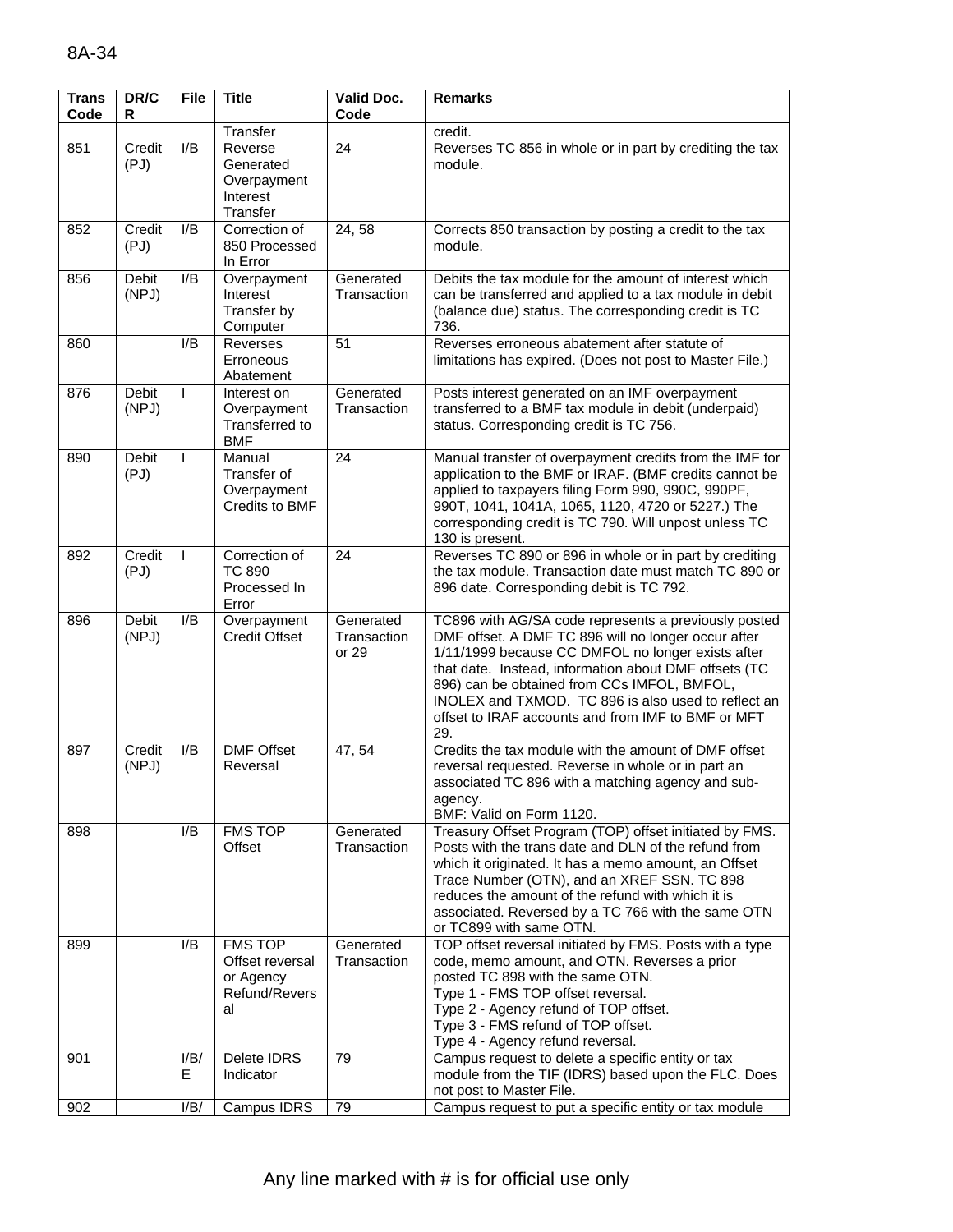| <b>Trans</b><br>Code | DR/C<br>R | <b>File</b>      | <b>Title</b>                                             | Valid Doc.<br>Code                | <b>Remarks</b>                                                                                                                                                                                                                                                                                                                                                                      |
|----------------------|-----------|------------------|----------------------------------------------------------|-----------------------------------|-------------------------------------------------------------------------------------------------------------------------------------------------------------------------------------------------------------------------------------------------------------------------------------------------------------------------------------------------------------------------------------|
|                      |           | E                | Indicator                                                |                                   | on the TIF (IDRS). The requested module data will be<br>displayed on IDRS in approximately 2 weeks and will<br>remain on IDRS for 3 weeks unless other action<br>established a longer retention. If no account or modules<br>exists a Master File, a TC 904 is generated. Does not<br>post to Master File.                                                                          |
| 903                  |           | I/B              | Master File<br><b>IDRS Entity</b><br>Delete              | Generated<br>Transaction          | MCC computer generated to indicate that an entity was<br>deleted by TC 020. Does not post to Master File.                                                                                                                                                                                                                                                                           |
| 904                  |           | I/B/<br>E.       | <b>Notify IDRS</b><br>Entity or<br>Module not<br>Present | Generated<br>Transaction          | Generated by ECC to notify IDRS that the entity or tax<br>module requested by TC 902 is not present on the<br>IMF/BMF. TC 904 will identify the Retention Register<br>D.O. if the module has been removed. Doc Code 99<br>(4th & 5th digit of the 904 DLN) indicates TIN is present<br>but module requested is not. With Doc Code 79, TIN is<br>not present/Name Control incorrect. |
| 910                  |           | I/B              | $\#$<br>#                                                | 77                                | $\#$                                                                                                                                                                                                                                                                                                                                                                                |
| 911                  |           | I/B              | $\#$<br>#                                                | 77                                | $\#$<br>#                                                                                                                                                                                                                                                                                                                                                                           |
| 912                  |           | $\overline{I/B}$ | $#$<br>$\#$                                              | $\overline{77}$                   | #<br>$\#$                                                                                                                                                                                                                                                                                                                                                                           |
| 914                  |           | I/B              | #<br>#                                                   | 77                                | $\#$<br>#                                                                                                                                                                                                                                                                                                                                                                           |
| $\overline{915}$     |           | IB               | $\#$<br>#                                                | 77                                | #<br>#                                                                                                                                                                                                                                                                                                                                                                              |
| 916                  |           | IB               | #<br>#                                                   | $\overline{77}$                   | $\#$<br>#                                                                                                                                                                                                                                                                                                                                                                           |
| 917                  |           | IB               | #<br>$\#$                                                | 77                                | #<br>$\#$                                                                                                                                                                                                                                                                                                                                                                           |
| $\overline{918}$     |           | I/B              | #<br>#                                                   | 77                                | $\#$<br>#                                                                                                                                                                                                                                                                                                                                                                           |
| $\overline{9}19$     |           | I/B              | #<br>$\#$                                                | 77                                | #<br>$\#$                                                                                                                                                                                                                                                                                                                                                                           |
| 920                  |           | I/B              | <b>IDRS Notice</b><br><b>Status</b>                      | 79                                | Records notice Records in the Status History Section of<br>the tax module, the status, date and amount of taxpayer<br>balance due notices generated by IDRS. Does not post<br>to Master File.                                                                                                                                                                                       |
| 922                  |           | $\mathbf{I}$     | <b>IRP</b><br>Underreporter                              | Generated<br>Transaction<br>or 77 | IRP Underreporter status transaction. Posts to tax<br>module balance section. The transaction date and<br>process codes are updated by subsequent TC 922. Will                                                                                                                                                                                                                      |

not affect status history section. See "Underreporter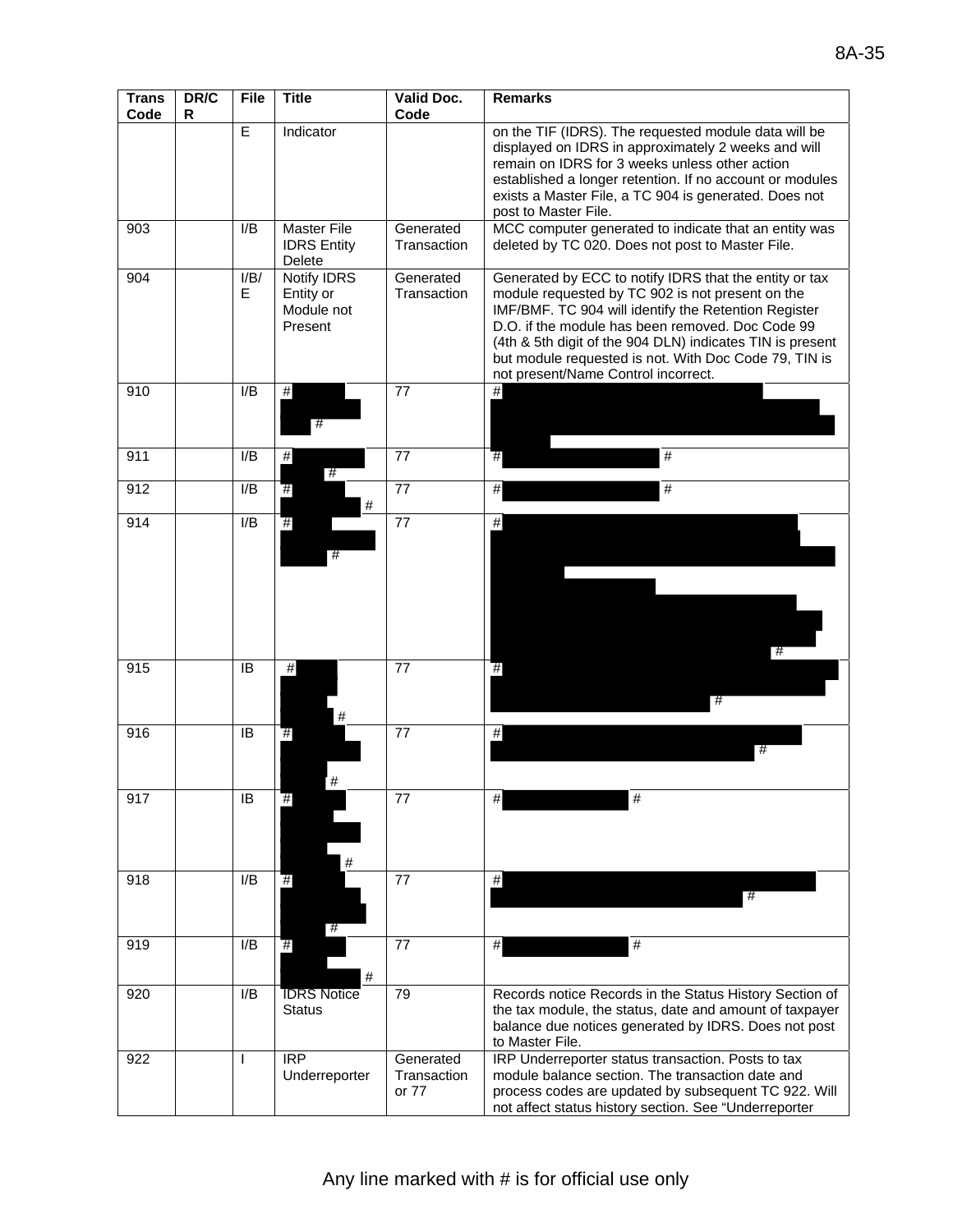| <b>Trans</b><br>Code | DR/C<br>R | <b>File</b> | <b>Title</b>                                                                                    | <b>Valid Doc.</b><br>Code            | <b>Remarks</b>                                                                                                                                                                                                                                                                                                                               |
|----------------------|-----------|-------------|-------------------------------------------------------------------------------------------------|--------------------------------------|----------------------------------------------------------------------------------------------------------------------------------------------------------------------------------------------------------------------------------------------------------------------------------------------------------------------------------------------|
|                      |           |             |                                                                                                 |                                      | Process Codes", Section 8.                                                                                                                                                                                                                                                                                                                   |
| 924                  |           |             | IRP COMM,<br><b>IRP</b><br>Communicatio<br>n                                                    | 77,99 or<br>Generated<br>Transaction | IRP communication transaction. Posts to IMF. Posted<br>TC 924 is updated by all other 924s. TC 924 may be<br>input from IRP or generated by Master File when: TC<br>300 Ref +S7890; or TC 140 or 922 with Int/Div field of<br>\$500 or more. Also refer to Back-up Withholding,<br>Section 11.                                               |
| 925                  |           | I/B         | <b>IRDM - BMF</b><br><b>IRP</b><br>Underreporter,<br>CAWR, BMF<br>Non-filer                     | Generated<br>Transaction<br>or 77    | IRDM - BMF IRP Underreporter, CAWR, BMF Non-filer<br>status transaction. Posts to tax module balance section.<br>The transaction date and process codes are updated by<br>subsequent TC 925. Will not affect status history<br>section.                                                                                                      |
| 930                  |           | I/B/<br>Е   | Return<br><b>Required Sus-</b><br>pense                                                         | I/B 78,<br>E 77                      | Generates Campus Notice CP 98/198/498 when TC<br>150 posts to a module containing TC 930. EPMF: Posts<br>to a Plan Return Module when an unreversed return is<br>not present in the module. A transcript is produced<br>when an unreversed TC 150 posts.                                                                                     |
| 932                  |           | I/B         | Reverse<br>Return<br>Required<br>Suspense                                                       | 78                                   | Reverses a TC 930.                                                                                                                                                                                                                                                                                                                           |
| 940                  |           | I/B         | <b>Strike Force</b><br>Control                                                                  | 77                                   | TC 940-No longer valid after cycle 199052.                                                                                                                                                                                                                                                                                                   |
| 942                  |           | I/B         | Reversal of<br><b>Strike Force</b>                                                              | 77                                   | TC 942-No longer valid after cycle 199052.                                                                                                                                                                                                                                                                                                   |
| 960                  |           | I/B/<br>Е   | Add/Update<br>Centralized<br>Authorization<br>File Indicator<br>Reporting<br><b>Agents File</b> | 77                                   | Adds/updates CAF indicator to the module. Causes<br>notices and/or refunds to be sent to authorized<br>representative. Also can be generated when a TC 150<br>or 620 (BMF) with a significant CAF code posts and an<br>unreversed TC 960 is not already posted. Also posts to<br>the entity and sets the RAF-Filing and EFTPS<br>Indicators. |
| 961                  |           | I/B/<br>Е   | Reverse<br>Centralized<br>Authorization<br>File Indicator                                       | 77                                   | Reverses TC 960 and zeros module CAF indicator.<br>BMF: For Reporting Agents File, posts to the entity, and<br>zeros the RAF-Filing and EFTPS Indicators.                                                                                                                                                                                    |
| 970                  |           | B/I         | F720<br>Additional<br>Schedules; or                                                             | Generated<br>Transaction             | Generated when MFT 03 TC 150 posts with data<br>transcribed from accompanying F8743.                                                                                                                                                                                                                                                         |
|                      |           | B/I         | F945 liability<br>amounts from<br>F945-A and<br>related dates                                   | Generated<br>Transaction             | Generated when MFT 16 TC 150 posts with data<br>transcribed from accompanying F945-A.                                                                                                                                                                                                                                                        |
|                      |           | B/I         | F941 liability<br>amounts from<br>Schedule B<br>and related<br>dates                            | Generated<br>Transaction             | Generated when MFT 01 TC 150 posts with data<br>transcribed from accompany Schedule B.                                                                                                                                                                                                                                                       |
|                      |           | B/I         | F1040<br>Additional<br>Schedules;                                                               | Generated<br>Transaction             | Generated when MFT 30 TC 150 posts with data<br>transcribed from accompany F8888                                                                                                                                                                                                                                                             |
| 971                  |           | B/I/<br>Α   | Miscellaneous<br>Transaction                                                                    | 77                                   | Performs different actions based on the Action Code<br>which are listed separately.                                                                                                                                                                                                                                                          |
| 972                  |           | B/I         | Reverses<br>Amended/Dupl<br>icate Return<br><b>XREF TIN/Tax</b><br>Period Data                  | 77                                   | Used to reverse TC 971.                                                                                                                                                                                                                                                                                                                      |
| 973                  |           | B           | Application for<br>Tentative                                                                    | 84                                   | Identifies receipt of Form 1139 application of tentative<br>refund for corporation (valid for input after 4/1/1993).                                                                                                                                                                                                                         |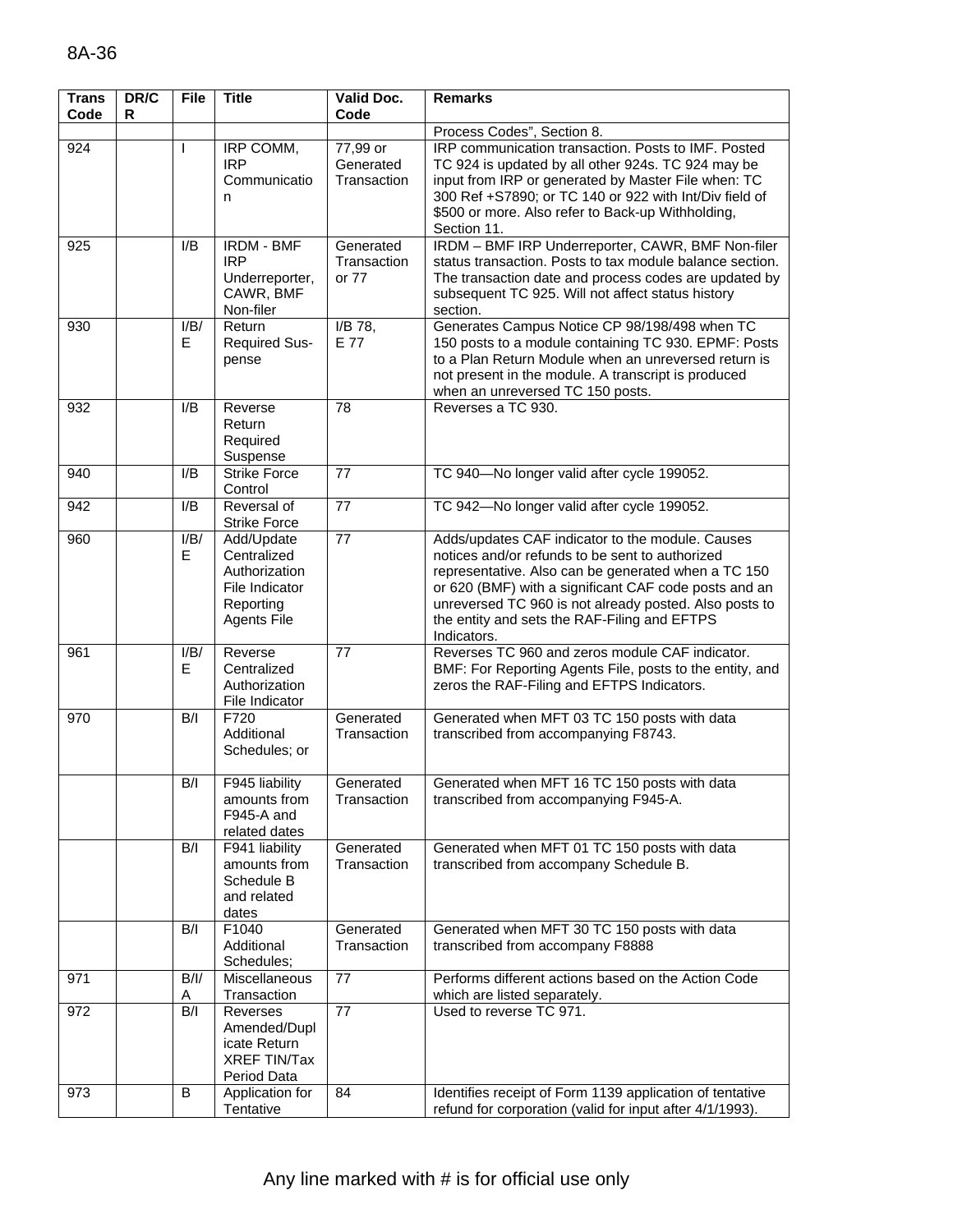| <b>Trans</b><br>Code | DR/C<br>R | <b>File</b> | <b>Title</b>                                                                                                           | Valid Doc.<br>Code                              | <b>Remarks</b>                                                                                                                                                                                                                                                                                                                                                                                                                                                                                                                                                                                                                                                                                     |
|----------------------|-----------|-------------|------------------------------------------------------------------------------------------------------------------------|-------------------------------------------------|----------------------------------------------------------------------------------------------------------------------------------------------------------------------------------------------------------------------------------------------------------------------------------------------------------------------------------------------------------------------------------------------------------------------------------------------------------------------------------------------------------------------------------------------------------------------------------------------------------------------------------------------------------------------------------------------------|
|                      |           |             | Refund F1139<br>Processed<br><b>Return Filed-</b><br>8038 Series<br>Return and<br>Additional<br>Filing of Form<br>5330 |                                                 | Tax liability assessed from additional original filing of<br>Form 5330 and the posting of Form 8038 Series<br>Return.                                                                                                                                                                                                                                                                                                                                                                                                                                                                                                                                                                              |
| 976                  | Credit    | B           | Posted<br>Duplicate<br>Return                                                                                          | Generated<br>Transaction                        | Identifies the input return (TC 150) which caused a<br>duplicate posting condition. Also identifies an amended<br>return (TC 150 with Condition Code G).<br>CP 193 will be issued unless unreversed TC 420 or 424<br>posted; in that case, CP 293 will be issued.<br>Except for Forms 1065, with PIA Codes of 6212 or<br>6218, tax module is frozen from offset/refund until an<br>Examination (TC 30X) or DP adjustment (TC 29X) is<br>posted subsequent to TC 976 posting.                                                                                                                                                                                                                       |
| 976                  | Credit    |             | Posted<br>Duplicate<br>Return                                                                                          | Generated<br>Transaction                        | Identifies the input return which causes a duplicate<br>posting condition. TC 150 is replaced with TC 976 by<br>computer.<br>IMF: CP 36, Notice of Duplicate Return is issued. Prints<br>CP 29 Indicator on CP 36 if module contains an<br>amended return with other than Doc. Code 54;<br>amended return freeze was on in module at beginning<br>of cycle; and current processing cycle is later than 19<br>cycles from normal return due date. Tax module is<br>frozen from offsetting and refunding until released by an<br>Examination (TC 30X) or DP Tax (TC 29X) Adjustment.                                                                                                                 |
| 976                  |           | E           | Posted<br>Duplicate<br>Return                                                                                          | Generated<br>Transaction                        | Generated by a corrected unpostable 808 TC 150 to<br>identify a duplicate return.                                                                                                                                                                                                                                                                                                                                                                                                                                                                                                                                                                                                                  |
| 977                  | Credit    | I/E         | Posted<br>Amended<br>Return<br>Posted<br>Consolidated<br>Generated<br>Amended, Late<br>Reply, or DOL<br>Referral       | Generated<br>Transaction                        | Identifies an input return which contained Condition<br>Code G (Amended), or an IMF 1040X (identified by<br>Block number 200-299). TC 150 is replaced with TC<br>977 by computer. TC 977 is also systemically<br>generated when a TC 971 AC 010 or 013 are input. An<br>amount posted with TC 977 is a remittance amount and<br>does not reflect adjustment in liability. Any subsequent<br>adjustment will be input via TC 29X or 30X.<br>IMF: If an original return is not posted, CP 29 or 729<br>notice of amended return is issued 19 cycles after the<br>due date of the return. Tax module is frozen from offset<br>out and refund until released by the original return<br>(except 1040X). |
| 980                  |           | B           | W-3/1096<br>Transaction                                                                                                | 69, 98, 32,<br>88                               | Information from Forms W-3 and 1096 post to the<br>CAWR module. MFT 88.                                                                                                                                                                                                                                                                                                                                                                                                                                                                                                                                                                                                                            |
| 982                  |           | B           | <b>CAWR Control</b><br><b>DLN</b><br>Transaction                                                                       | 35, 37, 40,<br>41, 43, 44,<br>47, 51, 54,<br>97 | Transaction posted to the CAWR module (MFT 88)<br>whenever the Control DLN of a 941/943/945/Schedule<br>H (MFT 30 or 05) tax module is that of a DP adjustment<br>or Doc. Code 51 assessment transaction.<br>Generated with special DLN to MFT 88 tax module to<br>indicate related MFT 01/11/16/30/05.                                                                                                                                                                                                                                                                                                                                                                                            |
| 984                  |           | B           | <b>CAWR</b><br>Adjustment<br>Transaction                                                                               | Any                                             | Campus transactions which will post to the CAWR<br>module (MFT 88) and make adjustments to the module<br>accumulators.                                                                                                                                                                                                                                                                                                                                                                                                                                                                                                                                                                             |
| 986                  |           | B           | <b>CAWR Status</b><br>Transaction                                                                                      | Any                                             | Campus transactions which will post to establish<br>various status or closing codes on the CAWR module<br>(MFT 88). They will be entered to generate notices from<br>CAP, reanalyze modules, close cases, etc. A TC986<br>with Status 87 denotes a case sent from SSA to IRS.<br>Status 87 and some Status 88 are the result of SSA                                                                                                                                                                                                                                                                                                                                                                |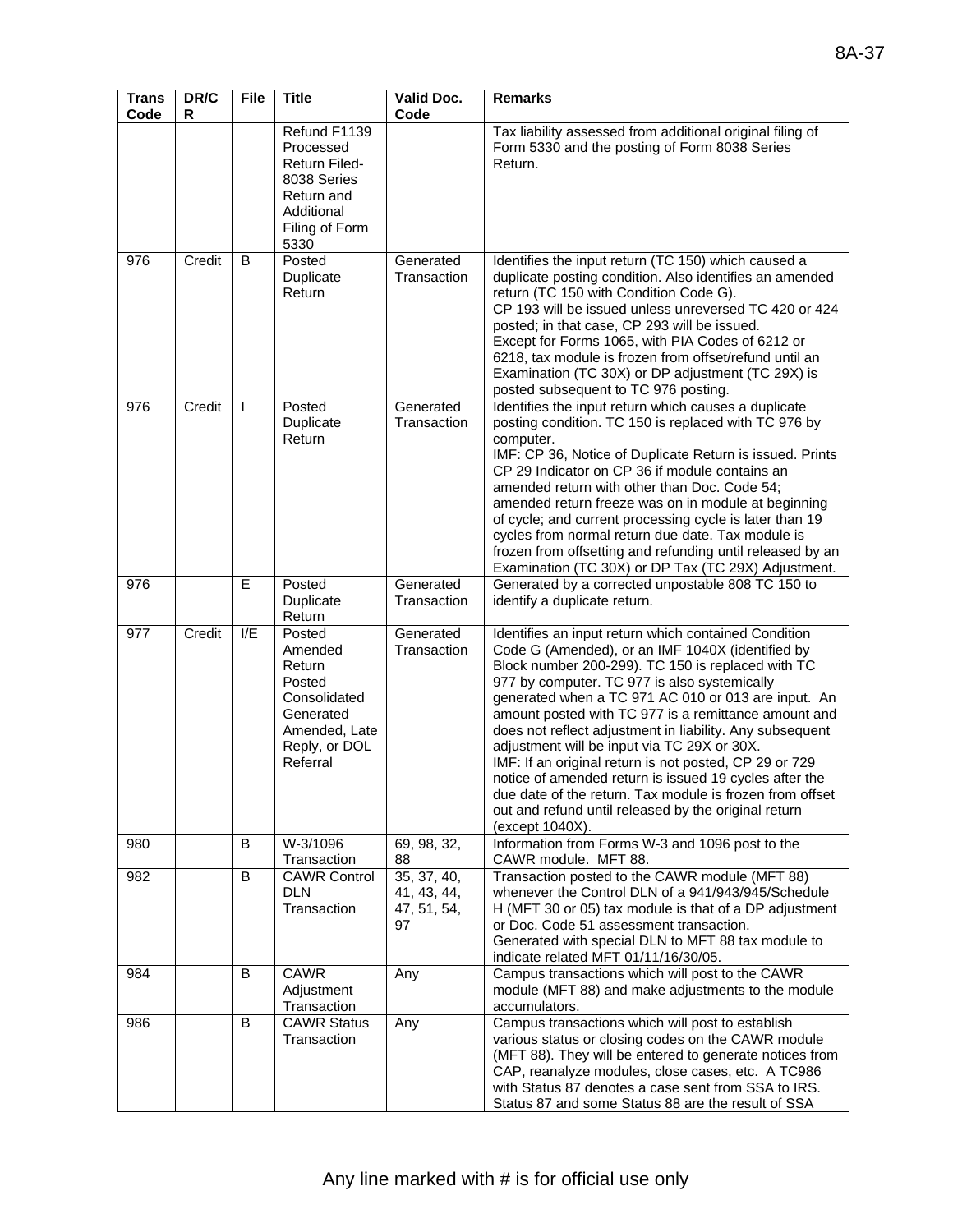| <b>Trans</b><br>Code | DR/C<br>R | <b>File</b>  | <b>Title</b>                                  | <b>Valid Doc.</b><br>Code                                       | <b>Remarks</b>                                                                                                                                                                                                                                                                                                                                                     |
|----------------------|-----------|--------------|-----------------------------------------------|-----------------------------------------------------------------|--------------------------------------------------------------------------------------------------------------------------------------------------------------------------------------------------------------------------------------------------------------------------------------------------------------------------------------------------------------------|
|                      |           |              |                                               |                                                                 | IND = 2 CAWR cases referred by SSA to IRS to be<br>worked by CAWR.                                                                                                                                                                                                                                                                                                 |
| 990                  |           | I/B/<br>E/P  | Specific<br>Transcript                        | 99(PMF),<br>56(IMF),<br>92(IRP), or<br>Generated<br>Transaction | Generates a SPECIFIC transcript for the particular Tax<br>Module designated by the MFT Code and Tax Period.<br>This TC with Doc Codes 56 and 99 is input via CC<br>PATRA.                                                                                                                                                                                          |
| 991                  |           | I/B          | Open Module<br>Transcript                     | Generated<br>Transaction                                        | Generates OPEN MODULE transcript of all open tax<br>modules (debit or credit). Transcript will also indicate<br>the current FR Codes of the account.                                                                                                                                                                                                               |
| 992                  |           | I/B/<br>E/P  | Complete or<br><b>Tax Class</b><br>transcript | 56 (IMF),<br>99 (PMF) or<br>Generated<br>Transaction            | BMF: MFT 00 generates a complete transcript of all tax<br>modules within the account regardless of the balance.<br>Other than MFT 00 generates a transcript of every<br>module within the specified MFT. With Doc. Code 99,<br>generates Tax Class Transcript.<br>IMF: Generates a complete transcript. This TC with<br>Doc Codes 56 and 99 is input via CC PATRA. |
| 993                  |           | I/B/<br>P    | Entity<br>Transcript                          | 99(PMF),<br>56(IMF) or<br>Generated<br>Transaction              | Generates an ENTITY transcript listing name line(s)<br>and all transactions posted to the Entity module of an<br>account. This TC with Doc Codes 56 and 99 is input<br>via CC PATRA.                                                                                                                                                                               |
| 994                  |           | <sup>1</sup> |                                               | Generated<br>Transaction                                        | Indicates that two accounts failed to merge; causes a<br>complete account transcript to be generated. Does not<br>post to Master File.                                                                                                                                                                                                                             |
| 995                  |           | I/B          |                                               | Generated<br>Transaction                                        | IMF: Indicates difference in validity status; causes a<br>complete account transcript to be generated. Does not<br>post to Master File.<br>BMF: identifies UPC 305 transcript.                                                                                                                                                                                     |
| 996                  |           | B/I          | Follow-up on<br>Uncollectible                 | Generated<br>Transaction                                        | Transmits information on IMF accounts containing TC<br>130 with closing codes 03, 12 and 24-32 to the BMF<br>cross-reference which has been 53'd to reactivate the<br>BMF account if the closing code condition has been met<br>on the IMF. Updates entity.                                                                                                        |
| 998                  |           | B            | <b>Update Entity</b><br>Information           | Generated<br>Transaction                                        | Generated when TC 150 for MFT 51 posts with name<br>line or spouse SSN. Also generated when TC 150 for<br>MFT 52 posts with Date of Death different from DOD<br>already posted.                                                                                                                                                                                    |
| 998                  |           | B            | <b>Update Entity</b><br>Information           | Generated<br>Transaction                                        | Generated when TC 150 for MFT 51 posts with name<br>line or spouse SSN. Also generated when TC 150 for<br>MFT 52 posts with Date of Death different from DOD<br>already posted.                                                                                                                                                                                    |

## **3 MF and IDRS Collection Status Codes**

The Master File codes are MCC computer generated as a result of the computer analysis after a transaction has posted to the Master File. The Status Code designates the current collection status of the module and will appear on the MCC transcripts and on IDRS. The ten-digit abbreviations appear on the MCC transcripts only. IDRS Status Codes which are unique to IDRS or vary in meaning from similar MF status codes are identified by \*.

| Code   | <b>File</b>    | <b>Abbreviation</b> | <b>Explanation</b>                                                                                                                                                                                     |  |
|--------|----------------|---------------------|--------------------------------------------------------------------------------------------------------------------------------------------------------------------------------------------------------|--|
| 00     | I/B            | RT NOT FIL          | Module is established but return is not filed.                                                                                                                                                         |  |
| $02**$ | I/B/<br>E      | <b>DEL STATUS</b>   | Return not posted; letter of inquiry mailed.                                                                                                                                                           |  |
| $03**$ | I/B/<br>Е      | <b>TDI STATUS</b>   | IDRS in delinguency status. **NOTE: 02 and 03 Status Code are modified and<br>further explained by Status Indicators following the Status Codes. (See Sec. 11 for<br>a definition of these indicators) |  |
| 04     | $\mathsf{I/B}$ | <b>EXT FILING</b>   | Extension of time for filing granted. (Date of status is extension application filing<br>date.) Installment basis, when applicable, to Forms 1041, 990C, 990T and 1120.                                |  |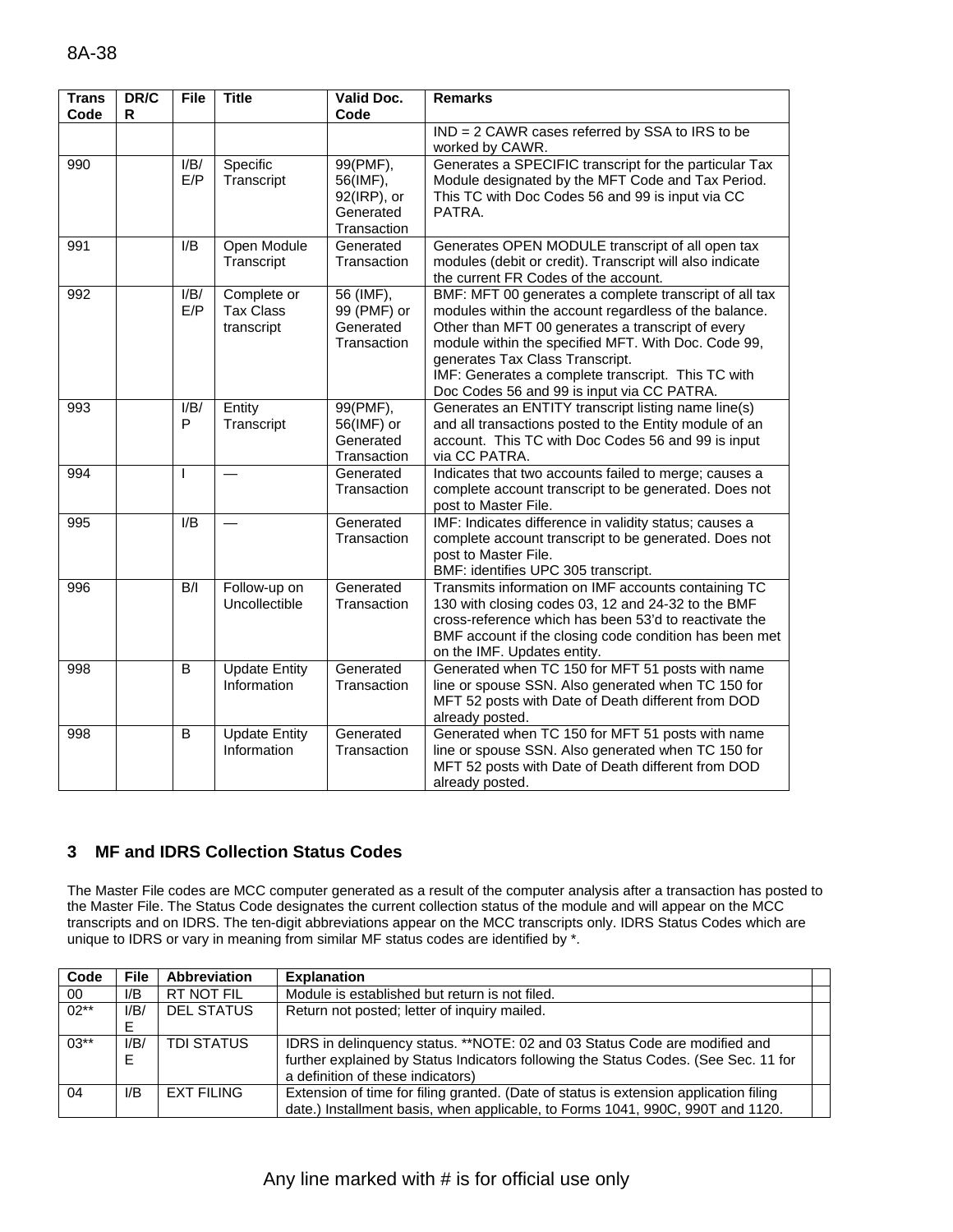| Code  | File | Abbreviation             | <b>Explanation</b>                                                                                                                                                 |  |  |
|-------|------|--------------------------|--------------------------------------------------------------------------------------------------------------------------------------------------------------------|--|--|
| 05    | В    | <b>7004 UNDER</b>        | 7004 filed, underpaid installment notice sent. (990C, 990T, 1120 modules only.)                                                                                    |  |  |
| 06    | I/B/ | NO DEL RET               | Delinquent return not filed. Collection activity suspended while examination or                                                                                    |  |  |
|       | Е    |                          | criminal investigation review, or until another tax period posts to the Master File.                                                                               |  |  |
| 08    | B    |                          | CAWR-SSA IND = 1 cases. SSA working case, but not yet referred to IRS for                                                                                          |  |  |
|       |      |                          | follow-up. MFT 88.                                                                                                                                                 |  |  |
| 09    | В    |                          | CAWR and SSA IND = 2 cases. WIRS ordered and case is awaiting documents                                                                                            |  |  |
|       |      |                          | from WIRS. MFT 88.                                                                                                                                                 |  |  |
| 10    | I/E  | RT NT EVEN               | Status Code 10 converted to status code 12, effective January 2002.                                                                                                |  |  |
|       | B    |                          | CAWR case in suspense, awaiting receipt of research for next action. MFT 88.                                                                                       |  |  |
| 11    | B    | <b>MOD BAL</b>           | CAWR module in balance. MFT 88.                                                                                                                                    |  |  |
| 12    | I/B  | R OP OR PD               | Return is filed or assessed or, if MFT 13, TC 240 posted, overpaid or subsequently                                                                                 |  |  |
|       |      |                          | collected.                                                                                                                                                         |  |  |
| $*12$ | N    |                          | Full Paid-generated in response to Command Code STAUP or when TC 291                                                                                               |  |  |
|       |      |                          | appends to a module in IDRS Status 89 and the IDRS module balance is less than                                                                                     |  |  |
|       |      |                          | tolerance.                                                                                                                                                         |  |  |
| 13    | В    | R INSF REM               | Return filed and assessed; inquiry letter sent regarding insufficient installment                                                                                  |  |  |
|       |      |                          | remittance-Form 990C, 990T, 1120, 2290 and 4638 only. Credit cannot be offset                                                                                      |  |  |
|       |      |                          | into the module.                                                                                                                                                   |  |  |
| 14    | B    | <b>INSTAL MBL</b>        | Form 1041 (without CC 5), or Form 706, 706NA, 4638,* 990C, 990T, 1120 and                                                                                          |  |  |
|       |      |                          | 2290 return is filed and assessed; or returns with Condition Code 5 (1120, 1041,                                                                                   |  |  |
|       |      |                          | 990C, 990T) filed and assessed. Balance due-installment basis and/or manual                                                                                        |  |  |
|       |      |                          | billing operations; no billing or computation of interest on the computer. Generate                                                                                |  |  |
|       |      |                          | CP 191 BMF Transcript Notice whenever there is a deferred action 32 for current                                                                                    |  |  |
|       |      |                          | cycle or whenever a transaction posts to a module in other than TDA status with                                                                                    |  |  |
|       |      |                          | this status present in the Status History Section. Form 1120, 990C and 990T must                                                                                   |  |  |
|       |      |                          | have CC 5.                                                                                                                                                         |  |  |
| 16    | B    | 1 NB DUE                 | CAWR CP Notice 251 issued. MFT 88.                                                                                                                                 |  |  |
| 18    | B    | <b>BAL DU DEF</b>        | Form 706 return filed and assessed; balance due with no installment, however,                                                                                      |  |  |
|       |      |                          | settlement payment deferred for 26 cycles or until Treasury Bond payment (TC                                                                                       |  |  |
|       |      |                          | 678) is posted. Suppress notices.                                                                                                                                  |  |  |
| 16    | В    | 1 NB DUE                 | CAWR CP Notice 251 issued. MFT 88.                                                                                                                                 |  |  |
| 18    | B    | <b>BAL DU DEF</b>        | Form 706 return filed and assessed; balance due with no installment, however,                                                                                      |  |  |
|       |      |                          | settlement payment deferred for 26 cycles or until Treasury Bond payment (TC                                                                                       |  |  |
|       |      |                          | 678) is posted. Suppress notices.                                                                                                                                  |  |  |
| 19    | I/B  | R BAL NDUE               | Status code 19 converted to status code 21, effective January 2002.                                                                                                |  |  |
| 20    | B    | <b>RET INSTAL</b>        | Return filed and assessed-installment basis and current-Forms 990C, 990T,                                                                                          |  |  |
|       |      |                          | 2290, 4638 and 1120 only. Credits cannot be offset into the module.                                                                                                |  |  |
| 20    | I    | IDRS CP 501              | Return filed and assessed; First Notice issued. No longer being input but can be                                                                                   |  |  |
|       |      | <b>NOTICE</b>            | present on file.                                                                                                                                                   |  |  |
|       |      | <b>ISSUED</b>            |                                                                                                                                                                    |  |  |
| 21    | I    | IMF<br><b>SETTLEMENT</b> | Return is filed and assessed or, if MFT 13, TC 240 posted-First Notice issued.<br>Also update to Status 21 in the cycle the duplicate freeze is present and TC 606 |  |  |
|       |      | <b>NOTICE</b>            | criteria are met.                                                                                                                                                  |  |  |
|       | В    |                          | CAWR Federal Entity. Correspondence issued. MFT 88.                                                                                                                |  |  |
| 22    | I/B  | <b>TDA REG</b>           | Return filed and assessed; or, if MFT 13, TC 240 posted TDA issued, ACS. If                                                                                        |  |  |
|       |      |                          | module overpaid in Status 22, the status will not be updated to status 12 until the                                                                                |  |  |
|       |      |                          | assessed module balance has been reduced to zero.                                                                                                                  |  |  |
| 22    | В    | <b>TDA REG</b>           | Return is filed and assessed; TDA issued ACS, Queue, ICS, or paper.                                                                                                |  |  |
| $*22$ | N    |                          | TDA—Generated when one or more modules balance due meets the established                                                                                           |  |  |
|       |      |                          | TDA tolerance, or in response to CC STAUP.                                                                                                                         |  |  |
| 23    | I/B  | <b>BELOW TOL</b>         | Return is filed and assessed or, if MFT 13, TC 240 posted-Module Balance below                                                                                     |  |  |
|       |      |                          | TDA tolerance.                                                                                                                                                     |  |  |
| 24    | В    |                          | CAWR Undeliverable (no SSA IND = 2 cases). MFT 88.                                                                                                                 |  |  |
| $*24$ | I/B  | <b>TDA REG</b>           | Return filed and assessed; TDA issued, awaiting paper or ICS assignment, Queue.                                                                                    |  |  |
|       |      |                          | See BMF status 22 entry and note that BMF carries all TDAs as status 22 on                                                                                         |  |  |
|       |      |                          | Master File.                                                                                                                                                       |  |  |
| 25    | B    |                          | Open CAWR and SSA IND = 2 cases. Case referral to Exam. MFT 88.                                                                                                    |  |  |
| 26    | B    |                          | CAWR - SSA IND = 2 cases. BMF Status to CAP when TC 986 ST CD 91                                                                                                   |  |  |
|       |      |                          | attempts to post. MFT 88.                                                                                                                                          |  |  |
| $*26$ | I/B  | <b>TDA REG</b>           | Return filed and assessed, TDA issued, awaiting paper or ICS assignment, FC.                                                                                       |  |  |
|       |      |                          | See BMF status 22 entry and note that BMF carries all TDAs as status 22 on                                                                                         |  |  |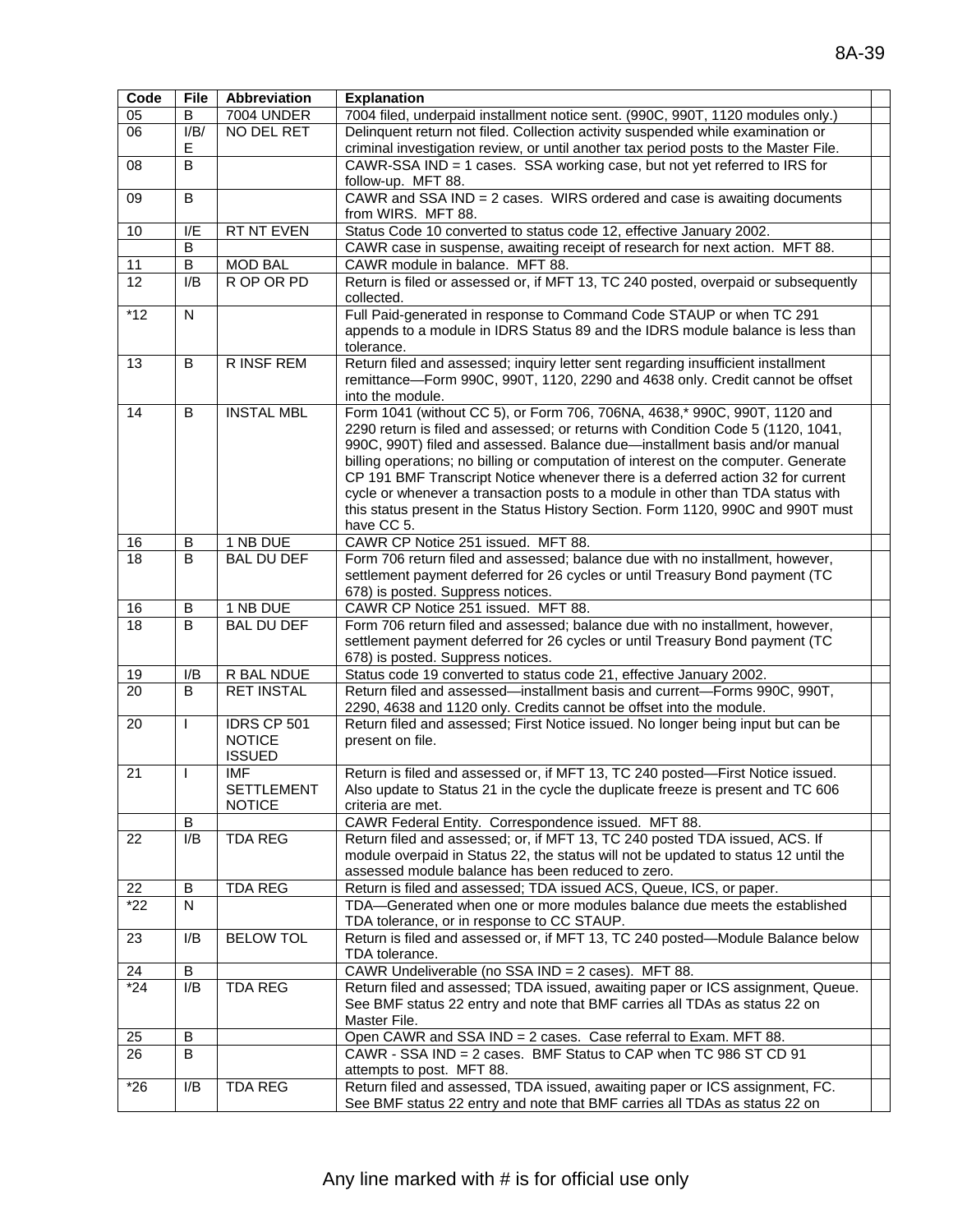| Code            | <b>File</b>    | Abbreviation      | <b>Explanation</b>                                                                                                                                                                                                                                                 |      |
|-----------------|----------------|-------------------|--------------------------------------------------------------------------------------------------------------------------------------------------------------------------------------------------------------------------------------------------------------------|------|
|                 |                |                   | Master File.                                                                                                                                                                                                                                                       |      |
| 27              | B              |                   |                                                                                                                                                                                                                                                                    | $\#$ |
| $\overline{28}$ | B              | <b>MAN NOT</b>    | CAWR and SSA IND = 2 cases. 99C letter issued. MFT 88.                                                                                                                                                                                                             |      |
| 29              | B              |                   | CAWR and SSA IND = 2 cases. Open Case Referral to Collection. MFT 88.                                                                                                                                                                                              |      |
| $\overline{29}$ | I/B            | <b>TRANS OUT</b>  | Account transferred out. Transactions other than TC 370 with secondary TC 402<br>(IMF), or TC 402 (BMF) attempting to post to the account are unpostable, UPC 311<br>(BMF); or UPC 186 (IMF).                                                                      |      |
| $*29$           | N              |                   | Transferred out-Generated in response to Command Code STAUP. Indicates<br>module balance has been transferred to another file.                                                                                                                                     |      |
| 28              | В              | <b>MAN NOT</b>    | CAWR and SSA IND = 2 cases. 99C letter issued. MFT 88.                                                                                                                                                                                                             |      |
| 29              | B              |                   | CAWR and SSA IND = 2 cases. Open Case Referral to Collection. MFT 88.                                                                                                                                                                                              |      |
| $\overline{29}$ | I/B            | <b>TRANS OUT</b>  | Account transferred out. Transactions other than TC 370 with secondary TC 402<br>(IMF), or TC 402 (BMF) attempting to post to the account are unpostable, UPC 311<br>(BMF); or UPC 186 (IMF).                                                                      |      |
| $*29$           | N              |                   | Transferred out-Generated in response to Command Code STAUP. Indicates<br>module balance has been transferred to another file.                                                                                                                                     |      |
| 31              | B              | <b>CLOS EXAM</b>  | CAWR and SSA IND = 2 Closed to Examination. MFT 88.                                                                                                                                                                                                                |      |
| $\overline{32}$ | B              | CLOS COLL         | CAWR and SSA IND = 2 Closed to Collection. MFT 88.                                                                                                                                                                                                                 |      |
| 33              | В              | <b>CLOS INTEL</b> | CAWR and SSA IND = 2 Closed to Cl. MFT 88.                                                                                                                                                                                                                         |      |
| $\overline{34}$ | B              | <b>CLOSED</b>     | CAWR Closed with TC 290 for zero with TP reply received (no SSA IND = $2$<br>cases). MFT 88.                                                                                                                                                                       |      |
| 32              | B              | <b>CLOS COLL</b>  | CAWR and SSA IND = 2 Closed to Collection. MFT 88.                                                                                                                                                                                                                 |      |
| 33              | B              | <b>CLOS INTEL</b> | CAWR and SSA IND = 2 Closed to Cl. MFT 88.                                                                                                                                                                                                                         |      |
| 34              | B              | <b>CLOSED</b>     | CAWR Closed with TC 290 for zero with TP reply received (no SSA IND = $2$<br>cases). MFT 88.                                                                                                                                                                       |      |
| 35              | B              |                   | Closed CAWR (no SSA IND = 2 cases) TC 290 with money amount and TP reply<br>received. MFT 88.                                                                                                                                                                      |      |
| 36              | B              |                   | Closed CAWR (no SSA IND = 2) through research only. MFT 88.                                                                                                                                                                                                        |      |
| $\overline{37}$ | B              | CAWR              | CAWR closed No reply (no SSA IND = 2 cases). MFT 88.                                                                                                                                                                                                               |      |
| $\overline{38}$ | B              |                   | CAWR or SSA IND = 2 cases closed due to completed merge at BMF. MFT 88.                                                                                                                                                                                            |      |
| 39              | $\overline{B}$ | <b>CAWR</b>       | CAWR closed UNDEL (no SSA IND = 2 cases). MFT 88.                                                                                                                                                                                                                  |      |
| 38              | B              |                   | CAWR or SSA IND = 2 cases closed due to completed merge at BMF. MFT 88.                                                                                                                                                                                            |      |
| 39              | B              | CAWR              | CAWR closed UNDEL (no SSA IND = 2 cases). MFT 88.                                                                                                                                                                                                                  |      |
| 39              | $\sf B$        | <b>CAWR</b>       | CAWR closed UNDEL (no SSA IND = 2 cases). MFT 88.                                                                                                                                                                                                                  |      |
| 40              | B              |                   | CAWR - Closed SSA IND = 2; TC 290, RC 549 (for any amount or zero) input to<br>IDRS, BMF update. MFT 88.                                                                                                                                                           |      |
| 41              | B              |                   | CAWR - SSA IND = 2 cases with TC 290, RC 549 for zero or with \$, entity is either<br>bankrupt or defunct (CC 07 or 10 only) sent from BMF to CAP. MFT 88.                                                                                                         |      |
| $*41$           | I/B            |                   | Stay of Collection (Negotiable Collateral)-Generated when TC 524 with Closing<br>Code (CC) 41 pends to a module. This status suspends all notices except those<br>called for in Collateral Agreements.                                                             |      |
| 42              | B              |                   | CAWR and SSA IND = 2 cases. 2057C letter issued. MFT 88.                                                                                                                                                                                                           |      |
| 42              | B              |                   | CAWR and SSA IND = 2 cases. 2057C letter issued. MFT 88.                                                                                                                                                                                                           |      |
| $*42$           | I/B            |                   | Stay of Collection (Non-Negotiable Collateral)-Generated when TC 524 with CC<br>40 or 42 pends to module. This status suspends all notices except those called for<br>in Collateral Agreements.                                                                    |      |
| $*42$           | I/B            |                   | Stay of Collection (Non-Negotiable Collateral)-Generated when TC 524 with CC<br>40 or 42 pends to module. This status suspends all notices except those called for<br>in Collateral Agreements.                                                                    |      |
| 43              | B              |                   | CAWR or SSA IND = 2 case closed. Late reply received, worked, and closed.<br><b>MFT 88.</b>                                                                                                                                                                        |      |
| $*43$           | I/B            |                   | Stay of Collection (Combat)-Generated when there is a combat freeze on the<br>account and the module is in an active notice or TDA status. TC 500 with CC 50<br>pends to module. This status suspends all notices except those called for in<br>Combat Deferments. |      |
| 44              | B              |                   | Reply to CAWR Correspondence (no SSA IND = 2 cases). MFT 88.                                                                                                                                                                                                       |      |
| $*44$           | I/B            |                   | Stay of Collection (Military)-Generated when TC 500 with CC 51 pends to a<br>module. This status suspends all notices except those called or in Military<br>Deferments.                                                                                            |      |
| 45              | B              |                   | CAWR and SSA IND = 2 cases, module re-analysis request. MFT 88.                                                                                                                                                                                                    |      |
| 46              | B              |                   | CAWR - SSA IND = 2 cases only, undeliverable closed/no new address/end of pro-                                                                                                                                                                                     |      |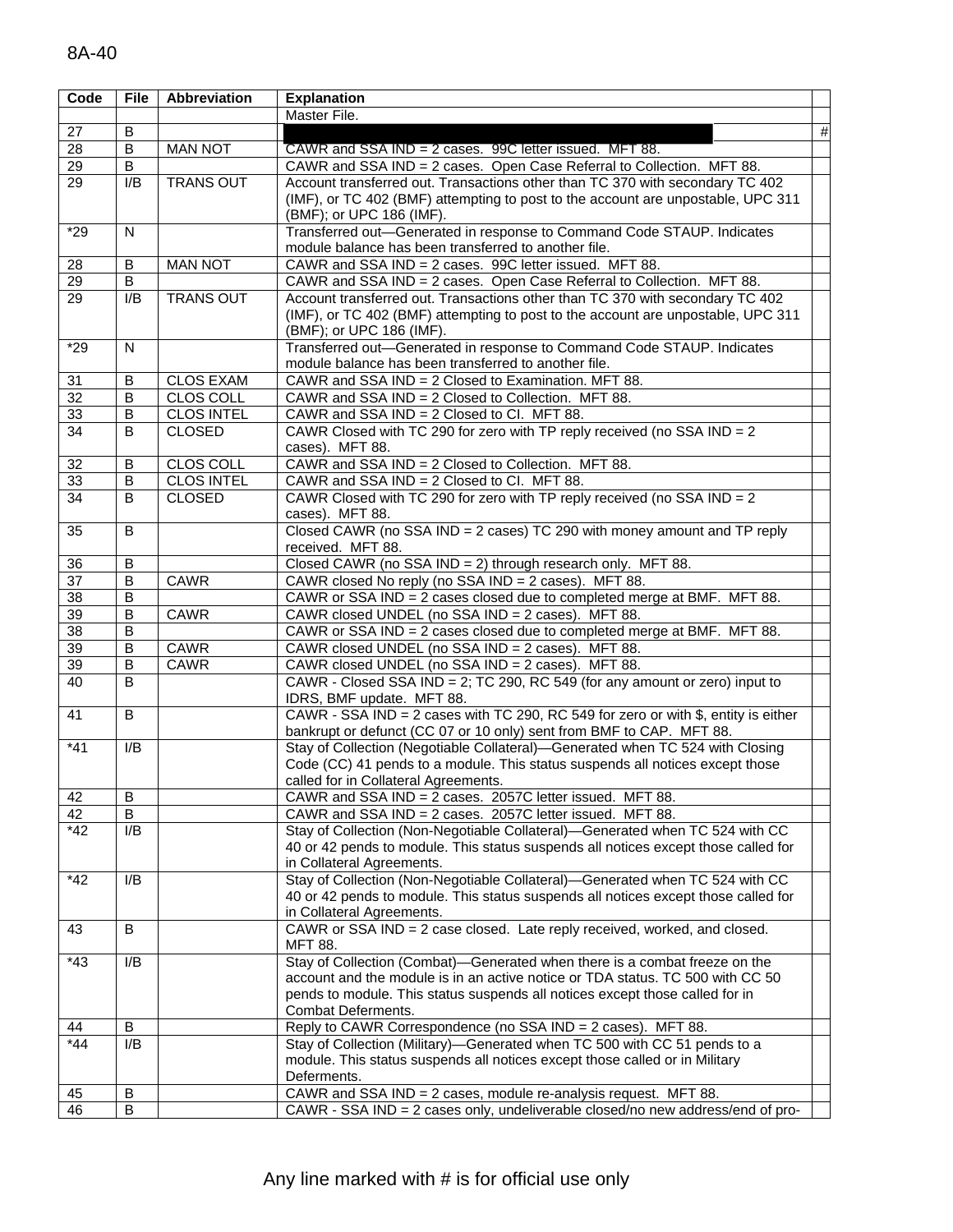| Code  | <b>File</b>    | <b>Abbreviation</b>    | <b>Explanation</b>                                                                    |  |
|-------|----------------|------------------------|---------------------------------------------------------------------------------------|--|
|       |                |                        | gram (PCD). MFT 88.                                                                   |  |
| $*46$ | I/B            |                        | Expired Stay of Collection (Military/Combat)-Generated when a TC 550 pends to         |  |
|       |                |                        | a module in IDRS status 43 or 44. This status initiates action for issuance of a      |  |
|       |                |                        | Military/Combat Suspension Notice and TDA.                                            |  |
| 47    | $\sf B$        |                        | CAWR - Closed, Late reply received (needs to be worked). MFT 88.                      |  |
| $*47$ | I/B            |                        | Temporary Freeze-Generated when a TC 470 with no CC pends to a module in              |  |
|       |                |                        | IDRS notice status. This status suppresses all IDRS balance due notices up to a       |  |
|       |                |                        | maximum of 15 cycles, unless reversed by TC 472 or released by 29X, 30X.              |  |
| $*48$ | I/B            |                        | Generated by Command Code STAUP when status 20, 22, 24, 26, 54, 56 or 58 is           |  |
|       |                |                        | requested with a significant (non-zero) number of cycles to delay. Suppresses the     |  |
|       |                |                        | IDRS balance due notice for up to 15 cycles, depending on control base                |  |
|       |                |                        | information.                                                                          |  |
| $*49$ | I/B            |                        | Deleted transaction-Generated when certain transactions which altered the IDRS        |  |
|       |                |                        | Status, are deleted. Initiates analysis to recover prior IDRS status.                 |  |
| $*50$ | I/B            |                        | Revise IDRS Status-Generated by CC STAUP when status 20, 22, 24, 26, 54, 56,          |  |
|       |                |                        | 58 is requested and number of cycles requested is 00. Causes module to be             |  |
|       |                |                        | accelerated to the requested notice/TDA status.                                       |  |
| $*51$ | I/B            |                        | Undelivered Notices-Generated by input CC STAUP 5100 if master file status 19         |  |
|       |                |                        | or 21 is present. Accelerates final notice.                                           |  |
| $*53$ | I/B            |                        | Currently not Collectible Account-Generated when TC 530 with CC 01-08 or 10-          |  |
|       |                |                        | 39 pends or posts to a module or when TC 470 with 90 or 93 pends or posts to a        |  |
|       |                |                        | module. This status suppresses all IDRS balance due notices.                          |  |
| 53    | $\mathsf{N}$   |                        | Currently not Collectible-Generated when TC 530 pends to a module with CC 01-         |  |
|       |                |                        | 08 or 10-39.                                                                          |  |
| 54    |                | 2 <sup>nd</sup> Notice | IDRS CP 502 Notice Issued.                                                            |  |
| 55    | B              |                        | CAWR and SSA IND = 2 cases. 1534 C letter issued. MFT 88.                             |  |
| 56    | I/B            | 3rd Notice             | IDRS CP 503 Notice Issued.                                                            |  |
| $*57$ |                |                        | Telephone Call Notice (Indefinitely suspended cycle 197927).                          |  |
| 58    | I/B            | 4th Notice             | IDRS CP 504 Notice Issued.                                                            |  |
| $*60$ | I/B            |                        | Installment-Generated when CC IAORG or IAREV is input to an account.                  |  |
|       |                |                        | Establishes active Installment Agreement. This status suspends all notices except     |  |
|       |                |                        | those for Installment Agreements.                                                     |  |
| $*61$ | I/B            |                        | Suspended Installment Agreements-Generated when certain conditions specified          |  |
|       |                |                        | in Installment Agreements are encountered. This status suspends all notices           |  |
|       |                |                        | except those called for in Installment Agreements.                                    |  |
| $*63$ | I/B            |                        | Deferred Installment Agreement-Generated when CC IADFR is input to an                 |  |
|       |                |                        | account. Defers Installment Agreements. This status suppresses all notices except     |  |
|       |                |                        | those called for in Installment Agreements.                                           |  |
| $*64$ | I/B            |                        | Defaulted Installment Agreement-Generated when CC IADFL is input to an                |  |
|       |                |                        | account, or whenever an Installment Agreement is defaulted. This status initiates a   |  |
|       |                |                        | Notice of Default during weekly update and a TDA eight cycles later.                  |  |
| 67    | $\overline{B}$ |                        | CAWR and SSA IND = 2 cases, correspondence other than ST CD                           |  |
|       |                |                        | 16/21/28/42/55/69/90 issued. MFT 88.                                                  |  |
| 68    | B              |                        | CAWR and SSA IND = 2 cases, reply received on Interim letter issued. (Action 61       |  |
|       |                |                        | Interim) MFT 88                                                                       |  |
| 69    | $\overline{B}$ |                        | CAWR - 98C issued. Case Types 01 and 09 only. MFT 88.                                 |  |
| $*71$ | I/B            |                        | OIC Pending/Suspend TDA-Generated when an unreversed TC 480 is present in             |  |
|       |                |                        | a module, or an unreversed TC 780 is present, or CC STAUP is input with IDRS          |  |
|       |                |                        | Status Code 71. This status suppresses all balance due notices except first notices.  |  |
| $*72$ | I/B            |                        | Litigation/Suspend TDA-Generated when a TC 520 with CC 70-89; (except ccs             |  |
|       |                |                        | 71, 72, 75 and 84) is input and posts to a module. This status suppresses all IDRS    |  |
|       |                |                        | balance due notices.                                                                  |  |
| $*73$ | I/B            |                        | Obsolete as of January 1991, but may still be present on IDRS.                        |  |
| $*76$ | I/B            |                        | Immediate TDA Pending-Generated when the First Notice and Immediate TDA               |  |
|       |                |                        | are issued during the same cycle. This status suppresses TDA issuance for one         |  |
|       |                |                        | cycle.                                                                                |  |
| $*77$ | I/B            |                        | Accelerated Notice Account-Generated for certain Primary TDA Selection Codes.         |  |
|       |                |                        | This status causes analysis for fourth notice three to eight cycles after extraction. |  |
| 87    | B              |                        | CAWR SSA IND = 2 cases where IRS indicates case in balance but SSA indicates          |  |
|       |                |                        | case is out of balance. MFT 88.                                                       |  |
| 88    | В              | MOD OUT BL             | CAWR and SSA IND = 2 Module out of balance; or, Case returned from CI (ST CD          |  |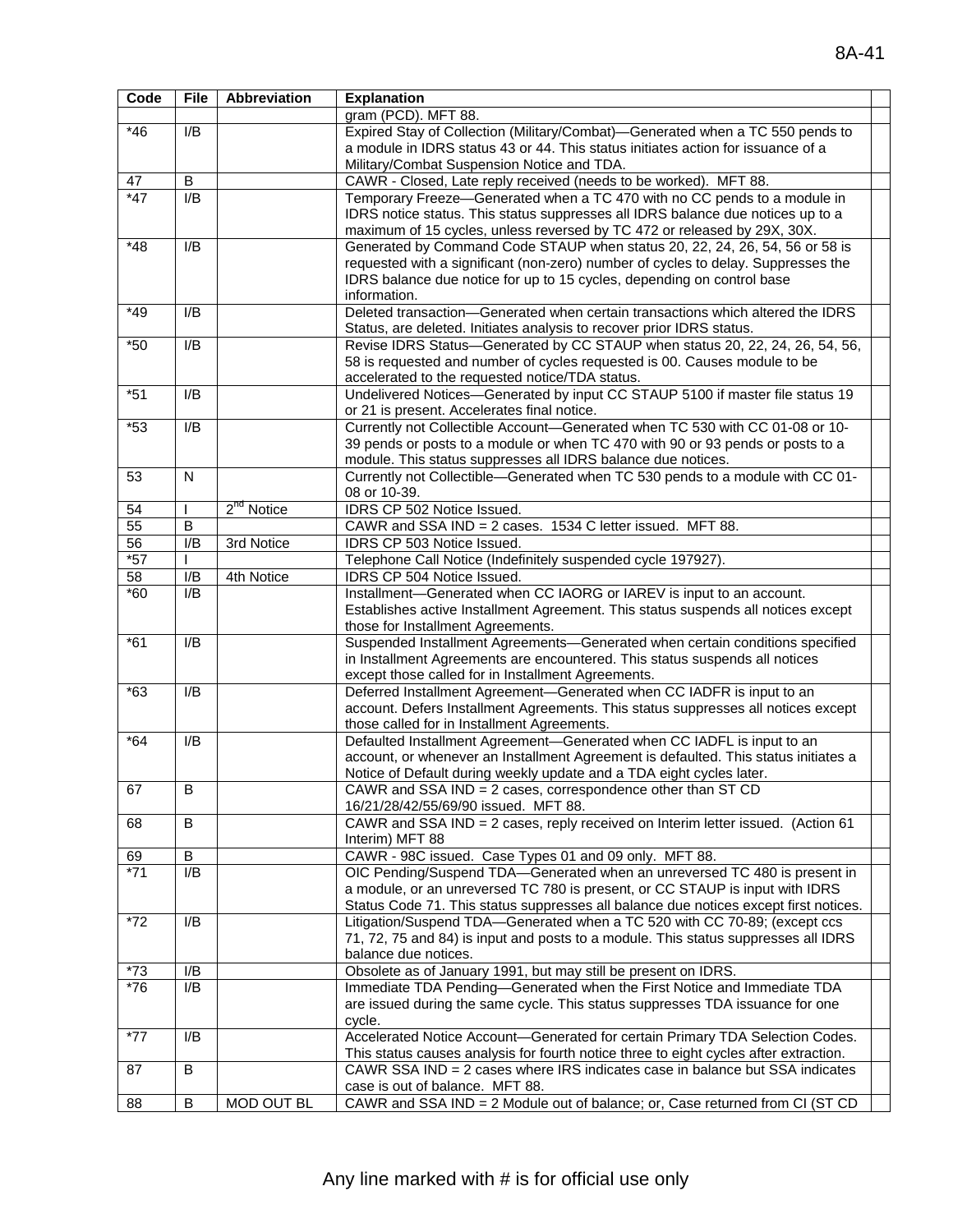| Code | <b>File</b>    | <b>Abbreviation</b> | <b>Explanation</b>                                                                       |
|------|----------------|---------------------|------------------------------------------------------------------------------------------|
|      |                |                     | 27), Exam (ST CD 25), or Collection (ST CD 29). MFT 88.                                  |
| *89  | N              |                     | Collection Suspended-Generated in response to Command Code STAUP, or                     |
|      |                |                     | when TC 524, 520, 500 or 470 with CC 90 or 93 pends to the module.                       |
| 90   | B              |                     | CAWR SSA IND = $2$ Case CP-253 issued. MFT 88.                                           |
| 91   | B              |                     | CAWR SSA IND = 2 Case closed. Could be as a result of systemic penalty                   |
|      |                |                     | assessment from CAWR Automated Program (CAP) or input by TE when a                       |
|      |                |                     | response was received. MFT 88.                                                           |
| 92   | B              |                     | CAWR SSA IND = 2 cases. Response received to CP253 - No automatic penalty                |
|      |                |                     | assessment made. MFT 88.                                                                 |
| 93   | B              |                     | CAWR SSA IND $=$ 2 cases. Undeliverable CP 253. No automatic penalty assess-             |
|      |                |                     | ment made. MFT 88.                                                                       |
| 94   | B              |                     | CAWR SSA IND = $2$ cases. Closed as under tolerance at/by BMF (CAP sent ST)              |
|      |                |                     | CD 91 to BMF). BMF returns ST CD 94 to CAP and posts 94 on master file. MFT              |
|      |                |                     | 88.                                                                                      |
| 95   | B              |                     | CAWR - SSA IND = 2 cases. TC 290, RC 549 for zero, input to IDRS and posted to           |
|      |                |                     | BMF. BMF sends ST CD 40 to CAP. MFT 88.                                                  |
| 96   | B              |                     | CAWR - SSA IND = 2 cases, TC 290, RC 549 with $\frac{6}{9}$ input and posted to IDRS and |
|      |                |                     | to BMF. BMF sends ST CD 40 to CAP. MFT 88.                                               |
| 97   | B              |                     | CAWR reserved                                                                            |
| 98   | B              |                     | CAWR and SSA IND = 2 cases. Closed unreconciled, by direction of H.Q. MFT 88.            |
| *99  | $\mathsf{I/B}$ |                     | Transferred Out/SC Location—Generated when the location codes of a module is             |
|      |                |                     | transferred out of the SC.                                                               |
| *99  | N              |                     | Transferred Out/SC Location-Generated when a module in TDA or Suspended                  |
|      |                |                     | Status is transferred out of the Campus, but the account is still within the Campus.     |
| 99   | B              |                     | CAWR - SSA IND = $2$ cases. Closed resolved through research (money match).              |
|      |                |                     | The case is in balance but master file not updated. MFT 88.                              |

## **4 Master File Freeze Codes and IDRS status 48**

Master file processing uses alpha codes to identify specific conditions that are generated either systemically, during the processing operation, or manually, through input of a transaction code. These alpha codes are commonly referred to as "freeze" codes. This term is misleading since not all alpha codes indicate activity within a module or account is frozen. Various IDRS conditions also affect the status of a module. Assessment/abatement actions, refunds, offsets, status updates, issuance of TDA balance due notices or suspension of a CSED can be affected by these alpha codes or IDRS conditions.

| Freeze<br>Code | <b>File</b> | <b>Freeze Condition and Explanation</b>                                                                                                                                                                                                                                                                                                                                                                                                                                                   | <b>Freeze Release</b>                                                                                                                                                                                                                                                                                                                                                      |                       |
|----------------|-------------|-------------------------------------------------------------------------------------------------------------------------------------------------------------------------------------------------------------------------------------------------------------------------------------------------------------------------------------------------------------------------------------------------------------------------------------------------------------------------------------------|----------------------------------------------------------------------------------------------------------------------------------------------------------------------------------------------------------------------------------------------------------------------------------------------------------------------------------------------------------------------------|-----------------------|
| $-A$           | I/B/A       | Duplicate Return Freeze-Initiated by TC<br>976 return (with or without "G" code) or<br>generated (IMF & BMF) from the posting<br>of TC 971 with action code 10 or 12-15.<br>IMF only–TC 150 if amended return<br>freeze $(E \rightarrow)$ is present, TC 977 if TC 150<br>is present (except if the DLNs are equal<br>or the TC 977 DLN has a doc code 11<br>with B.S. 99X), TC 290 (B.S. 200-289)<br>posts to a module with amended/duplicate<br>freeze or unreversed TC 576 is present. | IMF: TC29X (except blocked 2XX or priority code<br>6, or 7, (except TC 291 with priority code 7 blocked<br>740-769); TC 30X with priority code 1 or 3 (except<br>with 51 doc code).<br>BMF: Audit/DP Adjustment posting in a<br>subsequent cycle.<br>IMF: TC29X or 30X.<br>BMF Exception - A TC 29X in blocking series 130-<br>149 or 400-499 will not release the freeze. |                       |
| $A-$           | I/B         |                                                                                                                                                                                                                                                                                                                                                                                                                                                                                           |                                                                                                                                                                                                                                                                                                                                                                            | #<br>#<br>#<br>#<br># |
|                | I/B         |                                                                                                                                                                                                                                                                                                                                                                                                                                                                                           |                                                                                                                                                                                                                                                                                                                                                                            | #<br>#                |
| $B -$          | B           |                                                                                                                                                                                                                                                                                                                                                                                                                                                                                           |                                                                                                                                                                                                                                                                                                                                                                            | #<br>#                |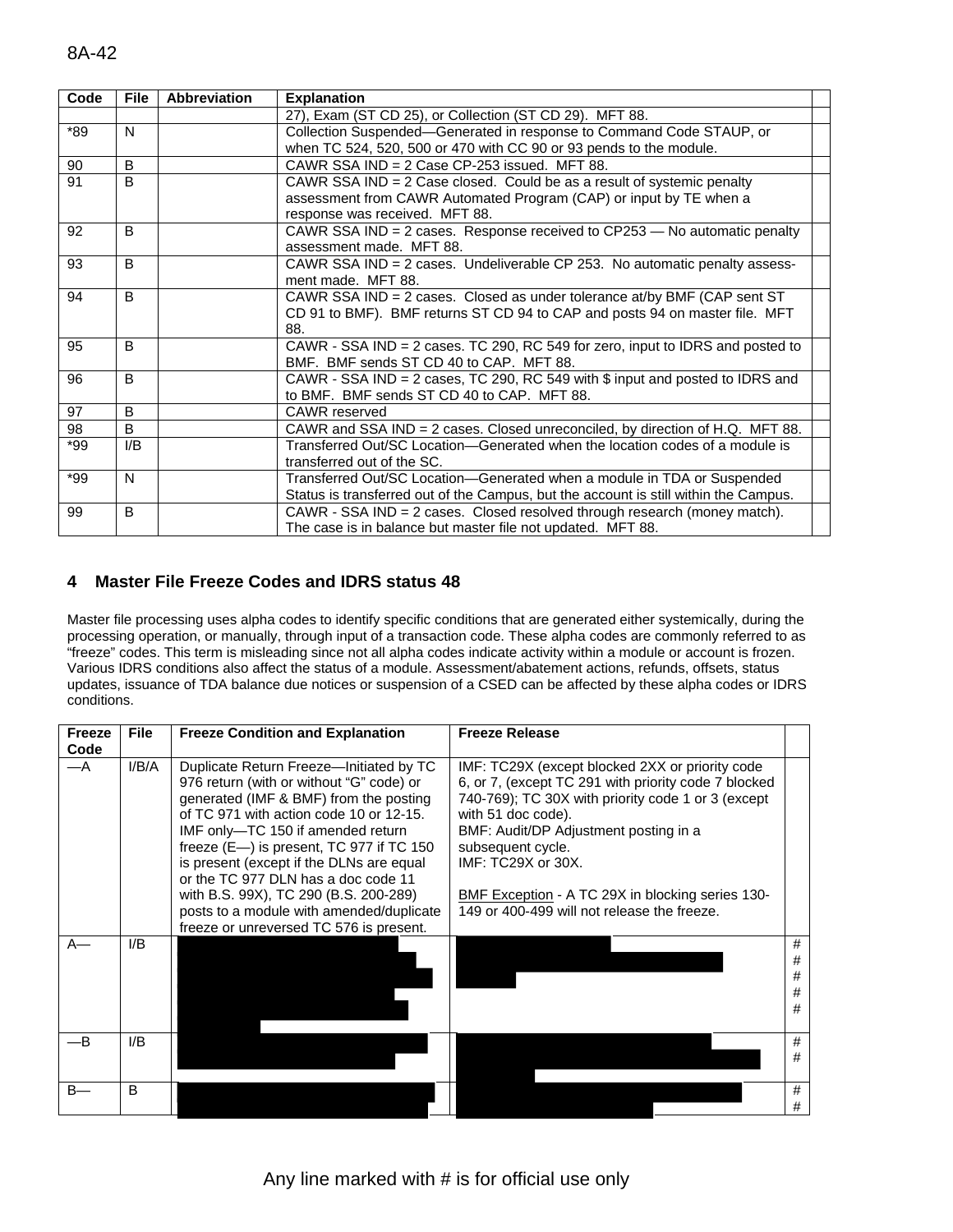| Freeze<br>Code | <b>File</b>  | <b>Freeze Condition and Explanation</b>                                                                                                                                                                                                                                                                                                                                                                                                                                                                           | <b>Freeze Release</b>                                                                                                                                                                                                                                                                                                                                            |   |
|----------------|--------------|-------------------------------------------------------------------------------------------------------------------------------------------------------------------------------------------------------------------------------------------------------------------------------------------------------------------------------------------------------------------------------------------------------------------------------------------------------------------------------------------------------------------|------------------------------------------------------------------------------------------------------------------------------------------------------------------------------------------------------------------------------------------------------------------------------------------------------------------------------------------------------------------|---|
|                |              |                                                                                                                                                                                                                                                                                                                                                                                                                                                                                                                   |                                                                                                                                                                                                                                                                                                                                                                  | # |
| $B -$          | L            | Potential manual interest/penalty<br>adjustment. Freezes Refunds or offsets<br>out of module.                                                                                                                                                                                                                                                                                                                                                                                                                     | Module goes to zero or debit balance or TC 29X<br>(except Priority Code 6 or 7 or blocked 200-299) or<br>TC 30X.                                                                                                                                                                                                                                                 |   |
| $-c$           | L            | Combat Zone Indicator (ECZ).<br>Set by TC 150 CCC K or TC 500 CC 52,<br>54 or 56 input to any module in the<br>account.<br>Prevents offsets, suspends the ASED and<br>CSED, and restricts interest, FTP,<br>delinquency and estimated tax penalty on<br>all modules in the account containing a<br>normal RDD prior to the Combat<br>Departure Date plus grace period.                                                                                                                                            | Released when all modular TC 500 transactions<br>with CC 52, 54 or 56 have been reversed by TC<br>502 or when the ECZ is set to a 2.                                                                                                                                                                                                                             |   |
| $-c$           | B            | Consolidation-Computer generated<br>when the posting of transactions would<br>cause the module to exceed the<br>maximum size allowable.                                                                                                                                                                                                                                                                                                                                                                           | Upon consolidation of excess transactions. Com-<br>puter generated                                                                                                                                                                                                                                                                                               |   |
| $C -$          | I/B          | Offset overflow-The offset storage area<br>is not large enough to hold all generated<br>transactions, transactions are<br>resequenced because of Entity freeze,<br>DLN of posting TC 150 with a credit<br>balance is same as posted TC 977 DLN.<br>A credit balance has been completely<br>offset and 2 or more debit modules still<br>exist. The 57 hold is released due to the<br>credit module balance being equal to or<br>less than the sum of the TC 197 posted in<br>the module.                           | Computer released after all resequencing transac-<br>tions are posted and/or account becomes active or<br>at least 1 debit module which is either completely<br>or partially satisfied contains Accrued Late<br>Payment Penalty. Transactions with money<br>present being resequenced. Current year return<br>with un-honored credit elect attempting to refund. |   |
| —D             | I, B         | RSED-(Refund Statute Expiration Date).<br>Tax module freeze prevents refund, offset<br>out and credit elect processing. Set the<br>freeze when TC 29X or 30X (doc code 47<br>or 54) posts and creates a credit balance<br>that is comprised of pre-paid credits<br>(credits posted by the due date of the<br>return), and the Refund Statute Expiration<br>Date (RSED) has expired. Exclude from<br>the selection criteria 29X with blocking<br>series 900-909, 910-919 and 920-929 all<br>with 54 doc code only. | RSED freeze is released by posting of the 29X with<br>priority code 4, or when module balance becomes<br>zero or debit.                                                                                                                                                                                                                                          |   |
| $D -$          |              | (1) ES validation freeze is initiated by a TC<br>150 claiming more ES credits than are<br>available resulting in a TC 667<br>resequencing to spouse's account.<br>Module freeze.                                                                                                                                                                                                                                                                                                                                  | Computer released by TC 666 (except with Julian<br>date 999).                                                                                                                                                                                                                                                                                                    |   |
|                |              | (2) Used to offset an overpayment to a                                                                                                                                                                                                                                                                                                                                                                                                                                                                            | Released by spousal TC 826 (normally in 3<br>cycles).                                                                                                                                                                                                                                                                                                            |   |
| $D-$           | I, B         | joint balance due account.<br>Large Corporation Offset Freeze. Created<br>when TC 470 CC 97 posts; freezes entire<br>account (all modules) from offset in/out.                                                                                                                                                                                                                                                                                                                                                    | Released by the TC 472 CC 97 expiration of DA57,<br>or when module balance becomes zero or debit.                                                                                                                                                                                                                                                                |   |
| $-E$           | $\mathbf{I}$ | Tax shelter freeze is set by posting TC<br>810 to any module in the account.                                                                                                                                                                                                                                                                                                                                                                                                                                      | TC 811 (for each TC 810) with a credit release field<br>of zero or with an amount in the credit release field<br>will allow an equal amount of credit in that module<br>to settle provided no other freeze is in effect.                                                                                                                                         |   |
| —Е             | B            | Rollback freeze is set Whenever rollback<br>analysis has been performed and a<br>discrepancy still exists. It is also set on<br>debit modules that do not qualify for<br>Rollover/Rollback analysis if the account                                                                                                                                                                                                                                                                                                | Computer released in 10 cycles, discrepancy is<br>resolved by a subsequent posting of TC 650/660 or<br>module balance becomes zero or credit or module<br>reaches status 22/23/24/26.                                                                                                                                                                            |   |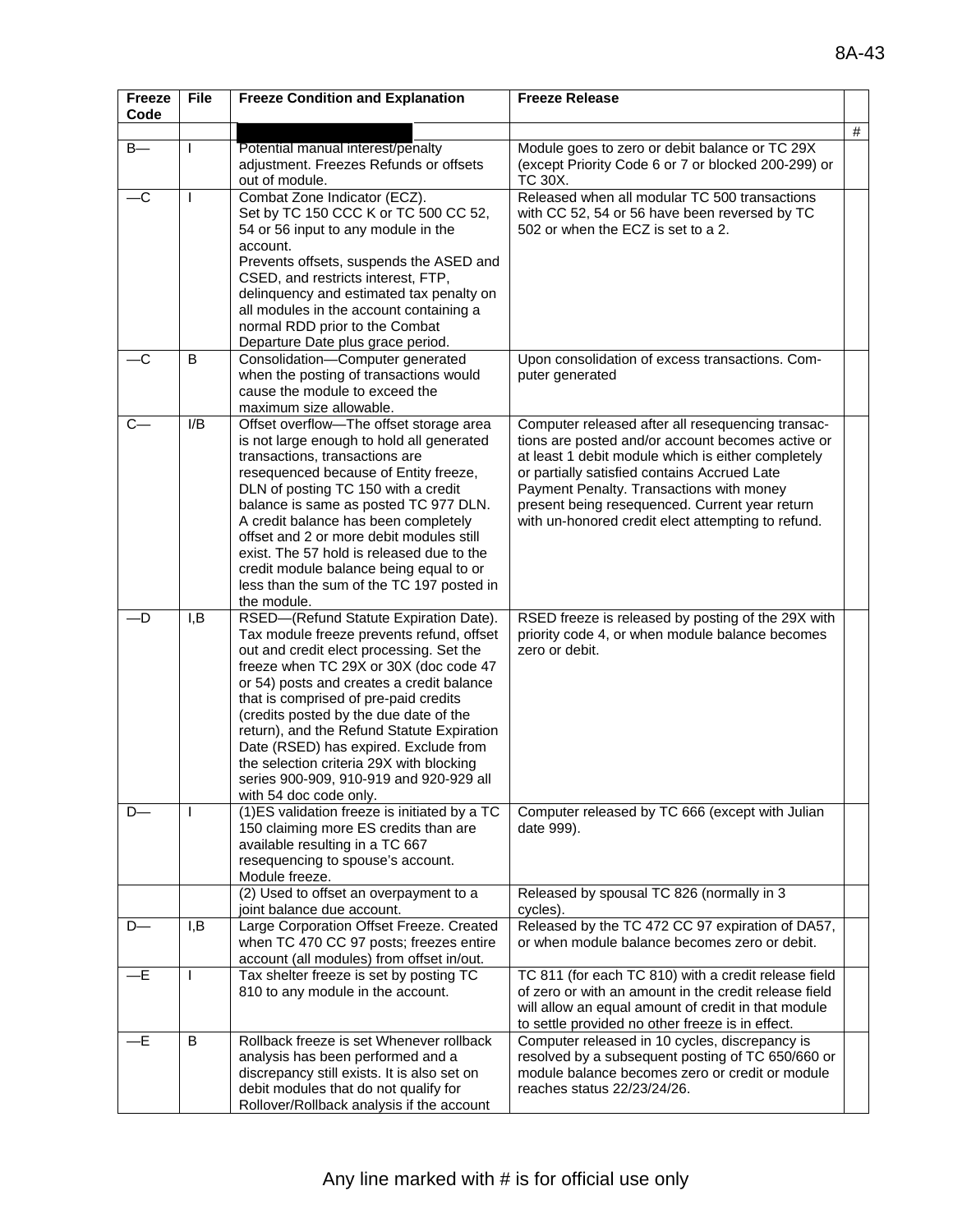| <b>Freeze</b><br>Code | File             | <b>Freeze Condition and Explanation</b>                                                                                                                                                                                                                                                                                                                                                                             | <b>Freeze Release</b>                                                                                                                                                                                                                                                                                                                                                                                                                                                                                                                                                                                                                                                              |   |
|-----------------------|------------------|---------------------------------------------------------------------------------------------------------------------------------------------------------------------------------------------------------------------------------------------------------------------------------------------------------------------------------------------------------------------------------------------------------------------|------------------------------------------------------------------------------------------------------------------------------------------------------------------------------------------------------------------------------------------------------------------------------------------------------------------------------------------------------------------------------------------------------------------------------------------------------------------------------------------------------------------------------------------------------------------------------------------------------------------------------------------------------------------------------------|---|
|                       |                  | has no modules that are or have been in<br>status 22 or 23 in the past 12 months.<br>This freeze prevents offsets (generated)<br>into the module.                                                                                                                                                                                                                                                                   |                                                                                                                                                                                                                                                                                                                                                                                                                                                                                                                                                                                                                                                                                    |   |
| $E-$                  | I/B              | Amended return freeze is set by TC 977<br>(IMF) or TC 976 (BMF) posting to a<br>module and a posted TC 150 is not<br>present. The freeze is also set when a TC<br>976 is generated from the posting of a TC<br>971 with action code 10 or 12-15. The<br>module is frozen from refunding or offset<br>(in or out). Generates CP 29 unless<br>initiated by TC 971, action codes 10 or<br>$12 - 15.$                   | TC 150 (sets duplicate return freeze on IMF when<br>DLNs are not identical). TC 971, action code 2.                                                                                                                                                                                                                                                                                                                                                                                                                                                                                                                                                                                |   |
| $F-$                  | I.               |                                                                                                                                                                                                                                                                                                                                                                                                                     |                                                                                                                                                                                                                                                                                                                                                                                                                                                                                                                                                                                                                                                                                    | # |
| —F                    | I/B              | Advance Payment freeze-TC 640.<br>Freezes module from generated refund or<br>offset to other tax modules. Module freeze<br>if no TC 290 blocked 500-519, 540-589,<br>600-619 or 640-679 or if no TC 300<br>present or, if TC 300 present containing<br>disposal code 7 or 11 or, if 23C date of<br>TC 290 blocked per above or TC 300 (not<br>disposal code 7 or 11) is earlier than<br>transaction date of TC 640. | TC 30X (without Disposal Code 7 or 11) posting if<br>the 23C date is equal to or later than the TC 640<br>trans date; TC 641/642 posting which reverses all<br>TC 640 credits in the module; module going to zero<br>or debit balance and module status is other than<br>14, 18 or 20 or when TC 29X blocking series 500-<br>519, 550-589, 600-619, or 650-679 (for<br>Underreporter); or blocking series 540-549 or 640-<br>649 (for substitute for return) posts. TC 641/642 or<br>module balance becomes zero or debit (MFT<br>13/55). TC 24X transaction with a date equal to or<br>later than TC 640 transaction. Do not release<br>Freeze if an unreversed TC 420 is posted. |   |
| $G-$                  |                  | The restricted failure to pay penalty freeze<br>is set by:<br>(1) TC 270 generated by posting of TC<br>150 with condition code "Z" or computer<br>condition code (CCC) K.<br>(2) TC 270/271 (except with RC 62), 320<br>(with significant amount), 500 or 780.<br>(3) Doc Code 51 (except B.S. 100-159 or<br>Doc Code 52. 800-949 input to MFT31.                                                                   | (2) TC 272, 321, 502, 781 or 782. (1)(3)<br>Permanent restrictions. (4) TC 272, 781 or 782.                                                                                                                                                                                                                                                                                                                                                                                                                                                                                                                                                                                        |   |
| $G-$                  | B                | The restricted failure to pay penalty freeze<br>is set by: (1) TC 270/271 (except with RC<br>62), TC 320 (RDD is prior to 1-1-87), 534<br>(for significant amount) or 780. (2)Doc<br>Code 51 (except B.S. 100-199) or Doc<br>Code 52.                                                                                                                                                                               | (1) TC 272 (zero amount) 321, 535 (if TC 534<br>amount is completely reversed), 781 or 782. (2)<br>Permanent restrictions.                                                                                                                                                                                                                                                                                                                                                                                                                                                                                                                                                         |   |
| –G                    | $\overline{I/B}$ | (1) Posting of an original return which<br>contains a math error code.<br>(2) Posting of an adjustment in the 770-<br>789 block.<br>(3) TC 150 (IMF) posting which contains<br>CC "X" or "Y".                                                                                                                                                                                                                       | TC 470 cc 94, TC 290 with priority code 6 or com-<br>puter release in 12 cycles.                                                                                                                                                                                                                                                                                                                                                                                                                                                                                                                                                                                                   |   |
| $H -$                 | T                | IMF-BMF offset freeze set by<br>resequencing a module TC 796.                                                                                                                                                                                                                                                                                                                                                       | <b>TC 896</b>                                                                                                                                                                                                                                                                                                                                                                                                                                                                                                                                                                                                                                                                      |   |
| $H-$                  | В                | TC 690 and unreversed penalty<br>assessment not present for an equal or<br>greater amount.                                                                                                                                                                                                                                                                                                                          | TC 691/692 (posting for same amount), TC<br>29X/30X (with penalty assessment, including<br>document code 51) or computer released in 8<br>cycles.                                                                                                                                                                                                                                                                                                                                                                                                                                                                                                                                  |   |
| $-H$                  | В                | Module is frozen for offset or refund<br>whenever a transaction posts that creates                                                                                                                                                                                                                                                                                                                                  | Module balance becomes zero or debit, or status<br>updated from 06.                                                                                                                                                                                                                                                                                                                                                                                                                                                                                                                                                                                                                |   |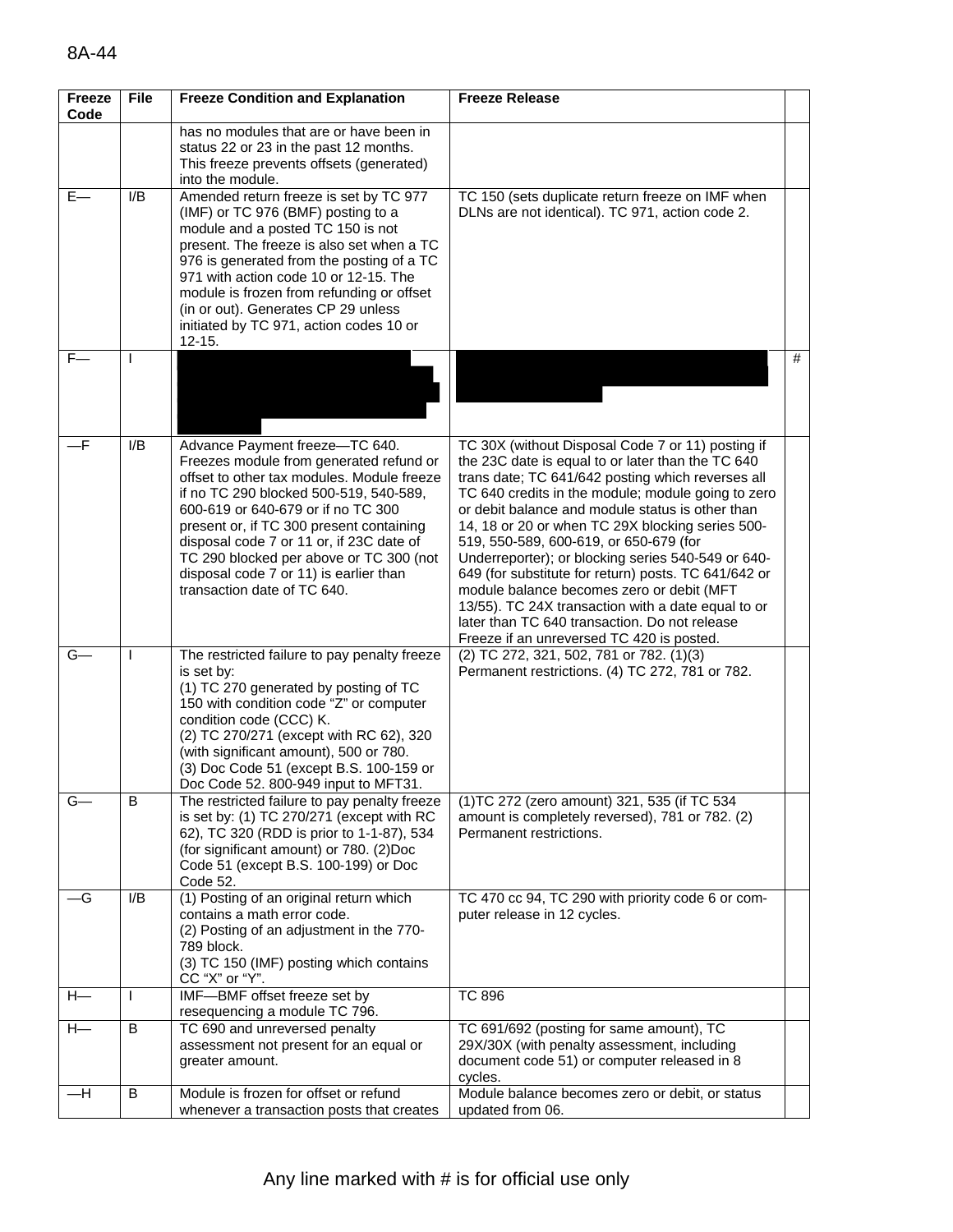| Freeze<br>Code           | <b>File</b> | <b>Freeze Condition and Explanation</b>                                                                                                                                                                                                                                                                                                                                                                | <b>Freeze Release</b>                                                                                                                                                                                                                                                                                                                                                                                                                                                                                                           |   |
|--------------------------|-------------|--------------------------------------------------------------------------------------------------------------------------------------------------------------------------------------------------------------------------------------------------------------------------------------------------------------------------------------------------------------------------------------------------------|---------------------------------------------------------------------------------------------------------------------------------------------------------------------------------------------------------------------------------------------------------------------------------------------------------------------------------------------------------------------------------------------------------------------------------------------------------------------------------------------------------------------------------|---|
|                          |             | a credit balance and the status code is 06<br>with a TC 59X present.                                                                                                                                                                                                                                                                                                                                   |                                                                                                                                                                                                                                                                                                                                                                                                                                                                                                                                 |   |
| $\overline{\phantom{a}}$ | I/B         | Credit interest is restricted under the<br>following conditions:<br>(1) TC 770, 780 or 534 (BMF-for<br>significant amount).<br>(2) TC 150 with CCC "U" (IMF).<br>(3) TC 150 posting to invalid segment<br>(except if Accretion Indicator is set) or the<br>doc code of the TC 150 is 72/73 with a<br>temporary SSN (1st digit is 9).<br>(4) TC 150 with CCC "Z" generates a TC<br>770 for zero amount. | (1) TC 771 (BMF), 772, 535 (must completely<br>reverse TC 534 amount), 781 or 782. (2)(3) IMF<br>only-reversal by TC 29X which contains a<br>Returns Processable Date. (1)(4) Net Module<br>balance becomes zero or debit.                                                                                                                                                                                                                                                                                                      |   |
| —1                       | I/B         | Debit interest is restricted by posting of<br>TC 340/341, TC 500/780 (IMF); including<br>DC 52, TC 150 on IMF (with CCC 'Z'). TC<br>370 doc code 52 posting cycle and<br>subsequent TC 534 or status 14. Module<br>freeze.                                                                                                                                                                             | TC 342, including DC 52, (must completely abate<br>TC 534), 781 or 782 including DC 52.                                                                                                                                                                                                                                                                                                                                                                                                                                         |   |
| J—                       |             | Excess Estimated Tax Credit freeze-<br>taxpayer claims less credit than available<br>on IMF. Module freeze.                                                                                                                                                                                                                                                                                            | TC 662 (may be for zero amount), 667 or 712.<br>TC29X with Priority Code 8.                                                                                                                                                                                                                                                                                                                                                                                                                                                     |   |
|                          | B           | Subsequent payment freeze is set by<br>posting of TC 640, 650, 660, 670, 680,<br>690, 700, 706, 716 or 760 which creates a<br>credit balance and interest or FTP penalty<br>computation is restricted.                                                                                                                                                                                                 | TC 29X, 30X or assessed module balance<br>becoming debit by \$5 or more, when total module<br>balance (including accruals) becoming debit by<br>\$25 or more, or when both the FTP penalty and<br>interest freezes are released.                                                                                                                                                                                                                                                                                                |   |
| —J                       | I/B         | Math error unsubstantiated protest, set<br>when TC 470 CC 94 is input to a module<br>containing math error freeze (-G).<br>Freezes TDA                                                                                                                                                                                                                                                                 | TC 472 CC 94, or posting of ADJ54 with PC 7.                                                                                                                                                                                                                                                                                                                                                                                                                                                                                    |   |
| $-\mathsf{K}$            | I/B         | Credit module balances are frozen from<br>refund or offset when the following<br>conditions are present:<br>(1) IMF-TC 29X/30X is posted with a<br>hold code 1, 2 or 4.<br>(2) BMF-TC 29X/30X is posted with a<br>hold code 1, 2, 4<br>(3) Form 1120 with a CCC "N" (Joint<br>Committee Case) is posted.                                                                                               | (1)(2) TC 150, 29X (IMF-except with priority code<br>6, 7 or B.S. 2XX). TC 30X (IMF-except if the doc<br>code is 51 and the hold code is 2 on a C-UPC<br>transaction or an unreversed TC 576 is present),<br>TC 820 (BMF—except Doc code 58), TC 830, Doc<br>code 24 or 34 transaction, net module balance<br>becomes zero or debit. (3) TC 29X/30X posts with<br>doc code 51. (4) CCC "N" released by posting of<br>29X/30X. NOTE: Posting of TC 29X/30X with hold<br>code 2/4 will withhold issuance of adjustment<br>notice. |   |
| K-                       | I/B         | Erroneous Credits freeze is set when<br>credit balance module with other than<br>refundable cash credits, (i.e., TC 606<br>write-off). The total module balance plus<br>accrued FTP penalty less credit interest is<br>greater than the net of transactions cited<br>above (IMF). Module freeze.                                                                                                       | Module balance is made up of only refundable<br>cash credits, becomes zero or debit.                                                                                                                                                                                                                                                                                                                                                                                                                                            |   |
|                          | I/B         | AIMS Indicator-Account selected for<br>audit freeze is set by posting TC 420/424.<br>Module freeze.                                                                                                                                                                                                                                                                                                    | Certain TC 30X or 42X transactions or TC 914,<br>916 or 918 if TC 424 is present and TC 150 is not<br>posted.                                                                                                                                                                                                                                                                                                                                                                                                                   |   |
|                          | I/B         |                                                                                                                                                                                                                                                                                                                                                                                                        |                                                                                                                                                                                                                                                                                                                                                                                                                                                                                                                                 | # |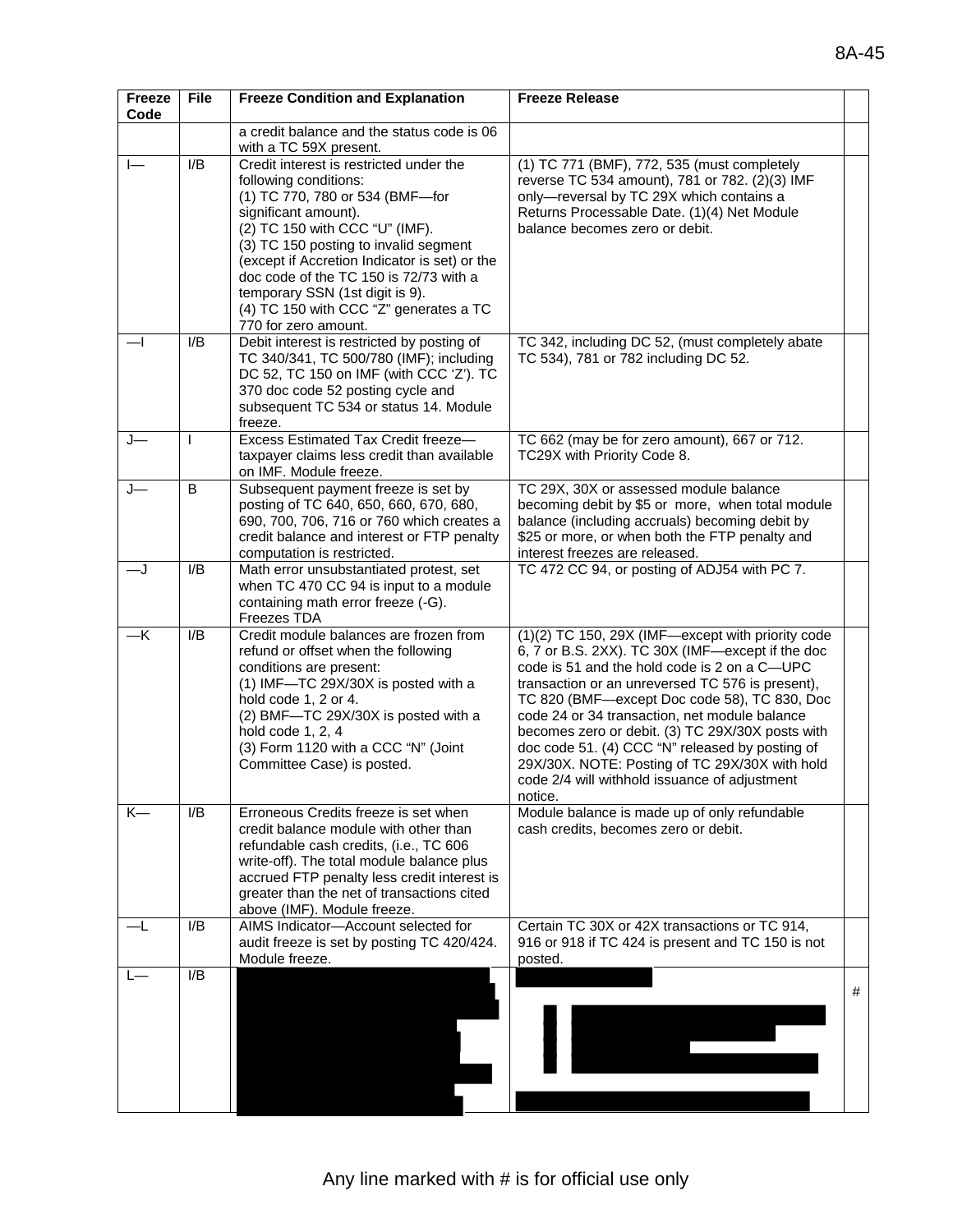| Freeze<br>Code | <b>File</b> | <b>Freeze Condition and Explanation</b>                                                                                                                                                                                                                                                                            | <b>Freeze Release</b>                                                                                                                                                                                                                       |                                      |
|----------------|-------------|--------------------------------------------------------------------------------------------------------------------------------------------------------------------------------------------------------------------------------------------------------------------------------------------------------------------|---------------------------------------------------------------------------------------------------------------------------------------------------------------------------------------------------------------------------------------------|--------------------------------------|
|                |             |                                                                                                                                                                                                                                                                                                                    |                                                                                                                                                                                                                                             |                                      |
|                |             |                                                                                                                                                                                                                                                                                                                    |                                                                                                                                                                                                                                             |                                      |
| $\bar{M}$      | I/B         | Account transfer out freeze is set by<br>posting of TC 400. Module freeze (except<br>DC 52).                                                                                                                                                                                                                       | TC 402 (input only by Accounting Branch).                                                                                                                                                                                                   |                                      |
| $-M$           | B           | Maritime Industry Filer                                                                                                                                                                                                                                                                                            | Deletion of Employment Code "M" or module<br>balance becomes zero or debit.                                                                                                                                                                 |                                      |
| $N-$           | I/B         | Notice status account. Module indicator<br>only.                                                                                                                                                                                                                                                                   | Module balance becomes zero or TDA issuance.                                                                                                                                                                                                |                                      |
| $-\mathsf{N}$  | I/B         | Appeals abatement refusal indicator is set<br>when a TC 290 (Blocking Series 960-969)<br>is posted. Subsequent abatement actions<br>TC 161, 181, 235, 241, 271 and 281<br>unpost (UPC 321).                                                                                                                        | TC 290, blocking series 970-979.                                                                                                                                                                                                            |                                      |
| $O-$           | I/B         | The re-establishment or account<br>reactivated freeze is set by TC 370 (doc<br>code 52) when a module is transferred<br>from the Retention Register to the master<br>file. Offset out, refunding and Balance<br>Due TDA issuance (BMF) is restricted.<br>Module freeze.                                            | TC 150, 29X, 30X, 421, 550 or Doc. code 51<br>record.                                                                                                                                                                                       |                                      |
| -O             | I/B         | Disaster freeze, set by TC971 AC 86 or<br>87. Causes unique penalty and interest<br>processing, suppresses notices, TDA,<br>TDI.                                                                                                                                                                                   | Released when current date is beyond the disaster<br>end date in the TC 971.                                                                                                                                                                |                                      |
| $P-$           | I/B         | The refund cancelled/deletion/repayment<br>freeze is set under the following<br>conditions: (1) TC 720 or 841 (IMF/BMF)<br>(except TC 841 with block and serial of<br>77777 or 88888 or if the module contains<br>TC 29X with hold code 8 posted prior to<br>cycle 8714.)<br>(2) TC 842 with TC 150 present (BMF). | (1)(2) TC 29X/30X (IMF-except with priority code<br>6/7 or B.S. 200-299), TC 721 (BMF), 722, 820,<br>830, doc code 24, doc code 34 (BMF and IMF<br>(except with TC 720 or 841) TC 843 (IMF) or net<br>module balance becomes zero or debit. |                                      |
| $-P$           | B           | Beneficiary offset freeze. Prevents F1041<br>(MFT 05) module from offset/refund/credit<br>elect if credit beneficiaries field is sig-<br>nificant on return and 820 not posted.                                                                                                                                    | Released by TC 820 or if module becomes zero or<br>debit balance. Note: if debit balance is zero or<br>credit is still holding check module for credit elect.                                                                               |                                      |
| Q.             | B           |                                                                                                                                                                                                                                                                                                                    |                                                                                                                                                                                                                                             | #<br>#<br>#<br>#<br>#<br>#<br>#      |
| Q              | H           | Unallowable tax hold or partial refund hold<br>(TC 576). Freezes the tax module from<br>refund and offset out. Module freeze.                                                                                                                                                                                      | TC 30X, 571 or 572. TC 421 when Disposal Code<br>is 20-25, 27, 29, 31-33, 35 or 36.                                                                                                                                                         |                                      |
| -R             |             |                                                                                                                                                                                                                                                                                                                    |                                                                                                                                                                                                                                             | #<br>#<br>#<br>#<br>#<br>#<br>#<br># |

h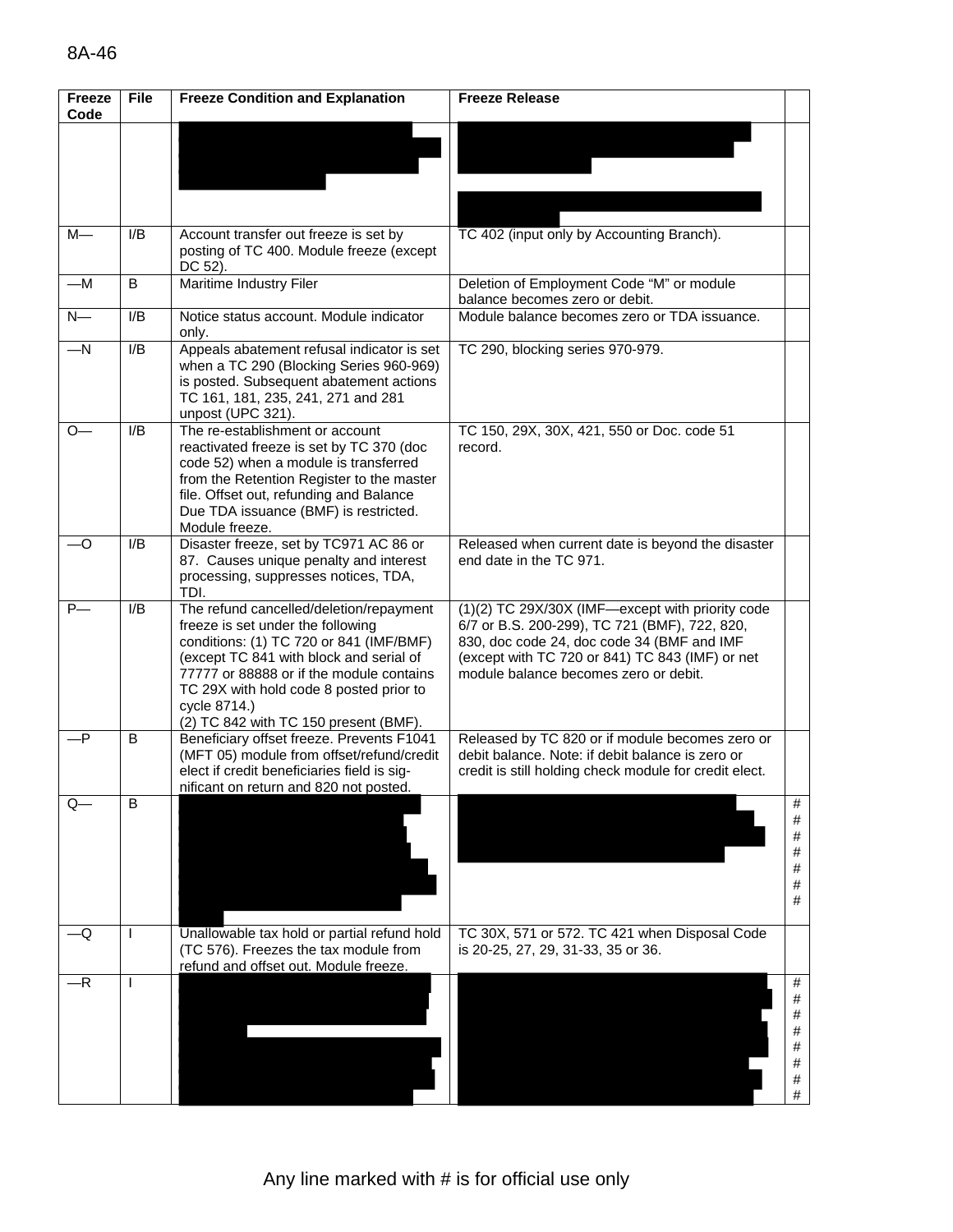| Freeze                | <b>File</b>  | <b>Freeze Condition and Explanation</b>                                                                                                                                                                                                                                                                                                                                                                                                                     | <b>Freeze Release</b>                                                                                                                                                                                                                                                                                                                                                                                                             |                                             |
|-----------------------|--------------|-------------------------------------------------------------------------------------------------------------------------------------------------------------------------------------------------------------------------------------------------------------------------------------------------------------------------------------------------------------------------------------------------------------------------------------------------------------|-----------------------------------------------------------------------------------------------------------------------------------------------------------------------------------------------------------------------------------------------------------------------------------------------------------------------------------------------------------------------------------------------------------------------------------|---------------------------------------------|
| <b>Freeze</b><br>Code | <b>File</b>  | <b>Freeze Condition and Explanation</b>                                                                                                                                                                                                                                                                                                                                                                                                                     | <b>Freeze Release</b>                                                                                                                                                                                                                                                                                                                                                                                                             |                                             |
|                       |              |                                                                                                                                                                                                                                                                                                                                                                                                                                                             |                                                                                                                                                                                                                                                                                                                                                                                                                                   | #<br>$\#$<br>#<br>$\#$<br>$\#$<br>$\#$<br># |
| $-R$                  | B            | The additional liability freeze is set when<br>a TC 570 is posted to a module. TC 570<br>is generated on BMF under the following<br>conditions<br>TC 150 with CCC "X".<br>1.<br>2.<br>TC 291 with priority code 7                                                                                                                                                                                                                                           | TC 571, 572, 29X (except with priority codes 5, 6<br>or 7 or TC 180 for zero posts to module with no<br>unreversed TC 186 (BMF), 30X (except disposal<br>code 7 or 11) or net module balance becomes zero<br>or debit. TC 291 with priority code 7 and TC 570<br>can only be reversed by TC 300 (except disposal<br>code 7 or 11 or when the net module balance is<br>zero. TC 24X posts to the Civil Penalty Module<br>(MFT 13). |                                             |
| $R-$                  | I/B          | RPS Multiple 610 freeze Multiple TC 610s<br>were present on the module when the TC<br>150 posted or RPS TC 610 does not<br>match DLN of posted TC 150. Module<br>freeze.                                                                                                                                                                                                                                                                                    | TC 29X (excluding priority code 6, 7 or blocking<br>series 2XX (IMF) or TC 30X. BMF: TC 612 to<br>reverse TC 610 (except doc codes 17, 18, 58 or<br>34) not mat ng on return DLN when TC 976<br>posts, or when module goes to zero or debit<br>balance.                                                                                                                                                                           |                                             |
| $S-$                  | I/B          | Undelivered Refund Check. TC 740<br>(I/B/A) or a refund attempting to generate<br>from an IMF account with a Campus Zip<br>Code. NOTE: CP 231 will be suppressed<br>if TC 740 posts with bulk series "66666".                                                                                                                                                                                                                                               | TC 018 (IMF/BMF), 150 (IMF), 742 (net of all TC<br>74X is zero or debit), net module balance is zero or<br>TC 014 (IMF/BMF).                                                                                                                                                                                                                                                                                                      |                                             |
| $-S$                  | $\mathsf{I}$ | Disaster Indicator for all taxpayers in a<br>minor disaster area.                                                                                                                                                                                                                                                                                                                                                                                           | Removed when the 23C date is later than the<br>Disaster End Date of the -S freeze. Penalty and<br>interest relief is given at masterfile on all BMF<br>MFTs (except MFTs 12 and 88) for all -S type<br>disasters. Compliance is not waived by IDRS for<br>the -S freeze.                                                                                                                                                          |                                             |
| $T -$                 | I/B          | TDA status: 22-ACS, 24-Queue or 26-<br>paper (D.O.) This is a non-freeze alpha<br>condition. Module indicator.                                                                                                                                                                                                                                                                                                                                              | Module balance becomes zero or credit. Status 22                                                                                                                                                                                                                                                                                                                                                                                  |                                             |
| $-\mathsf{T}$         | I/B          | TC 910 entity freeze. Intel-910 transcript<br>issued in the cycle TC 910 posts. Account<br>freeze.                                                                                                                                                                                                                                                                                                                                                          | TC 911 posting                                                                                                                                                                                                                                                                                                                                                                                                                    |                                             |
| $-U$                  | I/B          | Erroneous Refund Freeze (TC 844)<br>Freezes entire account.                                                                                                                                                                                                                                                                                                                                                                                                 | TC 845 Account freeze released when all TC 844's<br>in entire account are reversed.                                                                                                                                                                                                                                                                                                                                               |                                             |
|                       | I/B          | Installment status 60. Module freeze.                                                                                                                                                                                                                                                                                                                                                                                                                       | Status updated to other than 60.                                                                                                                                                                                                                                                                                                                                                                                                  |                                             |
| $V_{-}$               | I/B          | Indicates taxpayer has an outstanding<br>liability on another account. Freezes<br>entire account.                                                                                                                                                                                                                                                                                                                                                           | TC 131 or TC 824                                                                                                                                                                                                                                                                                                                                                                                                                  |                                             |
| $-V$                  | I/B          | Bankruptcy freeze is set by TC 520 with<br>the appropriate closing code as follows:<br>CC 83/85/88 (freezes assessment<br>actions), CC 87 (freezes refunds),<br>83/85/88/89 (freezes offsets), CC 89<br>(allows credit elect transfer), CC 86/87/89<br>(allows assessment actions), CC 86/89<br>(allows refunds), CC 86/87 (allows<br>offsets), CC-ALL (suppresses balance<br>due notices and suspends CSED). See<br>Section 11 for additional information. | TC 521/522 with CC 83/85-89. Any TC 521<br>(IMF/BMF) containing a Statistical indicator.                                                                                                                                                                                                                                                                                                                                          |                                             |
| $W-$                  | I/B          | The claim pending freeze is set when a<br>TC 470 is posted to a balance due<br>module. The freeze is also set on IMF<br>with TC 840 (if TC 150 without CCC "O" is<br>present and no 29X/30X is present) or TC                                                                                                                                                                                                                                               | See 470 Closing Code Chart in Chapter 11. BMF:<br>MFT 02 only TC 470 CC 98 carry back claim<br>received. Prohibits offsets.                                                                                                                                                                                                                                                                                                       |                                             |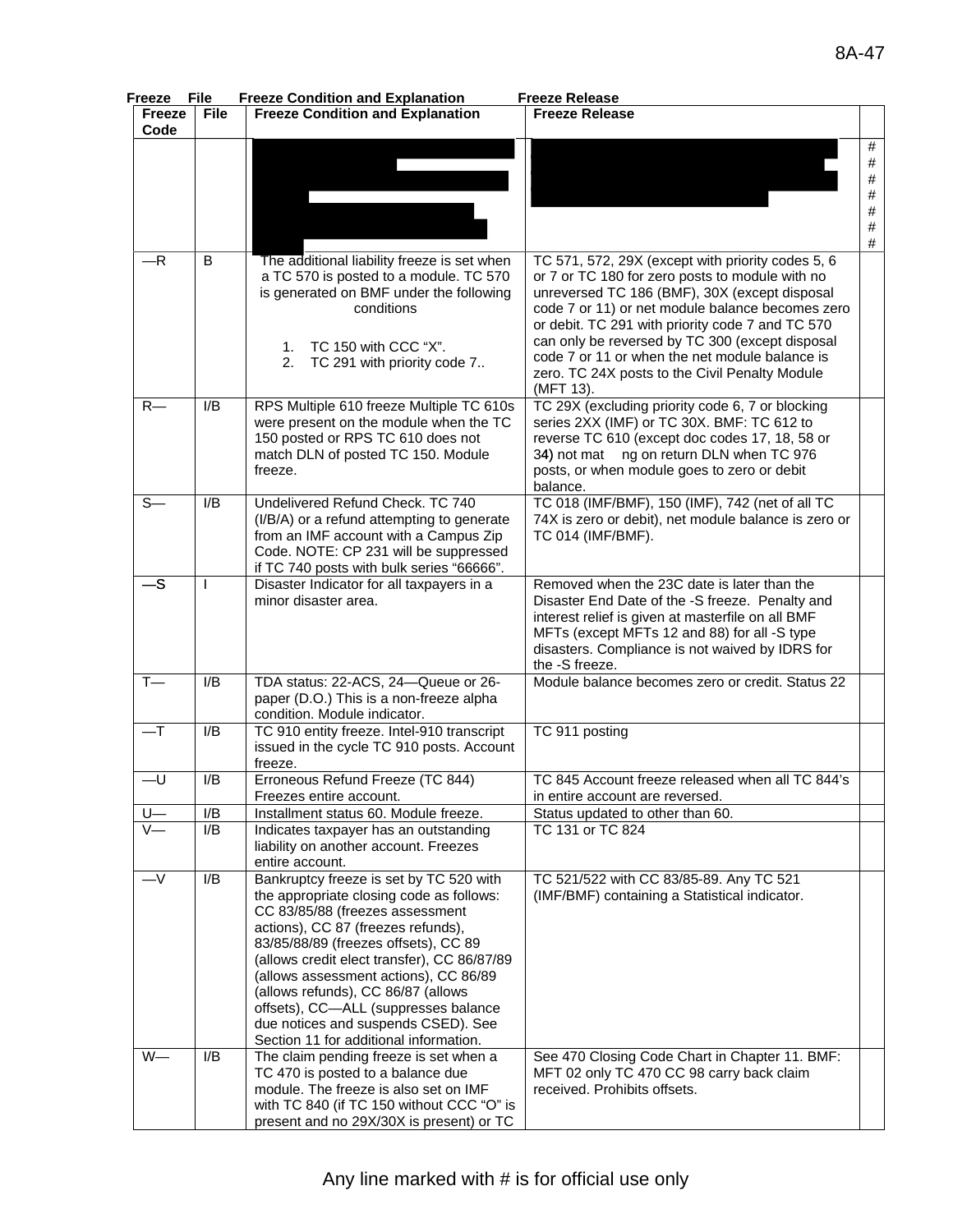| <b>Freeze</b><br>Code | <b>File</b> | <b>Freeze Condition and Explanation</b>                                                                                                                                                                                                                                                                                                           | <b>Freeze Release</b>                                                                                                                                                          |                                                                          |
|-----------------------|-------------|---------------------------------------------------------------------------------------------------------------------------------------------------------------------------------------------------------------------------------------------------------------------------------------------------------------------------------------------------|--------------------------------------------------------------------------------------------------------------------------------------------------------------------------------|--------------------------------------------------------------------------|
|                       |             | 976/977. No closing code or CC 90<br>prevents offset in. Module freeze.<br>BMF MFT 02 only: releases in 52 weeks<br>or TC 472 CC 98, or TC 295, or when<br>total module balance is zero or credit.                                                                                                                                                |                                                                                                                                                                                |                                                                          |
| —W                    | I/B         | The litigation pending freeze is set by TC<br>520 with the appropriate closing code. TC<br>520 with CC 70, 84, 75-81, suspends<br>running of the CSED unless a TC 550, TC<br>552 or TC 522 is posted with a later<br>transaction date. Refunds/offsets and<br>credit elects are frozen except under<br>certain conditions (See Section 11.08(6)). | TC 521/522 with the appropriate closing code.<br>Also, reestablish CSED on Chapter XI cases, after<br>plan confirmation by inputting confirmation date<br>with appropriate TC. |                                                                          |
| —Х                    | I/B         |                                                                                                                                                                                                                                                                                                                                                   |                                                                                                                                                                                | #<br>#<br>$\#$<br>#<br>#<br>#<br>$\#$<br>#<br>#<br>#<br>#<br>#<br>#<br># |
| $X-$                  | A           | The manual assessment freeze is set<br>when a module is in credit status and a<br>CCC "X" is present.                                                                                                                                                                                                                                             | When net module balance becomes zero or debit.                                                                                                                                 |                                                                          |
| $X-$                  | I/B         | Million Dollar Refund Freeze. Restricts<br>offset.                                                                                                                                                                                                                                                                                                | Module balance becomes zero or debit or with<br>posting of a TC 840.                                                                                                           |                                                                          |
|                       | I/B         | Offer in Compromise-TC 480/780/782.                                                                                                                                                                                                                                                                                                               | TC 481, 482, 483, 781, 782, or 788.                                                                                                                                            |                                                                          |
|                       |             | TC 29X/30X that contains a hold code 1,<br>2 or 4.                                                                                                                                                                                                                                                                                                | 24 or net module balance becomes zero or debit.                                                                                                                                |                                                                          |
|                       |             |                                                                                                                                                                                                                                                                                                                                                   |                                                                                                                                                                                | #                                                                        |
| $Z-$                  | I/B         |                                                                                                                                                                                                                                                                                                                                                   |                                                                                                                                                                                | #                                                                        |
| None                  |             | Entity freeze initiated by generated TC<br>667, 666 with a Julian date of 999 (credit<br>elect), spousal TC 706 or BMF 796 rese-<br>quencing from this account. All input<br>transactions are resequenced until the<br>freeze is released.                                                                                                        | TC 666, 667 with a Julian date of 999 (credit elect),<br>spousal TC 826, or BMF within the account.                                                                            |                                                                          |
| None                  |             | Memo freeze is set when an account is<br>removed from IMF to resequence to<br>another SSN or to merge with another<br>account. Causes all input transactions to<br>be resequenced.                                                                                                                                                                | TC 026(entity will be deleted) or TC 006<br>(successful or unsuccessful merge).                                                                                                |                                                                          |
| None                  |             |                                                                                                                                                                                                                                                                                                                                                   |                                                                                                                                                                                | #                                                                        |
| None                  |             |                                                                                                                                                                                                                                                                                                                                                   |                                                                                                                                                                                |                                                                          |
| $-Z$                  | A<br>I/B    | The DP/Audit Adjustment freeze is set by<br>Invalid SSN freeze is set when an<br>overpaid TC 150 posts to the invalid                                                                                                                                                                                                                             | TC29X/30X, 820, TC 300 (doc code 51), doc code<br>TC 510-resequence to valid segment of MF, peri-<br>odic DM-1 revalidation, TC 29X or TC 30X (with                            |                                                                          |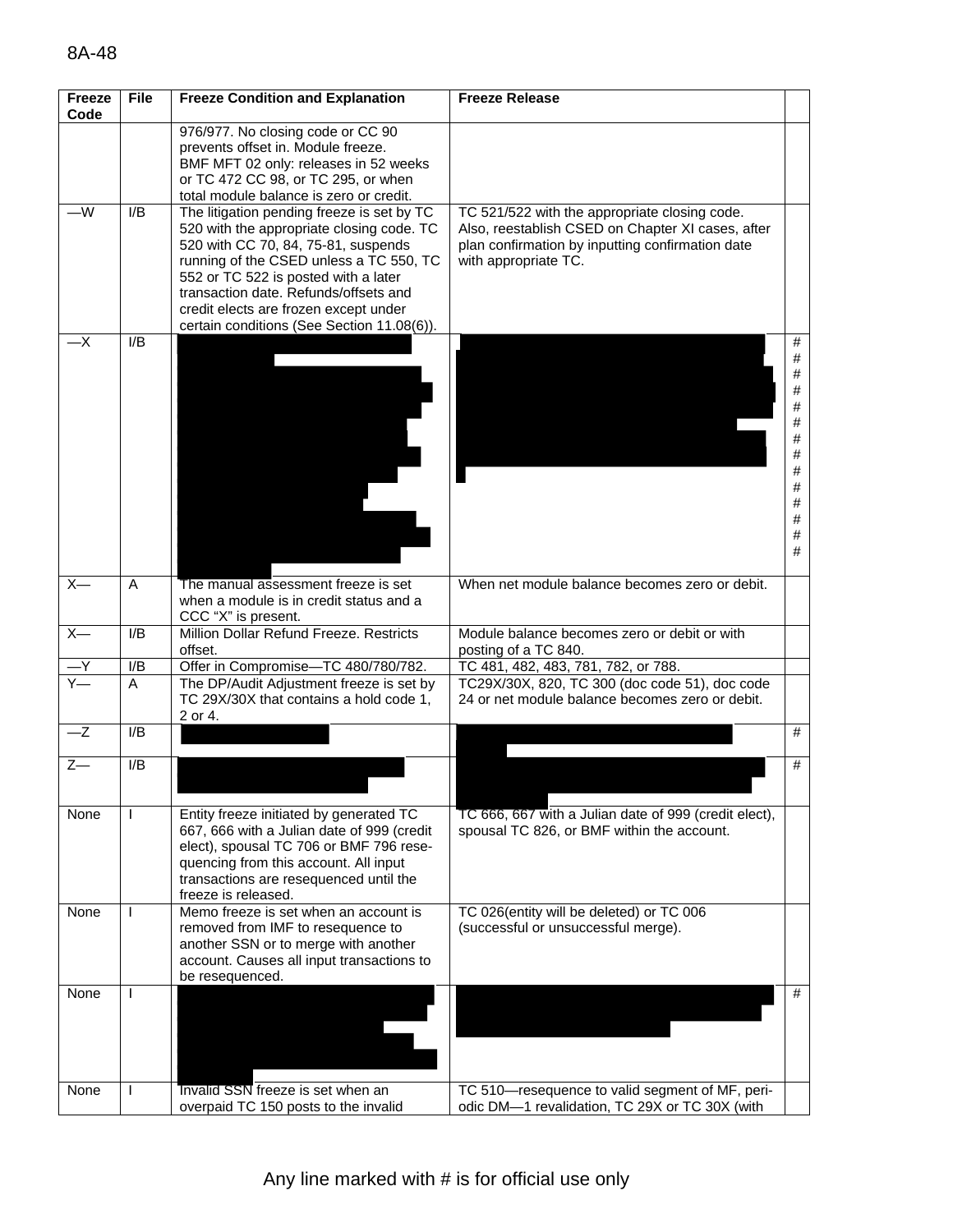| Freeze<br>Code      | <b>File</b> | <b>Freeze Condition and Explanation</b>                                                                                                                                                                                                                                                                                                                                                                                                                      | <b>Freeze Release</b>                                                                                                                                                                                       |                                                    |
|---------------------|-------------|--------------------------------------------------------------------------------------------------------------------------------------------------------------------------------------------------------------------------------------------------------------------------------------------------------------------------------------------------------------------------------------------------------------------------------------------------------------|-------------------------------------------------------------------------------------------------------------------------------------------------------------------------------------------------------------|----------------------------------------------------|
|                     |             | segment of the MF and one of the<br>following conditions are not present:<br>(1) TC 150 previously posted to the<br>account in cycle 8001 or subsequent.<br>(2) TC 29X (other than priority codes 6 or<br>7) or TC 30X with a disposal code other<br>than 01 posted during the current<br>calendar year, (3) Accretion invalid<br>release indicator is present, or<br>$(4)TC$ 150 (doc code 72 or 73) posts with<br>a temporary SSN (high order digit of 9). | disposal code other than 1) or accretion invalid<br>SSN indicator is set in the Entity.                                                                                                                     |                                                    |
| None                |             |                                                                                                                                                                                                                                                                                                                                                                                                                                                              |                                                                                                                                                                                                             | #<br>#<br>$\#$<br>$\#$<br>#<br>#<br>$\#$<br>#<br># |
| <b>Status</b><br>48 | I/B         | Command Code STAUP is input to<br>balance due modules in notice status to<br>suspend collection activity. Updates<br>module to SC status 48. This status will<br>now be sent to MF to mark modules in<br>IDRS status 48. The master files will post<br>the status 48 behind the current status.<br><b>IDRS</b> balance due notices or TDA<br>issuance is suppressed for the requested<br>number of cycles (up to 15).                                        | Input of CC STAUP with next status and number of<br>cycles, or systemically at expiration of control base<br>information or number of cycles originally input<br>unless a restrictive condition is present. |                                                    |

### **5 Restrictive Conditions**

IDRS balance due processing identifies certain restrictive conditions which prohibit issuance of balance due notice and TDA. If a restrictive condition exists on a tax module eligible for update to notice of TDA status, the module will not update to the next status. It will be analyzed in the next processing cycle for issuance of the appropriate status.

*Note:* These conditions must be taken into consideration when a command code or transaction code are input to reactivate the balance due notice/TDA routine. If any of the conditions below are present on a module/account, IDRS will not update the status or resume balance due notice/TDA issuance until all restrictive conditions are removed.

| Code           | <b>Definition</b>                                                                          |
|----------------|--------------------------------------------------------------------------------------------|
|                | Unreversed TC 470                                                                          |
| $\overline{2}$ | Pending TC 470 (no cc, cc 94, or cc 98)                                                    |
| 3              | Left hand freeze $O(O-)$                                                                   |
| $\overline{4}$ | Right hand freeze A, J, V, or X                                                            |
| $\overline{5}$ | Pending unpostable transaction code (UN or NU)                                             |
| 6              | Current cycle is earlier than cycle of return due date                                     |
| $\overline{7}$ | FTP penalty or interest accrual amount is negative                                         |
| 8              | Master file balance due notice issued within the past 5 weeks                              |
| 9              | Unreversed TC 914, TC 916, TC 918 present                                                  |
| 10             | Pinex notice 569T or 569R issued within the past 5 weeks                                   |
| 11             | PN TC 150 - 400, 411, 412, 488, 520 (except CC 71, 72, 75, or 84), 530, 534, 535, 611-692  |
|                | (except TC 6x0), 701-772 (except TC 7x0), 792, 802, 806, 807, 820-843, 850, 890, 971, 976, |
|                | 977                                                                                        |
| 12             | If next notice is 505 (TDA) and -G freeze present                                          |
| 13             | Module within 6 months of the latest CSED                                                  |
| 14             | Unreversed TC 608 present                                                                  |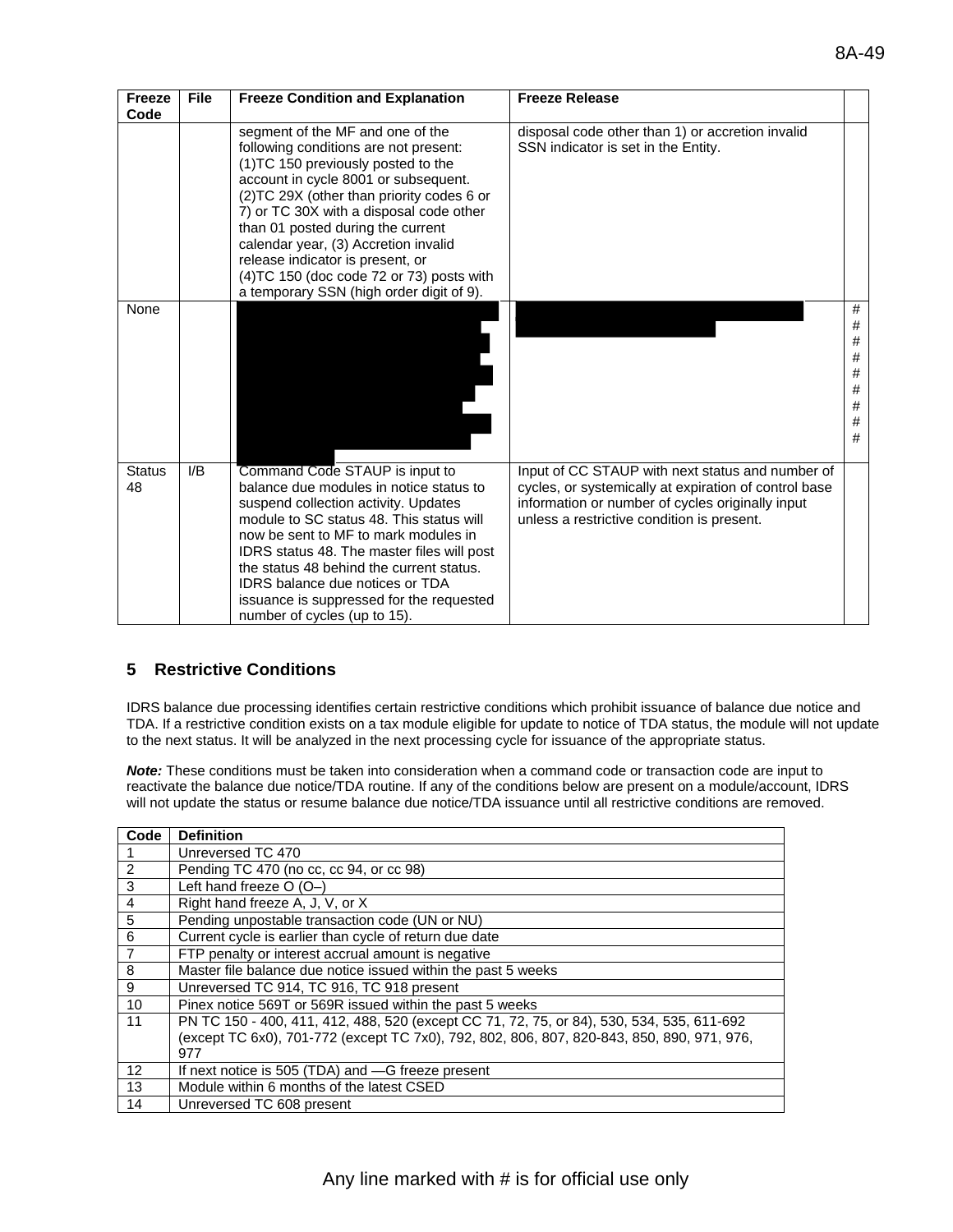### **6 Filing Requirement Codes (FR Codes)**

FR Codes are posted to the Entity Section of the Master File to identify the types of returns a taxpayer must file. They are not to be confused with Mail Filing Requirement Codes (MFR) which are used to identify the types of forms the IRS must mail to the taxpayer. The MFR codes follow the Quick Reference chart below.

Reference IRM 2.5.11.3.4

Following is a BMF, IMF, EPMF, IRAF list and compatibility chart for quick reference:

| <b>FR</b>        | <b>BMF Form No.</b>                            | <b>FR</b>               | <b>IMF Form No.</b>                   |
|------------------|------------------------------------------------|-------------------------|---------------------------------------|
| 00               | 941, 944, 944PR, 944-SS, 1120, 990, 8804       | $00\,$                  | 1040ES only-no 1040                   |
|                  | (Return not required to be mailed or filed)    |                         |                                       |
| $\pmb{0}$        | All (Return not required)                      | 01                      | 1040 not required                     |
| 01               | 941, 944, 944PR, 944-SS, 1120/1120A, 990, 990- | 02                      | 1040A, 1040EZ (Schedules A,B)         |
|                  | EZ, 8804                                       |                         |                                       |
| 1                | 942*,720, CT-1, 706's (D), 706G-S(T) 1066      | 03                      | 1040 (Schedules A & B)                |
| 1                | 990C, 990T, 5227, 990PF                        | 04                      | 1040 full non-business (Sch. A,B,D,E) |
| $\mathbf{1}$     | 990, 4720                                      | 05                      | 1040 Business (Sch A, B, D, E, C, F)  |
| 1                | 1065*, 1041*                                   | 06                      | 1040SS                                |
| $\mathbf{1}$     | 943,940,940EZ,11C,730,2290,1042,1120PC,1066,   | 07                      | 1040PR                                |
|                  | 945 required to be mailed if filed             |                         |                                       |
| 02               | 941, 944. 944PR, 944-SS (Return required to be | 08                      | <b>INACTIVE</b>                       |
|                  | mailed and filed annually - Employment Code F) |                         |                                       |
| 02               | 1120S, 990, 1065-B, 8804                       | 09                      | 1040NR                                |
| 2                | CT-1 990C, 5227, 990, 990T (401(a)), 940EZ     | 10                      | Schedule F Business with farm package |
| 03               | 990 Group Return                               |                         |                                       |
| 03               | 941 no longer liable-Final Return Current      | 11                      | <b>IMF Child Care Credit Present</b>  |
|                  | Calendar Year                                  |                         |                                       |
| 03               | 1120L, 8804                                    | 12                      | Schedule R/RP present                 |
| 3                | 940, 990PF                                     | $\overline{13}$         | <b>IMF 1040 EZ</b>                    |
| 04               | 941E,1120M,1120PC                              | $\overline{14}$         | IMF 1040A (Sch. R/RD present)         |
| 4                | 940, 990 BL, 1120M                             | 15                      | <b>IMF 1040T</b>                      |
| $\overline{4}$   | 720 Casual Filer                               | 16                      | Unnecessary filing                    |
| 06               | 941SS                                          | 17                      | Pension Withholding                   |
| 06               | 1120F                                          | 0                       | Not Required to File                  |
| 06               | 944, 944PR, 944-SS                             | 8                       | <b>INACTIVE</b>                       |
| $\overline{06}$  | 990 Church                                     |                         |                                       |
| 6                | 720 with abstract #50 or 56                    |                         |                                       |
| $\overline{7}$   | 720 (Windfall Profits Tax abstract #52)        | <b>FR</b>               | <b>EPMF Form No.</b>                  |
| $\overline{7}$   | 942PR (Location code 86601)                    | $\overline{X}$          | 5500                                  |
| 07               | 941PR (Location code 86601), 944, 944PR,       | T                       | 5500-C/R                              |
|                  | 944-SS                                         |                         |                                       |
| $\overline{7}$   | 940PR (Location code 86601)                    | $\overline{\mathsf{N}}$ | 5500-EZ NOT LIABLE                    |
|                  |                                                | Ζ                       | 5500-EZ                               |
| 07               | 1120 (6 mos. extended)                         | T                       | 5500-SF                               |
| $\overline{7}$   | 943PR (Location code 86601)                    |                         |                                       |
| 07               | 990 501(c)(1) filer                            |                         |                                       |
| 8                | INACTIVE (except 940, 940 EZ, 941 and 1120)    |                         |                                       |
| 09               | 941M (Criminal Filer)                          |                         |                                       |
| $\boldsymbol{9}$ | 720M                                           |                         |                                       |
| 09               | 1120POL                                        |                         |                                       |
| 10               | 941M (Civil Filer)                             |                         |                                       |
| 10               | 1120H                                          |                         |                                       |
| 11               | 1120ND                                         |                         |                                       |
| 11               | 941, 944                                       |                         |                                       |
| 13               | 941SS, 944-SS                                  |                         |                                       |
| 14               | 941PR, 944PR                                   |                         |                                       |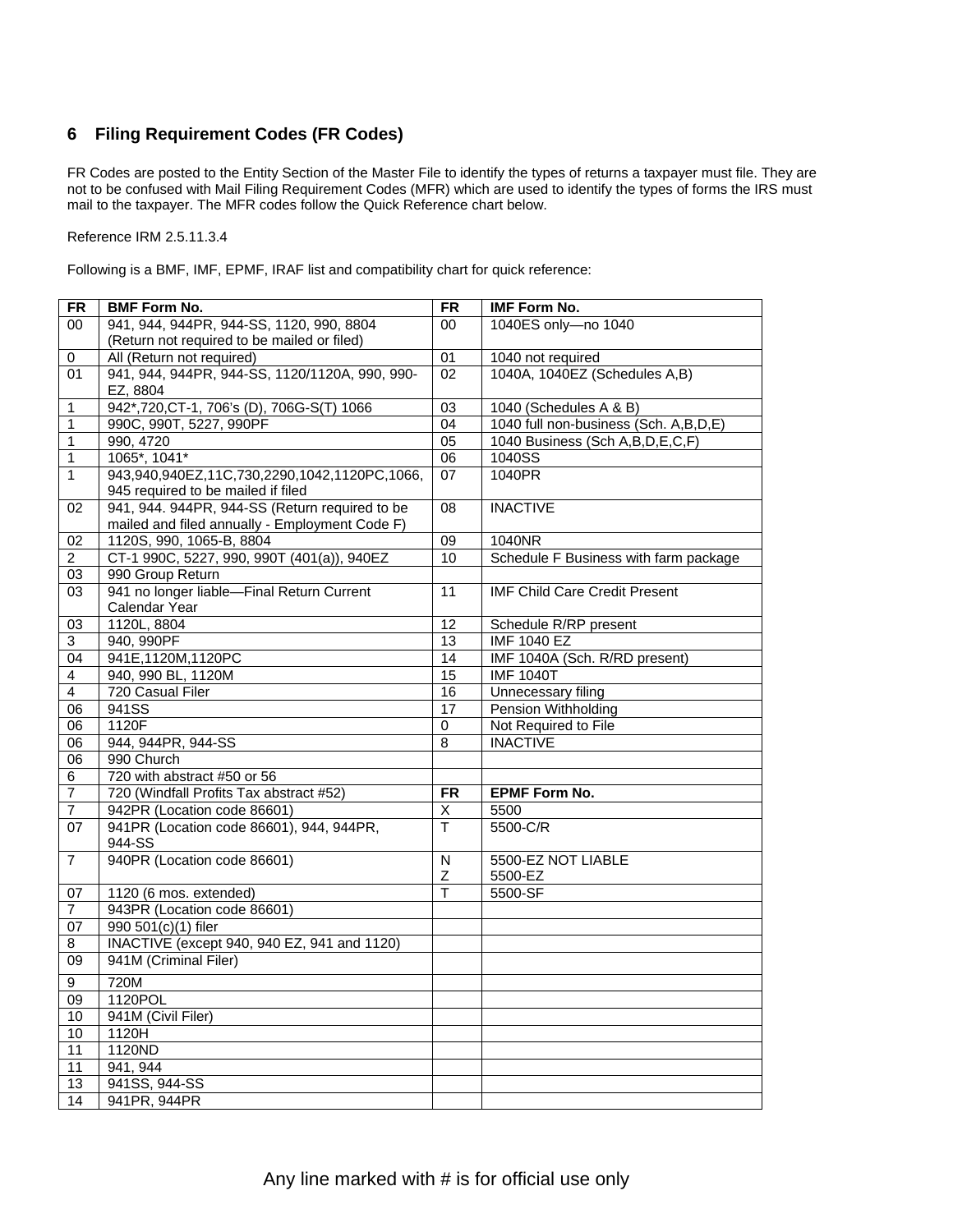| <b>FR</b>                                                                                                 | <b>BMF Form No.</b>                                                                                     | <b>FR</b> | <b>IMF Form No.</b> |
|-----------------------------------------------------------------------------------------------------------|---------------------------------------------------------------------------------------------------------|-----------|---------------------|
| 14                                                                                                        | 1120 (Subsidiary-TC 590 CC14 posted)                                                                    |           |                     |
| 14                                                                                                        | 990 not required to fileinstrumentalities of states                                                     |           |                     |
|                                                                                                           | or political subdivisions                                                                               |           |                     |
| 16                                                                                                        | 1120 SF                                                                                                 |           |                     |
| 17                                                                                                        | 1120 RIC                                                                                                |           |                     |
| 18                                                                                                        | <b>1120 REIT</b>                                                                                        |           |                     |
| 19                                                                                                        | 1120 personal service corp.                                                                             |           |                     |
| 20                                                                                                        | 1120C                                                                                                   |           |                     |
| 51                                                                                                        | 941 No longer liable-Final Return Last Calendar                                                         |           |                     |
|                                                                                                           | Year                                                                                                    |           |                     |
| 88                                                                                                        | Inactive (941, 1120)                                                                                    |           |                     |
|                                                                                                           | *1120 Return cannot be input to module with 942, 1041, 990PF, 990L, 990, 990T, 4720 or 1065 FR. 942 and |           |                     |
| 1041 cannot be input to module with 1120 or 1065 FR. 1065 Return cannot be input to module with 942, 1041 |                                                                                                         |           |                     |

#### **(1) BMF MAIL FILING REQUIREMENTS**

or 1120 FR.

**Note:** For BNCHG input formats, see IRM 2.4.9.

| Code            | <b>Definition</b>                                                                                 |
|-----------------|---------------------------------------------------------------------------------------------------|
|                 | (1&2) Form 941—Employers Quarterly Federal Tax Return (Withholding and FICA Taxes)                |
| 00              | Return not required to be mailed or filed.                                                        |
| 01              | Return required to be mailed and filed quarterly.                                                 |
| 02              | Return required to be mailed and filed quarterly (Employment Code F Employer)                     |
| 03              | Identifies taxpayers who are no longer liable for Form 941 taxes but to whom Publication is to be |
|                 | mailed. After mailing Pub. 393, FR is set to 51 (Generated)                                       |
| 06              | Virgin Islands (DO 21, 66, 78), Guam and American Samoa (DO 20, 60, 98) Filer-Form 941SS          |
|                 | otherwise same as FR 1                                                                            |
| 07              | Puerto Rico (DO 21, 66, 78) Filer-Form 941PR in Spanish. Otherwise same as FR 1.                  |
| 09              | Payment of Form 941M (Criminal Filers) required monthly. Mailing functions are not performed by   |
|                 | Martinsburg Computing Center.                                                                     |
| 10              | 941M (Civil Filer) required monthly.                                                              |
| 11              | 941 Seasonal or Intermittent Filer                                                                |
| 13              | 941SS Seasonal or Intermittent Filer                                                              |
| 14              | 941PR Seasonal or Intermittent Filer                                                              |
| 51              | Final Form 941 was filed in previous calendar year                                                |
| 55              | Reserved for programming use                                                                      |
| 88              | Account currently inactive. Return not required to be mailed or filed                             |
|                 | (3&4) Form 1120-U.S. Corporation Income Tax Return                                                |
| 00              | Return not required to be mailed or filed                                                         |
| 01              | Form 1120/1120A required to be filed. Form 1120 or 1120A required to be mailed in the month in    |
|                 | which the corporation's fiscal year ends.                                                         |
| 02              | Form 1120S required                                                                               |
| 03              | Form 1120L required                                                                               |
| 04              | 1120PC required                                                                                   |
| 06              | Form 1120F required                                                                               |
| 07              | Form 1120 required to be filed                                                                    |
| 09              | Form 1120POL required. Return not required to be mailed. No FTD mail-out                          |
| 10 <sup>1</sup> | 1120H required                                                                                    |
| 11              | Form 1120ND required                                                                              |
| 13              | Use when a corporation becomes a Qsub of a parent corp. Input the Qsub information under the      |
|                 | parent filer.                                                                                     |
| 14              | Subsidiary Organization. Return not required to be mailed or filed                                |
| 15              | F1120 FSC required                                                                                |
| 16              | 1120DF required                                                                                   |
| 17              | 1120RIC required                                                                                  |
| 18              | 1120 REIT required                                                                                |
| 19              | 1120 Personal Service Corp. required                                                              |
| 55              | Reserved for programming use                                                                      |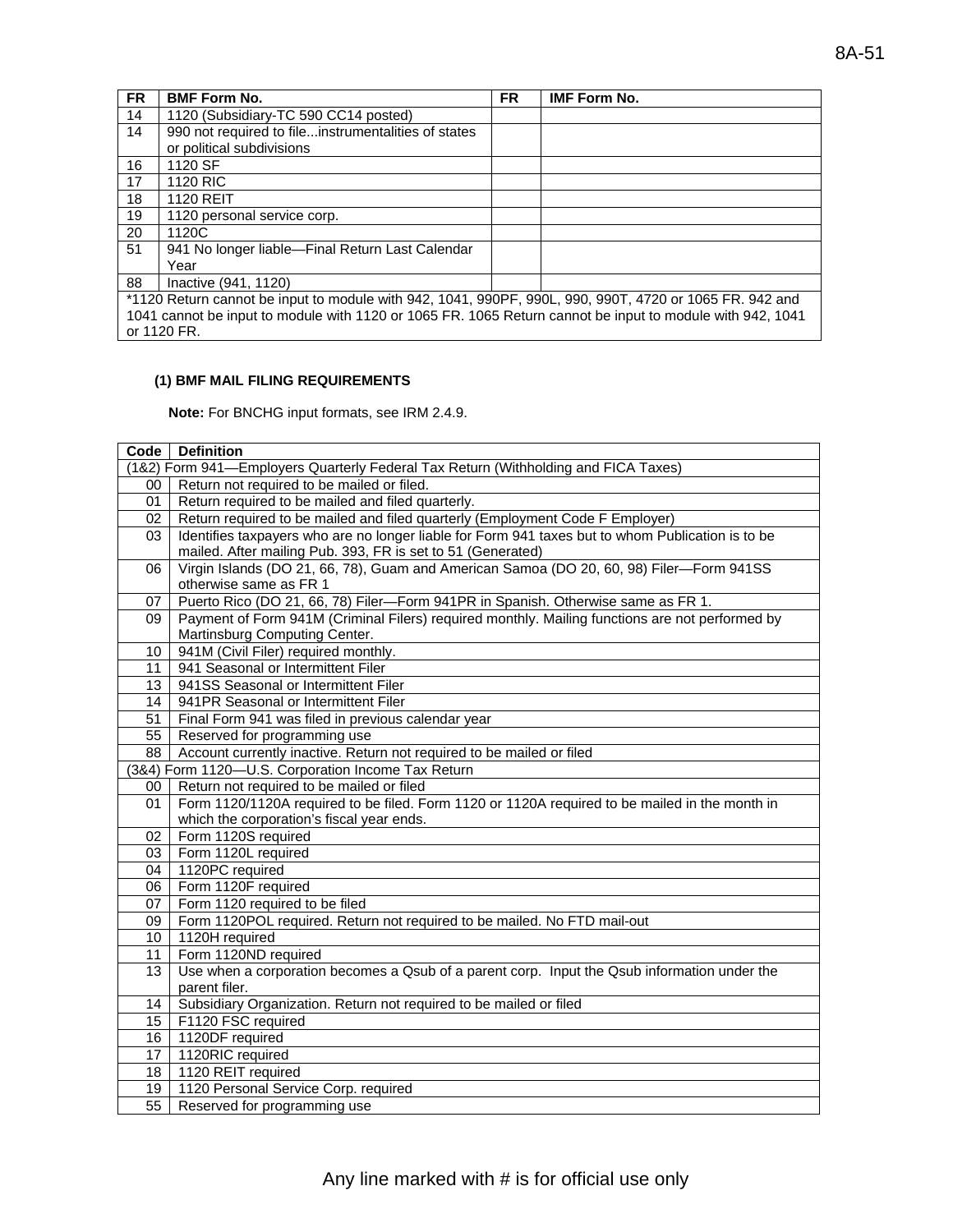| 8A-52 |  |
|-------|--|
|       |  |

| Code                    | <b>Definition</b>                                                                             |
|-------------------------|-----------------------------------------------------------------------------------------------|
| 88                      | Account currently inactive. Return not required to be mailed or filed.                        |
|                         | (5) Form 720-Quarterly Federal Excise Tax Return                                              |
| 0                       | Return not required to be mailed or filed.                                                    |
| 1                       | Return required to be mailed and filed quarterly.                                             |
| 4                       | Casual filer. Return not required to be filed quarterly.                                      |
| 5                       | Reserved for programming use.                                                                 |
| 8                       | Account currently inactive. Return not required to be filed.                                  |
| 9                       | Payment on Form 720M required monthly. Mailing functions are not performed by the Martinsburg |
|                         | Computing Center.                                                                             |
|                         | (6) Form 1041-U.S. Fiduciary Income Tax Return                                                |
| 0                       | Not required to file Form 1041.                                                               |
| 1                       | Required to file Form 1041.                                                                   |
| 5                       | Reserved for programming use.                                                                 |
| 8                       | Account currently inactive. Return not required filed.                                        |
| 9                       | Form 1041QFT required to be filed.                                                            |
|                         | (7) Form 1065-U.S. Partnership Return of Income                                               |
| 0                       | Not required to file Form 1065.                                                               |
| 1                       | Required to file Form 1065.                                                                   |
| 5                       | Reserved for programming use.                                                                 |
| 8                       | Account currently inactive. Return not required to be mailed or filed.                        |
|                         | (8) Form 1065B-U.S. Return of Income for Electing Large Partnerships                          |
| 0                       | Not required to file Form 1065-B                                                              |
| $\overline{2}$          | Required to file Form 1065-B                                                                  |
| 5                       | Reserved for programming use                                                                  |
| 8                       | Account currently inactive. Return not required to be mailed or filed.                        |
|                         | (9) Form 940-Employers Annual Federal Unemployment Tax Return                                 |
| 0                       | Return not required to be mailed or filed.                                                    |
| 1                       | Return required to be mailed and filed.                                                       |
| 2                       | 940 EZ                                                                                        |
| 3                       | Indian Tribal Government-Fed/State Compliant - Not Required To File                           |
| 4                       | Indian Tribal Government-Fed/State Non-Compliant - Required to File                           |
| 5                       | Reserved for programming use.                                                                 |
| 7                       | Puerto Rico (DO 20, 60, 66) filer. Form 940 in Spanish, otherwise same as FR 1                |
| 8                       | Account currently inactive. Return not required to be mailed or filed.                        |
|                         | (10) Form 943-Employers Annual Tax Return for Agricultural Employees                          |
| 0                       | Return not required to be mailed or filed.                                                    |
| 1                       | Return required to be mailed and filed.                                                       |
| 5                       | Reserved for programming use.                                                                 |
| 7                       | Puerto Rico (DO 20, 60, 66) filer. Form 943PR in Spanish, otherwise same as FR1               |
| 8                       | Account currently inactive. Return not required to be mailed or filed.                        |
|                         | (11) Form 1042 U.S. Annual Return of Income Tax to be Paid at Source                          |
|                         | Not required to file.                                                                         |
| 1                       | Required to file for Form 1042.                                                               |
| 5                       | Reserved for programming use.                                                                 |
| 8                       | Account currently inactive. Return not required to be mailed or filed.                        |
|                         | (12) Form 990-C Exempt Cooperative Income Tax Return                                          |
| 0                       | not required to file                                                                          |
| 1                       | required to file Form 990-C                                                                   |
| $\overline{2}$          | not required to file if Form 1120 filed instead                                               |
| 5                       | Reserved for programming use.                                                                 |
| 8                       | account currently inactive, return not required to be mailed or filed                         |
|                         | (13) Form 990-T Exempt Organization Business Income Tax Return                                |
| 0                       | not required to file                                                                          |
| 1                       | required to file Form 990-T                                                                   |
| $\overline{\mathbf{c}}$ | not required to file annually (Pension Trust 401 (a))                                         |
| 5                       | reserved for programming use                                                                  |
| 8                       | account currently inactive, return not required to be mailed or filed                         |
|                         | (14) Form 5227 Split-Interest Trust Information Return                                        |
| 0                       | not required to file                                                                          |
| 1                       | required to file Form 5227                                                                    |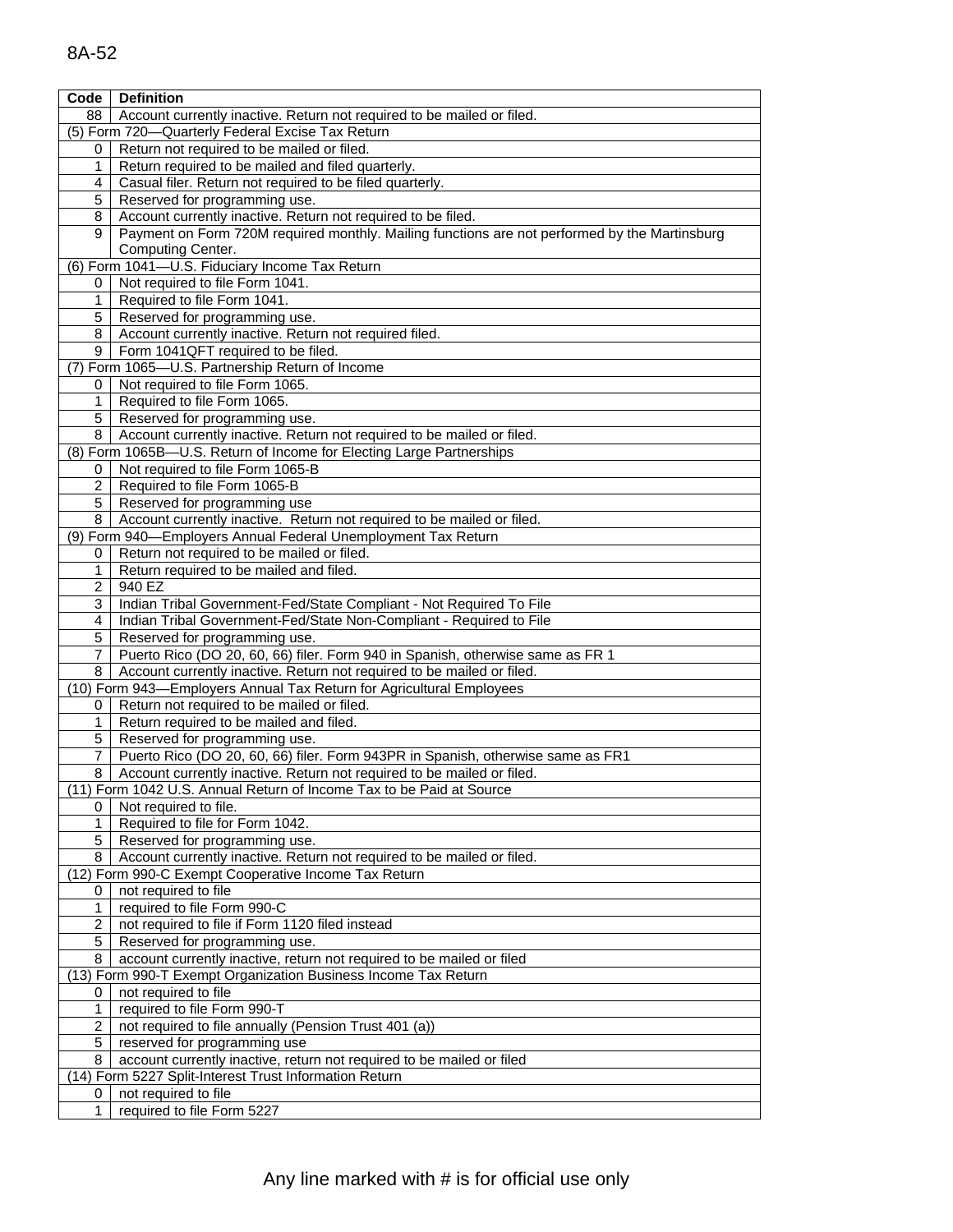| Code           | <b>Definition</b>                                                                                 |
|----------------|---------------------------------------------------------------------------------------------------|
| 2              | required to file Form 5227 and may also file Form 1041                                            |
| 5              | reserved for programming use                                                                      |
| 8              | Account currently inactive. Return not required to be mailed or filed.                            |
|                | (15) Form 990 PF Private Foundation Exempt From Income Tax                                        |
| 0              | not required to file                                                                              |
| $\mathbf{1}$   | required to file Form 990 PF                                                                      |
| 2              | Revoked, required to file Form 990 PF and 1120.                                                   |
| 3              | Presume to be private foundation, required to file Form 990PF                                     |
| 5              | reserved for programming use                                                                      |
| 8              | account currently inactive, return not required to be mailed or filed                             |
|                | (16) Form 2290 Heavy Vehicle Use Tax Return                                                       |
| 0              | not required to file                                                                              |
| 1              | required to file Form 2290                                                                        |
| 5              | reserved for programming use                                                                      |
| 8              | account currently inactive, return not required to be mailed or filed                             |
|                | (17) Form 11C Special Tax and Application for Registry                                            |
| 0              | not required to file                                                                              |
| 1              | required to file Form 11C                                                                         |
| 5              | reserved for programming use                                                                      |
| 8              | account currently inactive, return not required to be mailed or filed                             |
|                | (18) Form 730 Tax on Wagering                                                                     |
| 0              | not required to file                                                                              |
| 1              | required to file Form 730                                                                         |
| 5              | reserved for programming use                                                                      |
| 8              | account currently inactive, return not required to be mailed or filed                             |
|                | (19 & 20) Form 990 and 990EZ Organization Exempt from Income Tax                                  |
| 00             | Not required to file.                                                                             |
| 01             | required to file Form 990 Gross receipts over \$50,000                                            |
| 02             | not required to file Form 990 Gross receipts of \$50,000 or less                                  |
| 03             | Dummy Entity-group return filed                                                                   |
| 04             | not required to file-filing Form 990BL                                                            |
| 05             | reserved for programming use                                                                      |
| 06             | not required to file-Church                                                                       |
| 07             | not required to file-exempt under 501 (c)(1)                                                      |
| 13             | Not required to file-religious organization                                                       |
| 14             | Instrumentalities of States or Political Subdivisions not required to file                        |
| 55             | reserved for programming use                                                                      |
| 88             | account currently inactive, return not required to be mailed or filed                             |
|                | (21) Form 8752-Required Payment or Refund under IRC Section 7519                                  |
| 0              | Not required to file (Calendar-Year Filers)                                                       |
| 1 <sup>1</sup> | Required to file (Fiscal-Year Filers)                                                             |
| 2              | Grandfather Filers - Not required to file                                                         |
| 3              | Natural Business Year/Law - Required to file. This FR represents those fiscal-year filers with an |
|                | acceptable business-year purpose to file on a fiscal-year basis.                                  |
| 8              | Account currently inactive, return not required to be mailed or filed                             |
|                | (22) Form 945-Payer's Annual Tax Return                                                           |
| 0              | Not required to file                                                                              |
| 1              | Required to file                                                                                  |
|                | (23) Form CT-1 Employer's Annual Railroad Retirement Tax return                                   |
| 0              | Return not required to be mailed or filed                                                         |
| 1              | CT-1 filer - Local lodge or subordinate unit of a parent railway organization                     |
| 2              | CT-1 filer - Parent railway organization (an "R" us pre-printed in Name Caption which becomes CT- |
|                | 1R)                                                                                               |
| $\mathbf 5$    | Reserved for programming use                                                                      |
| 8              | Account currently inactive. Return not required to be mailed or filed                             |
|                | (24) Form 941 - Employer's Quarterly Tax return for Household Employees                           |
| 0              | Return not required to be mailed or filed                                                         |
| 1              | Return required to be mailed and filed quarterly                                                  |
| 5              | Reserved for programming use                                                                      |
| 7              | Puerto Rico (DO 66) filer. Form 942PR in Spanish, otherwise same as FR 1                          |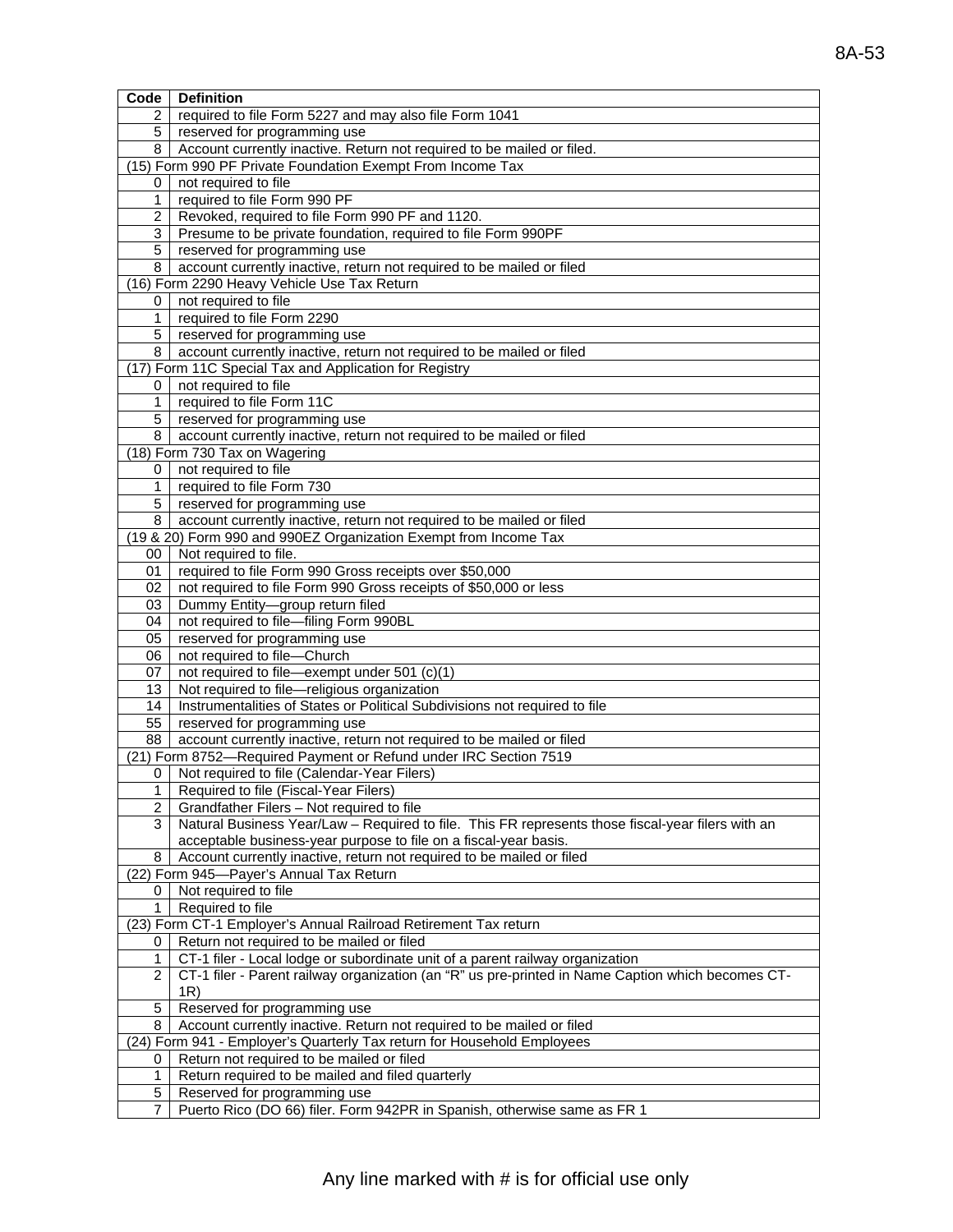## 8A-54

| Code | <b>Definition</b>                                                                                              |
|------|----------------------------------------------------------------------------------------------------------------|
| 8    | Account currently inactive. Return not required to be mailed or filed                                          |
|      | (25) Form 1041A - Trust Accumulation of Charitable, etc., Amounts                                              |
| 0    | Return not required to be mailed or filed                                                                      |
| 1    | Filing requirement generated when filed - not required to file annually                                        |
| 5    | Reserved for programming use                                                                                   |
| 8    | Account currently inactive. Return not required to be mailed or filed                                          |
|      | (26) Form 4720 - Initial Excise Taxes on Private Foundation                                                    |
| 0    | Not required to be filed                                                                                       |
| 1    | Filing requirement generated when filed - not required to file annually                                        |
| 5    | Reserved for programming use                                                                                   |
| 8    | Account currently inactive. Return not required to be mailed or filed                                          |
|      | (27) Form 8804 - Annual Return for Partnership Withholding Tax                                                 |
| 00   | Not required to file Form 8804                                                                                 |
| 01   | Form 8813 payment posts. TP required to file Form 8804. The Return Due Date (RDD) is the 15 <sup>th</sup>      |
|      | day of the $4th$ month (3 $\frac{1}{2}$ months) from the end of the partnership's tax year. Generate automatic |
|      | mail out of Form 8804 & 8805.                                                                                  |
| 02   | The Return Due Date (RDD) for Form 8804 is the 15th day of the 4th month (3 1/2 months) from the               |
|      | end of the partnership's tax year. Generate automatic mail out of Form 8804 & 8805.                            |
| 03   | The extended Return Due Date (RDD) for Form 8804 is the 15th day of the 6th month (5 $\frac{1}{2}$ months)     |
|      | from the end of the partnership's tax year. Generate automatic mail out of Form 8804 & 8805.                   |
|      | (28, 29 & 30) Forms 944, 944SS & 944PR -                                                                       |
| 00   | Return not required to be mailed or filed                                                                      |
| 01   | Return required to mailed and filed annually                                                                   |
| 02   | Return required to be mailed and filed annually (Employment Code F)                                            |
| 06   | Virgin Islands (DO 60), Guam and American Samoa (DO 78)                                                        |
| 07   | Puerto Rico (DO 60) filer - Form 944PR in Spanish; Otherwise, same as FRC 01                                   |
| 11   | 944 Seasonal or intermittent filer                                                                             |
| 13   | 944-SS Seasonal or intermittent filer                                                                          |
| 14   | 944PR Seasonal or intermittent filer                                                                           |
|      |                                                                                                                |

#### **(2) IMF Mail Filing Requirement Codes**

| Form 1040-U.S. Individual Income Tax Return |                                                                                  |  |  |
|---------------------------------------------|----------------------------------------------------------------------------------|--|--|
| 00                                          | No return filed.                                                                 |  |  |
| 01                                          | Return not required to be mailed or filed                                        |  |  |
| 02                                          | Form 1040A or 1040EZ filer. (Package 50)                                         |  |  |
| 03                                          | Form 1040 with Schedule A and B only. Principal non-business filer (Package 10). |  |  |
| 04                                          | Form 1040, Schedules A, B, D and E. Full non-business filer (Package 20).        |  |  |
| 05                                          | Form 1040, Schedules A, B, D, E, C and F. Form 1040 business filer (Package 30). |  |  |
| 06                                          | Form 1040SS filer (Virgin Islands (DO 66), Guam, and American Samoa-DO 98).      |  |  |
| 07                                          | Form 1040PR filer (Puerto Rico-DO 66).                                           |  |  |
| 08                                          | Account is inactive. Return not required to be mailed or filed.                  |  |  |
| 09                                          | Form 1040NR filer.                                                               |  |  |
| 10                                          | Form Schedule F Business with Farm Package. (Package 40)                         |  |  |
| 11                                          | IMF Child Care Credit present. (Package 00)                                      |  |  |
| 12 <sup>2</sup>                             | Schedule R/RP present. (Package 80)                                              |  |  |
| 13                                          | Form 1040EZ                                                                      |  |  |
| 14                                          | 1040A (Schedule R/RD present)                                                    |  |  |
| 15                                          | 1040EZ-TEL                                                                       |  |  |
|                                             |                                                                                  |  |  |

## **(3) EPMF Filing Requirement Codes**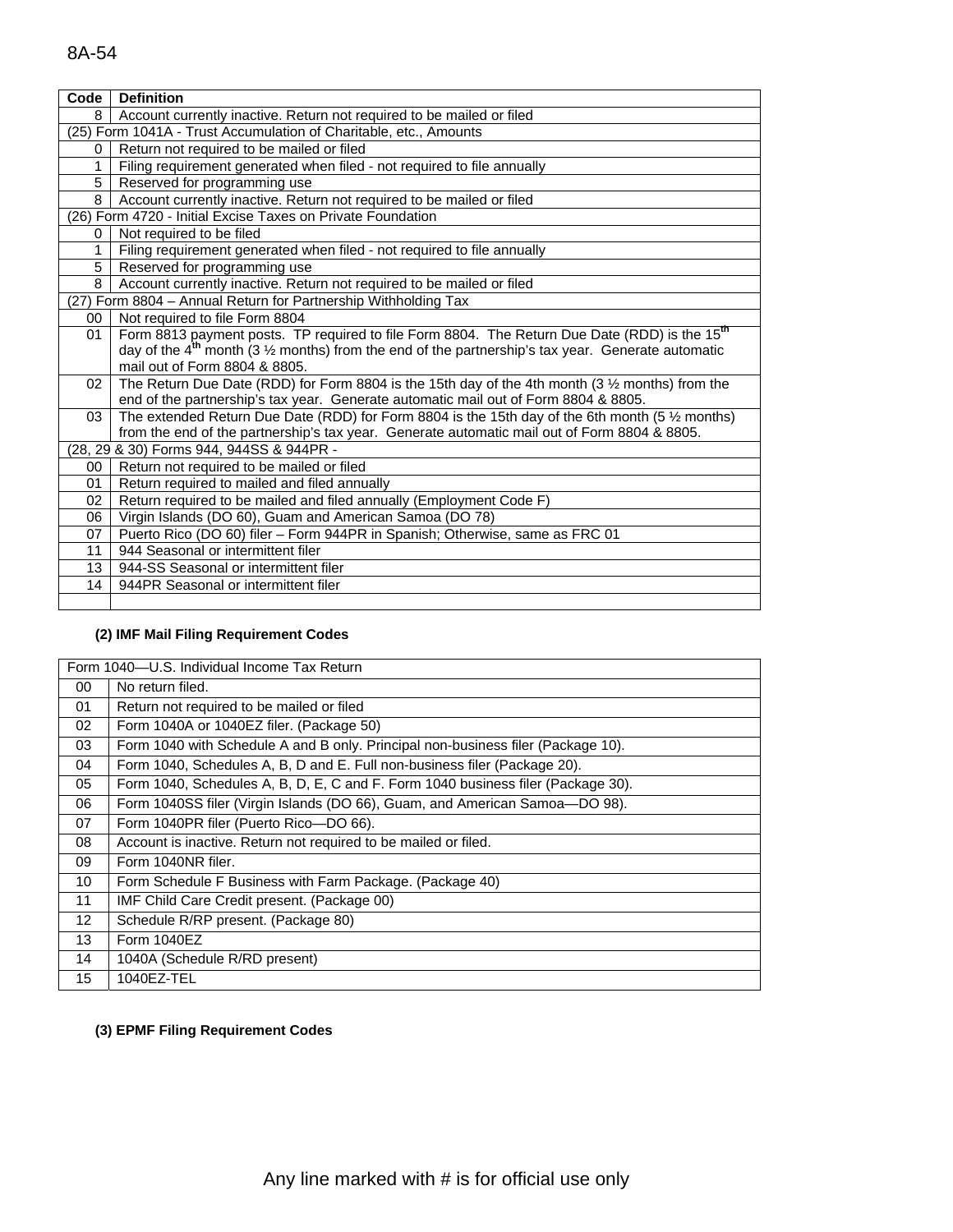| Form    | <b>FR</b> | <b>DC</b> |
|---------|-----------|-----------|
| 5500    | X         | 37        |
| 5500-C  |           | 38        |
| 5500-EZ | 7         | 31        |
| 5500EZ  |           | 31        |
| 5500-R  |           | 30        |
| 5500-SF |           | 32        |

# **User Notes**